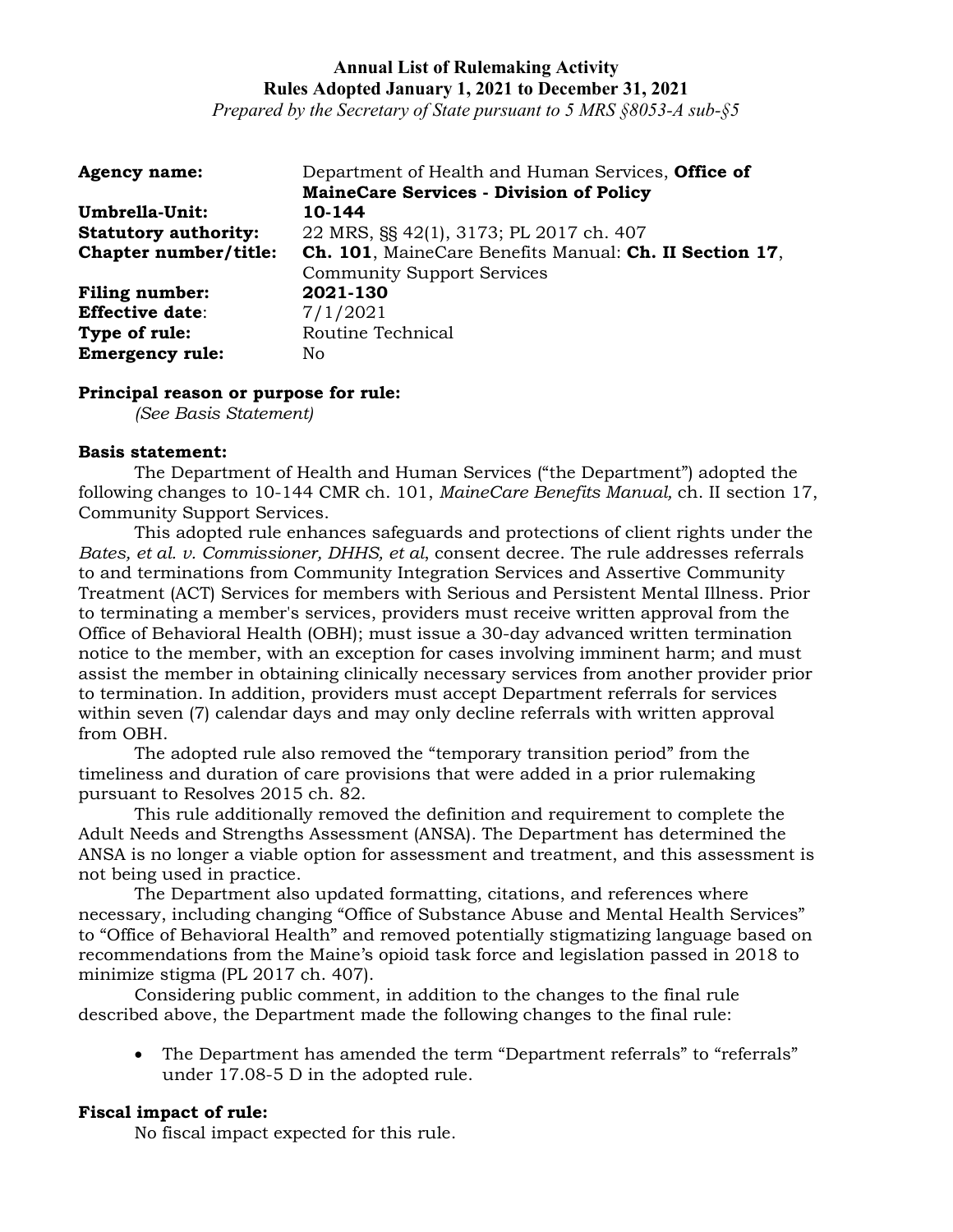*Prepared by the Secretary of State pursuant to 5 MRS §8053-A sub-§5*

| <b>Agency name:</b>         | Department of Health and Human Services, Office of               |
|-----------------------------|------------------------------------------------------------------|
|                             | <b>MaineCare Services - Division of Policy</b>                   |
| Umbrella-Unit:              | 10-144                                                           |
| <b>Statutory authority:</b> | 22 MRS, §§ 42, 3173; PL 2019 ch. 616 (emergency, effective March |
|                             | 20, 2020); 42 CFR §441.301; Resolves 2019 ch. 104                |
| Chapter number/title:       | Ch. 101, MaineCare Benefits Manual: Ch. II and III Section 19,   |
|                             | Home and Community Benefits for the Elderly and Adults with      |
|                             | <b>Disabilities</b>                                              |
| <b>Filing number:</b>       | 2021-090                                                         |
| <b>Effective date:</b>      | 5/2/2021                                                         |
| Type of rule:               | Routine Technical                                                |
| <b>Emergency rule:</b>      | No                                                               |

### **Principal reason or purpose for rule:**

*(See Basis Statement)*

#### **Basis statement:**

This adopted rule aligns and complies with 42 CFR441.301(c), the federal Home and Community Based Settings (HCBS) rule (the "Settings Rule"). Additionally, the changes update certain Personal Support Services (PSS) and other reimbursement rates pursuant to the State supplemental budget, PL 2019 ch. 616. Pursuant to Resolves 2019 ch. 104, the changes permit spouses to be reimbursed as Personal Support Specialists for eligible members that need Extraordinary Care. The rule clarifies roles and responsibilities of the Service Coordination Agency (SCA), the Fiscal Intermediary (FI), and the Assessing Services Agency (ASA) Assessor. It adds or clarifies definitions for Extraordinary Care, and the Person-Centered Planning Process.

The Settings Rule specifies that service planning for HCBS waiver members must be developed through a Person-Centered Planning (PCP) process that addresses health and longterm services and support needs in a manner that reflects individual preferences and goals. Moreover, the rule requires that this process be member-directed. This adopted rule adds language to further define the PCP process as it relates to recipients of Section 19 services. Separately, the Department is developing a Global HCBS Settings Rule that will make changes to all the HCBS MaineCare rules to implement in more detail the requirements of the Settings Rule.

Additionally, the adoption defines Extraordinary Care to support comprehensive planning and service delivery processes and more readily meet members' needs.

Furthermore, the rule updates Section 19 rates to comply with PL 2019 ch. 616, An Act Making Supplemental Appropriations and Allocations for the Expenditures of State Government, General Fund and Other Funds and Changing Certain Provisions of the Law Necessary to the Proper Operations of State Government for the Fiscal Years Ending June 30, 2020 and June 30, 2021. Many of the changes are effective retroactive to April 1, 2020. In light of this increased reimbursement for providers, to protect members, the program cap in Section 19.06(A) has been increased to \$6,565, effective retroactive to April 1, 2020.

The adopted rule also transitions reimbursement for the SCA, which provides care coordination services, from fee for service to a per member per month reimbursement; this shall take effect prospectively. Due to this change in reimbursement, the Department seeks to remove the limits on care coordination in Section 19.06; members may receive care coordination services as appropriate to their medical needs, without limits to the amount.

Additionally, the adopted rule clarifies roles and responsibilities of the SCA, the Fiscal Intermediary (FI), and the ASA Assessor. The rule outlines the responsibilities of the SCA to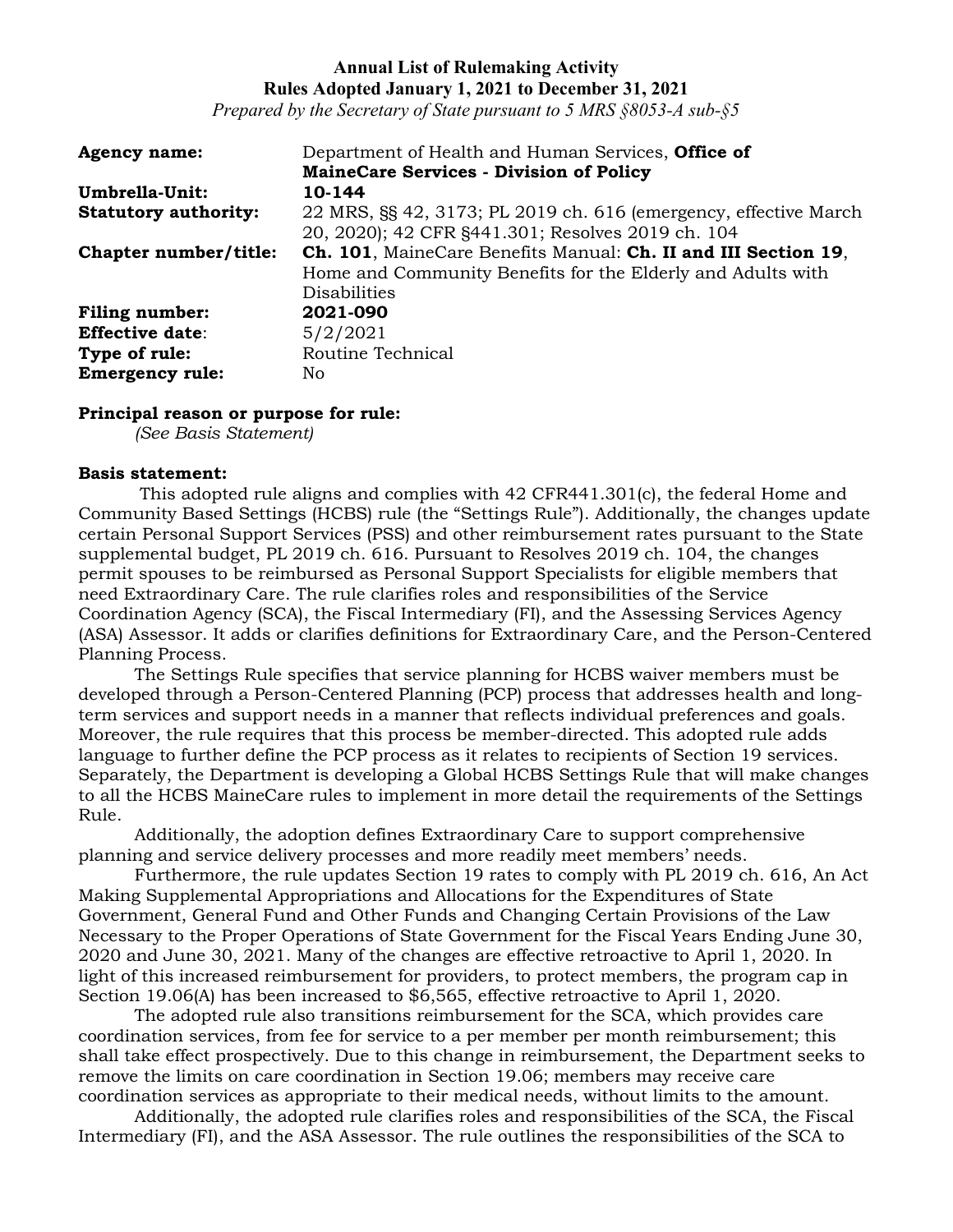*Prepared by the Secretary of State pursuant to 5 MRS §8053-A sub-§5*

promote the Person-Centered Planning process and clarifies the authority of the SCA to reduce, suspend, and deny members' services. Additionally, the adopted rule outlines the qualifications and role of the ASA Assessor. Further, the rule identifies and outlines the data and reports required of the SCA and the FI to ensure collection and tracking of quality data in support of the transition to Per Member Per Month reimbursement for care coordination.

As reflected in the adopted rules, certain changes in the rule have a retroactive effective date of either April 1, 2020, or July 1, 2020, while the remainder are effective with this final adoption of the rule pursuant to 5 MRS §8052(6). Further, the Department has received final approval from the Centers for Medicare and Medicaid Services (CMS) on amendments to the Section 1915(c) waiver to implement same.

Finally, as a result of public comments and further review by the Department and the Office of the Attorney General, there were additional minor changes to the adopted rule language for purposes of clarity. Importantly, the Department increased the reimbursement for Respite Services in chapter III from \$163.49 to \$219.76, in order to be consistent with the waiver amendment approved by CMS. The Summary of Public Comments and Department Responses document identifies more specifically all changes that were made to the final rule.

#### **Fiscal impact of rule:**

The Department does not anticipate any fiscal impact as the changes proposed are cost neutral.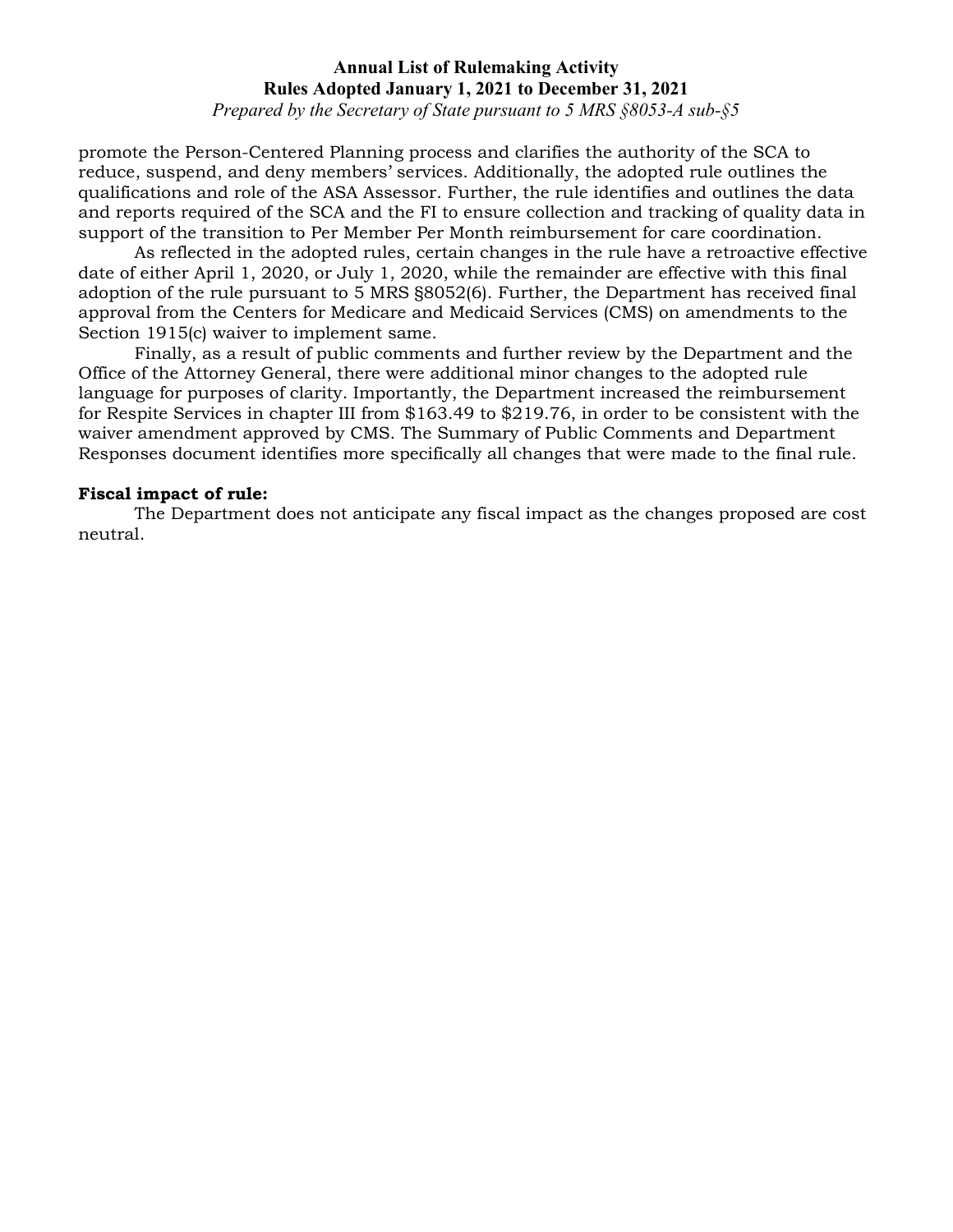*Prepared by the Secretary of State pursuant to 5 MRS §8053-A sub-§5*

| <b>Agency name:</b>         | Department of Health and Human Services, Office of MaineCare                                                                                                                   |
|-----------------------------|--------------------------------------------------------------------------------------------------------------------------------------------------------------------------------|
|                             | <b>Services - Division of Policy</b>                                                                                                                                           |
| Umbrella-Unit:              | 10-144                                                                                                                                                                         |
| <b>Statutory authority:</b> | 22 MRS §§ 42, 42(8); 5 MRS §8054; PL 2019 ch. 616 part A §A-7                                                                                                                  |
| Chapter number/title:       | Ch. 101, MaineCare Benefits Manual: Ch. III Section 21,<br>Allowances for Home and Community Benefits for Adults with<br>Intellectual Disabilities or Autism Spectrum Disorder |
| <b>Filing number:</b>       | 2021-069                                                                                                                                                                       |
| <b>Effective date:</b>      | 4/7/2021                                                                                                                                                                       |
| Type of rule:               | Major Substantive                                                                                                                                                              |
| <b>Emergency rule:</b>      | Yes                                                                                                                                                                            |

#### **Principal reason or purpose for rule:**

The emergency adopted rule implements rate increases in accordance with PL 2019 ch. 616 part A §A-7, for four services, Supported Employment Services, Career Planning Services, Employment Specialist Services and Home Support-quarter Hour Services.

These rate increases have a retroactive application date of January 1, 2021. The Maine Legislature has authorized the Department to adopt rules with a retroactive application where the change does not have an adverse financial impact on any MaineCare provider or Member. 42 MRS §42(8). The Department has determined that these rate increases are necessary to avoid an immediate threat to public health, safety, or general welfare. The Department's findings of an emergency are as follows: Delivery of Medicaid services is predicated on an adequate provider pool to treat and meet the unique needs of the most vulnerable populations of members; and the rate increases will seek to ensure reimbursement rates are adequate to provide members with access to important services through an adequate provider pool.

This emergency major substantive rule is effective upon adoption and filing with the Secretary of State. Pursuant to 5 MRS §8054(3), this emergency major substantive rule may be effective for up to 12 months, or until the Legislature has completed its review. The Department intends to proceed with major substantive rulemaking, which will be provisionally adopted, and then submitted to the Legislature for its review.

#### **Basis statement:**

The Department is adopting this emergency major substantive rule in accordance with PL 2019 ch. 616 part A §A-7, *An Act Making Supplemental Appropriations and Allocations for the Expenditures of State Government, General Fund and Other Funds and Changing Certain Provisions of the Law Necessary to the Proper Operations of State Government for the Fiscal Years Ending June 30, 2020 and June 30, 2021.* The Act provides funding to increase reimbursement rates for specific procedure codes in ch. III §21, "Allowances for Home and Community Benefits for Members with Intellectual Disabilities or Autism Spectrum Disorder".

The Department has determined that these rate increases are necessary to avoid an immediate threat to public health, safety, or general welfare. The Department's findings of an emergency are as follows: Delivery of Medicaid services is predicated on an adequate provider pool to treat and meet the unique needs of the most vulnerable populations of members; and the increases will seek to ensure reimbursement rates are adequate to provide members with access to important services through an adequate provider pool.

The emergency major substantive rule increases the rates effective January 1, 2021 for four (4) services: Supported Employment Services, Career Planning Services, Employment Specialist Services, and Home Support-Quarter Hour Services. The Maine Legislature has authorized the Department to adopt rules with a retroactive application where the Department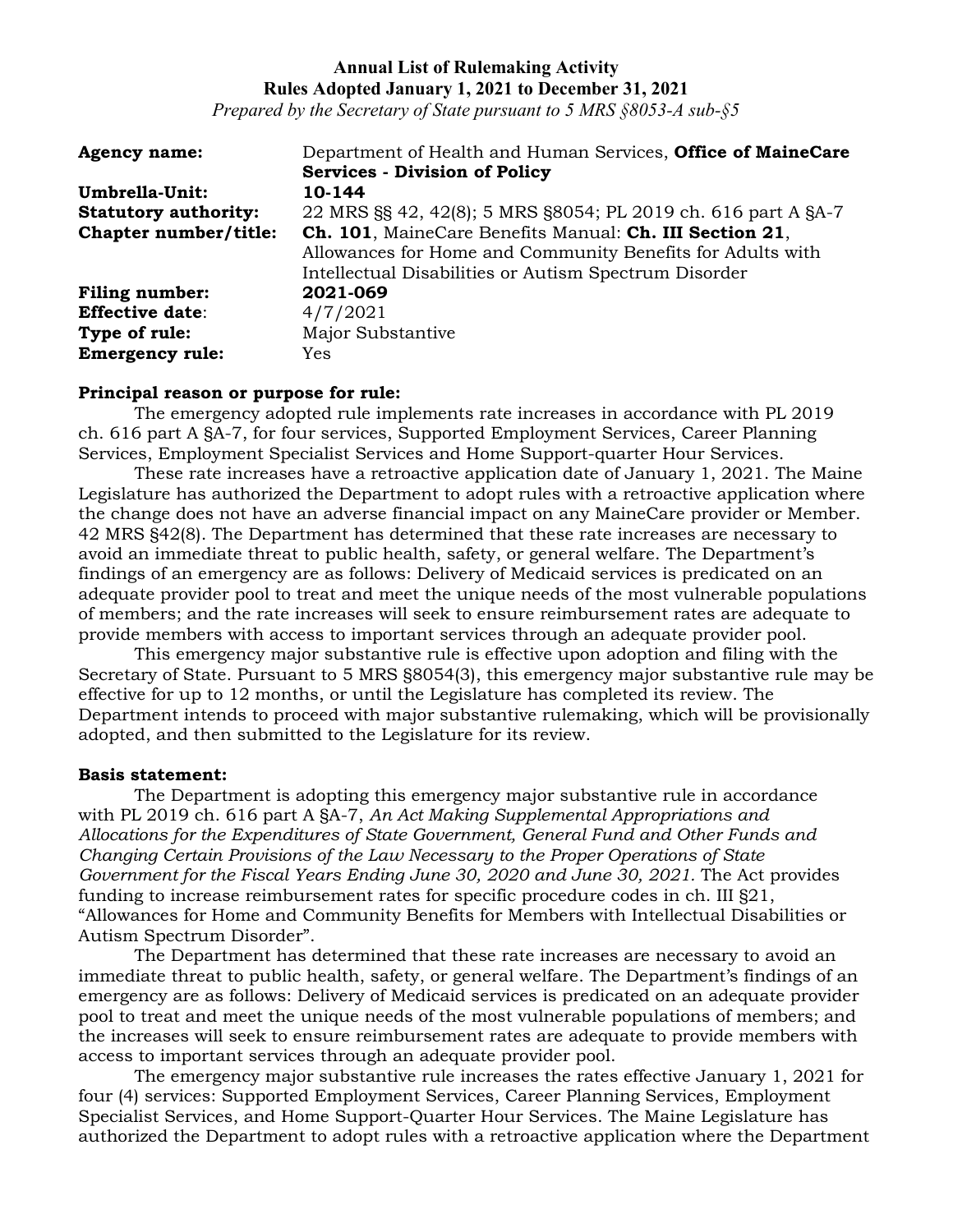*Prepared by the Secretary of State pursuant to 5 MRS §8053-A sub-§5*

has sought CMS approval for such changes, and where the change does not have an adverse financial impact on any MaineCare provider or Member. 42 MRS §42(8).

This emergency major substantive rule is effective upon adoption and filing with the Secretary of State. Pursuant to 5 MRS §8054 (3), this emergency major substantive rule may be effective for up to 12 months, or until the Legislature has completed its review. The Department intends to proceed with major substantive rulemaking, which will be provisionally adopted, and then submitted to the Legislature for its review.

### **Fiscal impact of rule:**

The Department anticipates that this rulemaking will cost approximately \$1,653,993 in SFY 2021, which includes \$598,745 in state dollars and \$1,055,248 in federal dollars.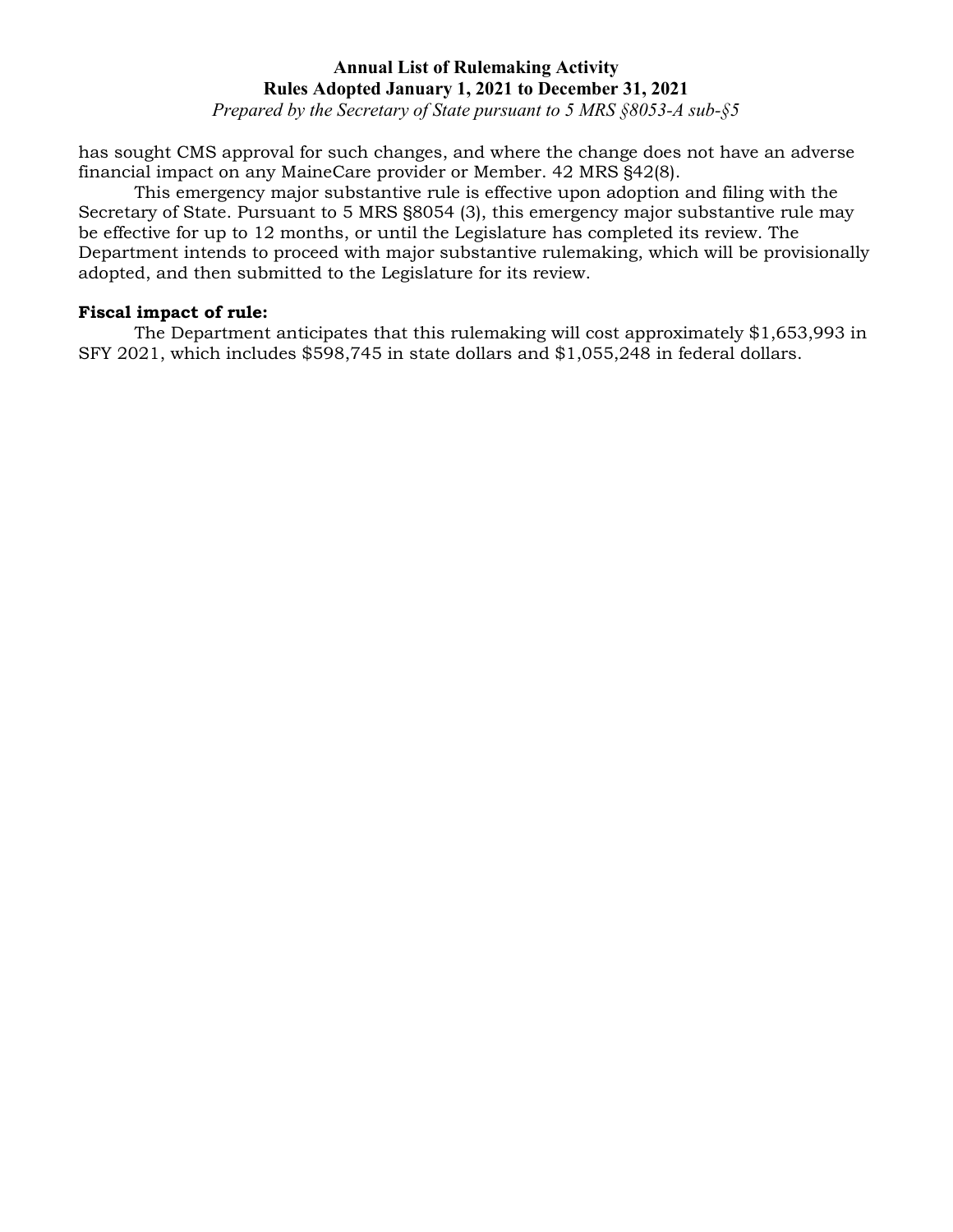*Prepared by the Secretary of State pursuant to 5 MRS §8053-A sub-§5*

| <b>Agency name:</b>         | Department of Health and Human Services, <b>Office of</b>                                                                                                            |
|-----------------------------|----------------------------------------------------------------------------------------------------------------------------------------------------------------------|
|                             | <b>MaineCare Services - Division of Policy</b>                                                                                                                       |
| Umbrella-Unit:              | 10-144                                                                                                                                                               |
| <b>Statutory authority:</b> | 22 MRS §§ 42, 42(8), 3173; 5 MRS §8054; PL 2019 ch. 616<br>part A §A-7                                                                                               |
| Chapter number/title:       | <b>Ch. 101</b> , MaineCare Benefits Manual: <b>Ch. III Section 29</b> , Support<br>Services for Adults with Intellectual Disabilities or Autism Spectrum<br>Disorder |
| <b>Filing number:</b>       | 2021-070                                                                                                                                                             |
| <b>Effective date:</b>      | 4/7/2021                                                                                                                                                             |
| Type of rule:               | Major Substantive                                                                                                                                                    |
| <b>Emergency rule:</b>      | Yes                                                                                                                                                                  |

#### **Principal reason or purpose for rule:**

In accordance with PL 2019 ch. 616 §A-7, this emergency major substantive rule increases the rates with a retroactive application date of January 1, 2021 for four (4) services including: Supported Employment Services, Career Planning Services, Employment Specialist Services, and Home Support-Quarter Hour Services.

The Maine Legislature has authorized the Department to adopt rules with a retroactive application where the Department has determined that the change does not have an adverse financial impact on any MaineCare provider or Member. 42 MRS §42(8). Here, the rule change is a positive change for the providers.

The Department has determined that these rate increases are necessary to avoid an immediate threat to public health, safety or general welfare. The Department's findings of an emergency are as follows: delivery of Medicaid services is predicated on an adequate provider pool to treat and meet the unique needs of the most vulnerable populations of members, and the increases will seek to ensure reimbursement rates are adequate to provide members with access to important services through an adequate provider pool.

This emergency major substantive rule is effective upon adoption and filing with the Secretary of State. Pursuant to 5 MRS §8054(3), this emergency major substantive rule may be effective for up 12 months, or until the Legislature has completed its review. The Department intends to proceed with major substantive rulemaking, which will be provisionally adopted, and then submitted to the Legislature for its review.

### **Basis statement:**

The Department is adopting this emergency major substantive rule in accordance with PL 2019 ch. 616 part A §A-7, *An Act Making Supplemental Appropriations and Allocations for the Expenditures of State Government, General Fund and Other Funds and Changing Certain Provisions of the Law Necessary to the Proper Operations of State Government for the Fiscal Years Ending June 30, 2020 and June 30, 2021.* The Act provides funding to increase reimbursement rates for specific procedure codes in ch. III §29, "Allowances for Support Services for Adults with Intellectual Disabilities or Autism Spectrum Disorder".

The Department has determined that these rate increases are necessary to avoid an immediate threat to public health, safety or general welfare. The Department's findings of an emergency are as follows: delivery of Medicaid services is predicated on an adequate provider pool to treat and meet the unique needs of the most vulnerable populations of members, and the increases will seek to ensure reimbursement rates are adequate to provide members with access to important services through an adequate provider pool.

The emergency major substantive rule increases the rates with a retroactive application date of January 1, 2021 for four (4) services including: Supported Employment Services,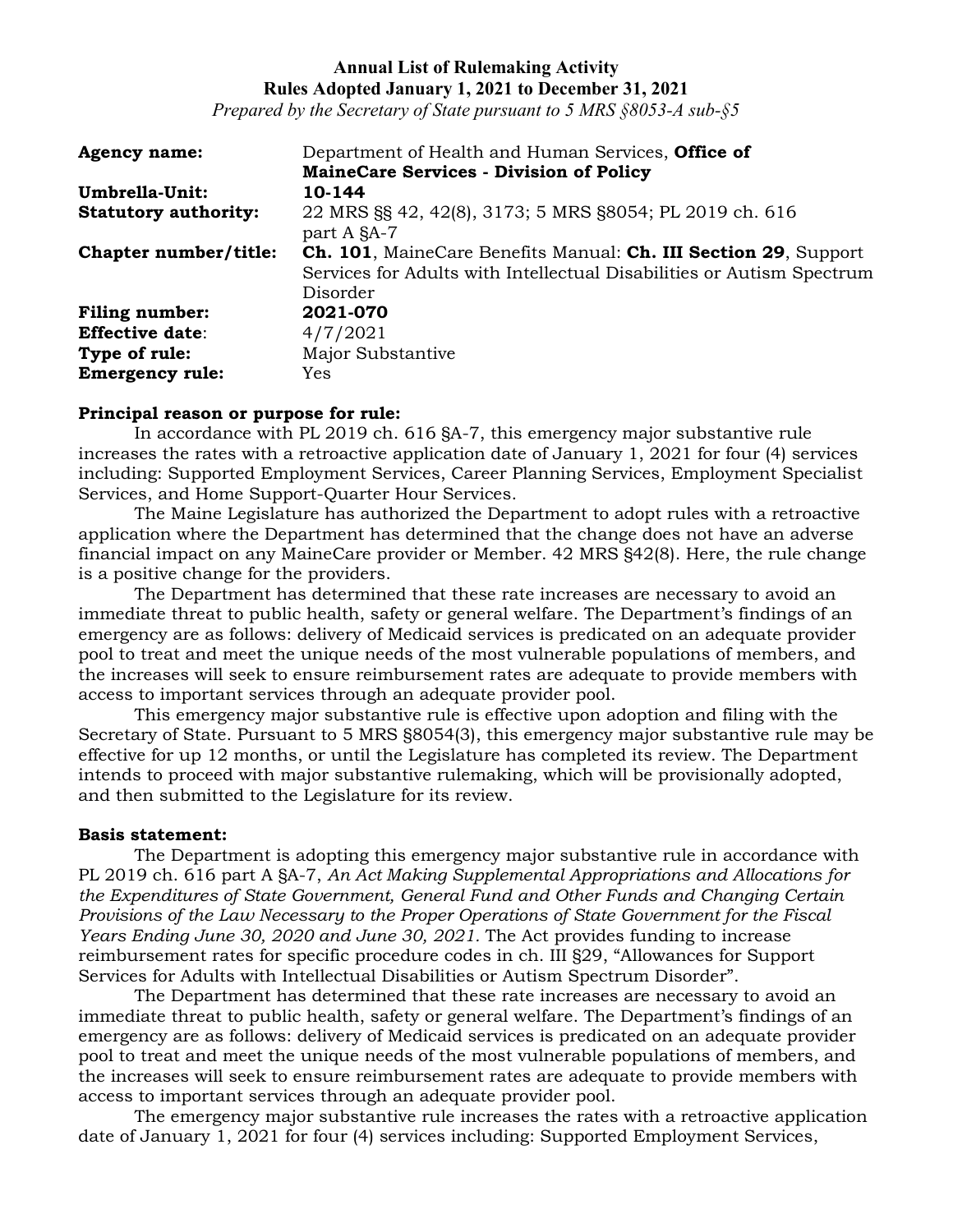*Prepared by the Secretary of State pursuant to 5 MRS §8053-A sub-§5*

Career Planning Services, Employment Specialist Services, and Home Support-Quarter Hour Services. The Maine Legislature has authorized the Department to adopt rules with a retroactive application where the Department has determined that the change does not have an adverse financial impact on any MaineCare provider or Member. 42 MRS §42(8). Here, the rule change is a positive change for the providers.

This emergency major substantive rule is effective upon adoption and filing with the Secretary of State. Pursuant to 5 MRS §8054(3), this emergency major substantive rule may be effective for up 12 months, or until the Legislature has completed its review. The Department intends to proceed with major substantive rulemaking, which will be provisionally adopted, and then submitted to the Legislature for its review.

### **Fiscal impact of rule:**

The Department anticipates that this rulemaking will cost approximately \$886,584 in SFY 2021, which includes \$267,748 in state dollars and \$565,641 in federal dollars.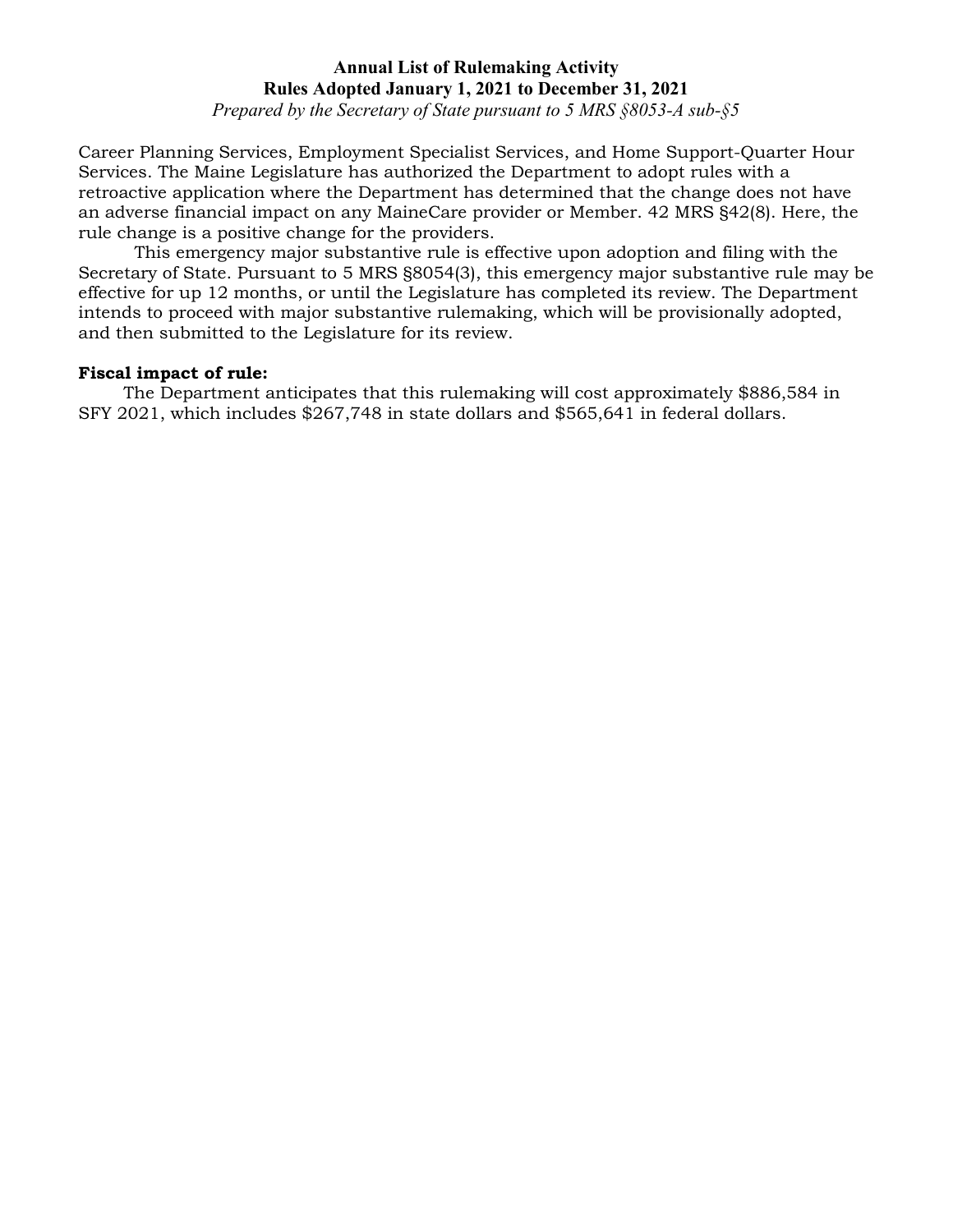*Prepared by the Secretary of State pursuant to 5 MRS §8053-A sub-§5*

| <b>Agency name:</b>         | Department of Health and Human Services, Office of     |
|-----------------------------|--------------------------------------------------------|
|                             | <b>MaineCare Services - Division of Policy</b>         |
| Umbrella-Unit:              | 10-144                                                 |
| <b>Statutory authority:</b> | 22 MRS §§ 42(1), 3173; PL 2017 ch. 407                 |
| Chapter number/title:       | Ch. 101, MaineCare Benefits Manual: Ch. II Section 92, |
|                             | <b>Behavioral Health Home Services</b>                 |
| <b>Filing number:</b>       | 2021-131                                               |
| <b>Effective date:</b>      | 7/1/2021                                               |
| Type of rule:               | Routine Technical                                      |
| <b>Emergency rule:</b>      | No.                                                    |

### **Principal reason or purpose for rule:**

*(See Basis Statement)*

#### **Basis statement:**

The Department of Health and Human Services ("the Department") adopted the following changes to 10-144 CMR ch. 101, *MaineCare Benefits Manual*, ch. II section 92, Behavioral Health Home Services.

This adopted rule enhances safeguards and protections of client rights under the *Bates, et al. v. Commissioner, DHHS, et al*, consent decree. The rule addresses referrals to and terminations from Behavioral Health Home Services for members with Serious and Persistent Mental Illness. Prior to terminating a member's services, providers must receive written approval from the Office of Behavioral Health (OBH); must issue a 30-day advanced written termination notice to the member, with an exception for cases involving imminent harm; and must assist the member in obtaining clinically necessary services from another provider prior to termination. In addition, providers must accept Department referrals within seven (7) calendar days and may only decline referrals with written approval from OBH.

Additionally, in furtherance of consent decree principles, this rule added language for timeliness standards for Adults with Serious and Persistent Mental Illness, consistent with those in Section 17 Community Support Services for this population. These standards require that providers must conduct an initial face-to-face intake or initial assessment visit within seven (7) calendar days of the date of referral. This rule also gives members the option to request to "hold for service" if providers are unable to meet the seven (7) calendar day face-toface requirement of new referrals but the member would still like to wait until that provider can accept their referral. Members may elect to hold for service only after an agency has adequately informed the member of their other area service options.

The Department also updated formatting, citations, and references where necessary, including changing "Office of Substance Abuse and Mental Health Services" to "Office of Behavioral Health" and removing potentially stigmatizing language based on recommendations from Maine's opioid task force and legislation passed in 2018 to minimize stigma (PL 2017 ch. 407).

Considering public comment, in addition to the changes to the final rule described above, the Department made the following change to the final rule:

• The Department has amended the term "Department referrals" to "referrals" under 92.02-3 D in the adopted rule.

### **Fiscal impact of rule:**

No fiscal impact expected for this rule.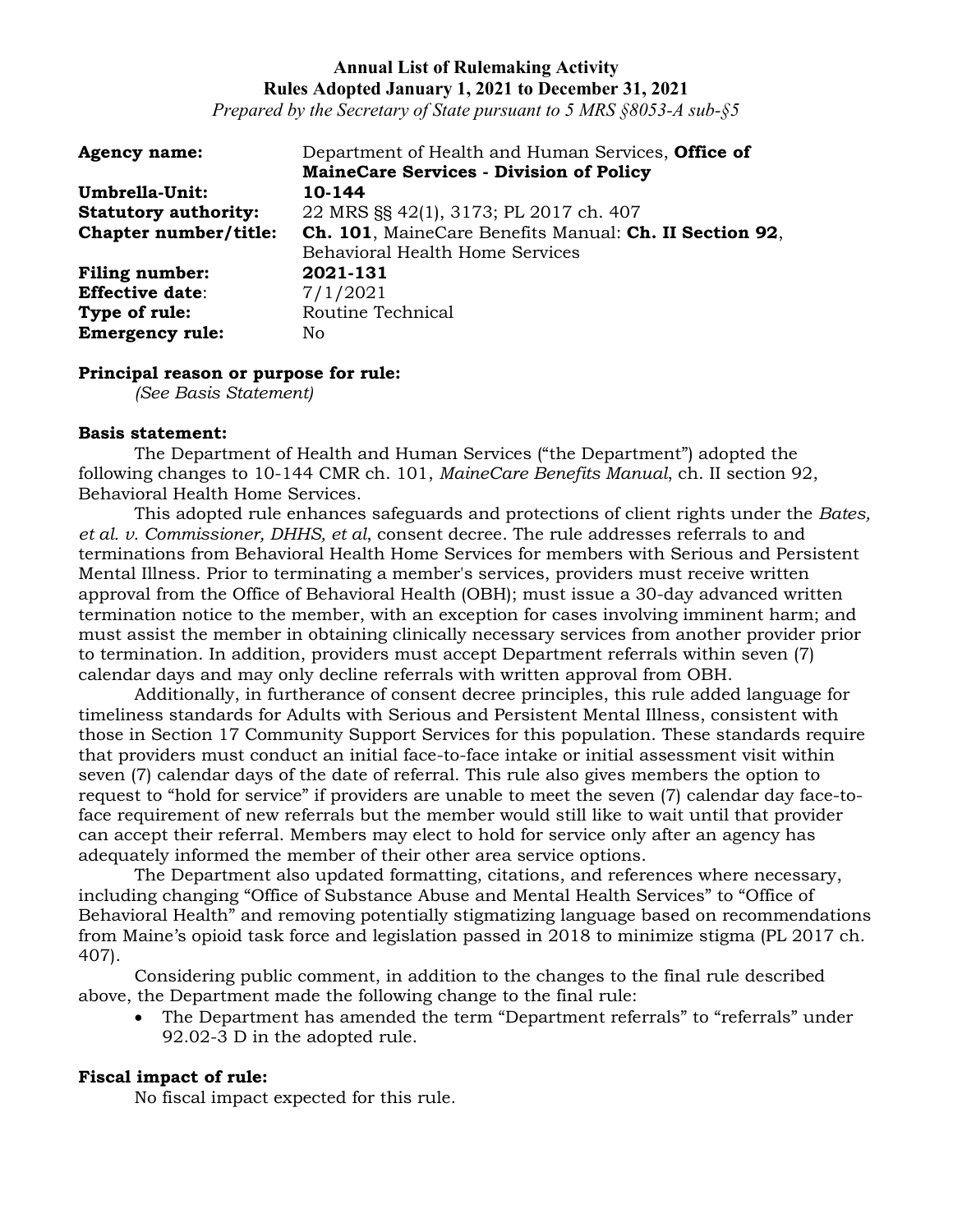*Prepared by the Secretary of State pursuant to 5 MRS §8053-A sub-§5*

| <b>Agency name:</b>         | Department of Health and Human Services, Office of MaineCare |
|-----------------------------|--------------------------------------------------------------|
|                             | <b>Services - Division of Policy</b>                         |
| Umbrella-Unit:              | 10-144                                                       |
| <b>Statutory authority:</b> | 22 MRS, §§ 42, 3173                                          |
| Chapter number/title:       | Ch. 101, MaineCare Benefits Manual: Ch. II, Section 97,      |
|                             | Private Non-Medical Institution Services                     |
| <b>Filing number:</b>       | 2021-129                                                     |
| <b>Effective date:</b>      | 7/1/2021                                                     |
| Type of rule:               | Routine Technical                                            |
| <b>Emergency rule:</b>      | No                                                           |

### **Principal reason or purpose for rule:**

This rule is proposed in order to provide clarity and consistency in processes and recordkeeping across MaineCare policies and enhance safeguards and protections of client rights under the *Bates, et al. v. Commissioner, DHHS, et al*, consent decree.

#### **Basis statement:**

The Department of Health and Human Services (the "Department") adopts these rule changes to 10-144 CMR ch. 101, *MaineCare Benefits Manual*, Chapter II, Section 97 to enhance safeguards and protections of client rights under the *Bates, et al. v. Commissioner, DHHS, et al*, consent decree by creating new provisions addressing terminations from and referrals to Appendix E Private Non-Medical Institutions.

First, under Section 97.07-10, Termination, prior to terminating a member's services, providers must receive written approval from the Office of Behavioral Health (OBH); must issue a 30-day advanced written termination notice to the member, with an exception for cases involving imminent harm; and must assist the member in obtaining clinically necessary services from another provider prior to termination. This adoption will protect members from inappropriate discharge from these services.

Second, under Section 97.07-11, Referrals, providers must acknowledge receipt of Department referrals within three business days for members eligible for Appendix E services and must accept or request permission to decline referrals in accordance with a Department-defined process within five business days of receipt of referral. Providers can only decline a referral with written approval from OBH, otherwise they must admit members within thirty days of receipt of the referral. This adopted language will assist members in receiving timely access to Appendix E services.

This adopted rule also provides clarity and consistency in record-keeping processes to align with other MaineCare policies. Specifically, the adopted rule changes the frequency requirement for entering and signing progress notes from a monthly to a daily expectation within Appendix E facilities. Adoption of this rule will improve accuracy and quality within member records.

In addition, as a result of further review by the Department and the Office of the Attorney General following the comment period, this adopted rule updates offensive terminology throughout the rule. This includes replacing references to "substance abuse" with "substance use" per Public Law 2017 ch. 407 part B sec. B-1.

Finally, this adopted rule include non-substantive technical, grammatical, and other minor changes, including updating the outdated references to current Department office names. The Summary of Public Comments and Department Responses document identifies changes that were made to the final rule following the comment period.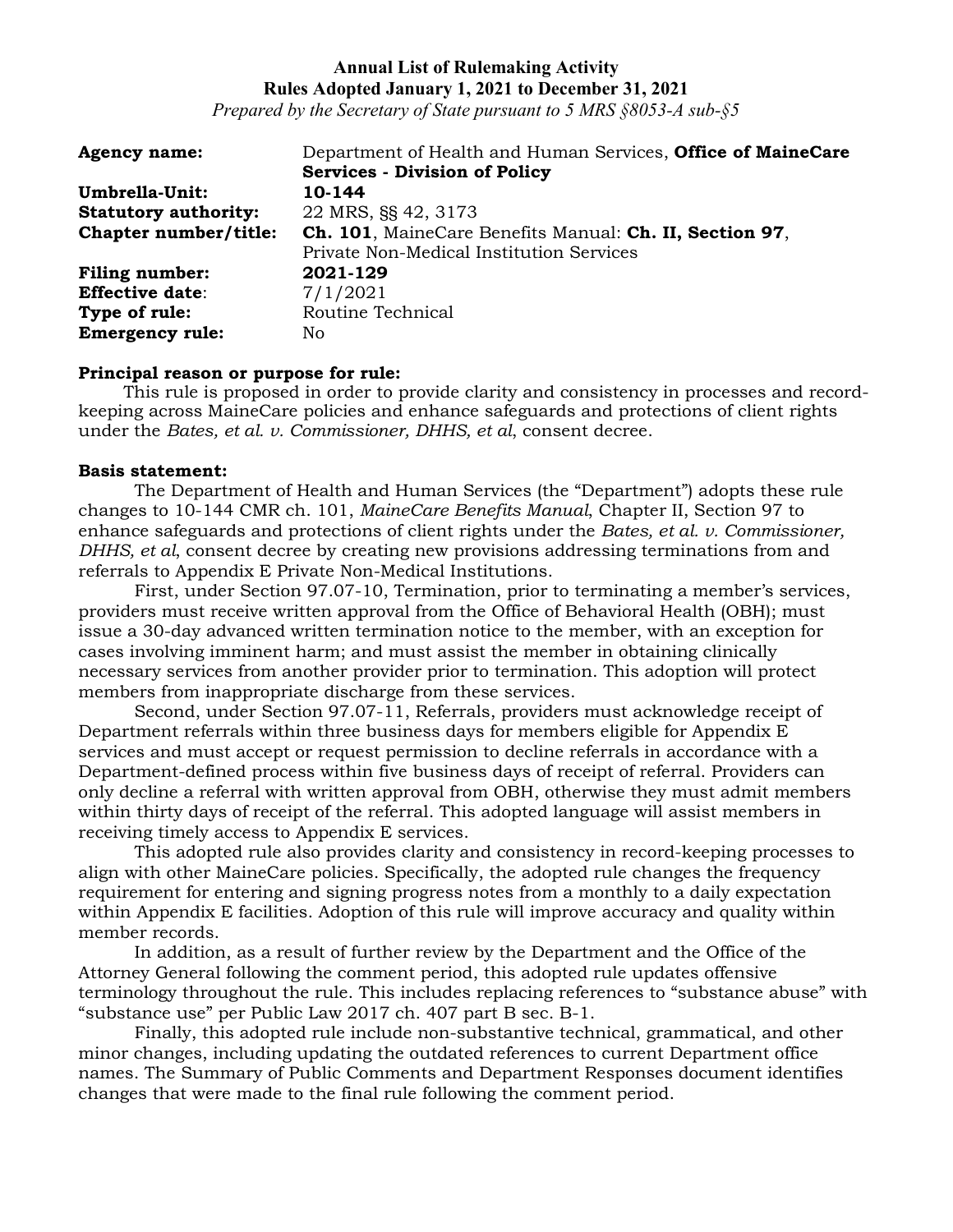*Prepared by the Secretary of State pursuant to 5 MRS §8053-A sub-§5*

This rulemaking will take effect on July 1, 2021 to coincide with the anticipated adoption of changes to the MaineCare Benefits Manual, Section 17 and Section 92, which similarly enhance and safeguard client rights under the Bates consent decree.

# **Fiscal impact of rule:**

The Department does not anticipate any fiscal impact.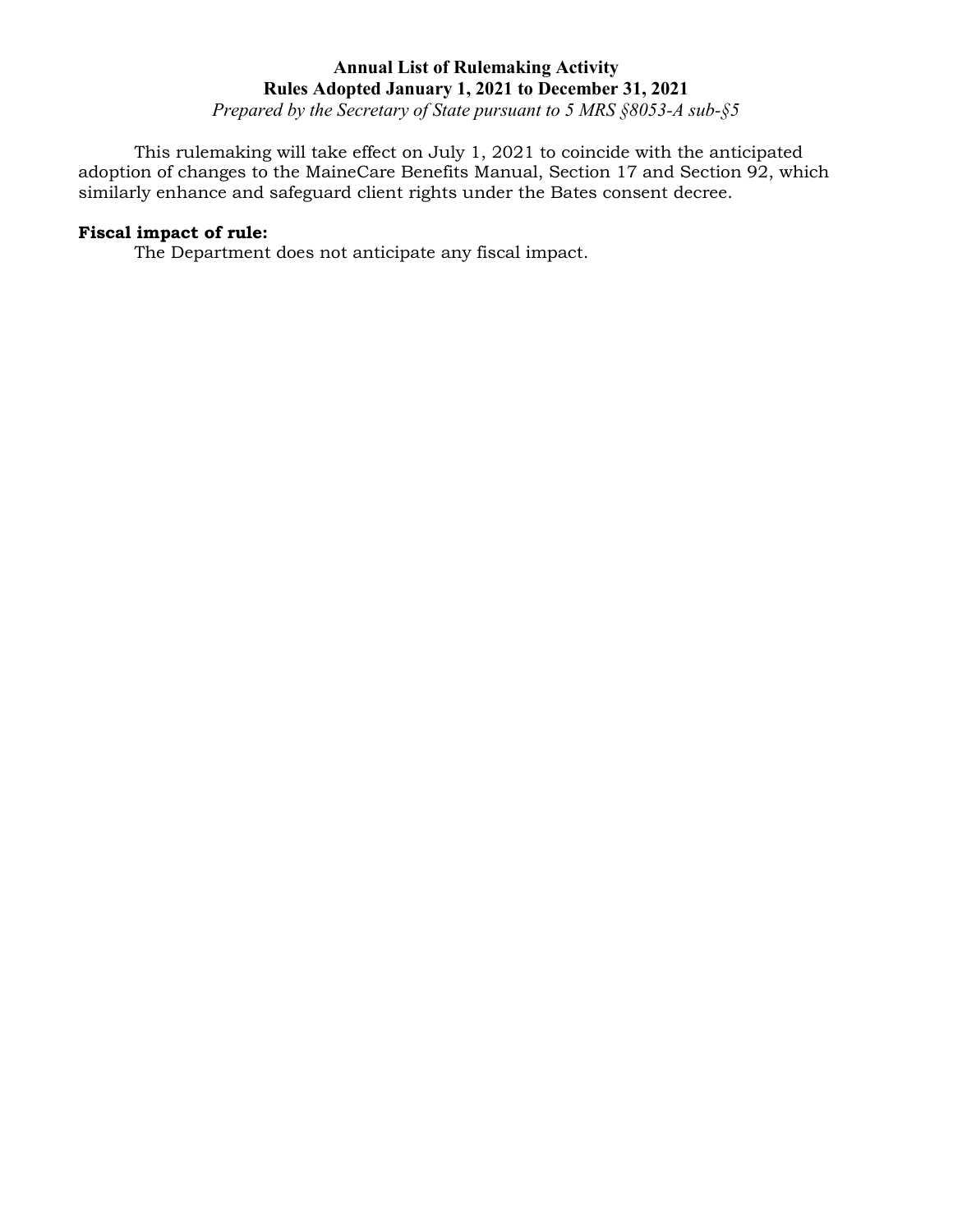*Prepared by the Secretary of State pursuant to 5 MRS §8053-A sub-§5*

| <b>Agency name:</b>         | Department of Health and Human Services, <b>Office of</b>                                                                                                                                                                                                                                           |
|-----------------------------|-----------------------------------------------------------------------------------------------------------------------------------------------------------------------------------------------------------------------------------------------------------------------------------------------------|
|                             | <b>MaineCare Services - Division of Policy</b>                                                                                                                                                                                                                                                      |
| Umbrella-Unit:              | 10-144                                                                                                                                                                                                                                                                                              |
| <b>Statutory authority:</b> | 22 MRS §§ 42, 3173; 22 MRS §8110; 42 USC §671(20); PL 2019,<br>ch. 407; The Family First Prevention Services Act, Public Law 115-<br>123 (as part of Division E in the Bipartisan Budget Act of 2018 (HR<br>1892) (eff. Feb. 9, 2018) (as amended through PL 116-260, enacted<br>December 27, 2020) |
| Chapter number/title:       | <b>Ch. 101</b> , MaineCare Benefits Manual: <b>Ch. II Section 97</b> , Private<br>Non-Medical Institution Services                                                                                                                                                                                  |
| <b>Filing number:</b>       | 2021-223                                                                                                                                                                                                                                                                                            |
| <b>Effective date:</b>      | 11/1/2021                                                                                                                                                                                                                                                                                           |
| Type of rule:               | Routine Technical                                                                                                                                                                                                                                                                                   |
| <b>Emergency rule:</b>      | No.                                                                                                                                                                                                                                                                                                 |

### **Principal reason or purpose for rule:**

*(See Basis Statement)*

#### **Basis statement:**

The Department of Health and Human Services (the "Department") adopts the following changes to 10-144 CMR ch. 101, *MaineCare Benefits Manual* (MBM), chapter II section 97, "Private Non-Medical Institution Services".

The Department adopts these rule changes to align section 97 requirements with the *Family First Prevention Services Act* (FFPSA), which establishes standards for children's residential treatment programs in order to improve quality and oversight of services. The adopted changes are specific to Private Non-Medical Institution (PNMI) Appendix D Facilities, and are reflected in the definitions, eligibility for care, covered services and policies and procedures sections of this rule. Additionally, as directed under the FFPSA, the adopted rule includes requirements for Appendix D providers to meet Qualified Residential Treatment Programs (QRTP) standards, which include obtaining and maintaining specified licensing and accreditation standards, as well as delivering trauma-informed treatment.

For compliance with the FFPSA related to improving quality and oversight of services, the Department amended Appendix D language referring to Child Care Facility Services and Models of Child Care Facilities, to be replaced with the term, "Children's Residential Care Facilities" (CRCFs). The adopted rule distinguishes models of residential care that address specific treatment needs of different member populations. CRCF models include Intellectual Disabilities/Developmental Disabilities (ID/DD-CRCF), Mental Health (MH-CRCF), Crisis Stabilization (CS-CRCF), and Child and Adolescent Therapeutic Foster Care. This rule further adopts amended language referring to "Intensive Temporary Residential Treatment Services" by replacing this with the term "Temporary High Intensity Services" and including language clarifying the covered services while also establishing the requirement for a Prior Authorization process.

The rule also adopts the use of Department-approved, age appropriate Level of Care/Service Intensity tools, which is required as a component of eligibility determination for ID/DD, MH, and CS CRCFs. The Level of Care/Service Intensity tools replace outdated instruments, to include the Child and Adolescent Functional Assessment Scale (CAFAS), the Children's Global Assessment Scale (C-GAS), the Global Assessment Functioning (GAF), and the Children's Habilitation Assessment Tool (CHAT); and streamline the process by utilizing one tool that is evidence based and clinically appropriate by age, to include the Early Childhood Service Intensity Instrument (ECSII), the Child and Adolescent Level of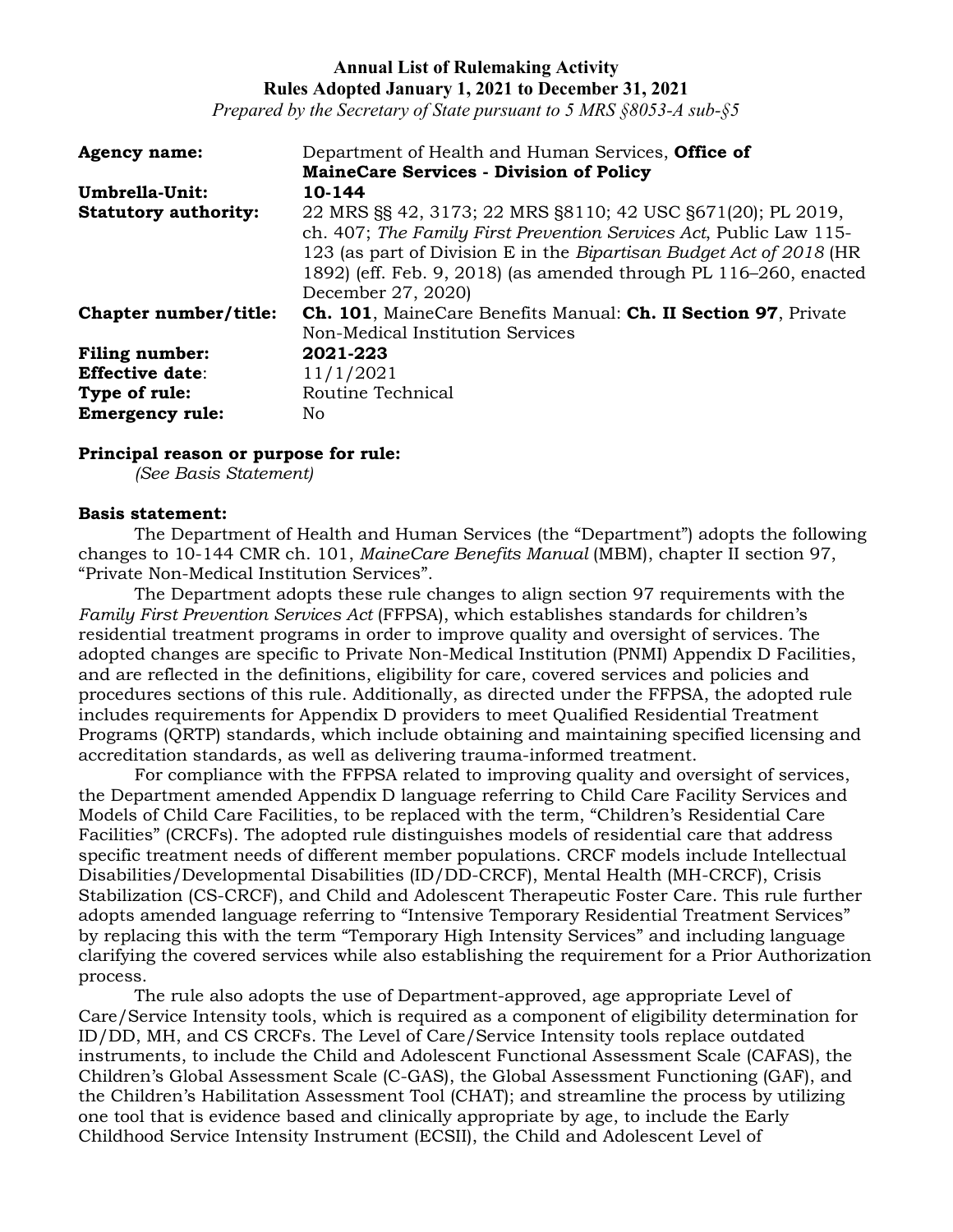*Prepared by the Secretary of State pursuant to 5 MRS §8053-A sub-§5*

Care/Service Intensity Utilization System (CALOCUS-CASII) and the Level of Care Utilization System for Psychiatric and Addiction Services (LOCUS).

Additionally, this rule adopts various new covered services, including Aftercare Support Services, which are designed to promote a continuation of treatment gains with the goal of supporting the child in their home and community environment, and must be provided to youth for at least six (6) months post discharge from MH and ID/DD-CRCFs. The Department is additionally requiring a new position, a Family Transition Specialist (FTS), to aid in the delivery of aftercare and transition services for the youth and family.

To further align with the FFPSA to achieve improved quality and oversight of services, this adopted rule clarifies Appendix D requirements for the CRCF assessment, Individual Treatment Plan, progress notes, and discharge summary as well as adding various new defined terms.

The Department additionally adopted language that requires providers operating under Appendix D and Adolescent Residential Rehabilitation Services operating under Appendix B, to demonstrate utilization of the Federal Substance Abuse and Mental Health Services Administration's (SAMHSA) System of Care Principles. The rule requires delivery of traumainformed care through the completion of a Trauma-Informed Agency Assessment, staff training and incorporation of these principles into program policy and procedures.

The Department also adopts specific requirements regarding background checks for providers operating under Appendix D and Adolescent Residential Rehabilitation Services providers operating under Appendix B. Children's residential facility providers must follow the requirements set forth in 22 MRS §8110 and 42 USC §671(20). Behavioral Health Services providers must conduct background checks every five (5) years and fingerprinting. The adopted rule requires completed background checks for all staff and all adults providing services to a member within ninety (90) days of the effective date of this rule and that all background checks are to be completed every five (5) years thereafter.

The Department further adopts, under Appendix D, the addition of Behavioral Health Professionals (BHP) and Family Transitional Specialists (FTS) as Other Qualified Residential Treatment Facility Staff as well as including Board Certified Behavior Analyst services, Registered Behavior Technician services and Board Certified Assistant Behavior Analyst services. The Department is requiring confirmation that prospective BHPs are not annotated in the registry (per 10-144 CMR ch. 128, Certified Nursing Assistant and Direct Care Worker Registry Rule) prior to qualifying as a staff member under this rule.

In addition to the above adopted changes, the Department adopted language increasing access to necessary services by removing the 'single admission' limitation and increasing the number of allowable covered days for Halfway House and Extended Care Services under PNMI Appendix B of this rule. The Department also adopted edits to language to accurately reflect current practices as well as updates to formatting, citations, and references where necessary, including changes to address potentially stigmatizing language based on recommendations from Maine's opioid task force and legislation passed in 2018 to minimize stigma (PL 2017, ch. 407).

The Department shall seek CMS approval for the new covered services and provider requirements, as specifically noted in various adopted rule changes.

In addition, the Department intends to implement corresponding changes as needed in the MBM, chapter III section 97, to ensure adequate reimbursement for providers to deliver all new covered services and meet QRTP standards and other chapter II-related updates. For example, chapter III appendix D sec. 2400.1 must be updated in order to ensure that rates cover the costs of Board Certified Behavior Analysts and the other new types of direct service staff. The chapter III section 97 rule is major substantive, and the upcoming changes shall be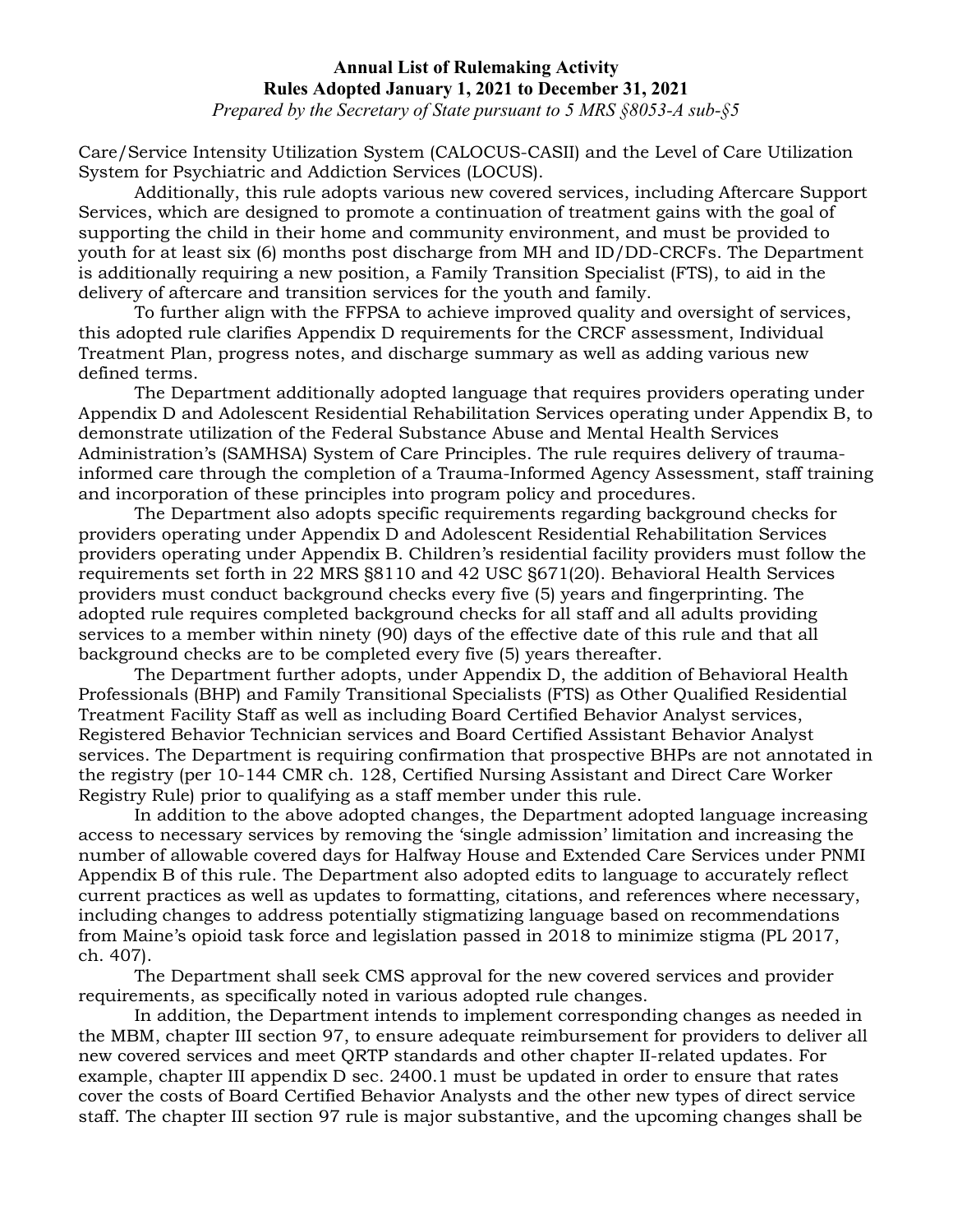*Prepared by the Secretary of State pursuant to 5 MRS §8053-A sub-§5*

filed as an emergency rule no later than Nov. 1, 2021, so that they will be effective at the same time the changes in chapter II section 97 are finally adopted.

Considering public comment and legal advice from the Office of Attorney General, the Department made various changes to the final rule from what was proposed.

Changing requirements for Appendix D providers, service delivery, and provisions of treatment to provide more specificity and allow for more flexibility for providers, include:

- Updating language related to accreditation under  $97.07-2(F)(h)(2)$  to allow for accreditation to be completed within 12 months.
- Extending the Prior Authorization for Temporary High Intensity Services (97.02-5(C)) from a seven (7) day authorization to "up to thirty (30) days."
- Including language under 97.08-2.G(6) to address exemptions related to Aftercare Support Services.
- Adding language under 97.06-3 (Non-Reimbursable Days), to include, "Members receiving services in an emergency department are exempt from this provision when emergency treatment is sought at 8:00pm or later and the member returns to the facility the following day."
- Removing references that limit telehealth services and reducing the frequency of required in-person contact for Aftercare Support Services.
- Clarifying that both ITPs and FBAs are reviewed minimally every thirty (30) days.
- Updating language, under  $97.08-2(C)(2)$ , to include more flexibilities for behavioral and/or rehabilitative therapies.
- Clarifying language related to family involvement in treatment under Appendix D CRCFs to include more involvement by the Department's Office of Child and Family Services (OCFS) and specific requirements.

Changing requirements for Appendix D CRCF staff include:

- Allowing for, under 97.07-2(H)(2), a bachelor's degree in an unrelated field with at least one (1) year of related professional experience, extending time for staff to obtain BHP certification for new hires to six (6) months from the date of hire and staff currently employed to one (1) year from the effective date of the rule.
- Updating CRCF staff supervision requirements to include a minimum of three (3) hours per month includes one (1) hour of individual and one (1) hour of clinical supervision conducted by a Clinician as defined in 97.01-4.

All changes are specifically listed in the separate document, Summary of Comments and Responses and List of Changes to the Final Rule.

# **Fiscal impact of rule:**

The Department intends to address the fiscal impact of all ch. II -related updates and related budget initiatives identified in PL 2021 ch. 398 with corresponding changes in the MBM, ch. III section 97.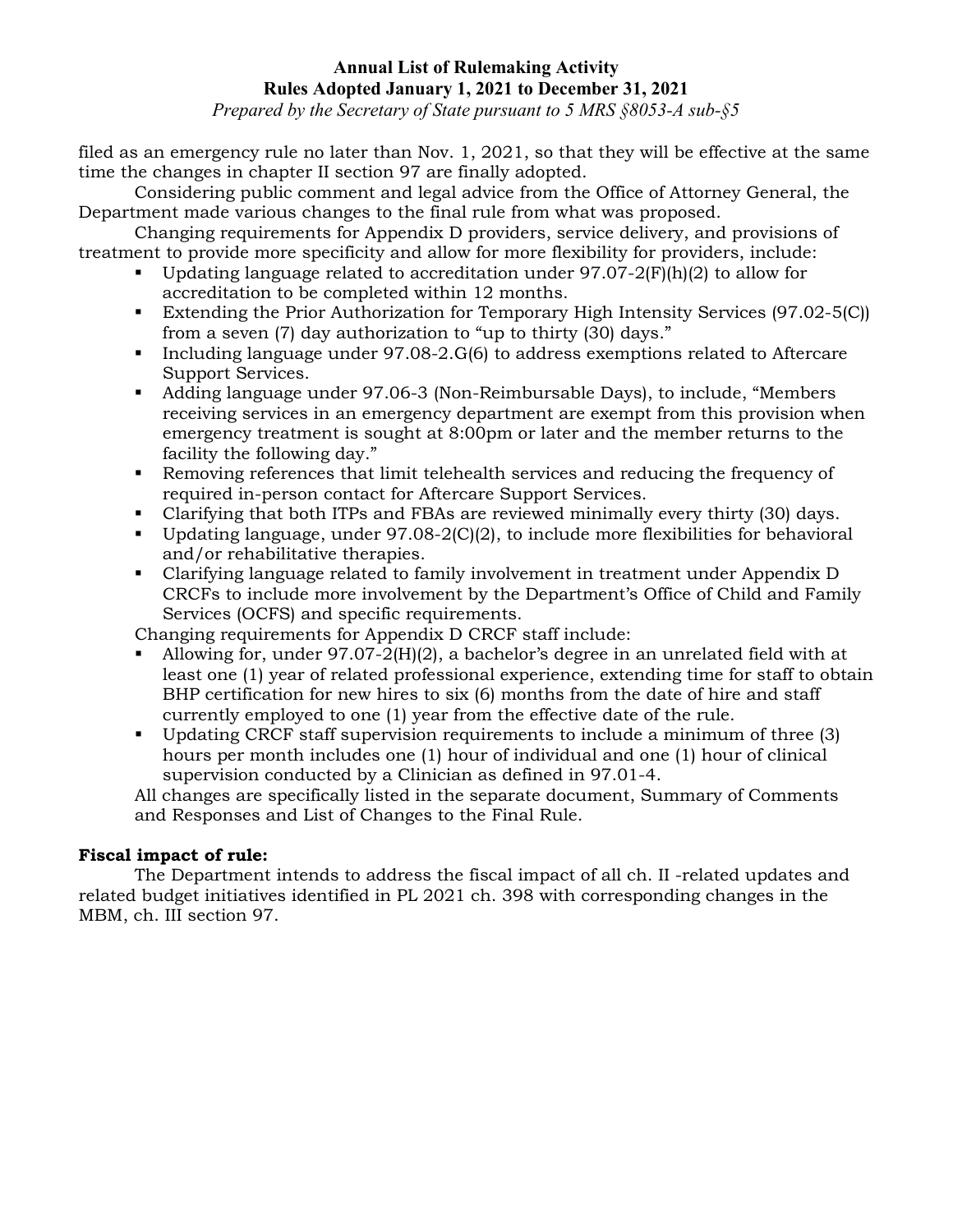*Prepared by the Secretary of State pursuant to 5 MRS §8053-A sub-§5*

| <b>Agency name:</b>         | Department of Health and Human Services, Office of              |
|-----------------------------|-----------------------------------------------------------------|
|                             | <b>MaineCare Services - Division of Policy</b>                  |
| Umbrella-Unit:              | 10-144                                                          |
| <b>Statutory authority:</b> | 22 MRS §§ 42, 3173; 5 MRS §§ 8054, 8073                         |
| Chapter number/title:       | Ch. 101, MaineCare Benefits Manual: Ch. III Section 97, Private |
|                             | Non-Medical Institution Services                                |
| <b>Filing number:</b>       | 2021-224                                                        |
| <b>Effective date:</b>      | 11/1/2021                                                       |
| Type of rule:               | Major Substantive                                               |
| <b>Emergency rule:</b>      | <b>Yes</b>                                                      |

#### **Principal reason or purpose for rule:**

*(See Basis Statement)*

#### **Basis statement:**

The Department of Health and Human Services (the "Department") adopts the following emergency major substantive rule changes in 10-144 CMR ch. 101, *MaineCare Benefits Manual*, chapter III section 97, "Private Non-Medical Institution Services", including chapter III (the "Main Rule") and appendices B (Substance Abuse Treatment Facilities) and D (Child Care Facilities).

In chapter III, the Department is updating the main rule and corresponding appendices for appendix B and appendix D to support the final adopted changes in chapter II section 97, with the rules intended to be filed simultaneously. The chapter II rule changes implement various new requirements on appendix D providers per the *Family First Prevention Services Act* (FFPSA), and also adds new covered MaineCare services. Chapter II also imposes new requirements on Appendix B providers and broadens those covered services.

In recognition of these new requirements, the Department implements these emergency major substantive reimbursement rate increases. The new rates were authorized by the Legislature pursuant to PL 2021 ch. 29, *An Act Making Unified Appropriations and Allocations for the Expenditures of State Government, General Fund and Other Funds and Changing Certain Provisions of the Law Necessary to the Proper Operations of State Government for the Fiscal Years Ending June 30, 2022 and June 30, 2023* (the "Budget") and PL 2021 ch. 398, *An Act Making Unified Appropriations and Allocations for the Expenditures of State Government, General Fund and Other Funds and Changing Certain Provisions of the Law Necessary to the Proper Operations of State Government for the Fiscal Years Ending June 30, 2021, June 30, 2022 and June 30, 2023* (the "Supplemental Budget"). The rates are also consistent with independent rate studies completed for Appendix B and Appendix D services.

Section GGGG-1 of the Supplemental Budget provides the Department with authority to enact these changes on an emergency basis, without the need to make findings in support of an emergency per 5 MRS §8054. Emergency major substantive rules are effective for up to 12 months or until the Legislature has completed review of the provisionally adopted major substantive rule. 5 MRS §8073. The Department shall seek approval from the Centers for Medicare and Medicaid Services (CMS) for the increased appendix B and appendix D rates. The Department shall file the corresponding chapter III section 97 proposed major substantive rules in order to begin the process for implementing these changes permanently.

In addition to the above, the Main Rule and relevant Appendices has been updated to reflect changes to certain services in order to gain consistency with chapter II, including updating "Crisis Residential" services to "Crisis Stabilization" services, "Treatment Foster Care" to "Therapeutic Foster Care," and "Substance Abuse treatment" to "Substance Use treatment."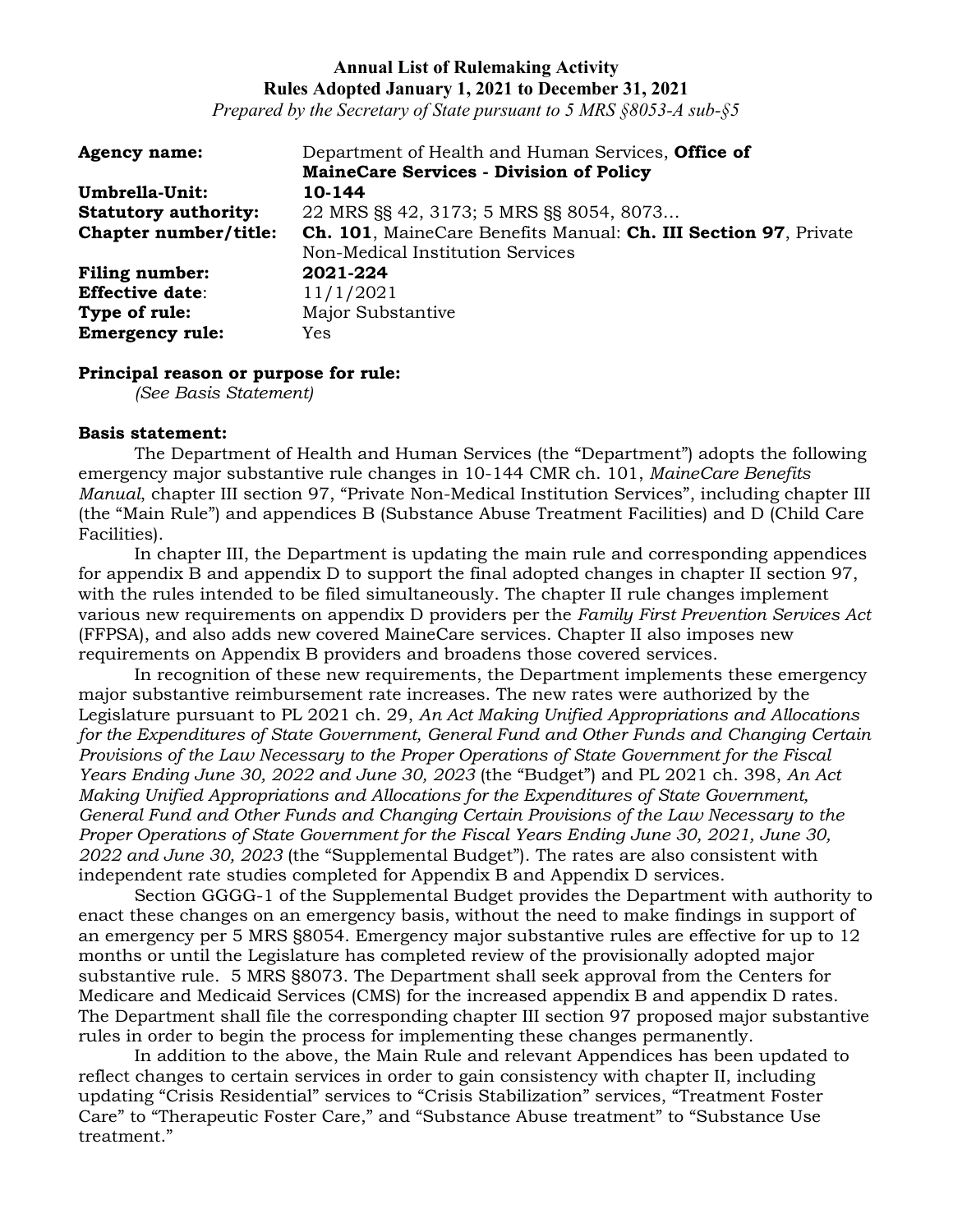*Prepared by the Secretary of State pursuant to 5 MRS §8053-A sub-§5*

Appendix B implements rate updates from an independent rate study, recommending substantial increases, consistent with appropriations approved by the Budget and the Supplemental Budget. Additional changes are required to ensure that the terminology in appendix B is consistent with what is utilized in the finally adopted chapter II rule; for example, "Detoxification" programs are changed to "Medically Supervised Withdrawal Services." This rulemaking creates two tiers of reimbursement, one tier incorporating all medical personnel, and another tier as an exception rate for low nursing staff, given substantial workforce challenges. Lastly, service components of the rate in 2400.1 were updated to clarify social workers as licensed clinical social workers and to add licensed marriage and family therapists, to align with changes adopted in chapter II.

Appendix D updates the name from "Childcare Facilities" to "Children's Residential Care Facilities" in order to align with changes adopted in chapter II. In section 2400.1, board certified behavioral analyst services, board certified assistant behavior analyst services, and registered behavior technician services were added to align with changes in chapter II. Following the independent rate study, rate recommendations are incorporated, including consolidating Mental Health Level I and Level II services into a single Mental Health level of reimbursement, and consolidating Intellectual Disabilities and Autism Spectrum Disorder Levels I and II into a single Intellectual Disabilities/Developmental Disabilities residential treatment rate. Due to the rate changes and finally adopted changes in chapter II section 97, this rule removes language from section 6000 because the referenced member assessment is no longer required. Chapter III also establishes rates for a proposed new MaineCare covered service, Aftercare Services, for the service itself and for mileage reimbursement. Aftercare is a required component of the FFPSA, and establishing the rate is necessary in order to meet the requirements of the FFPSA and the changes adopted in chapter II section 97. The Department shall seek approval from CMS for the new Aftercare Services and the additional practitioners allowable under this Appendix.

Finally, in order to be consistent with the changes that will be finally adopted in chapter II, the Department implements necessary updates to further address potentially stigmatizing language pursuant to PL 2017 ch. 407, and to update references to the Office of Behavioral Health from the Office of Substance Abuse.

### **Fiscal impact of rule:**

The Department anticipates that this rulemaking will cost approximately \$14,037,296 in SFY 2022, which includes \$5,007,768 in state dollars and (9,029,528 in federal dollars, and \$21,055,945 in SFY 2023, which includes \$7,996,483 in state dollars and \$13,059,462 in federal dollars.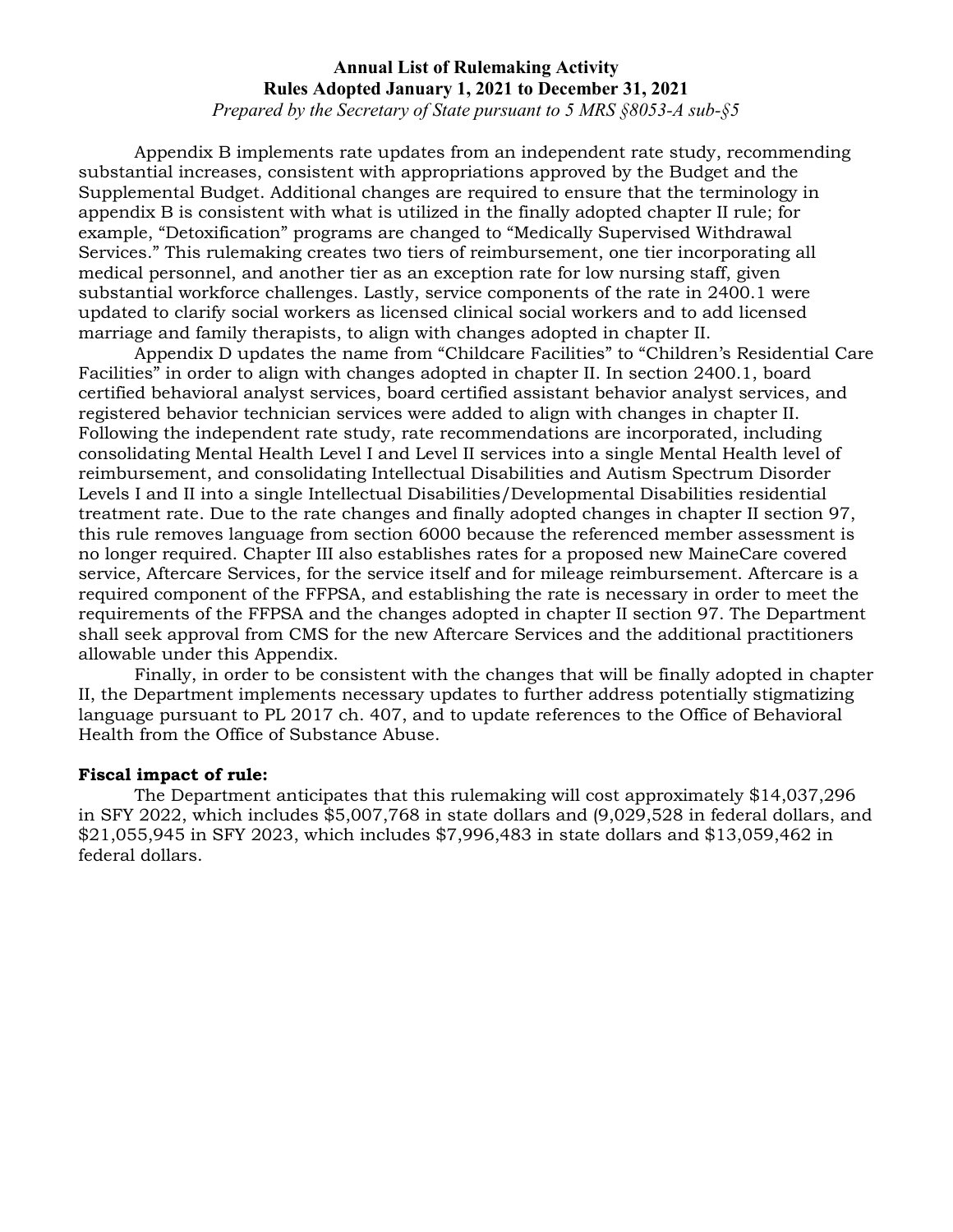*Prepared by the Secretary of State pursuant to 5 MRS §8053-A sub-§5*

| <b>Agency name:</b>         | Department of Health and Human Services, Office of                            |
|-----------------------------|-------------------------------------------------------------------------------|
|                             | <b>MaineCare Services - Division of Policy</b>                                |
| Umbrella-Unit:              | 10-144                                                                        |
| <b>Statutory authority:</b> | 22 MRS §§ 42, 3173; 5 MRS §8054                                               |
| Chapter number/title:       | <b>Ch. 101</b> , MaineCare Benefits Manual: <b>Ch. VII Section 5</b> , Estate |
|                             | Recovery                                                                      |
| <b>Filing number:</b>       | 2021-240                                                                      |
| <b>Effective date:</b>      | 11/24/2021                                                                    |
| Type of rule:               | Routine Technical                                                             |
| <b>Emergency rule:</b>      | <b>Yes</b>                                                                    |

### **Principal reason or purpose for rule:**

*(See Basis Statement)*

#### **Basis statement:**

This emergency rulemaking implements PL 2021 ch. 398, *An Act Making Unified Appropriations and Allocations for the Expenditures of State Government, General Fund and Other Funds and Changing Certain Provisions of the Law Necessary to the Proper Operations of State Government for the Fiscal Years Ending June 30, 2021, June 30, 2022 and June 30, 2023,* part A §A-1, pg. 99, an initiative that provides funding to modify MaineCare estate recovery rules to conform with the minimum mandatory federal requirements (*The Omnibus Budget Reconciliation Act of 1993* (PL 103-66)).

Chapter VII section 5, "Estate Recovery", of the *MaineCare Benefits Manual* (MBM), is modified as follows: Effective November 24, 2021, the Department's claim is limited to the amount paid by MaineCare for all nursing facility services, home and community-based services, and related hospital and prescription drug services paid on behalf of the Member prior to their death. These services for which recovery is required under federal law.

Pursuant to Act, the Legislature provided the Department with rulemaking authority to implement these services on an emergency basis, per 5 MRS §8054, without the necessity of demonstrating that immediate adoption is necessary to avoid a threat to public health, safety, or general welfare. Emergency rules are effective immediately and valid for ninety days. The Department shall hereafter initiate "regular" routine technical proposed rulemaking to implement this rule permanently.

### **Fiscal impact of rule:**

The Legislature appropriated state General Funds to the Department of Health and Human Services in the amounts of \$416,870 in fiscal year 2021-22 and \$415,946 in fiscal year 2022-23, and appropriated federal Expenditures Funds in the amounts of \$738,535 in fiscal year 2021-22 and \$739,459 in fiscal year 2022-23.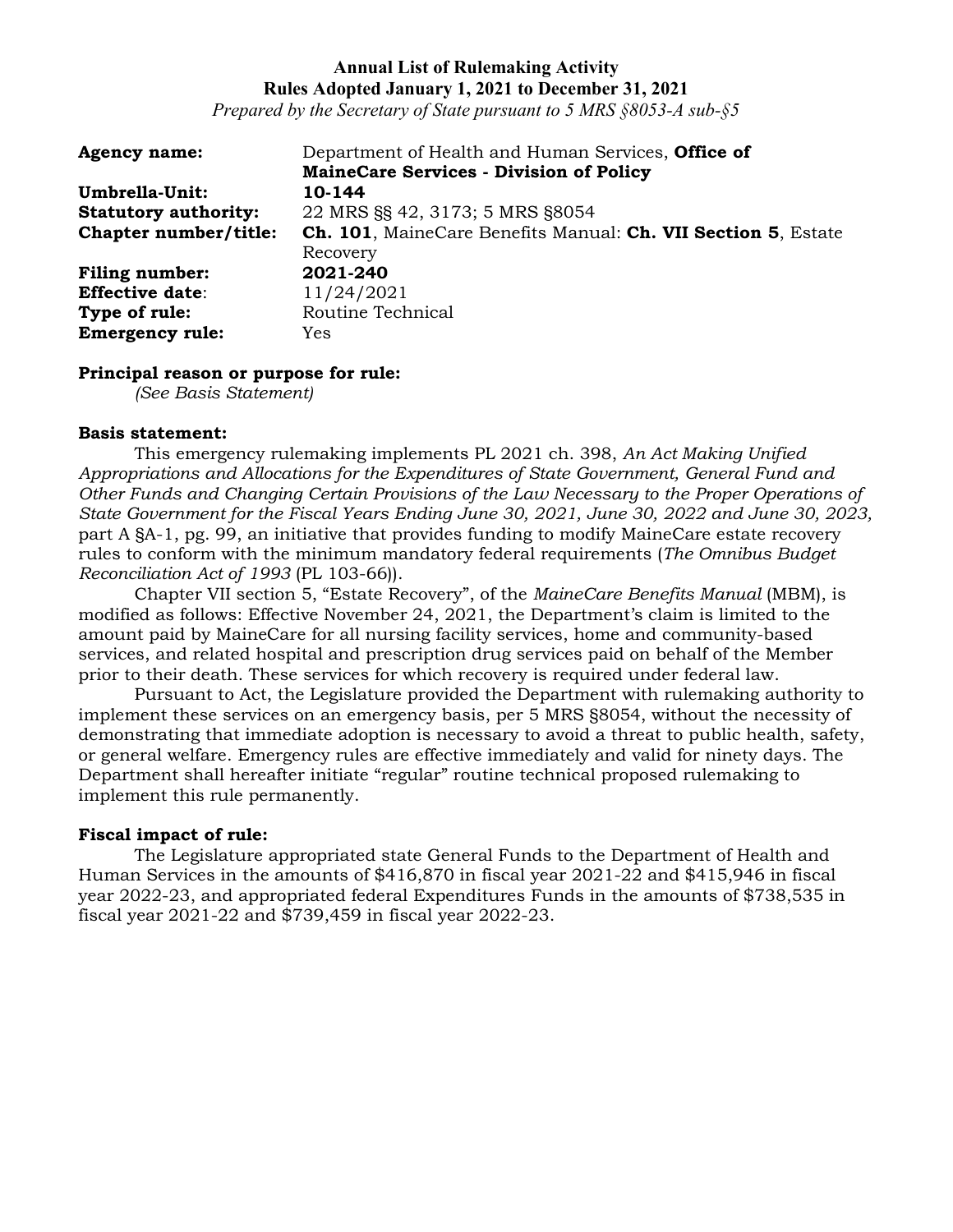*Prepared by the Secretary of State pursuant to 5 MRS §8053-A sub-§5*

| <b>Agency name:</b>         | Department of Health and Human Services, Division of Licensing         |
|-----------------------------|------------------------------------------------------------------------|
|                             | and Certification                                                      |
| Umbrella-Unit:              | 10-144                                                                 |
| <b>Statutory authority:</b> | 22 MRS SS 7853, 42, and 3173                                           |
| Chapter number/title:       | <b>Ch. 113.</b> Regulations Governing the Licensing and Functioning of |
|                             | Assisted Housing Programs, Infection Prevention and Control            |
| <b>Filing number:</b>       | 2021-119                                                               |
| <b>Effective date:</b>      | 6/4/2021                                                               |
| Type of rule:               | Major Substantive                                                      |
| <b>Emergency rule:</b>      | No.                                                                    |

#### **Principal reason or purpose for rule:**

*(See Basis Statement)*

#### **Basis statement:**

This is a new, separate rule, that constitutes the  $10<sup>th</sup>$  Part of 10-144 CMR ch. 113 (Regulations Governing the Licensing and Functioning of Assisted Housing Programs. This Infection Prevention and Control Rule Part is applicable to, and governs, the other nine Parts of the Chapter 113 rule: Assisted Living Programs, Level I Residential Care Facilities; Level II Residential Care Facilities; Level III Residential Care Facilities; Level IV Residential Care Facilities; Level I Private Non-Medical Institutions; Level II Private Non-Medical Institutions; Level III Private Non-Medical Institutions and Level IV Private Non-Medical Institutions. Pursuant to 22 MRS §7853, this rule is a major substantive rule.

This new rule institutes measures to improve and clarify infection surveillance, control, mitigation, and crisis staffing planning in Maine's assisted housing facilities, including assisted living, residential care facilities, and private non-medical institutions.

The provisions related to Infection Prevention and Control apply to all types of Assisted Housing Programs subject to licensure under 22 MRS §7801. These provisions are consistent with State and Federal Center for Disease Control guidance, in response to the increased spread of the 2019 Novel Coronavirus (COVID-19) and will help to mitigate any future outbreaks of novel contagious illnesses. These provisions on infection prevention and control measures necessary for these settings were drafted in consultation with infection control experts from the Maine Center for Disease Control and the Office of Aging and Disability Services.

The Department adopted similar provisions in the recent revision of 10-144 CMR ch. 110, *Regulations Governing the Licensing and Functioning of Skilled Nursing Facilities and Nursing Facilities*, effective August 1, 2020. This rulemaking addresses the likelihood of potential similar incidence of COVID-19 in in Maine's assisted housing facilities, including assisted living and residential care facilities and private non-medical institutions, and the mortal impact of transmission.

In compliance with 22 MRS §7853(1), the Department developed this rule in consultation with the Long-Term Care Ombudsman Program (LTCOP). On June 25, 2020, the Department submitted draft rules to Brenda Gallant, Executive Director of the LTCOP, for her review and input. Department staff and LTCOP Executive Director Gallant and staff discussed the rulemaking on or about June 26, 2020, at which time Executive Director Gallant expressed no concerns regarding the draft rule.

The Department, through OADS, had requested federal Covid Relief Funding (CRF) under the Coronavirus Aid, Relief, and Economic Security Act to hire an infection control consultant, who worked with facilities to help them develop an Infection Control and Prevention plan, as required by this rule. The Department received approval for the CRF at the end of September 2020. The facilities' plan development/infection control consultation costs were defrayed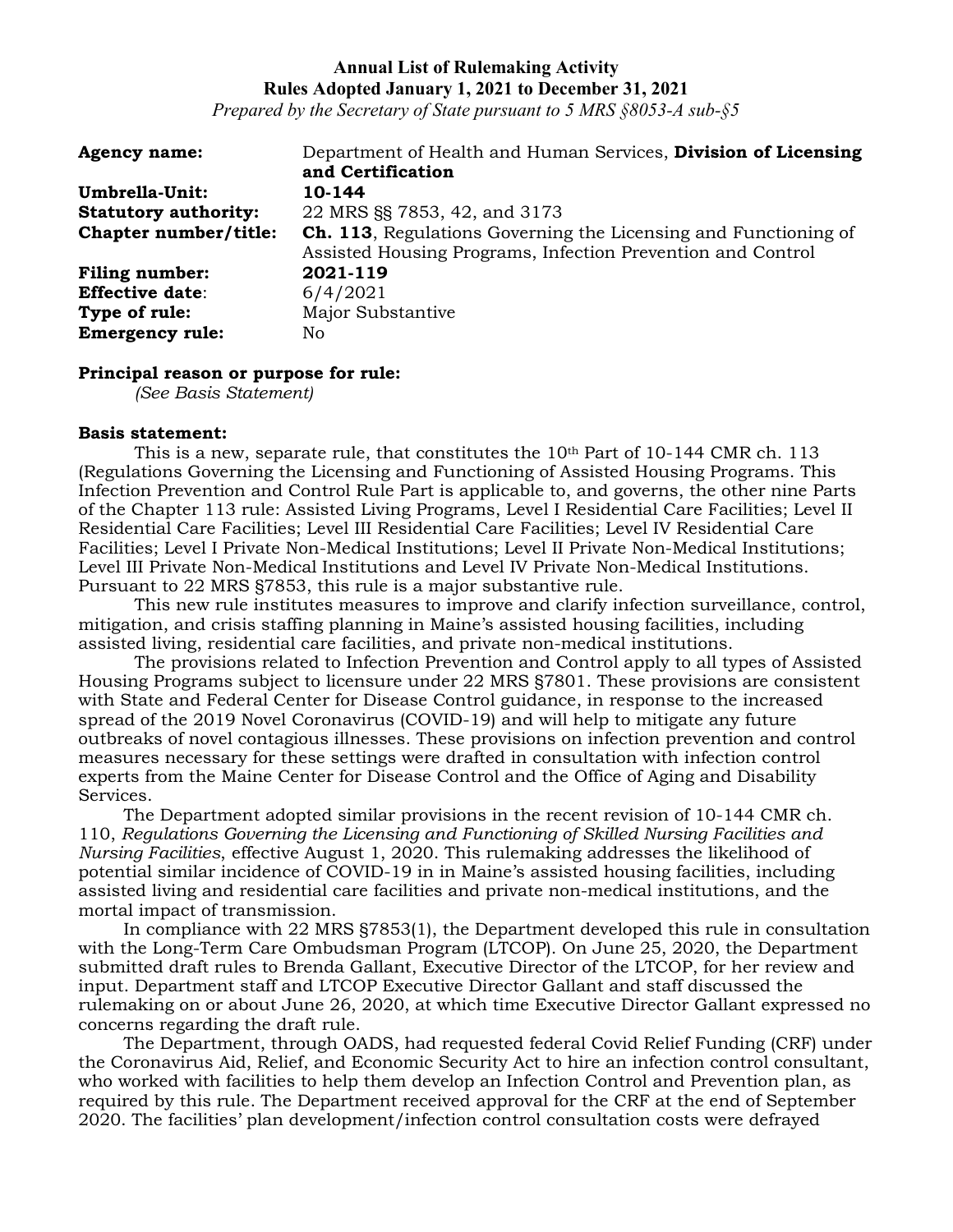*Prepared by the Secretary of State pursuant to 5 MRS §8053-A sub-§5*

though the CRF. The rule provides a requirement for PPE and supplies, but these measures have been in place in the facilities in response to the COVID-19 pandemic.

Because this is a major substantive rule, the APA required a public hearing be held. 5 MRS §8052(1). Due to the Covid public health emergency, the public hearing was held virtually via ZOOM on Thursday, November 12, 2020.

Pursuant to 5 MRS §8072, the provisionally adopted rule was submitted to the Maine Legislature for its review. The legislative review resulted in no changes to the provisionally adopted rule. HP 421, LD 578, "Resolve, Regarding Legislative Review of Portions of Chapter 113: Regulations Governing the Licensing and Functioning of Assisted Housing Programs: Infection Prevention and Control, a Major Substantive Rule of the Department of Health and Human Services, Division of Licensing and Certification" finally passed on April 28, 2021, and enacted as an emergency resolve, and was signed into law on May 5, 2021. Resolves 2021 ch. 13, (emergency, effective May 5, 2021). Sec. 1 of the Resolve provides that: "Notwithstanding Title 5, section 8072, subsection 8, when finally adopted in accordance with this resolve, this rule takes effect immediately upon filing with the Secretary of State."

#### **Fiscal impact of rule:**

There will be no additional costs to the Department as a result of this rulemaking.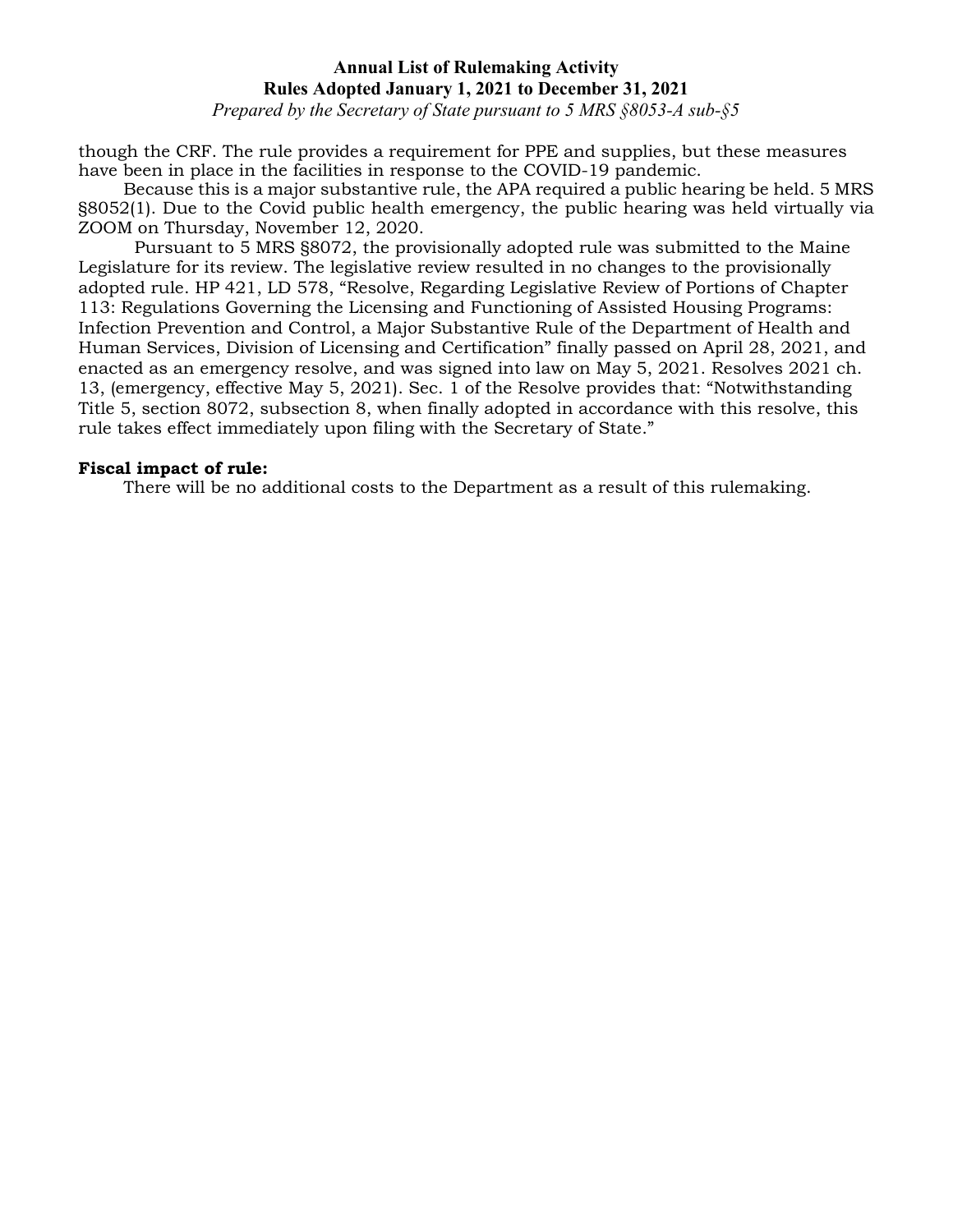*Prepared by the Secretary of State pursuant to 5 MRS §8053-A sub-§5*

| <b>Agency name:</b>         | Department of Health and Human Services, Maine Center for           |
|-----------------------------|---------------------------------------------------------------------|
|                             | <b>Disease Control and Prevention</b>                               |
| Umbrella-Unit:              | 10-144                                                              |
| <b>Statutory authority:</b> | 22 MRS §§ 820(1)(C)                                                 |
| Chapter number/title:       | <b>Ch. 124, Emergency Medical Services Personnel Reporting Rule</b> |
| <b>Filing number:</b>       | 2021-148                                                            |
| <b>Effective date:</b>      | 8/20/2021                                                           |
| Type of rule:               | Major Substantive                                                   |
| <b>Emergency rule:</b>      | No.                                                                 |

#### **Principal reason or purpose for rule:**

*(See Basis Statement)*

#### **Basis statement:**

Pursuant to 22 MRS §820(1)(C), this is a major substantive rule. Pursuant to Resolve 2021 ch. 51, the Department of Health and Human Services (Department) finally adopts this new major substantive rule, 10-144 CMR chapter 124, Emergency Medical Services Personnel Reporting Rule.

On April 22, 2020, the Department adopted an emergency major substantive rule, which, per 5 MRS §8073, was effective one year, through April 21, 2021. The Department then proposed a major substantive rule. After the comment period, the rule was provisionally adopted and submitted to the Legislature for its review pursuant to 5 MRS §8072. Resolve ch. 51 authorized final adoption of this rule and directed that immediate enactment of the Resolve was necessary, and therefore directed that the Resolve took effect when approved. The Resolve was approved by the Governor on June 11, 2021. In accordance with 5 MRS §8072(8), the Department has finally adopted this rule within 60 days of the effective date of the legislation approving this rule.

Through its authority in 22 MRS  $\S 820(1)$  (C), the Department is establishing a uniform system of reporting requirements, to enable statewide surveillance of the response capacity of the State of Maine's healthcare workforce, specifically emergency medical service (EMS) personnel, during a declared Extreme Public Health Emergency (22 MRS §802(2-A)). This rule ensures the Department's continued coordination and integration of activities and resources related to emergency medical services, to inform the overall planning, evaluation, coordination, facilitation and operations of an effective comprehensive statewide emergency medical services system.

This rule requires EMS organizations and emergency medical dispatch (EMD) centers to report information about EMS personnel who, during a declared Extreme Public Health Emergency, have been removed from the workforce temporarily because they have been exposed to a Notifiable Disease or Condition, or because they have developed symptoms of a Notifiable Disease, in accordance with the guidance issued by the Department, in partnership with the Department of Public Safety Maine EMS. Under this rule, EMS organizations and EMD centers are responsible for compliance with electronic reporting. Reporting must be completed within 24 hours of when the EMS personnel is removed from service. Reporting of certain subsequent events must also be completed within 24 hours. Information collected specific to EMS personnel, which includes licensed emergency medical service responders, emergency medical transportation services and dispatch, will be used for public health surveillance purposes and will inform decisions regarding healthcare workforce capacity as a key element of a comprehensive and effective emergency medical services system. Accurate and reliable statewide data is essential for coordinating with municipal localities, other State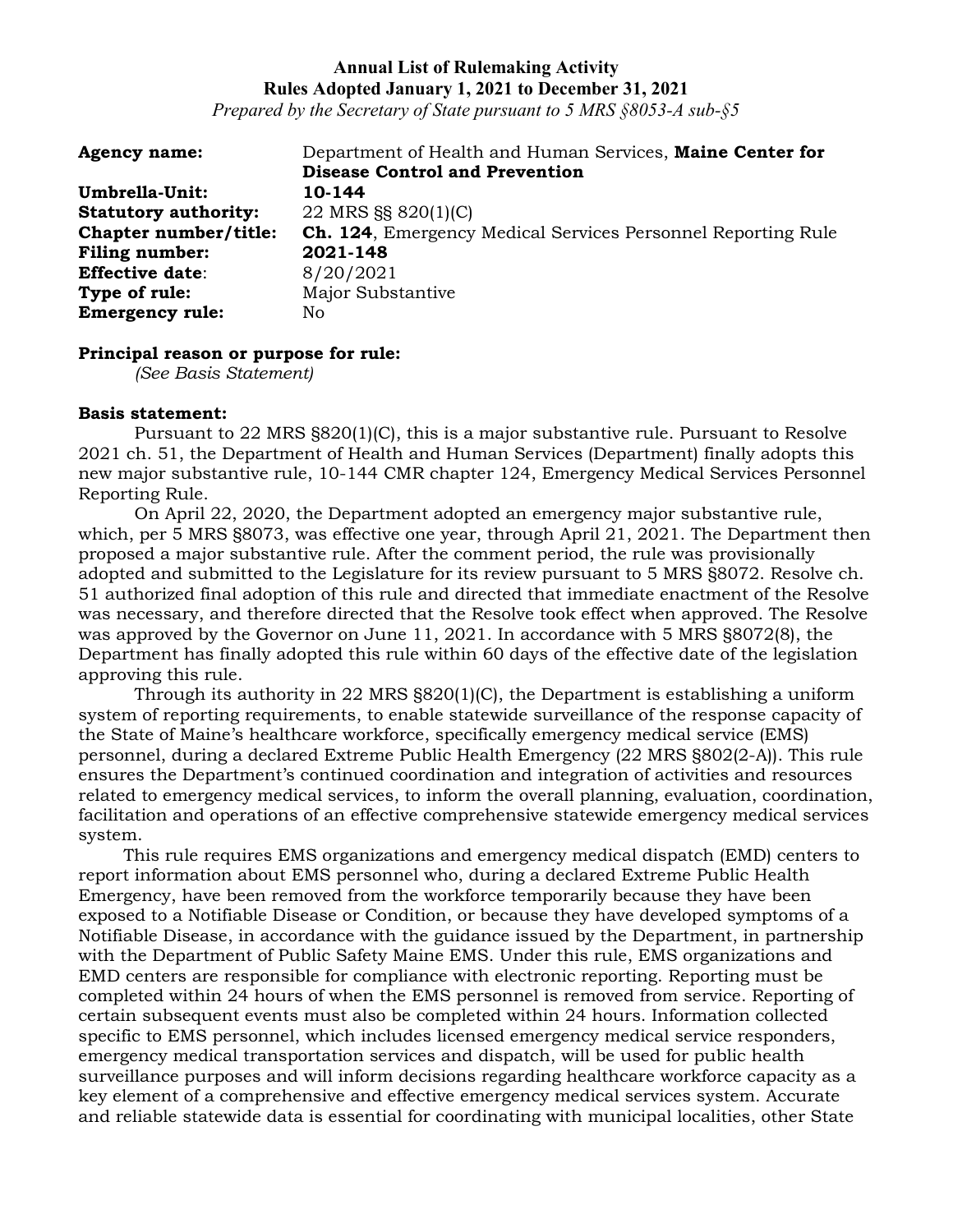*Prepared by the Secretary of State pursuant to 5 MRS §8053-A sub-§5*

offices, federal emergency management agencies and healthcare systems across the State, in order to prepare for and respond to public health emergency needs.

# **Fiscal impact of rule:**

None anticipated.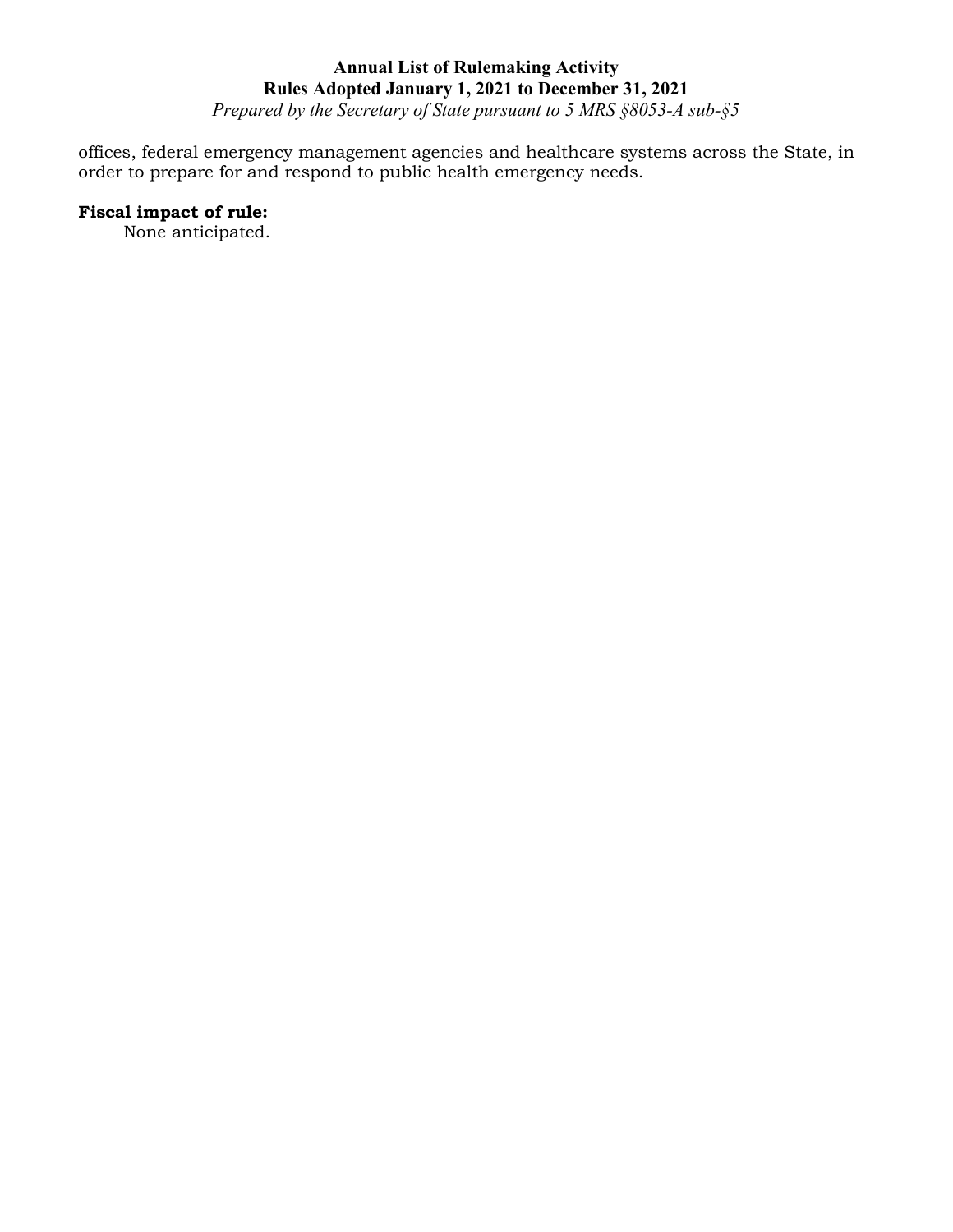*Prepared by the Secretary of State pursuant to 5 MRS §8053-A sub-§5*

| <b>Agency name:</b>         | Department of Health and Human Services, Maine Center for        |
|-----------------------------|------------------------------------------------------------------|
|                             | <b>Disease Control and Prevention</b>                            |
| Umbrella-Unit:              | 10-144                                                           |
| <b>Statutory authority:</b> | 22 MRS §2604-B                                                   |
| Chapter number/title:       | <b>Ch. 234</b> (New), Lead Testing in School Drinking Water Rule |
| Filing number:              | 2021-257                                                         |
| <b>Effective date:</b>      | 1/12/2022                                                        |
| Type of rule:               | Major Substantive                                                |
| <b>Emergency rule:</b>      | No.                                                              |

#### **Principal reason or purpose for rule:**

*(See Basis Statement)*

### **Basis statement:**

Approximately 120 of Maine's 700 schools are currently regulated as public water systems, because they serve water from their own source of water, usually a well, to at least 25 people for at least 60 days in a year. These schools regulated as public water systems must comply with State and federal drinking water requirements for lead in the *Rules Relating to Drinking Water* (10-144 CMR ch. 231). This new major substantive rule expands lead testing requirements to the remaining 580 Maine schools that receive water from districts or utilities, in order to identify and mitigate high lead levels.

The Department of Health and Human Services, Maine CDC (the Department), advertised a proposed rulemaking on December 18, 2019 to create a new rule, 10-144 CMR ch. 234, *Lead Testing In School Drinking Water Rule*. A public hearing was held on January 8, 2020. Written comments were accepted until January 18, 2020. The provisionally adopted major substantive rule, pursuant to 5 MRS §8072, was submitted to the Legislature for review on March 11, 2020. The Legislature adjourned, due to the COVID-19 pandemic before it could review the provisionally adopted rule. As a result, the Department submitted the provisionally adopted rule a second time to the Legislature for review on December 8, 2020.

Following its review of the provisionally adopted rule received in December 2020, the Legislature directed the Department to change a number of items, in the 130th Legislature's Resolve, Regarding Legislative Review Chapter 234: Lead Testing in School Drinking Water Rule, a Major Substantive Rule of the Department of Health and Human Services, Maine Center for Disease Control and Prevention (Resolves 2021 ch. 44), which became law on June 11, 2021. The Department made the following changes at the direction of the Legislature:

**l.** Replaced 15 ppb as the lead action level with 4 ppb in Sections 4.A, 5.A, 5.A.3, 5.B, 6.B.2, 6.B.3 and 6.B.4.

**2.** In Section l.B.4, deleted the phrase "and a maximum of no more than 18 hours".

**3.** In Section 3.B.3, replaced the sentence "The Department, in accordance with the 3T's guidance, recommends that the water be motionless no longer than 18 hours, before the collection of samples begins." with the sentence "Excessive flushing of pipes may not take place immediately prior to the minimum 8-hour nonusage period in order to ensure that the sample represents a period of normal use".

**4.** In Section 6.C, replaced the phrase "within 10 days" with the phrase "as soon as practicable within 5 days".

In addition to the changes required by the Legislature, the Department also made three non-substantive edits to the rule. In the Table of Contents, the Department revised the Section 5 heading from "Abatement and Mitigation Methods" to "Abatement and Mitigation" to be consistent with the heading of Section 5 within the rule. Similarly, within the rule the Department revised the heading of Section 6 from "Public Notification to Parents" to "Public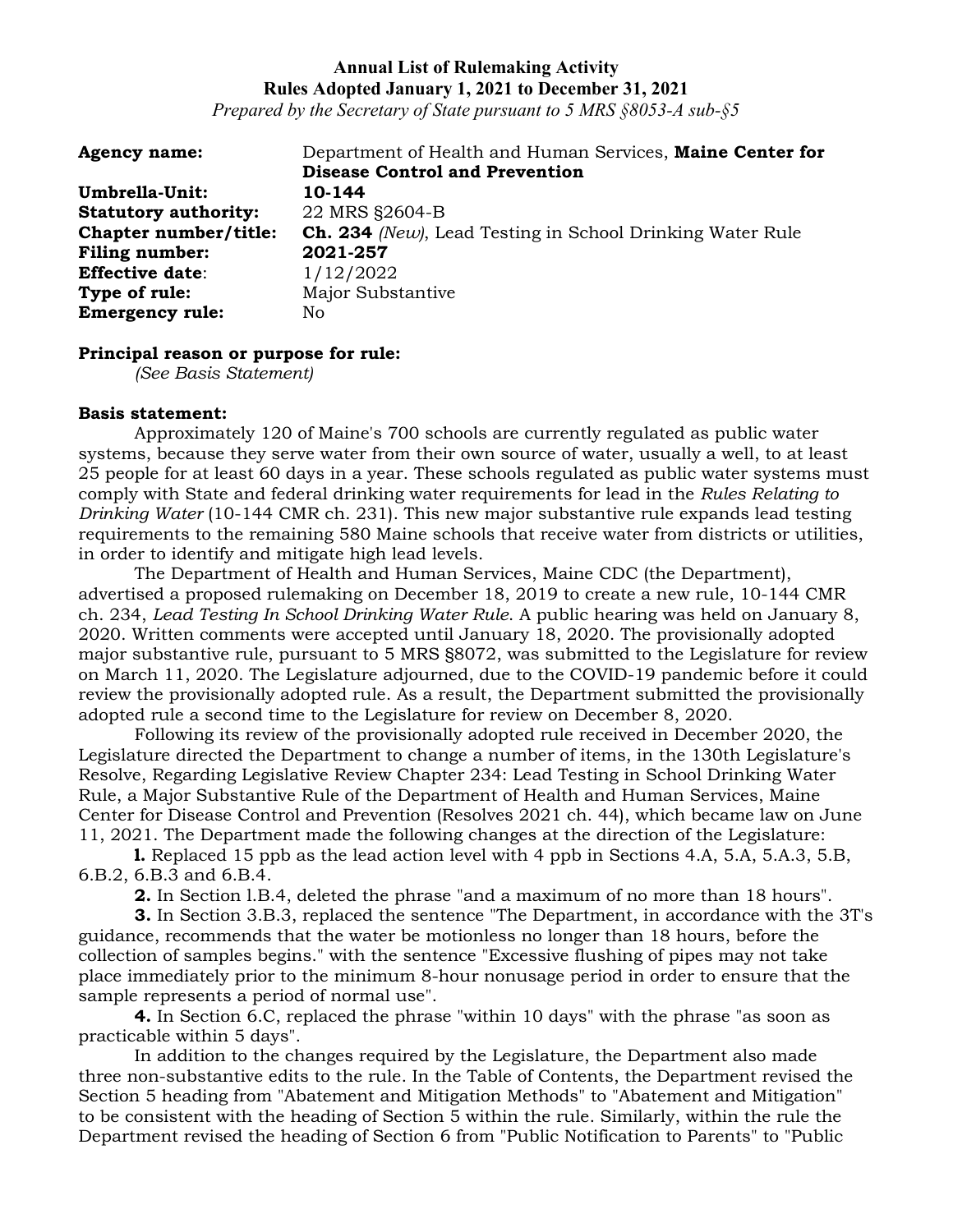*Prepared by the Secretary of State pursuant to 5 MRS §8053-A sub-§5*

Notification," which is the heading of Section 6 in the Table of Contents. Finally, in Section 6(A) the Department removed an extra period from the end of the sentence.

This new major substantive rule complies with 2019 PL ch. 158, *An Act to Strengthen Testing for Lead in School Drinking Water*, codified at 22 MRS §2604-B, which directs the Department to adopt a major substantive rule and establish drinking water testing protocols for lead in schools, a standard of lead in school drinking water, abatement and mitigation methods, as well as public notification and reporting protocols.

### **Fiscal impact of rule:**

There are no additional costs associated with this rule. The Department will utilize existing staff and resources.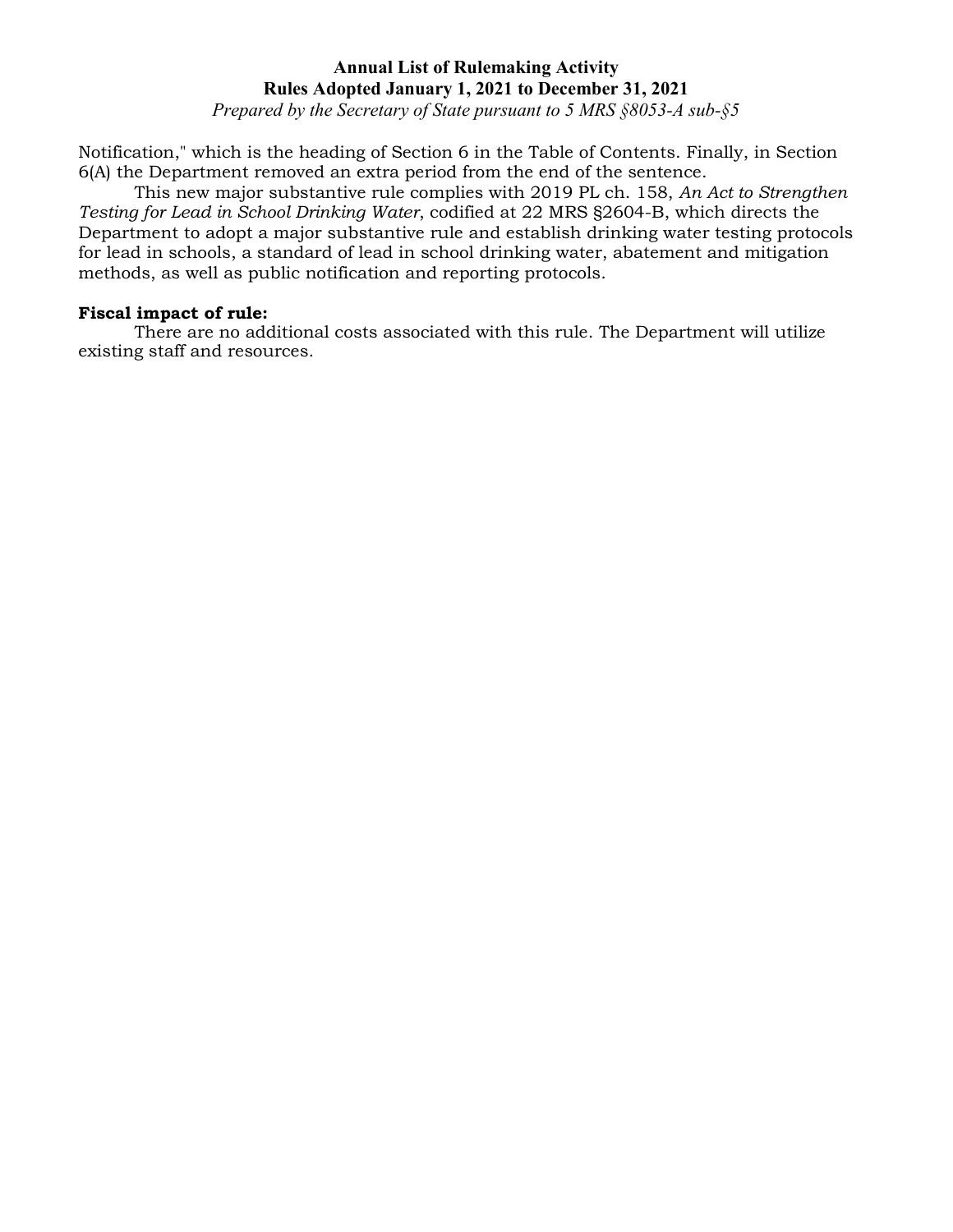*Prepared by the Secretary of State pursuant to 5 MRS §8053-A sub-§5*

| <b>Agency name:</b>         | Department of Health and Human Services, Maine Center for                   |
|-----------------------------|-----------------------------------------------------------------------------|
|                             | <b>Disease Control and Prevention (Maine CDC)</b>                           |
| Umbrella-Unit:              | 10-144                                                                      |
| <b>Statutory authority:</b> | 5 MRS §8052; 22 MRS §§ 802(3), 821, 835                                     |
| Chapter number/title:       | <b>Ch. 258, Rules for the Control of Notifiable Diseases and Conditions</b> |
| <b>Filing number:</b>       | 2021-035                                                                    |
| <b>Effective date:</b>      | 2/17/2021                                                                   |
| Type of rule:               | Routine Technical                                                           |
| <b>Emergency rule:</b>      | No.                                                                         |

### **Principal reason or purpose for rule:**

This routine technical rule adoption is to permanently establish requirements implemented on an emergency basis for designated health care facilities to report information related to emergency preparedness and responsiveness, and clarifying the Departments authority to access health information through the state health information exchange described at 22 MRS §1711-C(18). This rule improves the Maine CDC's ability to prepare for and respond to health emergencies related to the spread or potential spread of communicable, zoonotic, occupational or environmental diseases and conditions or widespread exposure to a toxic agent or environmental hazard. This rule change further amends 10-144 CMR chapter 258 to: 1) add the following five additional disease conditions: Acute flaccid myelitis, *Candida auris*, *Borrelia miyamotoi,* vaping-associated pulmonary illness, and Zika; 2) modify two multi drug-resistant organisms; 3) remove *Staphylococcus aureus* (MRSA) from the list; 4) update the human immunodeficiency virus (HIV) testing terminology; 5) clarify authority to access health information, including healthcare information from other entities not specified (e.g. MaineCare), as permitted by statute, to aid in epidemiological investigations; 6) clarify laboratories' electronic reporting requirements; 7) clarify temporary reporting requirements that may be issued through public notice when the disease or condition can cause serious morbidity or mortality and reporting is necessary to monitor, prevent, or control the disease or condition to protect public health; and 8) clarify enforcement actions, including referrals to licensing boards and/or the Office of the Attorney to seek injunctive relief for noncompliance with reporting Category 1 conditions, specifically, and assess civil fines for noncompliance and false reporting. Additionally, the adopted rule specifies the revised frequency in reporting of bed occupancy required outside of a declared health emergency event as it relates to emergency management planning and responsiveness. Provisions of the adopted rule ensure that the Department is consistent with disease reporting recommended nationally for conditions impacting public health and safety, and that information is accessible timely as diseases and conditions emerge and data needs evolve.

#### **Basis statement:**

The Department of Health and Human Services (Department) is adopting changes to the Control of Notifiable Diseases and Conditions Rule, a routine technical rule, pursuant to the Control of Notifiable Diseases and Conditions Act, 22 MRS §§ 801 *et seq.* The Control of Notifiable Diseases or Conditions Rule identifies those communicable, environmental, and occupational diseases and conditions the presentation of which must be reported to the Department; sets forth reporting requirements; outlines the Department's authority and practices to investigate, surveille, and control such diseases and conditions; and identifies additional interventions the Department may implement to counter public health threats during a declared health emergency or extreme public health emergency.

Amendments of the Control of Notifiable Diseases and Conditions rule adopted by the Department supplement and move the list of the notifiable diseases and conditions that must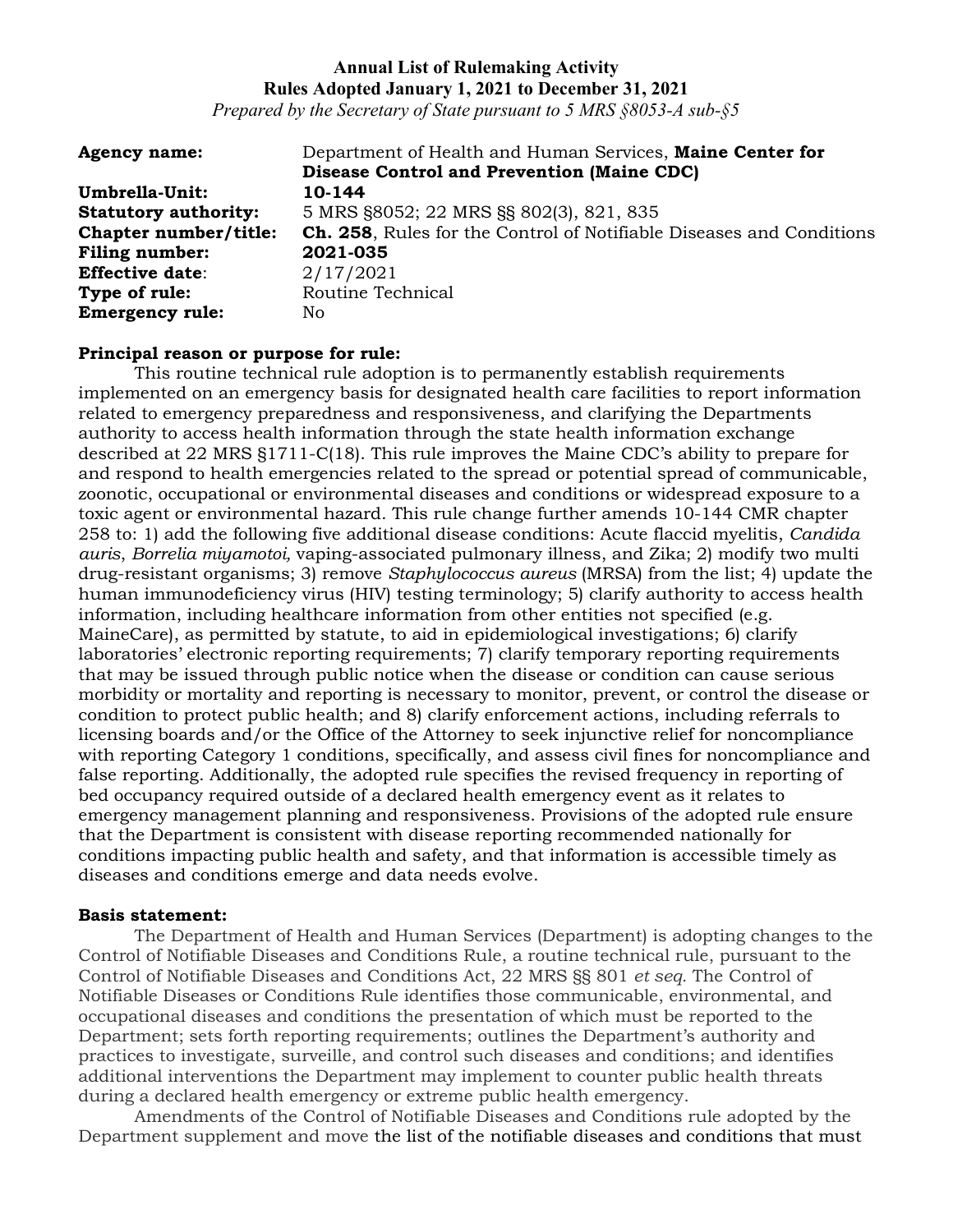*Prepared by the Secretary of State pursuant to 5 MRS §8053-A sub-§5*

be reported to the Department to a new Appendix A, and further the protection of the public health and safety through disease surveillance, investigation, and intervention. This Notifiable Diseases and Conditions Reporting Rule also implements safeguards to limit the potential for the spread of communicable, occupational, and environmental diseases and conditions and widespread exposure to a toxic agent or environmental hazard. The adopted rule also sets forth requirements for the reporting of emergency planning and critical resource capacity, and clarifies the Department's authority to directly access the statewide health information exchange in accordance with 22 MRS §1711-C (18).

The Department is designating the following additional diseases and conditions as Notifiable Diseases and Conditions: 1) acute flaccid myelitis (AFM); 2) *Borrelia miyamotoi*; 3) *Candida auris*; 4) pan drug-resistant organisms; 5) Zika virus disease; and 6) colistinresistant organisms. This rule expands testing and reporting for Human immunodeficiency virus (HIV) to include current laboratory testing technology and reference US CDC requirement; expands carbapenem-resistant *Enterobacteriaceae* (CRE) to require carbapenemresistant organisms (CRO), as defined by the updated Clinical Laboratory Standards Institute Performance Standards; expands *Staphylococcus aureus* with resistance to vancomycin (VRSA) to *Staphylococcus aureus* non-susceptible to VRSA; and removes *Staphylococcus aureus*, methicillin-resistant.

- The addition of AFM to Maine's notifiable disease and conditions list will increase provider awareness for the condition, improve reporting promptness and ideally improve the quality of specimen collection which are all important for such a severe disease that is currently not well understood.
- One of the missions for public health is to slow the spread of emerging drug-resistant organisms, especially in healthcare facilities. Changes to two multi drug-resistant organisms will achieve greater public health protection and consistency with the updated Clinical Laboratory Standards Institute Performance Standards and allow the public health department to respond to the threat of emerging multi-drug resistance organisms. These organisms include: 1) carbapenem-resistant *Enterobacteriaceae* (CRE), which will be modified to include germs from other bacteria families and include only carbapenemase-producing CRE/CRO, as this subset of CRE/CRO is considered to be a more significant threat to public health due to these organisms' ability to spread resistance rapidly; and 2) *Staphylococcus aureus* with resistance to vancomycin, which will be expanded to *Staphylococcus aureus* non-susceptible to vancomycin, to include *Staphylococcus aureus* with intermediate-resistance to vancomycin.
- The rule requires the reporting of organisms resistant to colistin, and organisms resistant to all drugs (pan drug-resistant organism) and *Candida auris*, the most concerning resistant germs to help Maine CDC monitor the occurrence of these organisms, assess the public health risk, and develop educational or containment activities.
- Invasive methicillin-resistant *Staphylococcus aureus* (MRSA) is removed from the rule. MRSA is now widespread throughout Maine and MRSA data for Maine are available via other state and federal reporting mandates.
- Due to the public health risks of Zika virus infection in women of childbearing age and newborns, the addition of Zika to the list of notifiable conditions will enhance public health surveillance capabilities and will allow Maine CDC to focus on prevention methods that target populations at high-risk for this disease.
- The addition of *Borrelia miyamotoi* to the list of notifiable conditions will help Maine CDC monitor and understand the distribution of this disease and prepare resources to educate communities.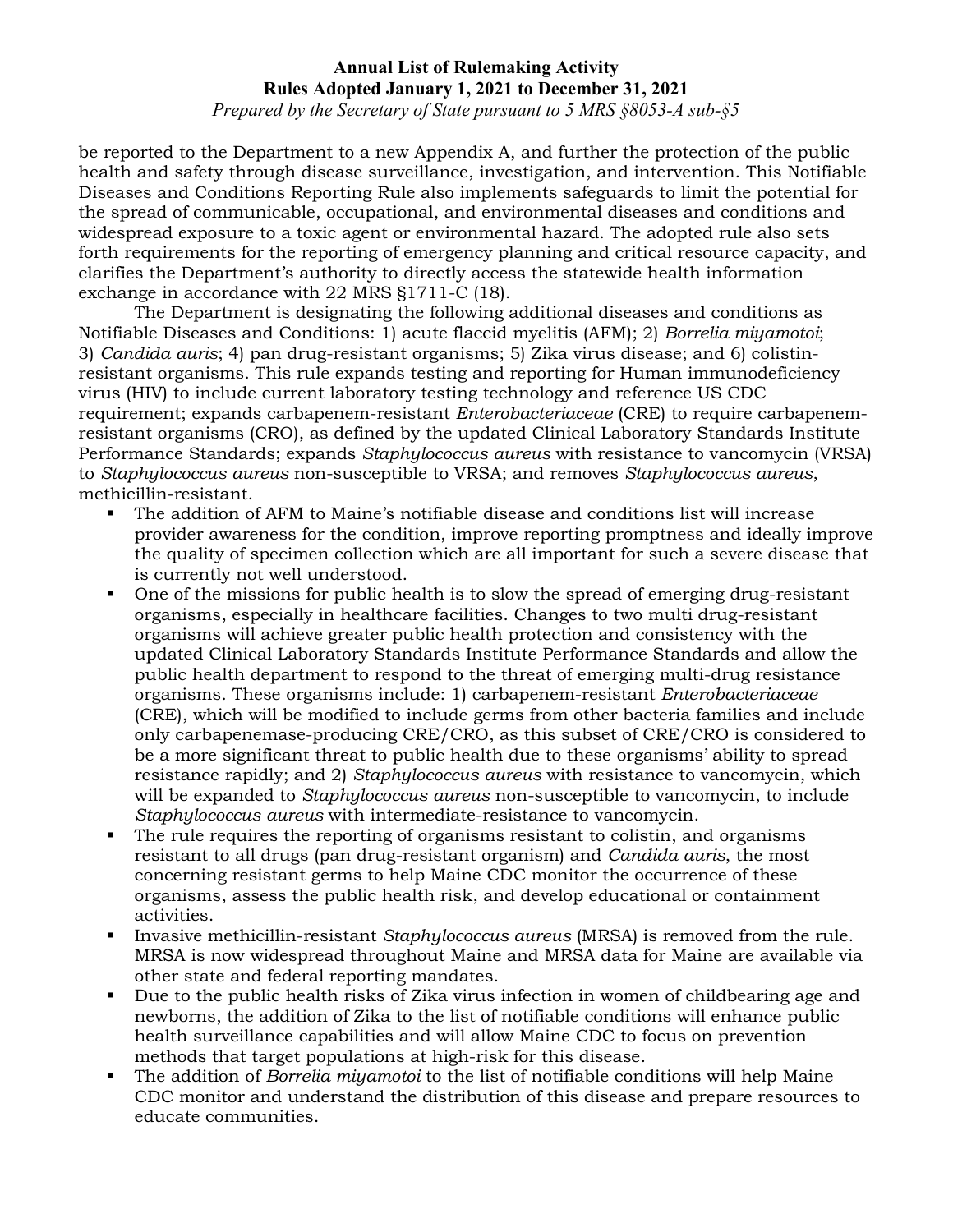*Prepared by the Secretary of State pursuant to 5 MRS §8053-A sub-§5*

As amended, 22 MRS §822 authorizes the Department to require designated health care facilities to report specific information to the Department, including, but not limited to, bed capacity within the facility and the healthcare facility's emergency management planning and operations. Adoption of this rule amendment standardizes reporting requirements to enable ongoing statewide surveillance of hospital and other healthcare facility resources and planning to aid emergency preparedness and responsiveness at the State and local levels related to the risk or potential risk of supply shortages during a declared public health threat or extreme public health emergency, to mitigate the impact of on public health and safety and reduce system recovery periods. During and outside of any declared health emergency, reporting of bed type occupancy and medical supply inventory and the reporting of potential emerging injurious diseases or conditions for a temporary period serve as critical surveillance methods for the Department to prepare for and respond timely and appropriately to actual emergencies.

22 MRS §802(1)(C) authorizes the Department to make rules to describe its process for investigating cases, epidemics, outbreaks and occurrences of communicable, environmental, and occupational diseases. Adopted amendments clarify the Department's authority to access patient and hospital information via the statewide health information exchange network (HIN), described in 22 MRS §1711-C, to assess and verify clinical information and inform potential related contact history, improving disease surveillance and facilitating a more efficient epidemiological case investigations. Efficiencies in electronic reporting and the Department directly accessing HIN reduces administrative burden related to reporting information to the Department to conduct investigations of cases, outbreaks, epidemics, exposures, or potential epidemics or exposures of notifiable conditions and diseases. For the purpose of responding to and investigating outbreaks, epidemics, exposures, or potential epidemics or exposures of notifiable conditions and diseases, timely access to information related to an identified public health risk is critical to protecting citizens of Maine. Failure to comply with reporting requirements potentially delays response time and, to ensure timely data transmission and incident responsiveness, the rule outlines progressive enforcement actions which includes assessing fines within the range specified in statute for entities failing to report data electronically in accordance with the rule's requirement to use the Maine CDC's surveillance system, and which may also include a referral to licensing board(s) for noncompliance with reporting requirements for Category I diseases and conditions. Additionally, this rule includes new and revised definitions; a new rule title and rule construction; grammatical corrections; and other minor technical changes for improved readability and consistency with agency formatting standards.

### **Fiscal impact of rule:**

No anticipated significant fiscal impact.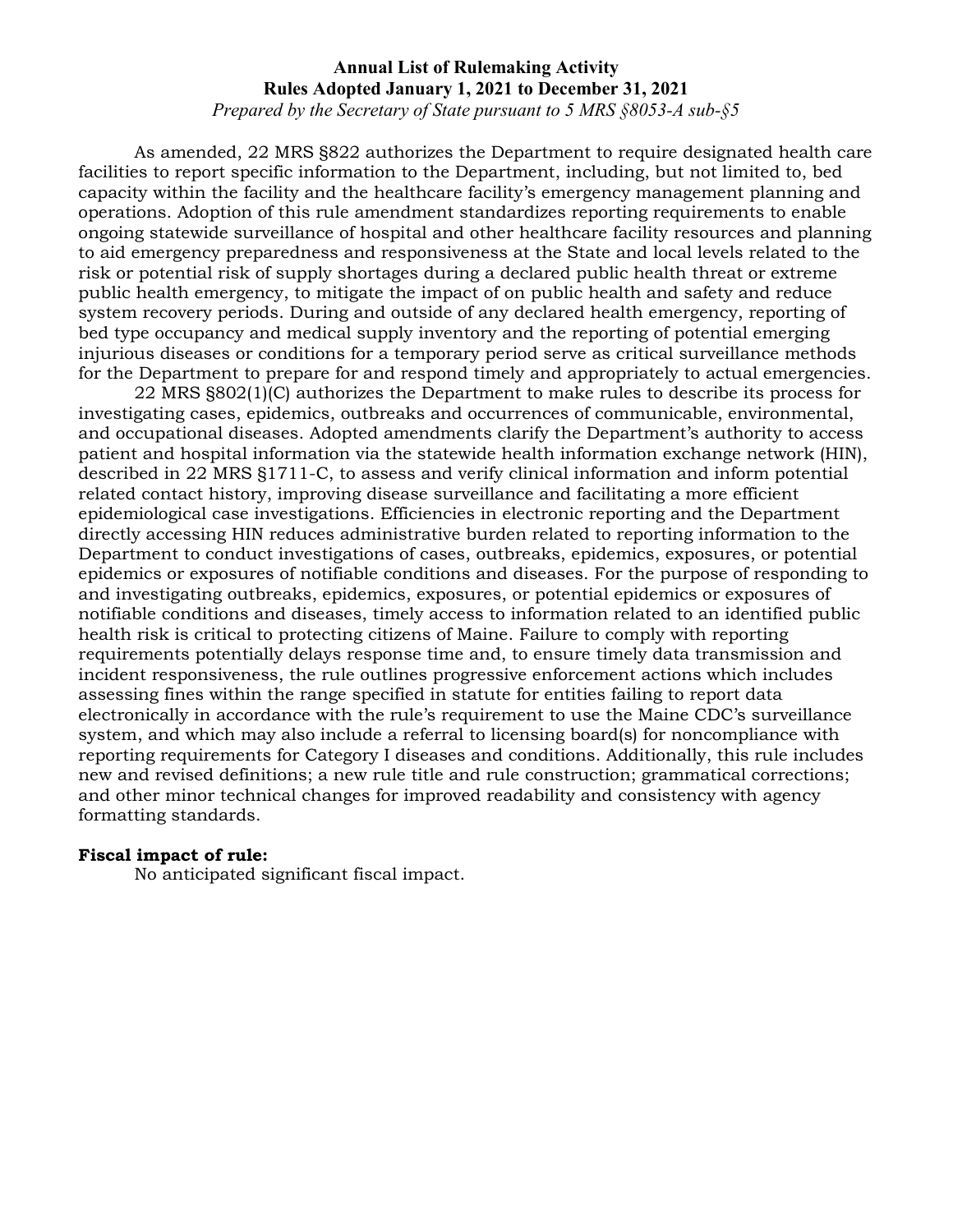*Prepared by the Secretary of State pursuant to 5 MRS §8053-A sub-§5*

| <b>Agency name:</b>         | Department of Health and Human Services, Maine Center for           |
|-----------------------------|---------------------------------------------------------------------|
|                             | <b>Disease Control and Prevention (Maine CDC)</b> (jointly with the |
|                             | Department of Education                                             |
| Umbrella-Unit:              | 10-144                                                              |
| <b>Statutory authority:</b> | 20-A MRS §§ 6352-6358; 22 MRS §806                                  |
| Chapter number/title:       | <b>Ch. 261</b> (DOE: ch. 126), Immunization Requirements for School |
|                             | Children                                                            |
| <b>Filing number:</b>       | 2021-187                                                            |
| <b>Effective date:</b>      | 9/25/2021                                                           |
| Type of rule:               | Routine Tehnical                                                    |
| <b>Emergency rule:</b>      | No.                                                                 |

#### **Principal reason or purpose for rule:**

The Department of Health and Human Services - Maine Center for Disease Control and Prevention (DHHS) and the Maine Department of Education (DOE) are jointly adopting this routine technical rule change to implement PL 2019 ch. 154: *An Act to Protect Maine Children and Students from Preventable Disease by Repealing Certain Exemptions from the Laws Governing Immunization Requirements* (the "Act") by amending *Immunization Requirements For School Children*, a joint rule that specifies the diseases for which immunity or immunization is required for children entering elementary and secondary school. The Act prohibits the inclusion of any provision governing medical exemptions in this rule. (PL 2019 ch. 154 §7). The Act repeals the exemption from required immunization for school students who object based on a sincere religious belief or philosophical reasons, effective September 1, 2021, with exceptions for certain students, including those participating in distance learning programs and those covered by an individualized education plan. Those students who have previously declined immunizations based on religious or philosophical objection and are otherwise not eligible for exemptions permitted by law, including those attending elementary or secondary schools for pre-kindergarten instruction, will be subject to current immunization requirements for specified diseases. This rule requires schools to include in their annual reports any applicable immunization requirements adopted by ordinance or policy, in addition to the immunization status of all students, including immune students, exempt and non-immunized students. Additionally, these rule changes include new and revised definitions; add a vaccine schedule for pre-kindergarten students; clarify existing authority and responsibility to exclude an individual from school when there is a public health threat pursuant to 20-A MRS §§ 6301, 6356(1), 22 MRS ch. 250, and 10-144 CMR ch. 258 and responsibility related to nonimmunized and exempt students. Finally, changes are adopted to the format of the rule for conformity with Maine CDC rulemaking standards.

#### **Basis statement:**

This joint rule is established to ensure a safe and healthful school environment for all Maine students by requiring all children entering public or private schools in the State of Maine to receive the required vaccines recommended by the Federal Centers for Disease Control (CDC) and the Advisory Committee on Immunization Practices (ACIP).

This rule prescribes the dosage for required immunization for students enrolled in or attending in-person classes or remote learning program instruction for pre-kindergarten through grade 12, clarifies circumstances requiring exclusions from school, and refines record-keeping and reporting requirements for school officials specific to children enrolled in or attending a school, including immune students, students exempt from immunization requirements in accordance with 20-A MRS §6355 and the rule, and non-immunized students. The adopted rule includes changes made based on public comment and recommendations by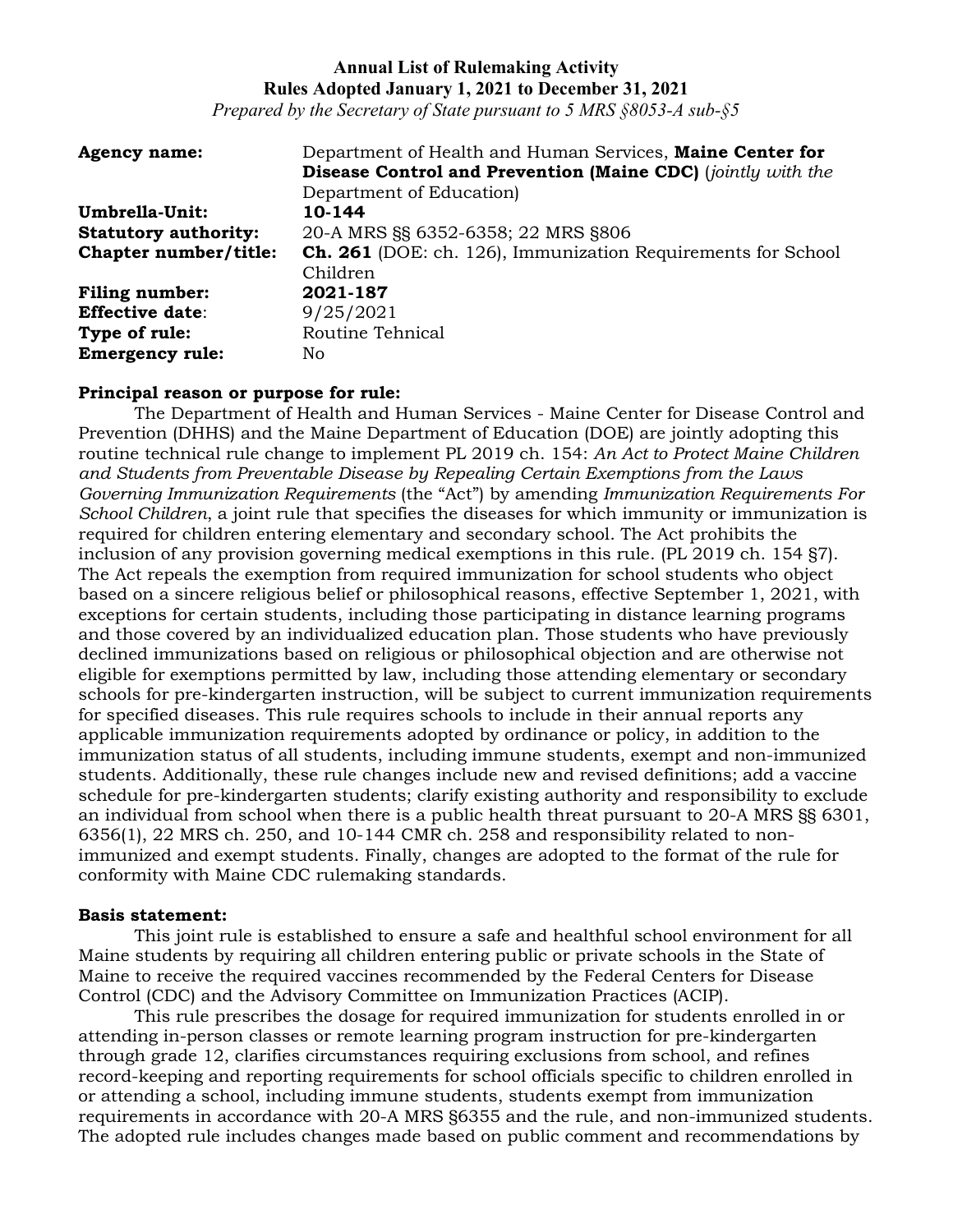*Prepared by the Secretary of State pursuant to 5 MRS §8053-A sub-§5*

the Office of Attorney General, which the Department determined further clarify proposed provisions and, as non-substantive in nature, do not meet the threshold to require further public comment.

Public Law ch. 154 (introduced as LD798): *An Act to Protect Maine Children and Students from Preventable Disease by Repealing Certain Exemptions from the Laws Governing Immunization Requirements* was signed by Janet Mills on May 24, 2019. This new law, which takes effect September 1, 2021, removes the provisions permitting exemption from immunization requirements, based on religious and philosophical objection, and prohibits the rule from including provisions governing medical exemptions. This rule implements the requirement that all students provide a complete immunization record or a signed medical exemption that is provided by a Maine-licensed physician), nurse practitioner (NP) or physician assistant (PA) to enroll and/or attend a public or private elementary or secondary school in the State of Maine, unless otherwise exempt in accordance with this law and the adopted rule.

The Department determines that this rule adoption has no significant financial impact. This rule is supported by the Maine Immunization Program providing vaccines at no cost for children in the State, including all required school vaccines. Additionally, the rule provides for a child who has not receive vaccinations in accordance with the rule, to consult with a Mainelicensed physician, NP or PA to advise on a revised immunization schedule to catch up on required vaccination doses.

### **Fiscal impact of rule:**

No significant financial impact.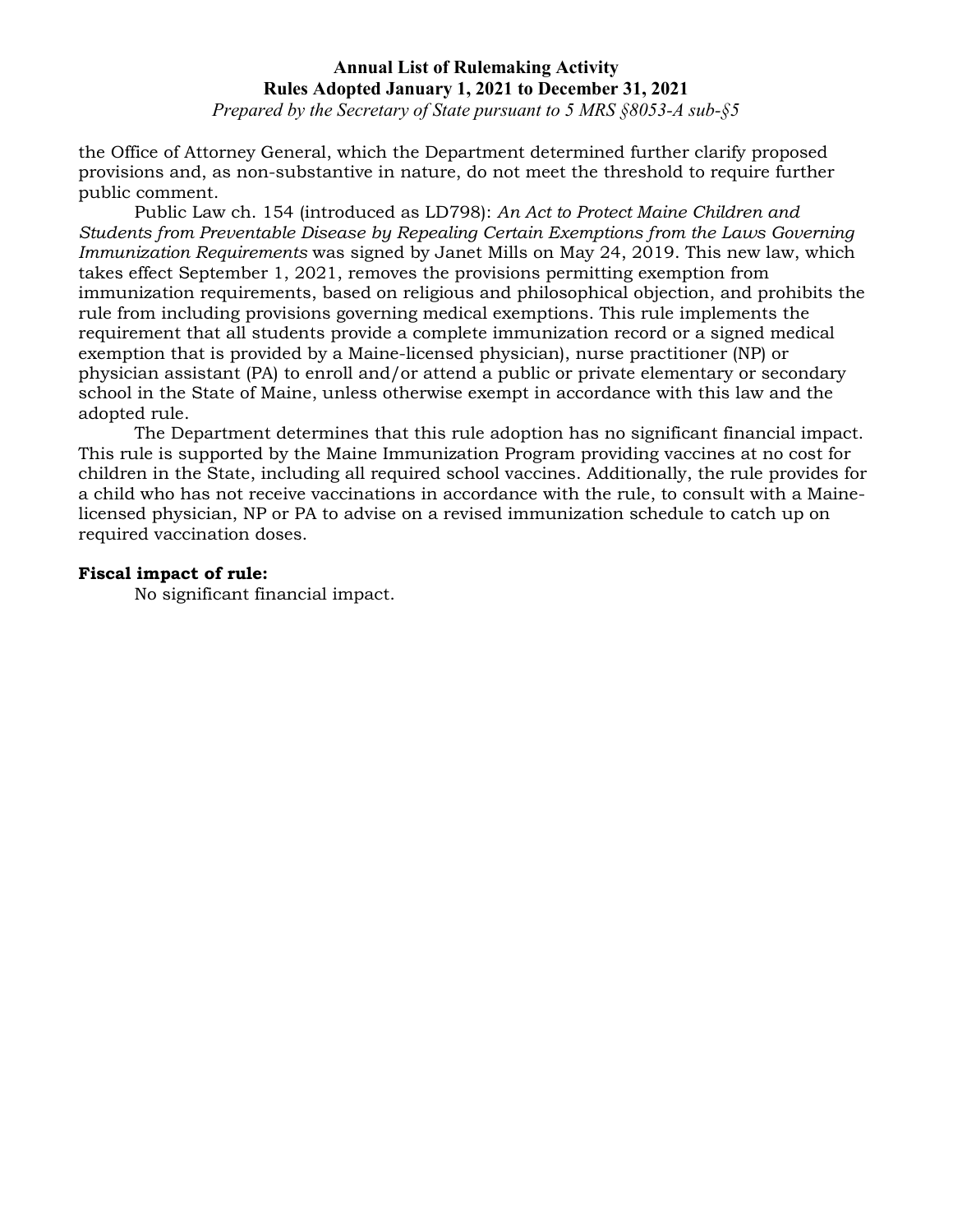*Prepared by the Secretary of State pursuant to 5 MRS §8053-A sub-§5*

| <b>Agency name:</b>         | Department of Health and Human Services, Maine Center for |
|-----------------------------|-----------------------------------------------------------|
|                             | <b>Disease Control and Prevention (Maine CDC)</b>         |
| Umbrella-Unit:              | 10-144                                                    |
| <b>Statutory authority:</b> | 20-A MRS §6359(6)                                         |
| Chapter number/title:       | <b>Ch. 262, Post-Secondary Immunization Rule</b>          |
| <b>Filing number:</b>       | 2021-154                                                  |
| <b>Effective date:</b>      | 8/11/2021                                                 |
| Type of rule:               | Routine Technical                                         |
| <b>Emergency rule:</b>      | No.                                                       |

### **Principal reason or purpose for rule:**

10-144 CMR Chapter 262 implements 20-A MRS §6359, which identifies certain preventable diseases for which immunization is required of all students attending public or private post-secondary schools in the State, unless exempt under Maine law, and states dosing requirements consistent with federal recommendations for the specified immunizing agents. The Department is proposing amendments to the rule to implement PL 2019 ch. 154, *An Act to Protect Maine Children and Students from Preventable Disease by Repealing Certain Exemptions from the Laws Governing Immunization Requirements*, enacted by the 129th Maine Legislature and effective June 16, 2020 (the "Act"). The Act prohibits the Department from including any provision governing medical exemptions in this rule. (PL 2019 ch. 154, §7.) The Act repeals the exemption from required immunization for post-secondary school students who state a sincere religious belief or philosophical reasons for opposing immunization, effective September 1, 2021. (PL 2019 ch. 154 §6.) Consistent with the Act, this rule proposes to remove language describing authorized exemptions in law, to minimize potential confusion and the need for subsequent rulemaking. The proposed rule amendments will clarify authority and responsibility regarding the exclusion of students when there is a public health risk related to a disease outbreak and will specify the required documentation in students' health records for recording immunization status for all students, including immune students, exempt and non-immunized students. The Department is proposing language to clarify the definition of '*School*' and language to clarify that students who do not physically attend classes or programs at the school are permitted to be enrolled in a distance learning program without documented evidence of immunization or immunity.

#### **Basis statement:**

Pursuant to 20-A MRS §6359(6), this rule is routine technical, as defined in 5 MRS §8071(2)(A), except for those provisions that specify the diseases for which immunization is required, which are major substantive, as defined in 5 MRS §8071(2)(B). The adopted amendments implement PL 2019 ch. 154, An Act to Protect Maine Children and Students from Preventable Disease by Repealing Certain Exemptions from the Laws Governing Immunization Requirements, enacted by the 129th Maine Legislature and effective June 16, 2020. This Act prohibits the Department from including any provision governing medical exemptions in this rule and repeals the exemption from required immunization for post-secondary school students who state a sincere religious belief or philosophical reason for opposing immunization, effective September 1, 2021.

Consistent with this Act, the Post-Secondary School Immunization Rule removes specific language concerning exemption requirements, to ensure that the rule can remain consistent with provisions in law that include varying effective dates for medical, religious and philosophical exemptions, avoiding potential confusion and subsequent rulemaking. The final adopted rule clarifies the authority and responsibility regarding the exclusion of students, when there is a public health risk related to a disease outbreak and specifies the required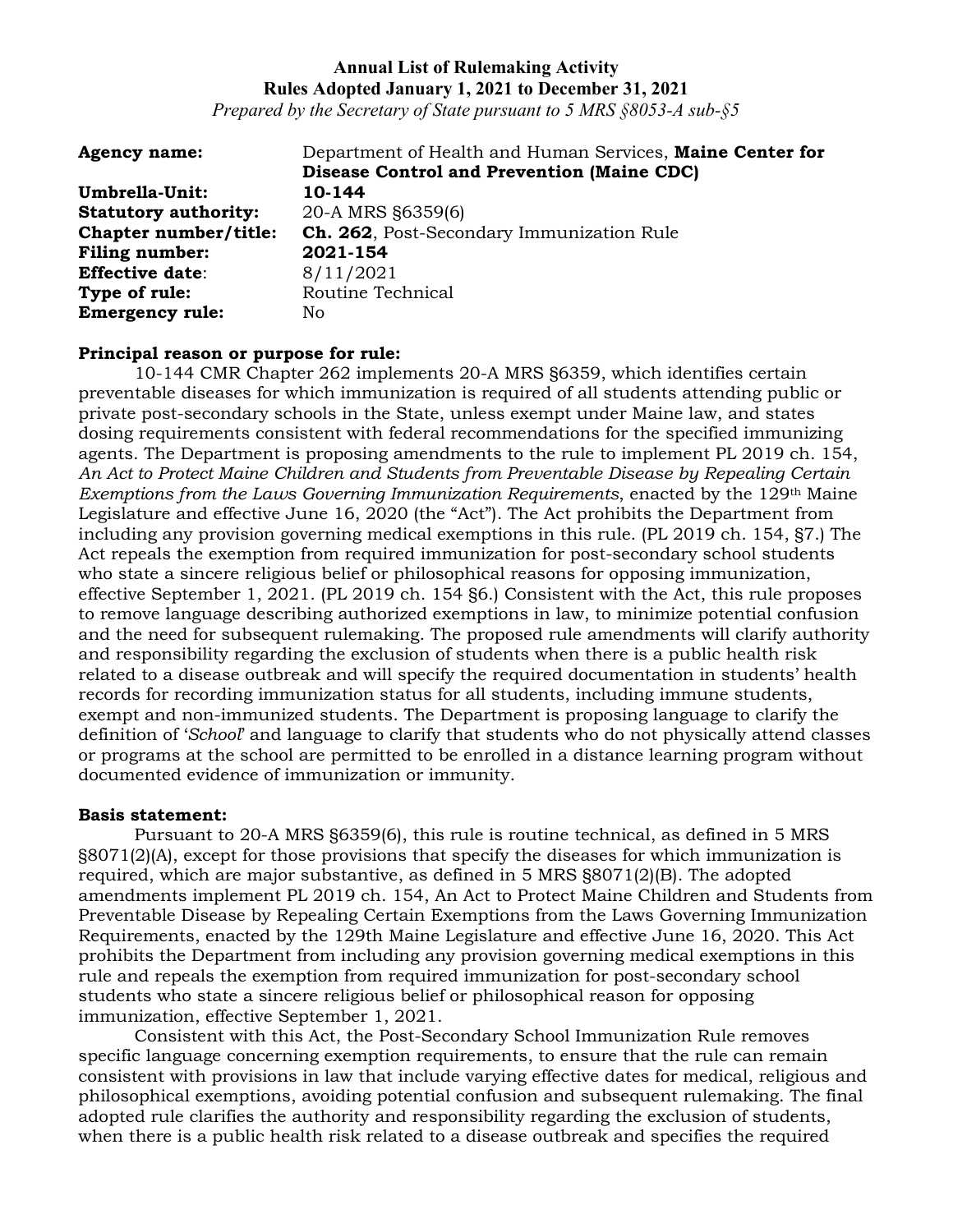*Prepared by the Secretary of State pursuant to 5 MRS §8053-A sub-§5*

documentation in students' health records for recording immunization status for all students, including immune students, exempt and non-immunized students, as well as required content of the school's annual report.

Student immunization information may be accessed by the Department for the purpose of monitoring compliance with the law and to inform, for public health purposes, control measures for certain communicable diseases and potential outbreaks*.* Nothing in this rule may be construed to preclude the governing board of a public or private post-secondary school from adopting immunization requirements that are more stringent than the provisions set forth in statute or this rule, which is in alignment with 20-A MRS §6359 (6).

### **Fiscal impact of rule:**

None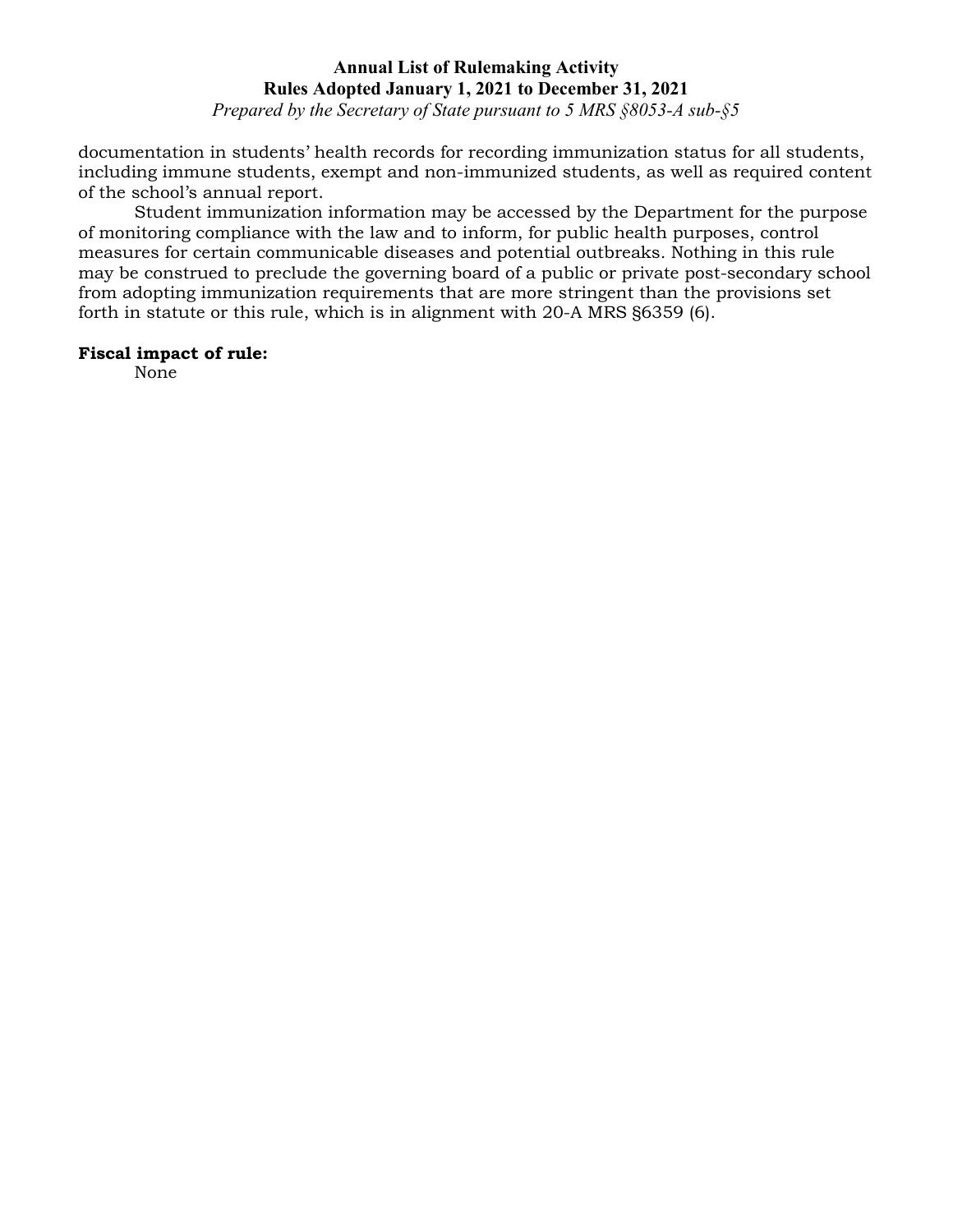*Prepared by the Secretary of State pursuant to 5 MRS §8053-A sub-§5*

| <b>Agency name:</b>         | Department of Health and Human Services, Maine Center for |
|-----------------------------|-----------------------------------------------------------|
|                             | <b>Disease Control and Prevention (Maine CDC)</b>         |
| Umbrella-Unit:              | 10-144                                                    |
| <b>Statutory authority:</b> | 22 MRS §§ 802(1)(D), 802 (3), PL 2019 ch. 154 §11         |
| Chapter number/title:       | Ch. 264, Immunization Requirements for Healthcare Workers |
| <b>Filing number:</b>       | 2021-068                                                  |
| <b>Effective date:</b>      | 4/14/2021                                                 |
| Type of rule:               | Routine Technical                                         |
| <b>Emergency rule:</b>      | No.                                                       |

### **Principal reason or purpose for rule:**

This rule is established to ensure a safe and healthful environment for Maine healthcare workers and patients by requiring all healthcare workers employed at a designated healthcare facility in the State of Maine to receive required vaccines. Rule changes amending 10-144 CMR ch. 264, *Immunization Requirements For Healthcare Workers*, include 1) adding language that refers to the statutory authority governing exemptions in place of duplicative or outdated language in rule specifying the reasons for which a healthcare facility employee may be exempt from immunization requirements (2019 PL ch. 154); 2) updating the definition of *Intermediate Care Facility for the Mentally Retarded (ICF/MR)* to *Intermediate Care Facility for Individuals with Intellectual Disabilities (ICF/IID)*; 3) adding definitions for additional terms, *public health threat* and *extreme public health emergency*; 4) removing outdated H1N1 2009-10 reporting language; and 5) adding seasonal influenza to the list of vaccine-preventable diseases for which healthcare facilities must require all employees to provide proof of immunization, or immunity, or documentation of an authorized exemption. The rule changes clarify that, in addition to required vaccines listed in rule, healthcare workers may be subject to control measures instituted due to public health emergencies. Rule changes also include minor technical changes to conform to agency standards.

### **Basis statement:**

This routine technical rule is established pursuant to 22 MRS ch. 250, to ensure a safe and healthy environment for Maine healthcare workers and patients by requiring all healthcare workers employed at a designated healthcare facility in the State of Maine to receive certain required vaccines. Unlike rules promulgated pursuant to 20-A MRS ch. 223 sub-ch. 2, this rule's statutory designation as routine technical, pursuant to 22 MRS §802(3), is not affected by PL 2019 ch. 154. The Department adopted the following amendments to this *Immunization Requirements for Healthcare Workers* rule:

- 
- 1) Added and updated references to the statutory authority for the rule;<br>2) Clarified, in the Summary, that the rule is purposed to reduce the risl 2) Clarified, in the Summary, that the rule is purposed to reduce the risk for exposure to and transmission of vaccine-preventable diseases;
- 3) Updated the definition of *Designated Healthcare Facility* to clarify the term applies to facilities subject to licensure by the Department;
- 4) Updated the term *Intermediate Care Facility for the Mentally Retarded (ICF/MR)* to *Intermediate Care Facility for Individuals with Intellectual Disabilities (ICF/IID)*;
- 5) Added definitions for *Public Health Emergency, Public Health Threat,* and *Extreme Public Health Emergency*;
- 6) Removed outdated H1N1 2009-10 reporting language;
- 7) Added influenza to the list of vaccine-preventable diseases for which healthcare facilities must require all employees to provide proof of immunization, or immunity, or documentation of an authorized exemption;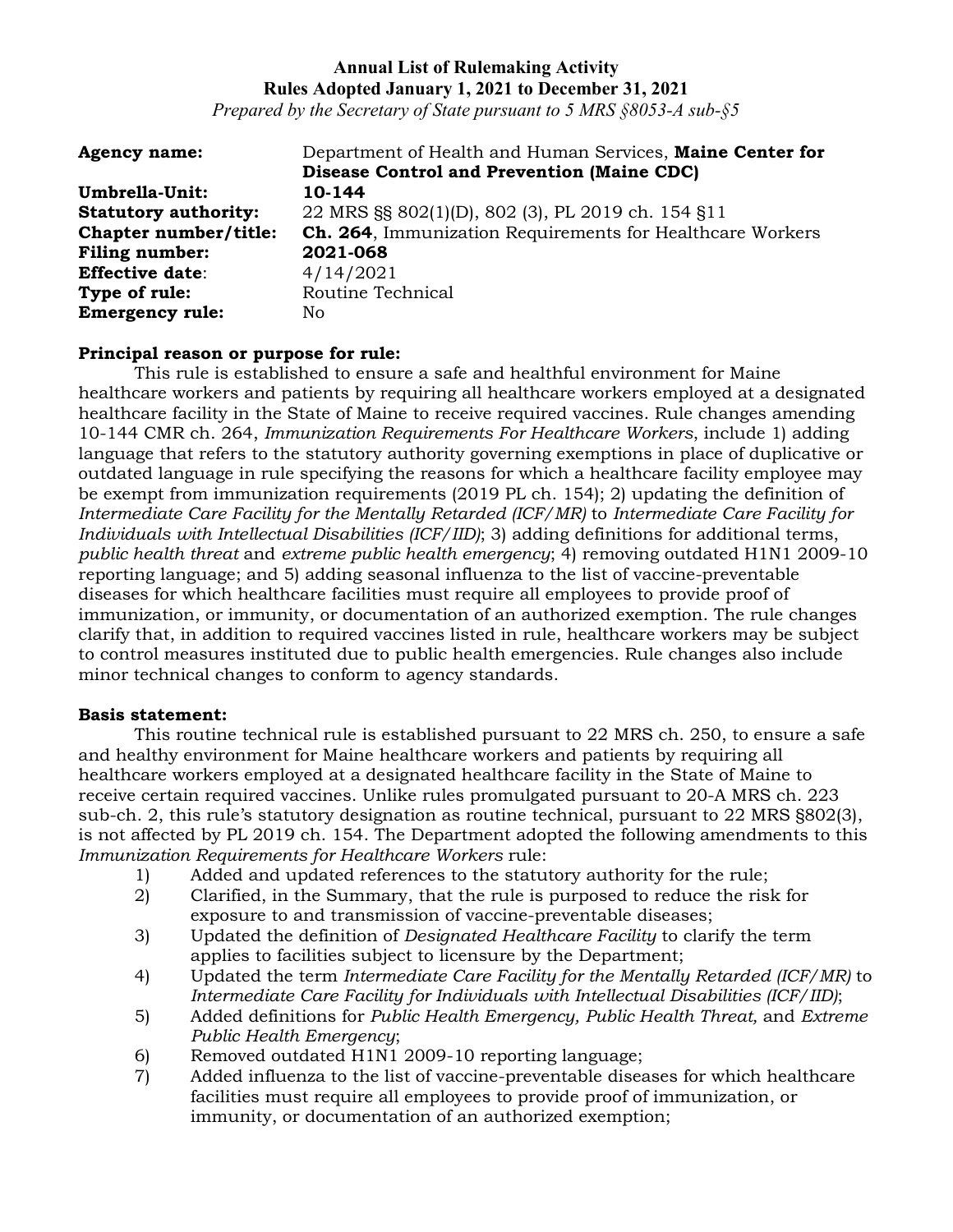*Prepared by the Secretary of State pursuant to 5 MRS §8053-A sub-§5*

- 8) Added a description of the Department's authority during a declared Extreme Public Health Emergency, to impose additional disease prevention control measures, including mandatory and mass vaccinations and recommended dosages therefor; and
- 9) Clarified that records of Designated Healthcare Facility employee vaccinations must be maintained by the facility for six years following termination.

The Department determined that these rule changes promote additional safety and health for Maine healthcare workers and patients. Adding seasonal influenza to the list of required vaccines ensures this preventative measure to control vaccine-preventable diseases is in place across healthcare provider settings, to further protect public health by reducing the potential spread of this communicable disease. The amendments also bring the rule into compliance with recent Maine statutory changes and the elimination of the religious and philosophical exemptions. In addition, this rule change more accurately aligns with present State immunization laws.

Finally, changes prompted by public comments reorder the listed diseases for consistency within the document; clarify application of the rule by specifying it is only those facilities that, by statute, are designated facilities that must comply with this rule  $-$  i.e., facilities subject to licensure by the Department's Division of Licensing and Certification; and clarify that employers are to retain employee medical records for six years, minimally, after termination.

# **Fiscal impact of rule:**

*(No response)*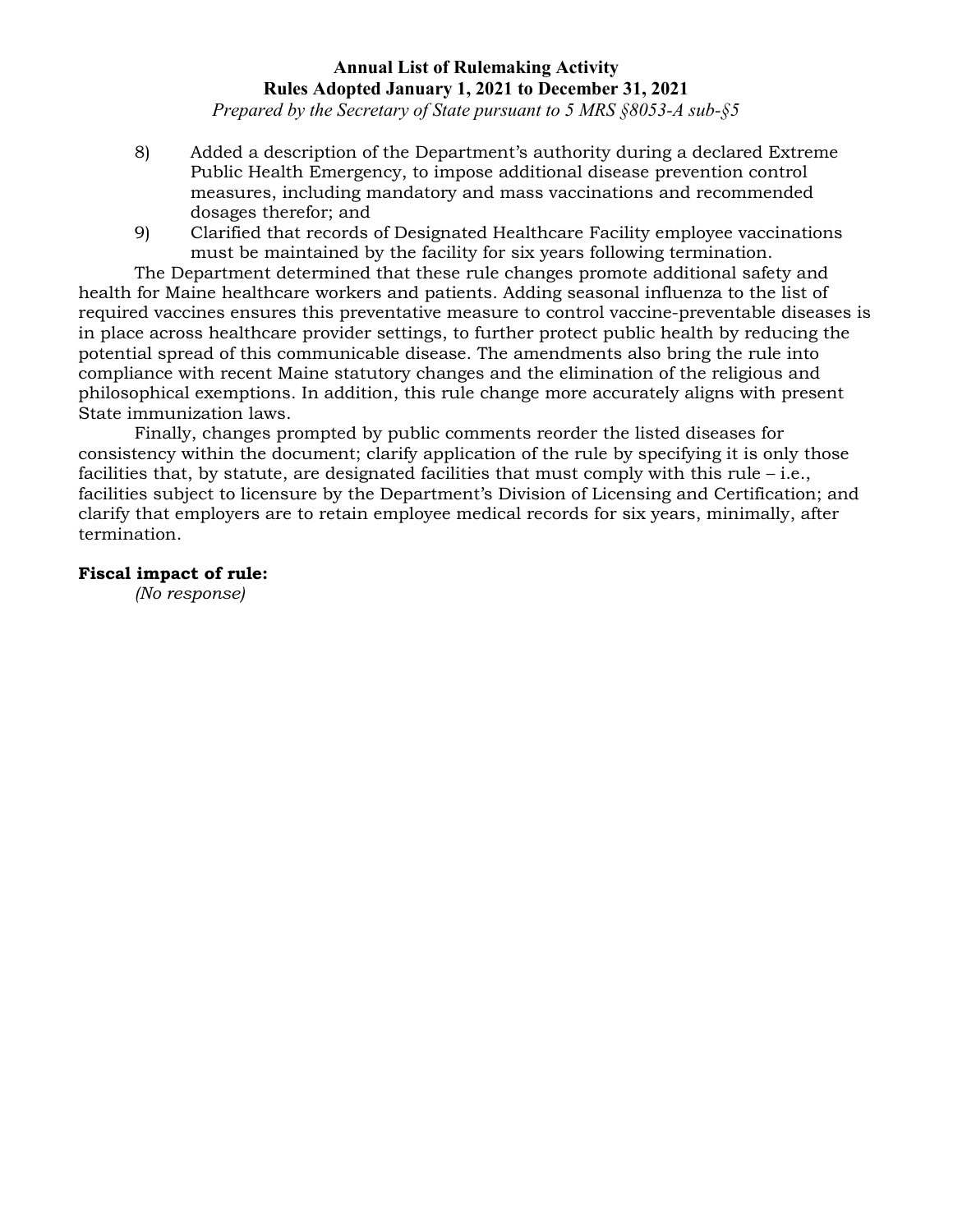*Prepared by the Secretary of State pursuant to 5 MRS §8053-A sub-§5*

| <b>Agency name:</b>         | Department of Health and Human Services, Maine Center for |
|-----------------------------|-----------------------------------------------------------|
|                             | <b>Disease Control and Prevention (Maine CDC)</b>         |
| Umbrella-Unit:              | 10-144                                                    |
| <b>Statutory authority:</b> | 22 MRS §§ 802(1), 802(3)                                  |
| Chapter number/title:       | Ch. 264, Immunization Requirements for Healthcare Workers |
| <b>Filing number:</b>       | 2021-166                                                  |
| <b>Effective date:</b>      | 8/12/2021                                                 |
| Type of rule:               | Routine Technical                                         |
| <b>Emergency rule:</b>      | Yes                                                       |

### **Principal reason or purpose for rule:**

The Department finds that vaccination against COVID-19 prevents severe illness, hospitalization, and death, and that it helps to reduce the spread of the virus, including the Delta variant, in communities. The presence of the highly contagious Delta variant in Maine constitutes an imminent threat to public health, safety, and welfare. The Department finds that immediate adoption of this rule is necessary to avoid further spread of COVID-19 in all healthcare settings in order to prevent infection, illness, hospitalization, and death. The Department further finds that immediate adoption of this rule on an emergency basis is necessary to prevent further strain on the state's healthcare system as a result of increased COVID-19-related hospitalizations, as well as reduced capacity caused by illnesses among members of the workforce.

#### **Basis statement:**

In accordance with 5 MRS §8054, the Department is amending 10-144 CMR chapter 264, *Immunization Requirements For Healthcare Workers* on an emergency basis to immediately add COVID-19 to the list of vaccine-preventable diseases for which employees of a licensed nursing facility, residential care facility, Intermediate Care Facility for Individuals with Intellectual Disabilities (ICF/IID), multi-level healthcare facility, hospital, or home health agency subject to licensure by the State of Maine, Department of Health and Human Services Division of Licensing and Certification must be immunized. In addition, the Department is also requiring Emergency Medical Services Organizations and Dental Health Practices to require all employees to provide proof of immunization against COVID-19. Employees who do not provide proof of immunization must be excluded from the workplace for the duration of the Department's declared public health emergency, which began on July 1, 2021 and is currently in effect.

### **Findings of Emergency**

Cases of COVID-19 have increased over 300% nationally between June 19, 2021 and July 23, 2021. This increase has been driven by the highly transmissible B.1.617.2 (Delta) variant of SARS-CoV-2, the virus that causes COVID-19. The Delta variant is now believed to be the predominant variant of the virus in the country. Like the rest of the nation, Maine is experiencing a rapid increase in the number of COVID-19 infections as a result of the Delta variant, which is significantly more contagious than previous versions of the virus and more likely to cause serious illness, hospitalization, and death. The Delta variant represented more than 86% of positive COVID-19 samples sequenced in Maine in July 2021. Across the United States, only a very small amount of transmission can be traced to individuals who have been fully vaccinated against COVID-19. Virtually all hospitalizations and deaths caused by COVID-19 are occurring among the unvaccinated. In Maine, less than 2% of all confirmed cases since January 18, 2021 have been among fully vaccinated individuals; less than 4% of COVIDrelated hospitalizations and less than 6% of COVID-related deaths have been among fully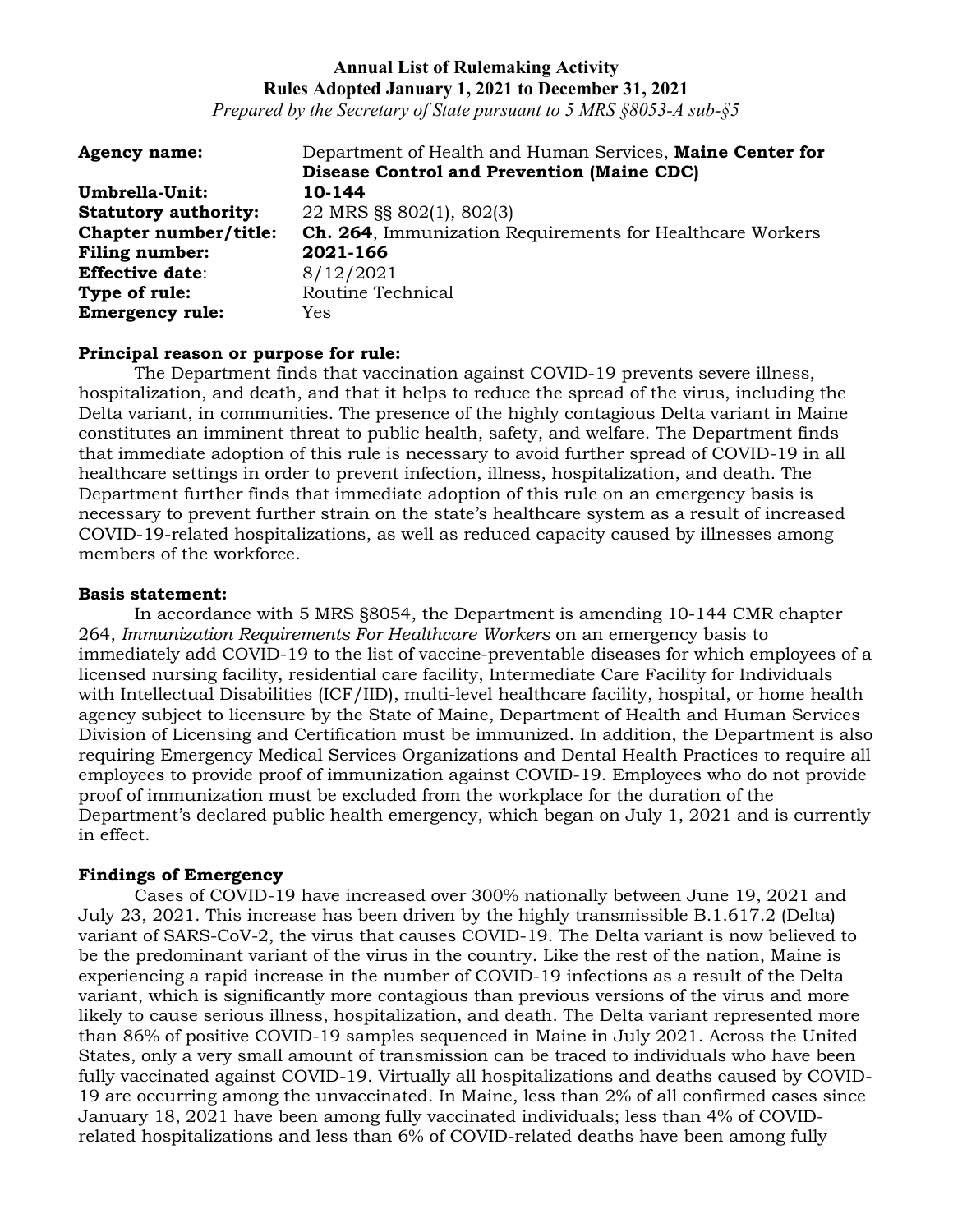*Prepared by the Secretary of State pursuant to 5 MRS §8053-A sub-§5*

vaccinated people. Since July 21, 2021, Maine has opened outbreak investigations associated with two hospitals and three long-term care facilities. As of August 11, 2021, outbreak investigations associated with hospitals and long-term care facilities account for just more than one third of all open outbreak investigations in Maine.

The Department finds that getting vaccinated against COVID-19 prevents severe illness, hospitalization, and death, and that it helps to reduce the spread of the virus, including the Delta variant, in communities. The presence of the highly contagious Delta variant in Maine constitutes an imminent threat to public health, safety, and welfare. The Department finds that immediate adoption of this rule is necessary to avoid further spread of COVID-19 in these healthcare settings within this rule, in order to prevent infection, illness, hospitalization, and death. The Department further finds that immediate adoption of this rule on an emergency basis is necessary to prevent further strain on the state's healthcare system as a result of increased COVID-19-related hospitalizations, as well as reduced capacity caused by illnesses among members of the workforce.

### **Fiscal impact of rule:**

*(No response)*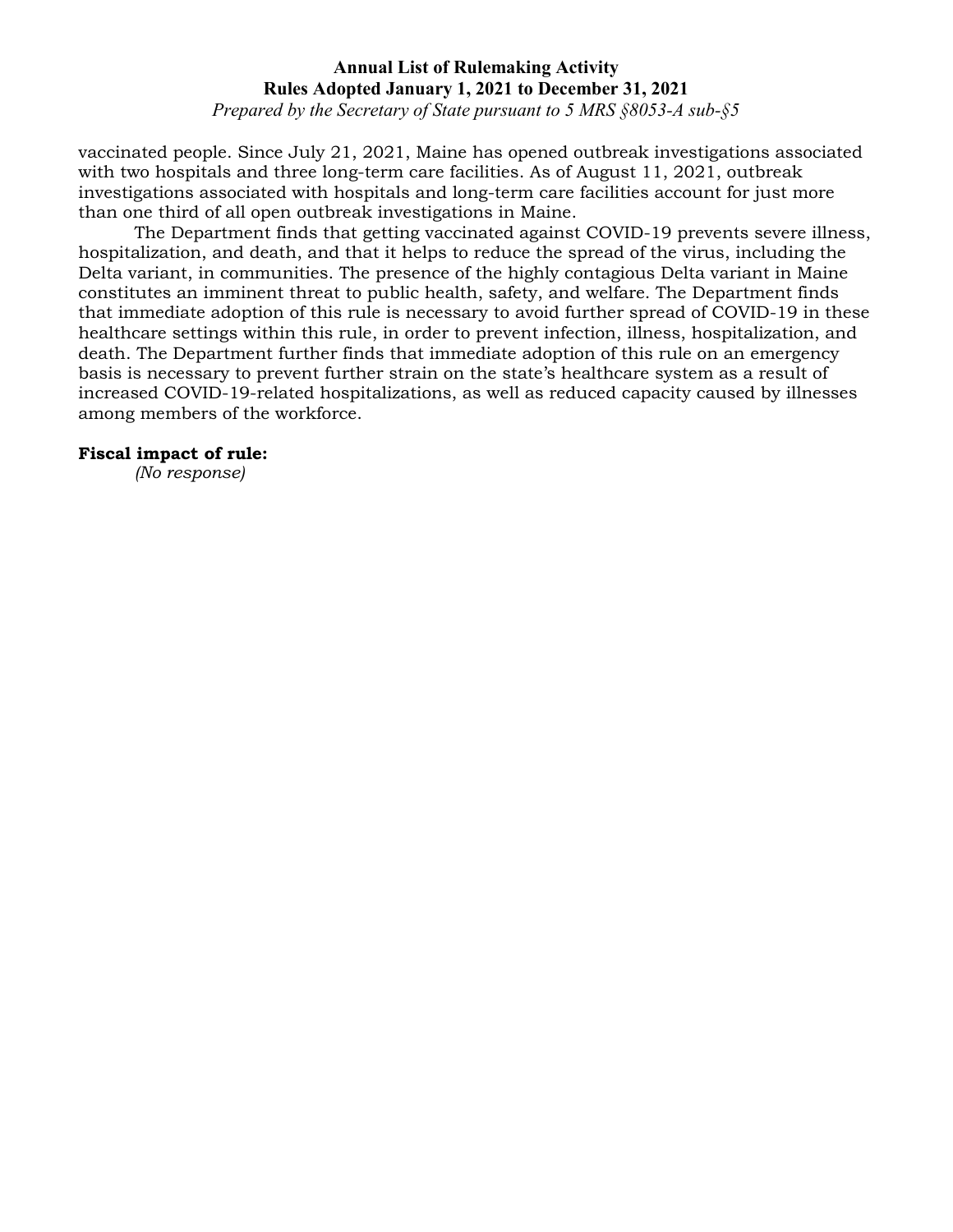*Prepared by the Secretary of State pursuant to 5 MRS §8053-A sub-§5*

| <b>Agency name:</b>         | Department of Health and Human Services, Maine Center for         |
|-----------------------------|-------------------------------------------------------------------|
|                             | <b>Disease Control and Prevention (Maine CDC)</b>                 |
| Umbrella-Unit:              | 10-144                                                            |
| <b>Statutory authority:</b> | 22 MRS §§ 802(1), 802(3)                                          |
| Chapter number/title:       | <b>Ch. 264</b> , Immunization Requirements for Healthcare Workers |
| <b>Filing number:</b>       | 2021-226                                                          |
| <b>Effective date:</b>      | 11/10/2021                                                        |
| Type of rule:               | Routine Technical                                                 |
| <b>Emergency rule:</b>      | No.                                                               |

### **Principal reason or purpose for rule:**

The adopted rule includes changes from the proposed rule. The adopted rule is establishing to prevent the spread of vaccine-preventable disease in certain healthcare settings, The Department proposed to amend the rule to add COVID-19 to the list of vaccinepreventable diseases for which employees of Designated Healthcare Facilities must show proof of immunization or documented exemptions allowed by statute. In addition, the Department removed the EMS Organizations and Dental Health Practices proposed to be added to the list of healthcare settings where employees are required to be immunized for COVID-19. Adoption of this rule is necessary to avoid spread of COVID-19 in these healthcare settings, in order to prevent infection, illness, hospitalization, and death. Additionally, adoption of this rule will help to prevent further strain on the state's healthcare system as a result of increased COVID-19 relate hospitalizations.

## **Basis statement:**

These routine technical rule changes are adopted pursuant to 22 MRS §802, to control the spread of COVID-19 among Maine healthcare workers and patients by requiring healthcare workers employed in Designated Healthcare Facilities in the State of Maine to be vaccinated against COVID-19. This rulemaking is routine technical pursuant to 22 MRS §802(3).

Although the Department initially proposed amendments that would broaden the scope of this rule to include EMS Organizations and Dental Health Practices, the Department has decided not to include them in this final adopted rule, as set forth in the Department's Response to Comments and List of Changes. On November 3, 2021, the Maine Board of Emergency Services (EMS Board) proposed a rule that would make permanent its August 23, 2021 emergency rule requiring its licensees to required COVID-19 vaccination for all "Covered Emergency Medical Service Persons." The Department has decided not to include EMS Organizations in this rule so as to avoid any conflict or confusion between this rulemaking and the EMS Board's rulemaking efforts. With respect to Dental Health Practices, the Department has removed them due to no evidence of outbreaks initiated in dental practices.

The 2019 Novel Coronavirus (COVID-19) is a respiratory illness caused by a coronavirus, known as SARS-CoV-2. The COVID-19 outbreak was first identified in January 2020 in Wuhan City, China and has since spread to 222 countries and territories. On January 31, 2020, the United States Department of Health and Human Services determined that the COVID-19 virus constituted a nationwide public health emergency, effective January 27, 2020 (the "Public Health Emergency"). On March 11, 2020, the World Health Organization declared the COVID-19 virus to be a global pandemic. On March 13, 2020, the President of the United States issued a proclamation that the COVID-19 outbreak in the United States constitutes a national emergency (the "Federal Proclamation of Emergency"). The Public Health Emergency has been renewed several times, most recently on July 20, 2021. The Federal Proclamation of Emergency was continued by the President on February 24, 2021.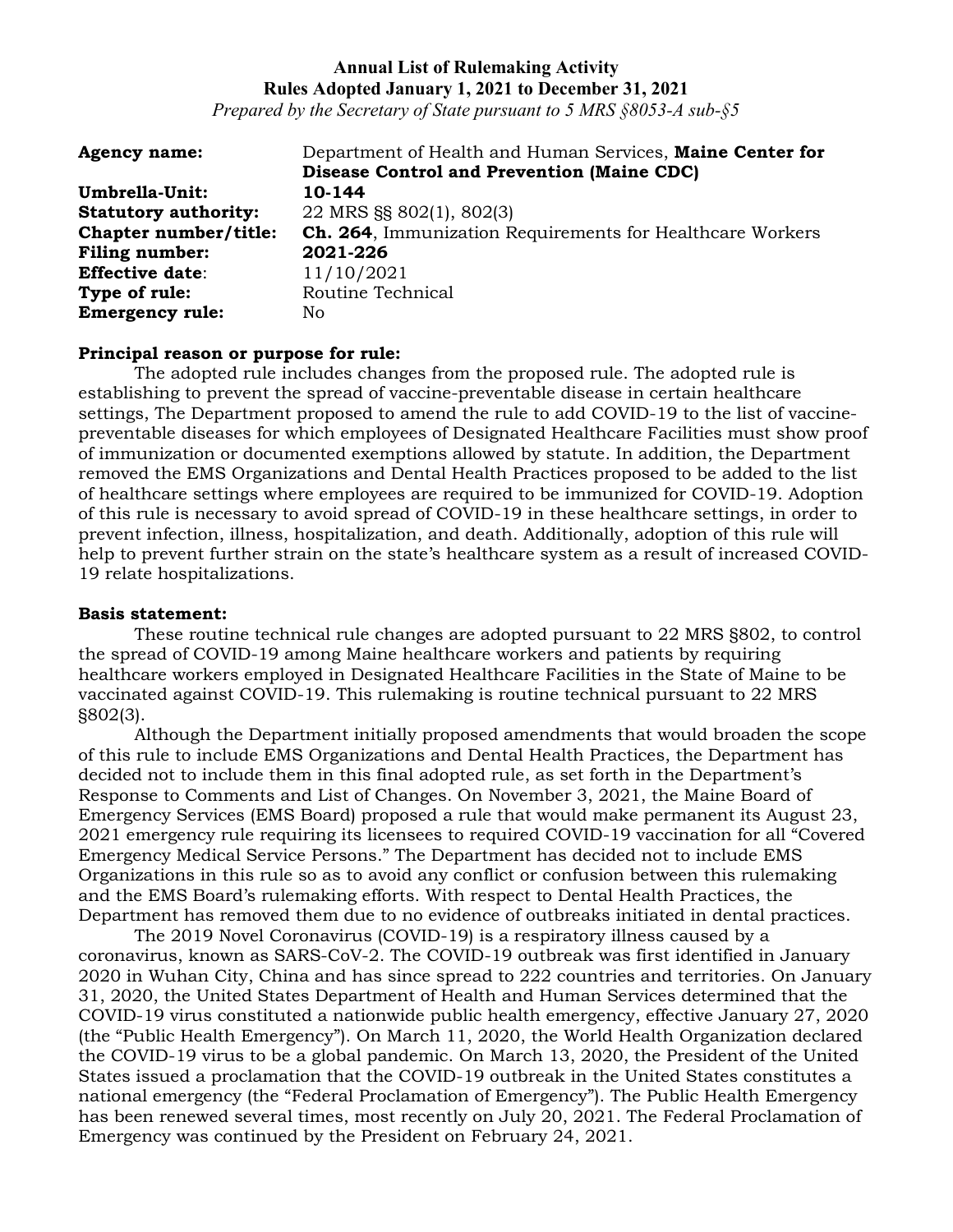*Prepared by the Secretary of State pursuant to 5 MRS §8053-A sub-§5*

As of October 19, 2021, there have been approximately 241,000,000 cases of COVID-19 detected worldwide, including 4,910,000 COVID-19 deaths. As of October 19, 2021, there have been 98,607 probable and confirmed cases of COVID-19 in Maine, including 1,102 deaths. In Maine, 6,598 self-identified health care workers have contracted COVID-19. Of those, approximately 2,849 have occurred since COVID-19 vaccines first became available on January 18, 2021.

The COVID-19 virus spreads when an infected person exhales droplets and/or very small aerosol particles that contain the virus. These droplets and/or aerosols can be inhaled by other people or land in their eyes, nose, or mouth. People who are closer than 6 feet from the infected person for more than 15 cumulative minutes are most likely to get infected. COVID-19 is spread in three main ways: breathing in air when close to an infected person who is exhaling small droplets and particles that contain the virus; having these small droplets and particles that contain virus land on the eyes, nose, or mouth, especially through splashes and sprays like a cough or sneeze; and touching eyes, nose, or mouth with hands that have the virus on them.

Variants of the COVID-19 virus that circulated at the beginning of the pandemic had an incubation period of up to 14 days. A person could be infected and spread the virus during that entire time period, sometimes without experiencing any symptoms during that time. This phenomenon, known as "asymptomatic transmission," makes control of COVID-19 especially challenging because individuals can transmit the disease before knowing that they have it. An analysis by the USCDC concluded that approximately 40% of all COVID-19 transmission of the early variants could occur while individuals were asymptomatic, and approximately 35% of all COVID-19 patients did not have symptoms at all.

Given the length of the pandemic, several variants of the virus that causes COVID-19 have emerged over time. All variants of the virus spread easily between people at a rate faster than influenza spreads. An even more contagious variant of the virus, known as the Delta variant, emerged in 2021. According to the USCDC, the Delta variant is more than twice as contagious as previous variants and may cause more severe illness than previous variants in unvaccinated people. It is possible for an infected individual to begin spreading the Delta variant to others within 24 to 36 hours of exposure. Like other variants, the Delta variant exhibits asymptomatic transmission.

The gold standard to prevent the spread of communicable diseases, including COVID-19, is vaccination. Population-level immunity, colloquially referred to as "herd immunity," is an epidemiological phenomenon whereby even unvaccinated individuals are protected against an infectious disease by virtue of being in an environment with sufficiently high vaccination levels. When population-level immunity is achieved, an individual who is not able to be vaccinated can enjoy the benefits of being vaccinated because others around them are vaccinated and can block the virus from spreading from person to person. The level of vaccination required to achieve population-level immunity varies with the contagiousness of the disease: the higher the contagiousness, the higher the vaccination rate required to achieve population-level immunity. In light of the Delta variant, epidemiological models suggest that at least 90% of a population would need to be vaccinated in order to achieve population-level immunity.

For the monthly reporting period ending July 31, 2021, the rate of voluntary uptake of COVID-19 vaccines among healthcare workers was as follows:

Ambulatory Surgical Centers: 85.9%

Assisted Housing Facilities: 74.7%

Hospitals: 80.3%

Intermediate Care Facilities for Individuals with Intellectual Disabilities: 68.2% Nursing Homes: 73.0%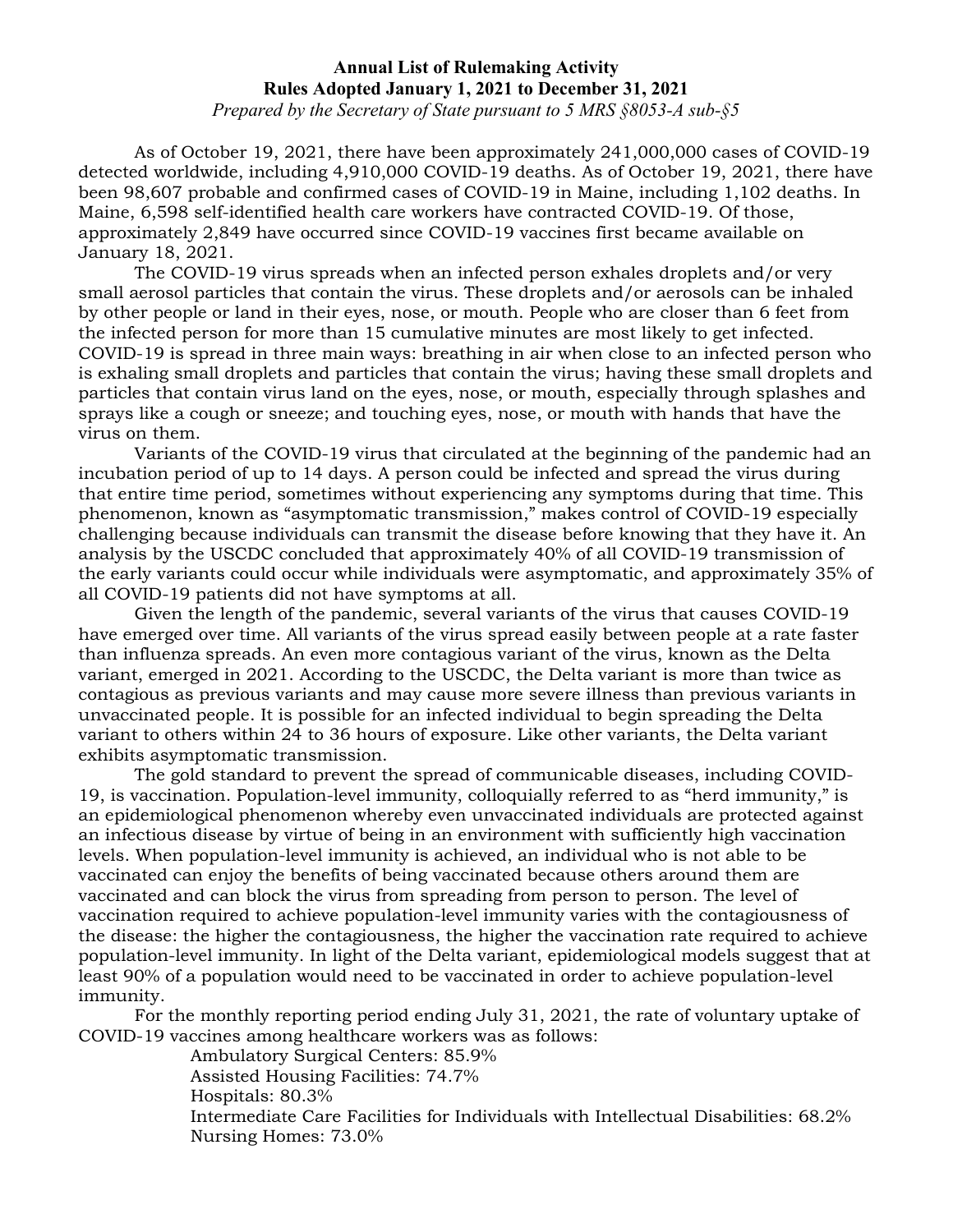*Prepared by the Secretary of State pursuant to 5 MRS §8053-A sub-§5*

All facilities fell significantly below the minimum 90% threshold needed to reduce the likelihood of facility-based outbreaks.

The rationale for requiring immunization in healthcare settings is that high vaccination rates prevent the spread of disease through the population and amongst vulnerable populations. When vaccination rates fall below the level necessary for population-based immunity, the health of individuals with weakened immune systems, infants and children too young to be vaccinated, and persons unable to be vaccinated are put in jeopardy.

There are three COVID-19 vaccines that are generally available to the public. The Pfizer-BioNTech COVID-19 vaccine received Emergency Use Authorization for adults from the FDA on December 11, 2020; it received full authorization for adults on August 23, 2021. As of February 27, 2021, both the Moderna and Janssen COVID-19 vaccines also received FDA Emergency Use Authorization for adults. The Pfizer vaccine received Emergency Use Authorization for children between the ages 12-17 on August 23, 2021. As of October 19, 2021, none of these vaccines is authorized or approved for administration to children under the age of 12.

In Maine, the rate of COVID-19 infection in those in the 12 and up population is 7.1 times higher among the unvaccinated, as compared with those who are fully vaccinated. According to recent nationwide data published by the USCDC, unvaccinated individuals are at least 10 times more likely to be hospitalized with COVID-19 than those who have been vaccinated. The same data showed that unvaccinated individuals are 11 times more likely to die of the virus as compared with vaccinated individuals. In Maine, unvaccinated individuals are about 23 times more likely to be hospitalized with COVID-19 than those who have been vaccinated.

As of October 19, 2021, out of the 1,287 COVID-19 outbreaks that have been investigated by Maine CDC since the beginning of COVID-19, 28 outbreaks occurred in hospitals and 209 occurred in long-term residential care facilities. Most Designated Healthcare Facility outbreaks are the result of healthcare workers who bring COVID-19 into the facility. Outbreaks have continued to occur in healthcare settings, particularly hospitals, nursing homes, and long-term care facilities, even despite the widespread use of personal protective equipment (PPE) in these settings.

In light of the above, and given its experience and expertise in matters of public health, the Department has determined that requiring COVID-19 vaccinations for healthcare workers in certain settings is necessary to protect public health including, but not limited to, for the following reasons:

**Protection of individual patients.** Many patients receiving care in the settings covered by this rule are particularly vulnerable to developing serious illness as a result of COVID-19, including the elderly and those with underlying health problems. Preventing the spread of COVID-19 to these patients is a paramount concern.

**Protection of individual workers.** Workers in high-risk healthcare settings are likely to interact with many patients in any given day, increasing the risk that they will be exposed to an individual with COVID-19. Because employees interact with not just their patients, but also with each other, they are at risk of transmitting the disease amongst themselves.

**Protection of the State's healthcare infrastructure, including the workforce.** In some areas of Maine, an outbreak among healthcare workers requiring them to quarantine, or to be absent for a longer period as a result of illness caused by COVID-19, could cripple the facility's ability to provide care. Combined with increasing infection rates in the community, this could lead to an insufficient workforce to respond to the state's healthcare needs. Even before the onset of COVID-19, Maine's healthcare system was fragile due to understaffing. An outbreak of COVID-19 amongst ICU nurses in a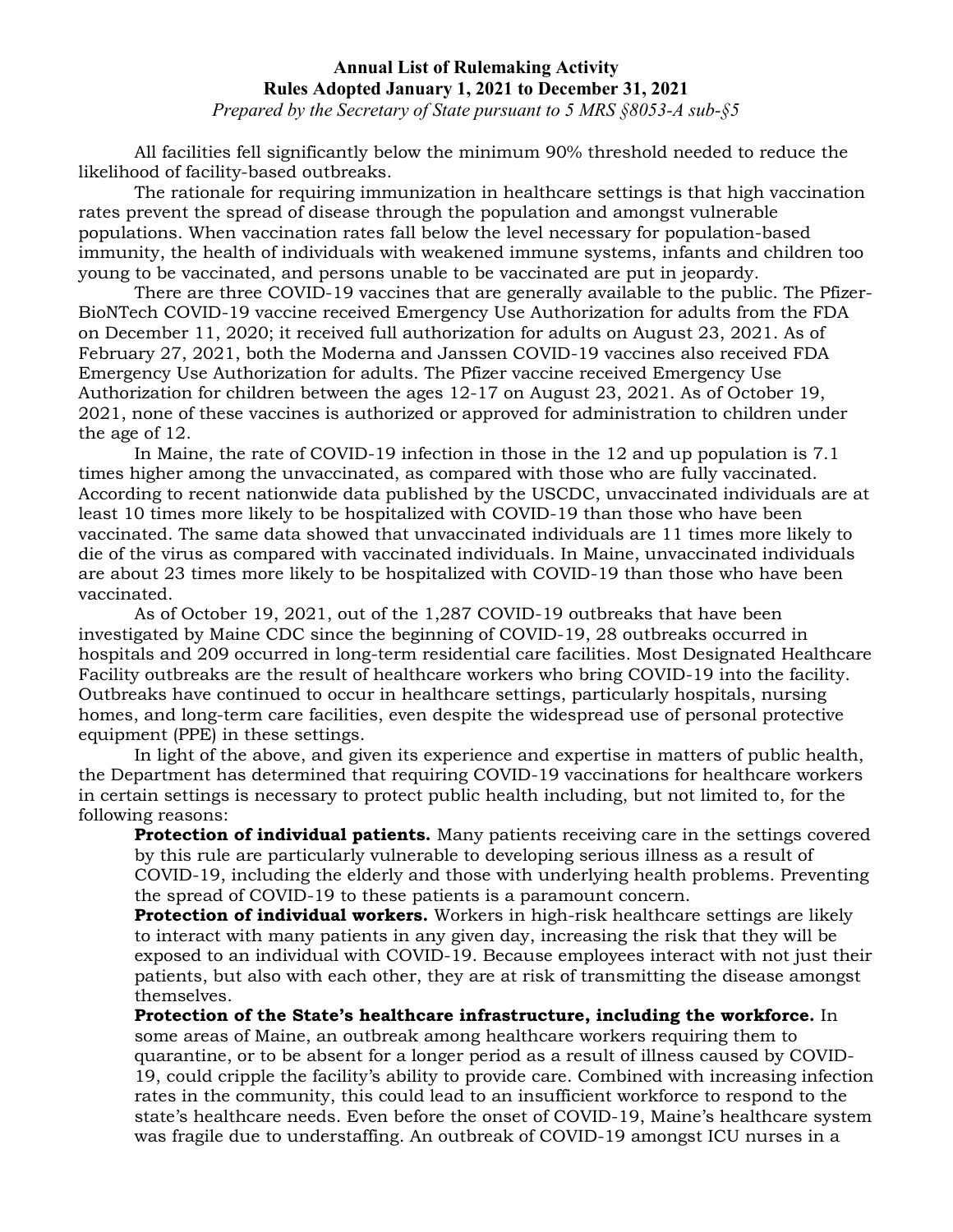*Prepared by the Secretary of State pursuant to 5 MRS §8053-A sub-§5*

rural hospital, for example, could incapacitate the hospital's ability to care for seriously ill patients. Considering the unique circumstances of the state of Maine, it is necessary to take every available precaution to limit the spread of COVID-19 both in healthcare settings and among their workers.

**Reducing the likelihood of facility outbreaks.** As noted above, most COVID-19 outbreaks in facilities are caused by an infected healthcare worker bringing the virus into the facility. Reducing the number of unvaccinated healthcare workers statewide lowers the likelihood of outbreaks in healthcare settings. Limiting the number of infections in healthcare settings is essential to slowing the spread of COVID-19 across the state and reducing the incidence of illness and death.

The Department considered whether there were other, less restrictive measures that might be appropriate for protecting against COVID-19 and determined that there were none. For example, the Department considered possibly periodic testing of health care workers. But given the speed with which the Delta variant is transmitted, and the time lapse for receiving results, even daily testing would be ineffective to preventing transmission.

The Department has determined that these rule changes, including those listed in the Summary of Comments and Response to Comments, are necessary to reduce the spread of COVID-19 and to prevent infection, illness, and death among healthcare workers, patients, and the public. In reaching the decision to finally adopt these rule changes, the Department has considered whether there were other, less restrictive measures that might be appropriate to adequately achieve this goal and, for the reasons described above, has concluded that there are none.

#### **Fiscal impact of rule:**

*(No response)*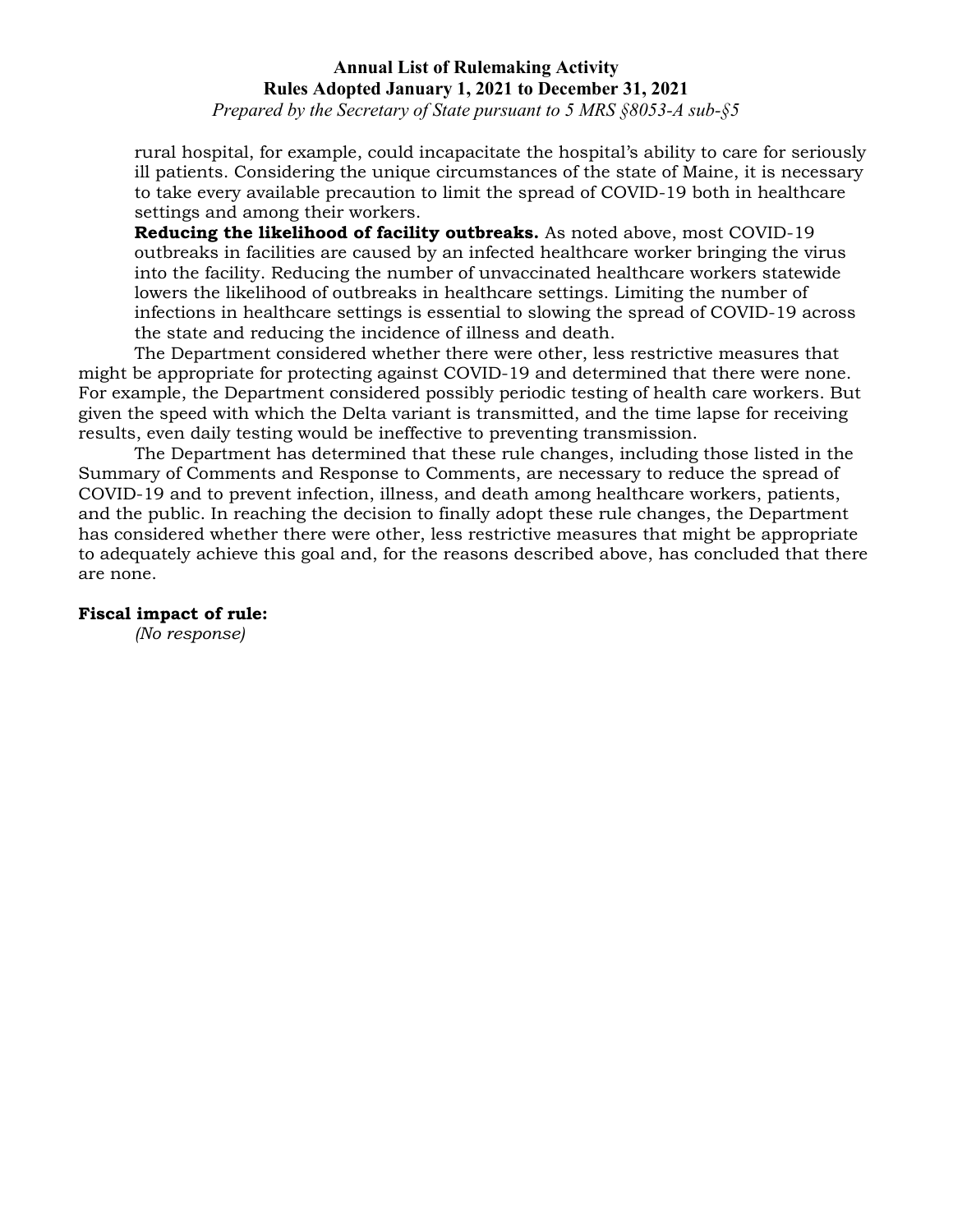*Prepared by the Secretary of State pursuant to 5 MRS §8053-A sub-§5*

| <b>Agency name:</b>         | Department of Health and Human Services, Maine Center for |
|-----------------------------|-----------------------------------------------------------|
|                             | <b>Disease Control and Prevention (Maine CDC)</b>         |
| Umbrella-Unit:              | 10-144                                                    |
| <b>Statutory authority:</b> | 20-A MRS §210                                             |
| Chapter number/title:       | <b>Ch. 283</b> , Newborn Bloodspot Screening Rule         |
| <b>Filing number:</b>       | 2021-063                                                  |
| <b>Effective date:</b>      | 3/11/2021                                                 |
| Type of rule:               | Routine Technical and Major Substantive                   |
| <b>Emergency rule:</b>      | Yes                                                       |

### **Principal reason or purpose for rule:**

This is an emergency routine technical rule, except for Section 14 (Fees), which is an emergency major substantive rule, pursuant to 5 MRS §8071(3)(B).

# **Emergency Routine Technical Rule Changes:**

The Department is adding the following conditions to Appendix A (Core Conditions)

- Mucopolysaccharidosis Type I (MPS-1)
- Pompe
- Spinal Muscular Atrophy (SMA)
- X-linked Adrenoleukpdysrophy (X-ALD)

### **Emergency Major Substantive Changes:**

The filter paper fee is being increased from \$110/per infant tested, to \$220/per infant tested.

#### **Findings of Emergency**:

# (1) **Adding the four Appendix A Core Conditions**:

Early detection and timely diagnosis of certain congenital genetic disorders impact health outcomes for newborns, reducing the mortality and morbidity from certain heritable disorders. Beginning July 1, 2001, Maine began mandatory newborn testing to include nine disorders and, because of the importance of screening early detection and treatment and coordination of services for longterm care, the Maine CDC Newborn Screening Program, with the support of Maine's Joint Advisory Committee for Maine Newborn Screening (JAC), has since continued to expand the panel of disorders and revise requirement for screenings for certain conditions to be consistent with the U.S. DHHS Recommended Universal Screening Panel (RUSP). Disorders on the RUSP are chosen based on evidence that supports the potential net benefit of screening the ability to screen for the disorder, and the availability of effective treatments.

These four conditions were added to the RUSP in the following years:

Pompe (2013) MPS-1 (2015) X-ALD (2015) SMA (2018)

The Maine Joint Advisory Committee for Newborn Bloodspot Screening recommended that the Department add Pompe, MPS-1 and X-ALD to the Core Conditions for screening, in October 2018 and in May 2019 recommended adding SMA.

The Department has determined that adding these four conditions for newborn screening immediately is necessary to avoid an immediate threat to public health, safety or general welfare, as it will reduce mortality and morbidity from certain heritable conditions.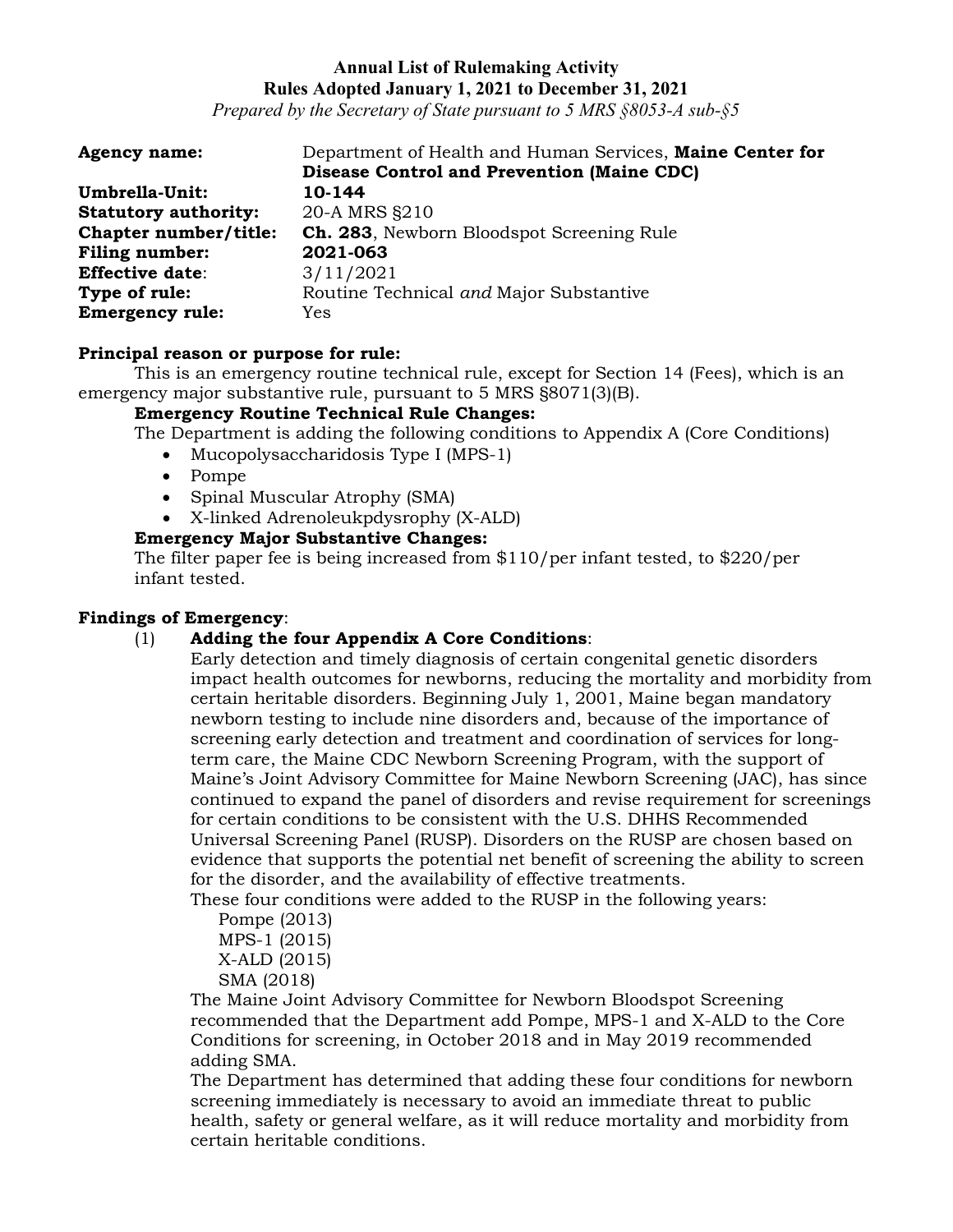*Prepared by the Secretary of State pursuant to 5 MRS §8053-A sub-§5*

# (2) **Increasing the filter paper fee**:

This fee increase is necessary to offset anticipated costs corresponding to the added conditions (i.e., genetic clinic contracts, resource material, follow-up services and other related program operations.)

This emergency routine technical/emergency major substantive rule will take effect immediately upon filing with the Secretary of State's office. 5 MRS §8002(3-A).

The emergency routine technical rule will be in effect for up to ninety (90) days, in accordance with 5 MRS §8054(3). To avoid any lapse in policy, the Department is concurrently engaged in the routine technical rulemaking process.

The emergency major substantive rule provision (Section 14-Fees), in accordance with 5 MRS §8073, may be in effect for up to 12 months, or until the Legislature has completed review. Pursuant to 5 MRS §8072, the Department is concurrently involved in rule making procedures so that it can provisionally adopt the major substantive rule and submit it to the Legislature for its review and approval.

# **Basis statement:**

This rule is a routine technical rule, EXCEPT for Section 14 (Fees), which is a major substantive rule, pursuant to 5 MRS §8071(3)(B).

**Emergency Routine Technical Rule Changes**: The Department is adding the following to APPENDIX A, Core Conditions, **with an effective application date of April 1, 2021:** 

- Mucopolysaccharidosis Type 1 (MPS-1)
- Pompe
- Spinal Muscular Atrophy (SMA)
- X-linked Adrenoleukpdysrophy (X-ALD)

**Emergency Major Substantive Rule Changes**: The filter paper fee is being increased from \$110/per infant tested, to \$220/per infant tested in Section 14 – Fees, **with an effective application date of April 1, 2019.** 

# **Fiscal impact of rule:**

The additional conditions will increase the costs for contracted NBS testing services. Consistent with the national cost for lab services, the 100% increase in the cost to purchase the required NBS filter paper is anticipated to offset additional laboratory charges that the Department estimates to be close to \$500,000, and other related cost increases (i.e. genetic clinic contracts, resource material, follow-up services and other related program operations) corresponding to the additional new conditions on the bloodspot screening panel. The Department provided 30-days' notice, before it imposes this cost increase.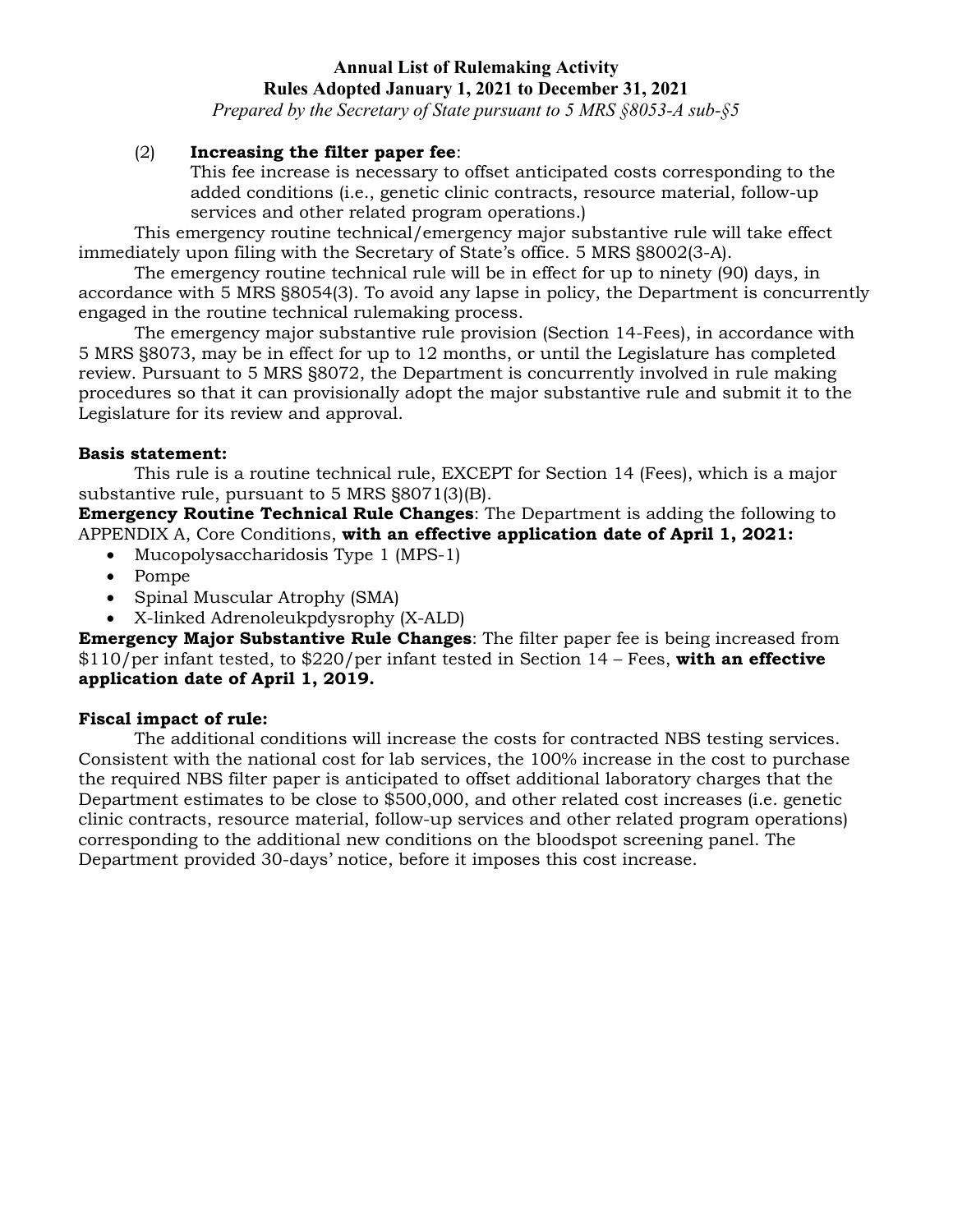*Prepared by the Secretary of State pursuant to 5 MRS §8053-A sub-§5*

| <b>Agency name:</b>         | Department of Health and Human Services, Maine Center for |
|-----------------------------|-----------------------------------------------------------|
|                             | <b>Disease Control and Prevention (Maine CDC)</b>         |
| Umbrella-Unit:              | 10-144                                                    |
| <b>Statutory authority:</b> | 20-A MRS §210                                             |
| Chapter number/title:       | <b>Ch. 283</b> , Newborn Bloodspot Screening Rule         |
| <b>Filing number:</b>       | 2021-118                                                  |
| <b>Effective date:</b>      | 6/1/2021                                                  |
| Type of rule:               | Routine Technical                                         |
| <b>Emergency rule:</b>      | No.                                                       |

#### **Principal reason or purpose for rule:**

Early detection and timely diagnosis of certain congenital genetic disorders impact health outcomes for newborns, reducing the mortality and morbidity from certain heritable disorders. Beginning July 1, 2001, Maine began mandatory newborn testing to include nine disorders, and because of the importance of screening, early detection and treatment, and coordination of services for long-term care, the Maine CDC Newborn Bloodspot Screening Program, with the support of Maine's Joint Advisory Committee for Maine Newborn Screening (JAC), has since continued to expand the panel of disorders and revise requirements for screenings for certain conditions to be consistent with the U.S. DHHS Recommended Universal Screening Panel (RUSP). Disorders on the RUSP are chosen based on evidence that supports the potential net benefit of screening, the ability to screen for the disorder, and the availability of effective treatments.

The Department is proposing to add the following conditions listed for Maine's newborn bloodspot screening (NBS) panel in the rule's Appendix A (Core Conditions), to be effective April 1, 2021, to allow for laboratories to accommodate these additional conditions. These four conditions were added to the RUSP in recent years, and the JAC has approved adding all four conditions to this Maine rule.

- Mucopolysaccharidosis Type I (MPS-1)
- Pompe
- Spinal Muscular Atrophy (SMA)
- X-linked Adrenoleukpdysrophy (X-ALD)

**Major Substantive Proposed Rule Changes**: Additionally, the Department is proposing a major substantive rule change to increase the filter pay fee from \$110 to \$220, in order to off-set the cost of testing these four additional conditions.

On March 11, 2021, the Department adopted an Emergency Routine Technical/Major Substantive Rule with these changes to the fee and also adding the four conditions. Although the emergency rule was effective on March 11, 2021, the changes to the fee and also adding the four conditions had an effective application date of April l, 2021, to allow impacted parties to prepare for the financial cost increase and to allow laboratories to adjust to these changes. The purpose of this rulemaking is to make permanent the changes made in the Emergency routine technical rule and to provisionally adopt the Major Substantive Rule.

#### **Basis statement:**

This rule is a routine technical rule, EXCEPT for Section 14 - Fees, which is a major substantive rule provision, pursuant to 5 MRS §8071(3)(B).

On March 11, 2021, the Department adopted, and filed with the Secretary of State's office, an emergency Routine Technical/Major Substantive ch. 283 (*Newborn Bloodspot Screening Rule*) rule. The emergency routine technical rule changes can be effective for no more than 90 days, consistent with 5 MRS §8054(1). Accordingly, the emergency routine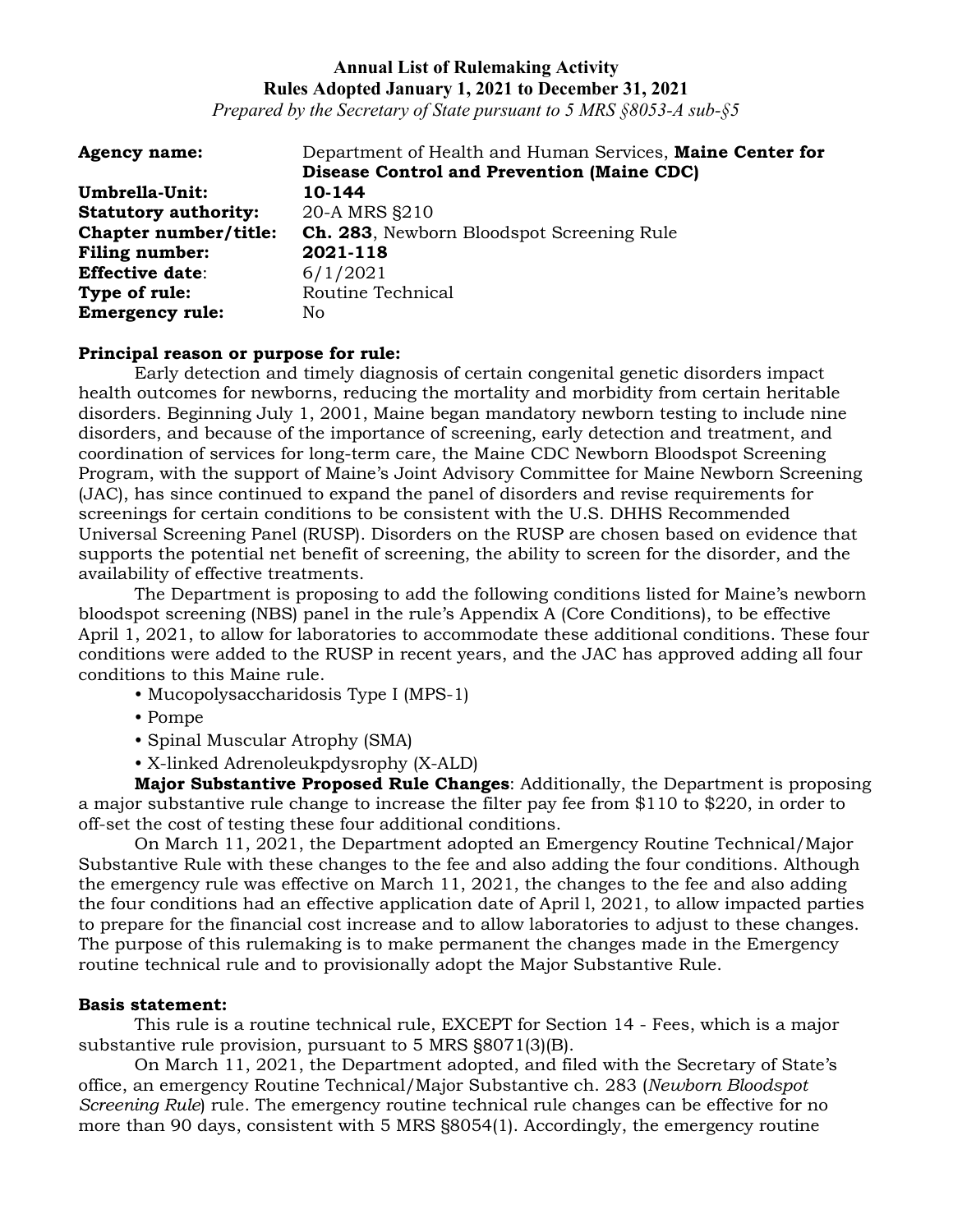*Prepared by the Secretary of State pursuant to 5 MRS §8053-A sub-§5*

technical changes will have no legal effect after June 9, 2021. The emergency major substantive rule changes can be effective for up to 12 months or until the Legislature has completed its review, as provided by 5 MRS §8072.

On March 17, 2021, the Department filed with the Secretary of State's office a proposed rulemaking to make the changes provided for in the hybrid emergency routine technical/major substantive rule.

This rulemaking permanently adopts the emergency routine technical rule changes, as shown below.

In addition, this rulemaking provisionally adopts the emergency major substantive rule changes. The Department will proceed to submit the provisionally adopted major substantive rule changes to the Legislature for its review and approval. Pending that review and approval, the emergency major substantive rule changes will remain in effect.

# **Routine Technical Adopted Rule Changes:**

The Department expanded the conditions on Maine's newborn bloodspot screening panel to include the following conditions to APPENDIX A, Core Conditions, in this rule. These conditions were added on March 11, 2021 by emergency rule for 90 days, pursuant to 5 MRS §8072:

- Mucopolysaccharidosis Type 1 (MPS-1)
- Pompe
- Spinal Muscular Atrophy (SMA)
- X-linked Adrenoleukpdysrophy (X-ALD)

Early detection and timely diagnosis of certain congenital genetic disorders impact health outcomes for newborns, reducing the mortality and morbidity from certain heritable disorders. Beginning July 1, 2001, Maine began mandatory newborn testing to include nine disorders and, because of the importance of screening, early detection and treatment, and coordination of services for long-term care, the Maine CDC NBSP, with the support of Maine's Joint Advisory Committee for Maine Newborn Screening (JAC), has since continued to expand the panel of disorders and revise requirements for screenings for certain conditions to be consistent with the U.S. DHHS Recommended Universal Screening Panel (RUSP). Disorders on the RUSP are chosen based on evidence that supports the potential net benefit of screening, the ability to screen for the disorder, and the availability of effective treatments.

These four conditions were added to the RUSP in the following years:

- Pompe (2013)
- MPS-1 (2015)
- X-ALD (2015)
- SMA (2018)

The Maine Joint Advisory Committee for Newborn Bloodspot Screening recommended that the Department add Pompe, MPS-1 and X-ALD to the Core Conditions for screening, in October 2018, and in May 2019, the Committee recommended adding SMA.

The Department adopted the four additional conditions to this rule to reduce mortality and morbidity from certain heritable conditions.

# **Major Substantive Rule Changes Provisionally Adopted:**

Increasing the filter paper fee:

This fee increase is necessary to off-set anticipated costs corresponding to the added conditions (i.e. genetic clinic contracts, resource material, follow- up services and other related program operations).

The emergency adoption of the routine technical and major substantive rule changes became effective on March 11, 2021. 5 MRS §8002(3-A).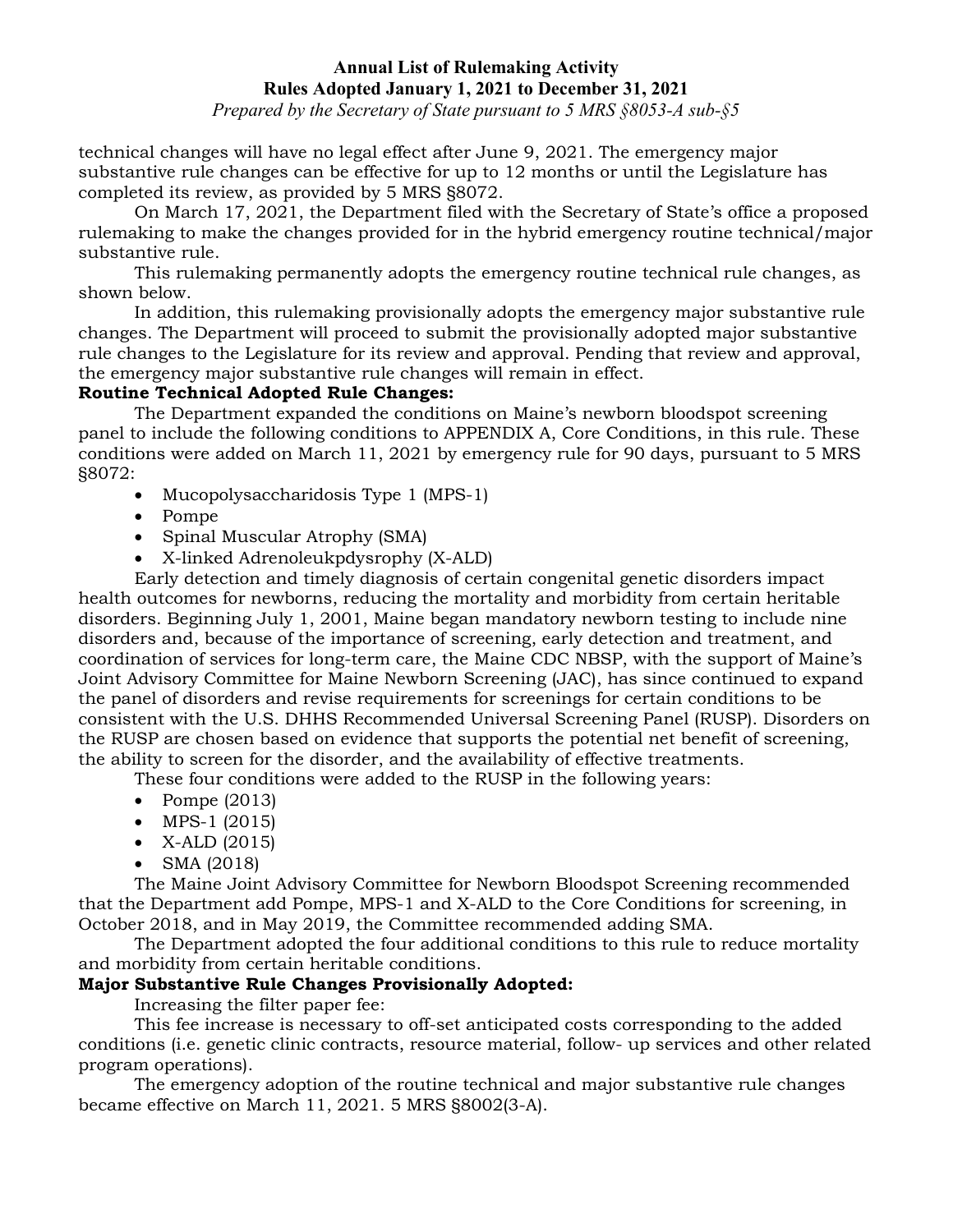*Prepared by the Secretary of State pursuant to 5 MRS §8053-A sub-§5*

### **Fiscal impact of rule:**

The additional conditions will increase the costs for contracted NBS testing services. Consistent with the national cost for lab services, the 100% increase in the cost to purchase the required NBS filter paper is anticipated to offset additional laboratory charges that the Department estimates to be close to \$500,000, and other related cost increases (i.e. genetic clinic contracts, resource material, follow-up services and other related program operations) corresponding to the additional new conditions on the bloodspot screening panel. The Department provided 30-days' notice, before it imposes this cost increase.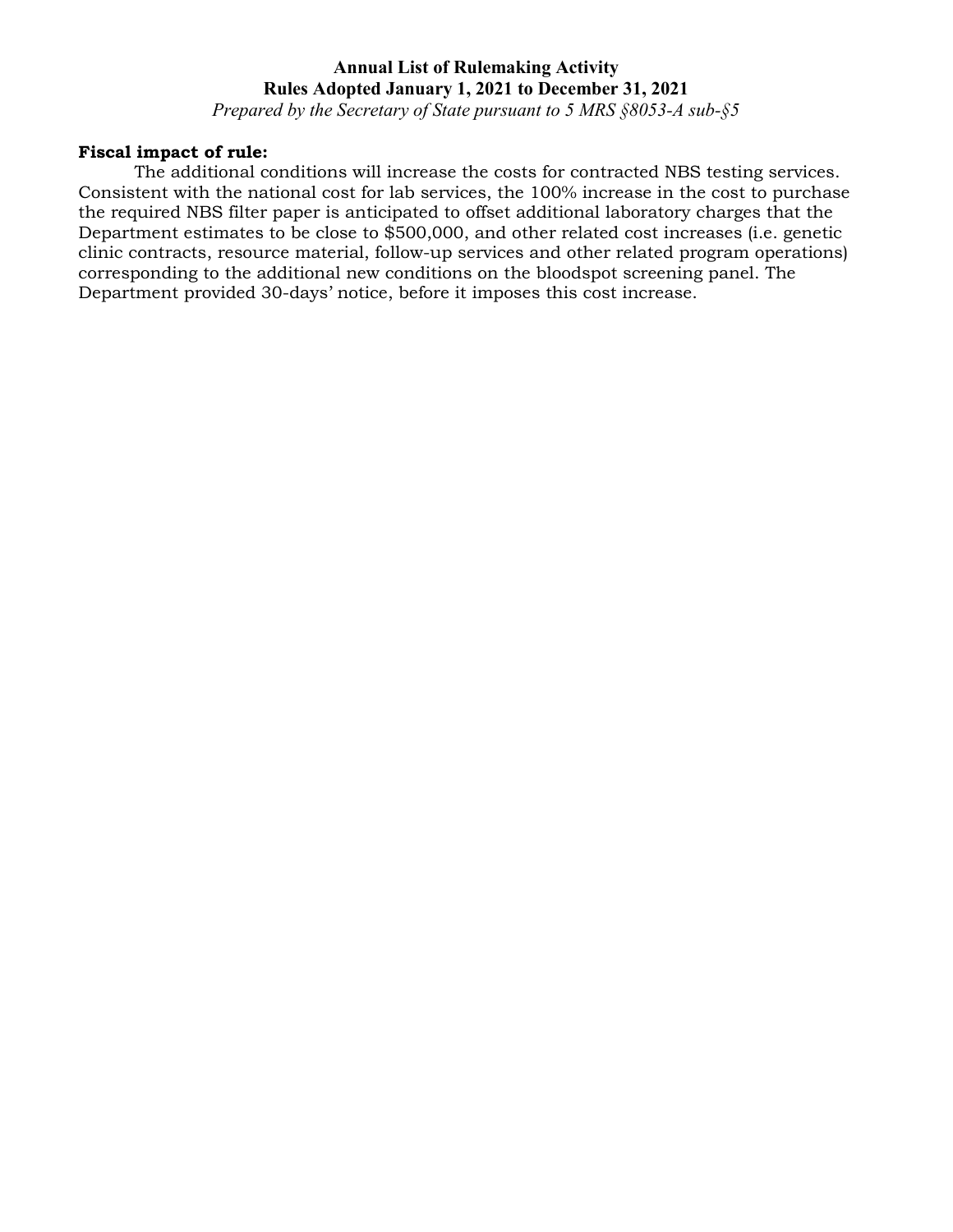*Prepared by the Secretary of State pursuant to 5 MRS §8053-A sub-§5*

| <b>Agency name:</b>         | Department of Health and Human Services, Maine Center for |
|-----------------------------|-----------------------------------------------------------|
|                             | <b>Disease Control and Prevention</b>                     |
| Umbrella-Unit:              | 10-144                                                    |
| <b>Statutory authority:</b> | 22 MRS §42; 36 MRS 5219-DD                                |
| Chapter number/title:       | <b>Ch. 297</b> , Dental Care Access Credit Program Rule   |
| Filing number:              | 2021-221                                                  |
| <b>Effective date:</b>      | 11/3/2021                                                 |
| Type of rule:               | Routine Technical                                         |
| <b>Emergency rule:</b>      | No.                                                       |

### **Principal reason or purpose for rule:**

The Department is amending the Maine CDC *Dental Care Access Credit Program Rule*. The Dental Care Access Credit Program provides limited credits against state income tax liability to eligible dentists practicing full time in underserved areas in Maine.

#### **Basis statement:**

The Department of Health and Human Services, Maine CDC (the Department), advertised a proposed rulemaking on May 19, 2021 to amend an existing rule, 10-144 CMR ch. 297, *Dental Care Access Credit Program Rule*. A 30-day public comment period was posted from May 19 through June 18, 2021, no comments were received.

The Department is adopting updates and clarifying requirements for the Dental Care Access Credit Program Rule. These changes include specifying the application-submission deadline, establishing when the applications process ends, outlining the competitive order of receipt process for initial applicants, and extending the certification period for eligible dentists, following the deadline for applications. The Department is also adopting updated responsibilities for certificate holders and further clarification of the Department's notification process of certificate award recipients. These rule amendments align the rule with statutory changes in 36 MRS § 5219-DD. The Dental Care Access Credit Program provides limited credits against state income tax liability to eligible dentists practicing full time in underserved areas in Maine.

#### **Fiscal impact of rule:**

There is no anticipated fiscal impact.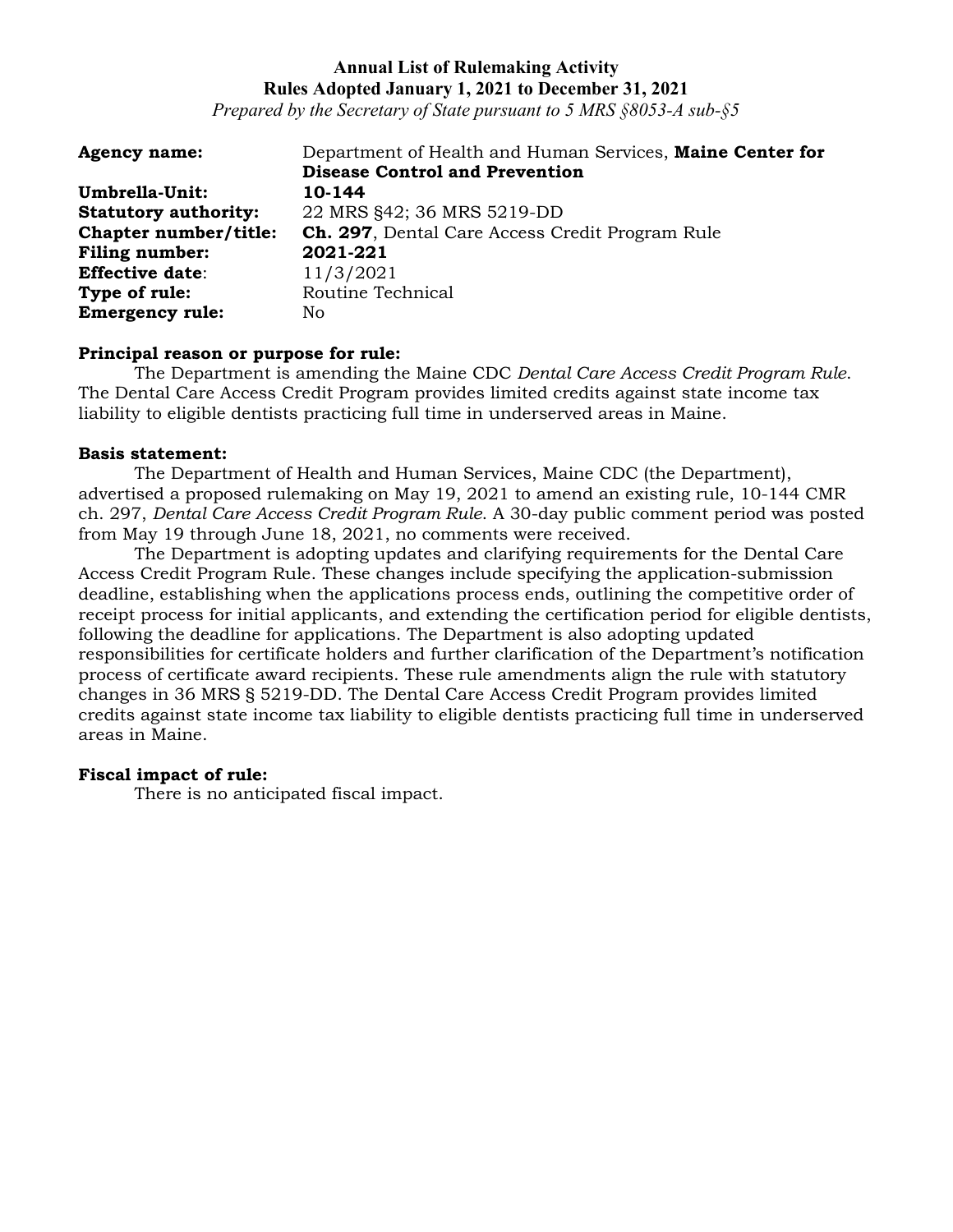*Prepared by the Secretary of State pursuant to 5 MRS §8053-A sub-§5*

| <b>Agency name:</b>         | Department of Health and Human Services, Maine Center for |
|-----------------------------|-----------------------------------------------------------|
|                             | <b>Disease Control and Prevention</b>                     |
| Umbrella-Unit:              | 10-144                                                    |
| <b>Statutory authority:</b> | 22 MRS §42; 22-A MRS §205; 36 MRS §5215-LL                |
| Chapter number/title:       | Ch. 298, Primary Care Tax Credit Certification Rule       |
| <b>Filing number:</b>       | 2021-201                                                  |
| <b>Effective date:</b>      | 10/12/2021                                                |
| Type of rule:               | Routine Technical                                         |
| <b>Emergency rule:</b>      | No.                                                       |

#### **Principal reason or purpose for rule:**

The Department is adopting changes to the *Primary Care Tax Credit Certification Rule*. The Primary Tax Credit Program is purposed to recruit and retain professionals who provide access to primary health care in underserved areas of Maine.

#### **Basis statement:**

The Department of Health and Human Services, Maine CDC (the Department), advertised a proposed rulemaking on May 19, 2021 to amend an existing rule, 10-144 CMR ch. 298, *Primary Care Tax Credit Certification Rule*. A 30-day public comment period was posted from May 19 through June 18, 2021, no comments were received.

The Primary Care Tax Credit Program is purposed to recruit and retain professionals who provide access to primary health care in underserved areas of Maine. The Department of Health and Human Services, Maine CDC is adopting changes to the *Primary Care Tax Credit Rule*, in order to clarify application requirements and align with statutory changes in 36 MRS §5219-LL. These amendments reflect current processes and standards in a clearer way.

#### **Fiscal impact of rule:**

There is no anticipated impact.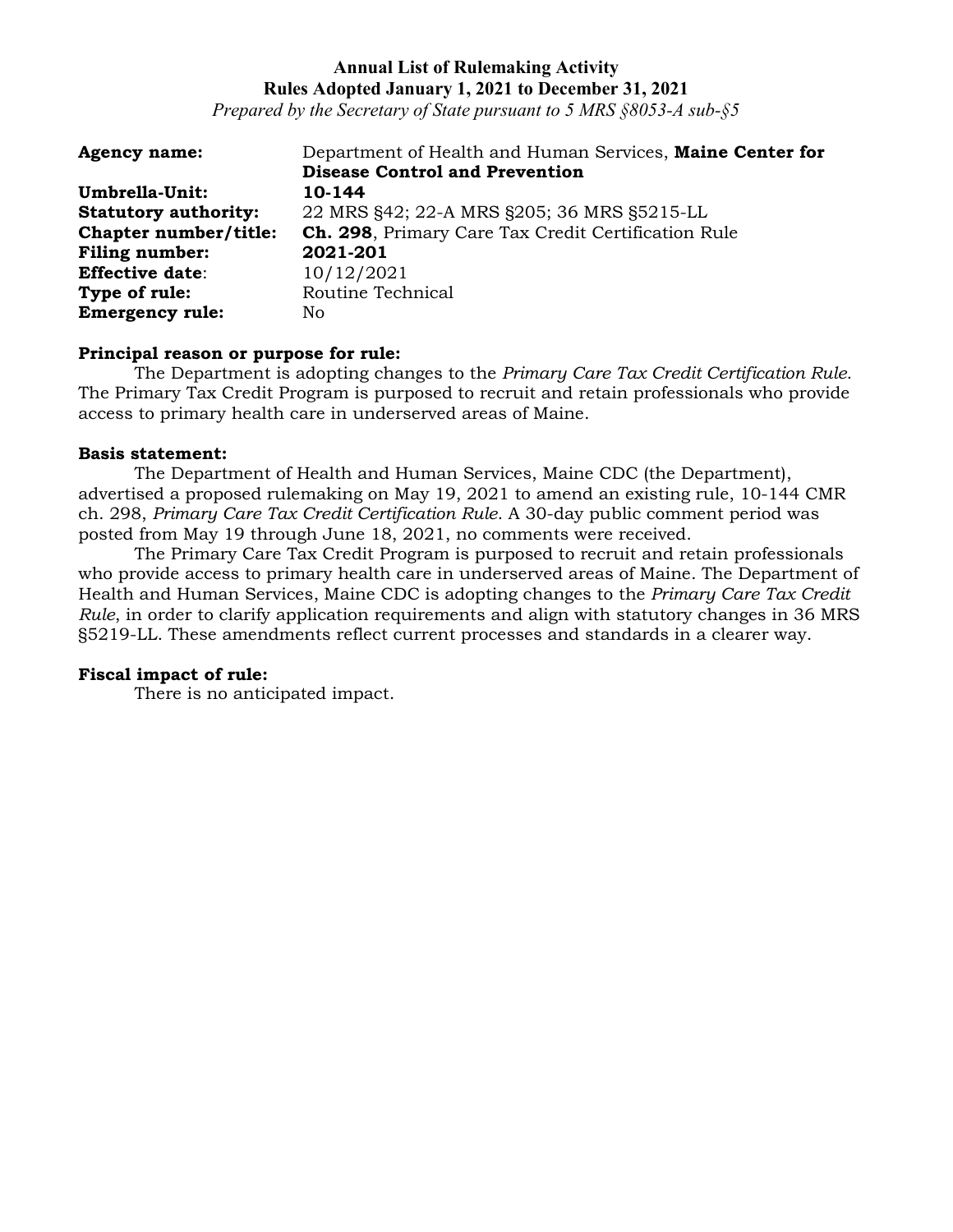*Prepared by the Secretary of State pursuant to 5 MRS §8053-A sub-§5*

| <b>Agency name:</b>         | Department of Health and Human Services, Office for Family |
|-----------------------------|------------------------------------------------------------|
|                             | Independence                                               |
| Umbrella-Unit:              | 10-144                                                     |
| <b>Statutory authority:</b> | 22 MRS §§ 42(1) and (8), 3104(1); 5 MRS §8054; PL 116-260  |
| Chapter number/title:       | Ch. 301, Food Supplement Program, FS Rule #217E:           |
|                             | Section 999-3 (Charts), Increases Pursuant to PL 116-260   |
| <b>Filing number:</b>       | 2021-032                                                   |
| <b>Effective date:</b>      | 2/1/2021                                                   |
| Type of rule:               | Routine Technical                                          |
| <b>Emergency rule:</b>      | Yes                                                        |

### **Principal reason or purpose for rule:**

*(See Basis Statement)*

### **Basis statement:**

This emergency rule implements increases to the maximum and minimum allotments from January 1, 2021 through June 30, 2021. As a result, Food Supplement benefits will increase for some households.

An emergency rule change is necessary to remain in compliance with the federal law. The *Consolidated Appropriations Act, 2021* (PL 116-260) requires that Food Supplement Program maximum and minimum allotments be increased by 15 percent for the period of January 1, 2021 through June 30, 2021. Food and Nutrition Services (FNS) provided the exact figures and guidance in a December 28, 2020 memo.

### **Findings of Emergency**

Pursuant to 5 MRS §8054, the Department finds that emergency rulemaking is necessary to immediately provide this essential support during the current health emergency and in order to ensure that Food Supplement benefits are issued appropriately, accurately, and in a timely fashion consistent with federal law. Even prior to the pandemic, Maine had serious challenges with food insecurity. COVID-19 has led to an increase in Maine's Seasonally adjusted unemployment rate of 1.9 to 7 percentage points, or 12,252 to 48,672 additional Maine residents unemployed [\(https://www.maine.gov/labor/cwri/laus.html\)](https://www.maine.gov/labor/cwri/laus.html). Furthermore, it has resulted in increased food insecurity

[\(https://www.cnn.com/2020/08/05/business/grocery-prices-rising/index.html](https://www.cnn.com/2020/08/05/business/grocery-prices-rising/index.html) and [https://www.foxnews.com/food-drink/quarter-americans-food-insecurity-amid-coronavirus](https://www.foxnews.com/food-drink/quarter-americans-food-insecurity-amid-coronavirus-pandemic-survey-suggests)[pandemic-survey-suggests\)](https://www.foxnews.com/food-drink/quarter-americans-food-insecurity-amid-coronavirus-pandemic-survey-suggests) and "put an unimaginable amount of stress on Maine's food industry" according to the Maine Grocers and Food Producers Association [\(https://www.mgfpa.org/maine-dep-delays-enforcement-of-polystyrene-foam-and-plastic-bag](https://www.mgfpa.org/maine-dep-delays-enforcement-of-polystyrene-foam-and-plastic-bag-bans/)[bans/\)](https://www.mgfpa.org/maine-dep-delays-enforcement-of-polystyrene-foam-and-plastic-bag-bans/). The 15 percent increase in the minimum and maximum benefit levels helps all SNAP recipients, and particularly targets the neediest SNAP recipients who already received the maximum allotment for their household size. This is roughly one third of Maine SNAP recipients. Modification of the usual rulemaking procedures under the *Maine Administrative Procedure Act* is necessary to ensure the public health, safety and welfare of Maine residents by providing additional food security during this public health emergency. Furthermore, noncompliance with this federal change could result in federal penalties or loss of federal funds at a time when the state is facing serious budget challenges. Following this emergency rulemaking, which is effective for 90 days, the Department shall immediately pursue proposed routine technical rulemaking for these changes, which shall provide notice and opportunity for the public to comment, and then finally adopt the rule changes pursuant to 5 MRS §8052. The *Consolidated Appropriations Act* was enacted on December 27, 2020, requiring changes to be effective January 1, 2021. Accordingly, the Department is adopting this emergency rule to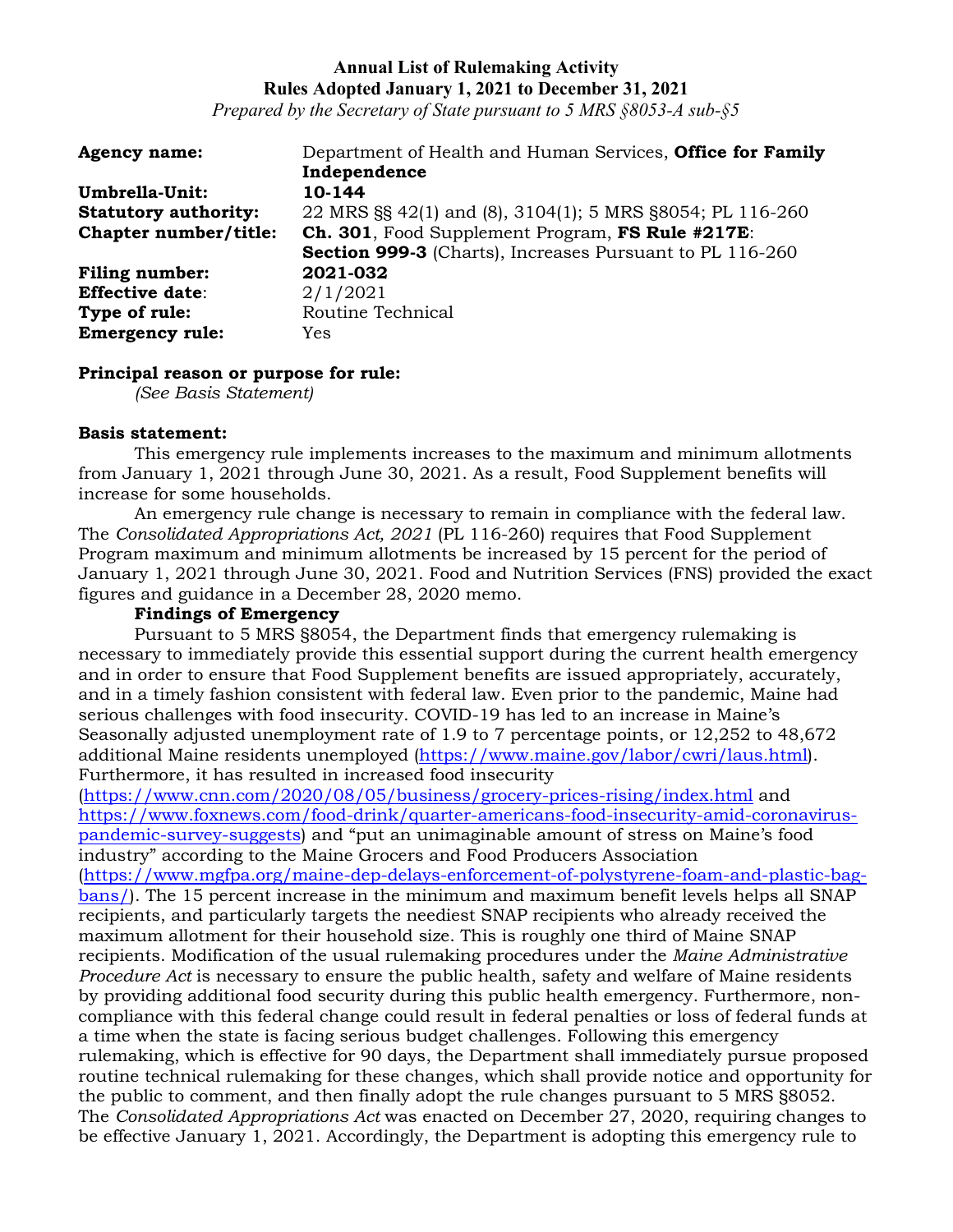*Prepared by the Secretary of State pursuant to 5 MRS §8053-A sub-§5*

apply retroactively, effective January 1, 2021, to Food Supplement benefit amounts. Retroactive rulemaking is authorized by the Legislature in accordance with 22 MRS §42(8) because this rule provides a benefit to recipients or beneficiaries and does not have an adverse financial effect on either providers or beneficiaries or recipients.

# **Fiscal impact of rule:**

Direct costs to the Department include the cost of rulemaking activity, and necessary technology changes such as changes to ACES (all of which are covered by the existing budget for such changes). State Funded Food Supplement benefits are estimated to cost an additional \$8,300.00 to \$50,000.00 for Federal Fiscal Year 2021. These same changes will result in an estimated additional \$2,619,000.00 to \$15,717,000.00 in federal funds flowing to Maine residents and grocers.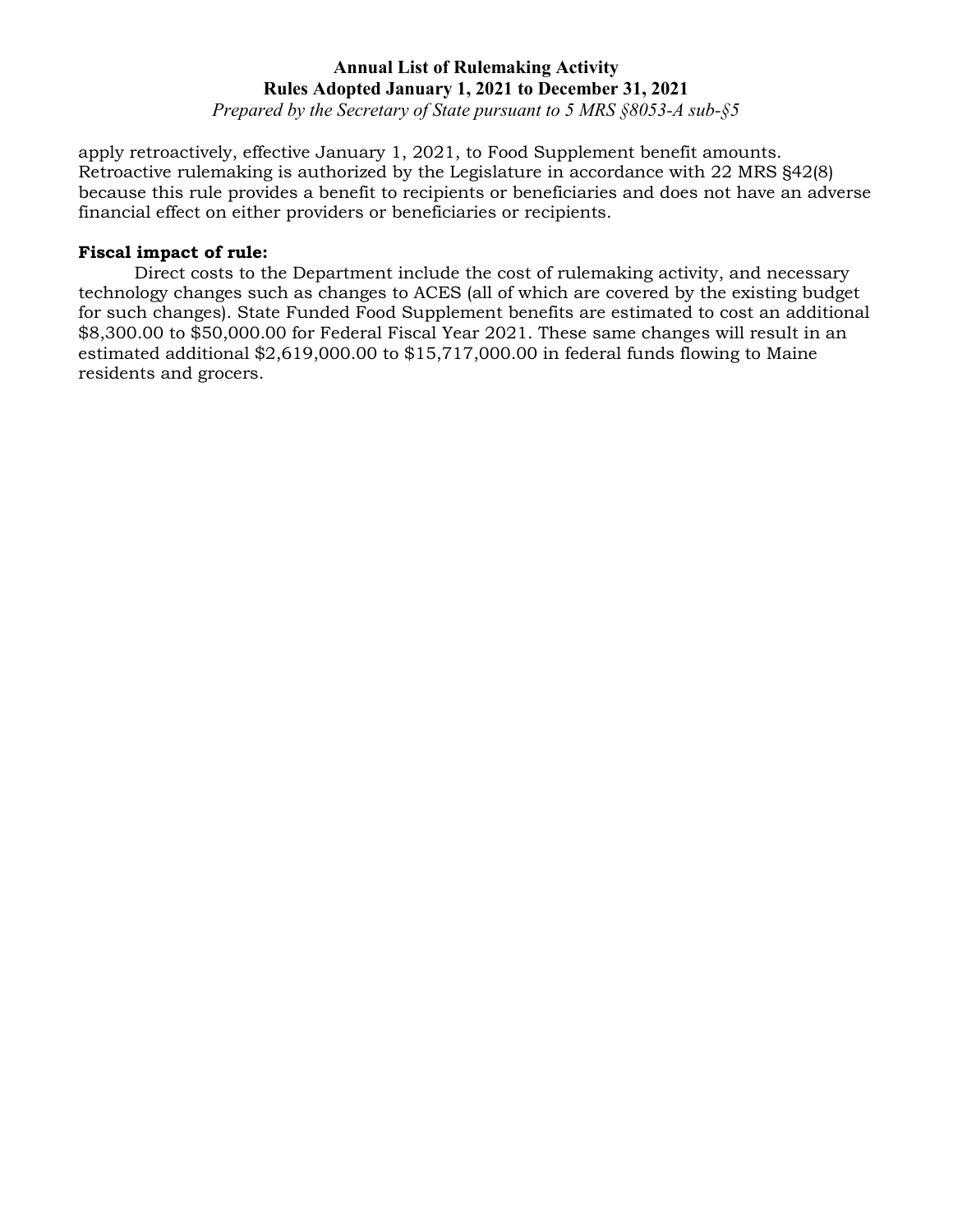*Prepared by the Secretary of State pursuant to 5 MRS §8053-A sub-§5*

| <b>Agency name:</b>         | Department of Health and Human Services, Office for Family |
|-----------------------------|------------------------------------------------------------|
|                             | Independence                                               |
| Umbrella-Unit:              | 10-144                                                     |
| <b>Statutory authority:</b> | 22 MRS §§ 42(1) and (8), 3104(1); 5 MRS §8054; PL 116-260  |
| Chapter number/title:       | Ch. 301, Food Supplement Program, FS Rule #219E            |
|                             | (Temporary Student Policy): Section 444-7, Households with |
|                             | Special Circumstances, Students                            |
| <b>Filing number:</b>       | 2021-042                                                   |
| <b>Effective date:</b>      | 2/18/2021                                                  |
| Type of rule:               | Routine Technical                                          |
| <b>Emergency rule:</b>      | Yes                                                        |

#### **Principal reason or purpose for rule:**

*(See Basis Statement)*

#### **Basis statement:**

This emergency rule implements expanded eligibility for post-secondary students from January 16, 2021 through any certification period begun during the COVID-19 Public Health Emergency (PHE) or within 30 days of the date the COVID-19 PHE is terminated. This temporary expansion of eligibility for students changes the previous restriction on student eligibility for Food Supplement Program benefits. 7 .SC §2015(e) and 7 CFR §273.5. As a result, Food Supplement benefits will be available to more individuals.

An emergency rule change is necessary to remain in compliance with federal law. The *Consolidated Appropriations Act*, 2021 (PL 116-260) Section 702(e) requires that students enrolled at least half-time in an institution of higher education and are eligible for work study or with an expected family contribution of \$0 are not per se ineligible for Food Supplement Program benefits based on their student status. This expansion of eligibility is effective for any certification period in effect between January 16, 2021 and until 30 days after the COVID-19 PHE ends.

This emergency rulemaking is distinct from 217E which was implemented on an emergency basis on February 1, 2021, though both arise from the same *Consolidated Appropriations Act, 2021*.

# **Findings of Emergency**

Pursuant to 5 MRS §8054, the Department finds that emergency rulemaking is necessary to immediately provide this essential support during the current health emergency and in order to ensure that Food Supplement benefits are issued appropriately, accurately, and in a timely fashion consistent with federal law. Even prior to the pandemic, Maine had challenges with food security. COVID-19 has led to an increase in Maine's Seasonally adjusted unemployment rate of 1.9 to 7 percentage points, or 12,252 to 48,672 additional Maine residents unemployed [\(https://www.maine.gov/labor/cwri/laus.html\)](https://www.maine.gov/labor/cwri/laus.html). COVID-19 has increased food insecurity across the country, including Maine

[\(https://www.cnn.com/2020/08/05/business/grocery-prices-rising/index.html](https://www.cnn.com/2020/08/05/business/grocery-prices-rising/index.html) and [https://www.foxnews.com/food-drink/quarter-americans-food-insecurity-amid-coronavirus](https://www.foxnews.com/food-drink/quarter-americans-food-insecurity-amid-coronavirus-pandemic-survey-suggests)[pandemic-survey-suggests\)](https://www.foxnews.com/food-drink/quarter-americans-food-insecurity-amid-coronavirus-pandemic-survey-suggests). Furthermore, "College students are among those struggling the most to make ends meet while they pursue education to achieve greater economic security for themselves and their familes."

[\(https://bangordailynews.com/2020/12/26/opinion/contributors/we-all-have-a-role-to-play](https://bangordailynews.com/2020/12/26/opinion/contributors/we-all-have-a-role-to-play-in-ending-hunger-in-maine/)[in-ending-hunger-in-maine/\)](https://bangordailynews.com/2020/12/26/opinion/contributors/we-all-have-a-role-to-play-in-ending-hunger-in-maine/). The expanded student eligibility helps ease the burden for these students and provides an economic boost for local grocers.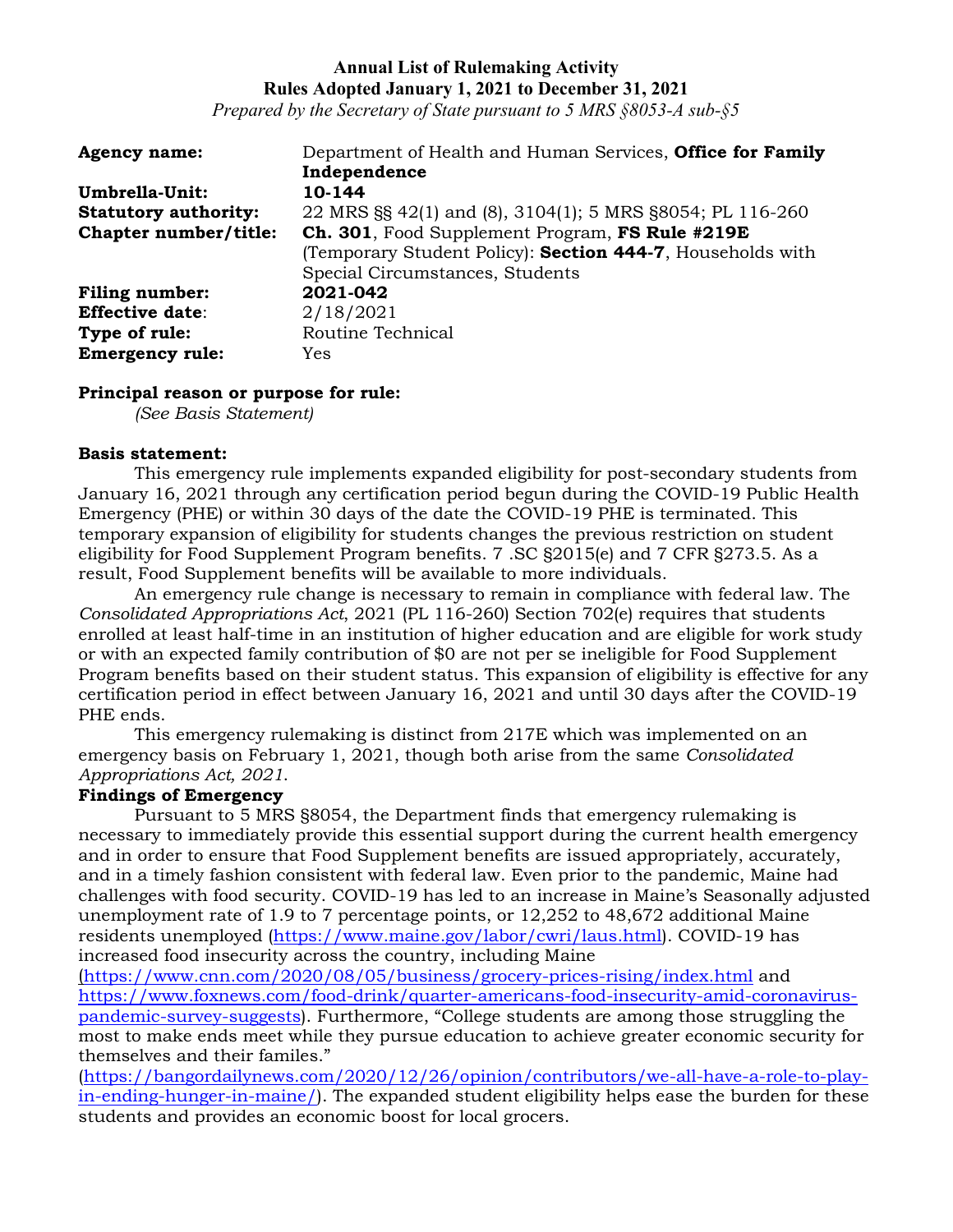*Prepared by the Secretary of State pursuant to 5 MRS §8053-A sub-§5*

Modification of the usual rulemaking procedures under the *Maine Administrative Procedure Act* is necessary to ensure the public health, safety and welfare of Maine residents by providing additional food security during this public health emergency. Furthermore, noncompliance with this federal mandate could result in federal penalties or loss of federal funds at a time when the state is facing serious budget challenges. Following this emergency rulemaking, which is effective for 90 days, the Department shall immediately pursue proposed routine technical rulemaking for these changes, which shall provide notice and opportunity for the public to comment, and then finally adopt the rule changes pursuant to 5 MRS §8052.

The *Consolidated Appropriations Act* was enacted on December 27, 2020, requiring expanded student eligibility be implemented no later than January 16, 2021. Food and Nutrition Services (FNS) provided the final guidance in a February 2, 2021 memo. Accordingly, the Department is adopting this emergency rule to apply retroactively, effective January 16, 2021, to Food Supplement eligibility. Retroactive rulemaking is authorized by the Legislature in accordance with 22 MRS §42(8) because this rule provides a benefit to recipients or beneficiaries and does not have an adverse financial effect on either providers or beneficiaries or recipients.

### **Fiscal impact of rule:**

Direct costs to the Department include the cost of rulemaking activity, and necessary technology changes such as changes to ACES (all of which are covered by the existing budget for such changes). State Funded Food Supplement benefits are estimated to cost an additional \$24,552 per year. These same changes will result in an estimated additional \$2,316,816 per year in federal funds flowing to Maine residents and grocers.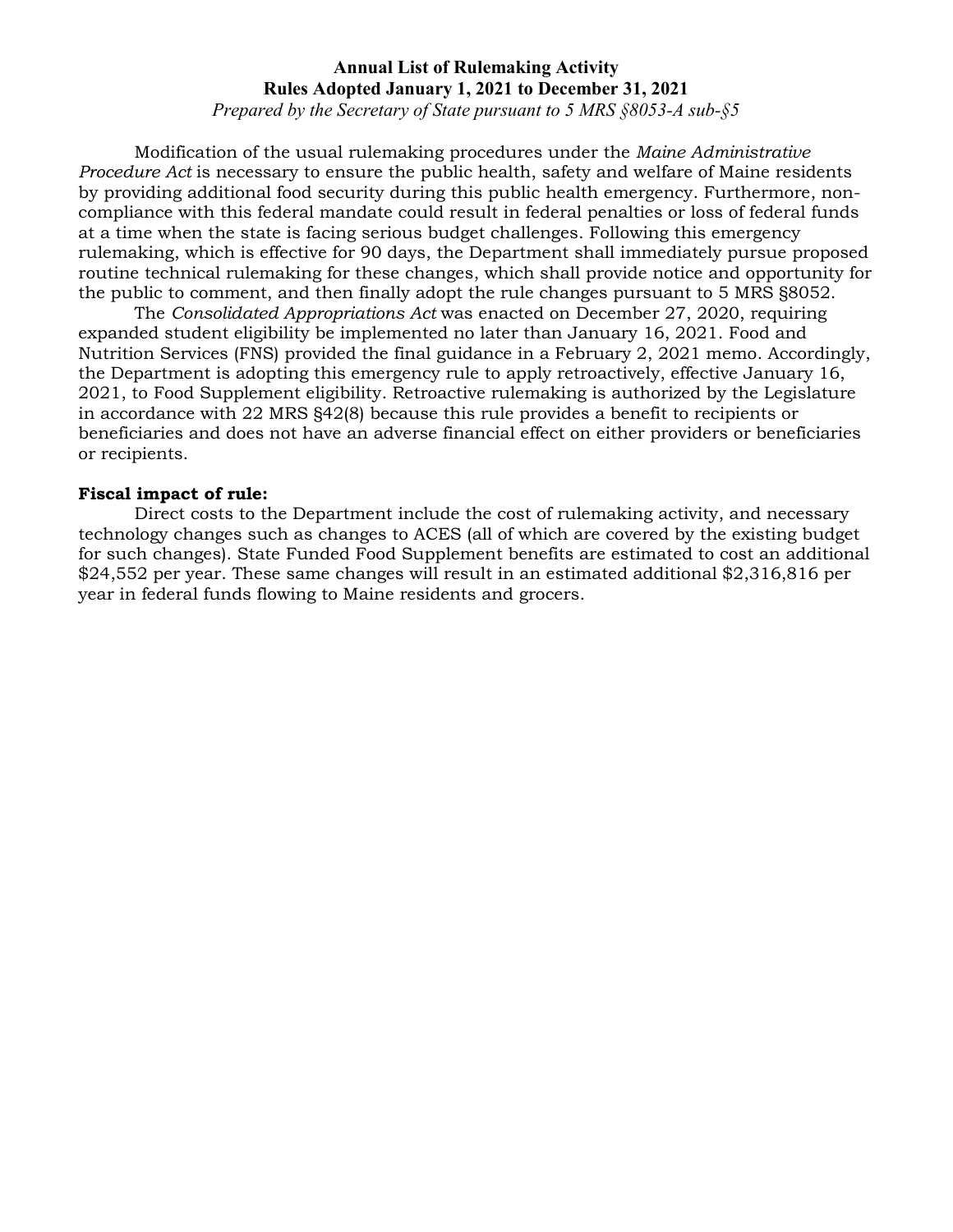*Prepared by the Secretary of State pursuant to 5 MRS §8053-A sub-§5*

| <b>Agency name:</b>         | Department of Health and Human Services, Office for Family        |
|-----------------------------|-------------------------------------------------------------------|
|                             | Independence                                                      |
| Umbrella-Unit:              | 10-144                                                            |
| <b>Statutory authority:</b> | 22 MRS §§ 42(1) & (8), 3104(1); 5 MRS §8054; PL 116-260, PL 117-2 |
| Chapter number/title:       | Ch. 301, Food Supplement Program, FS Rule #217A: Section          |
|                             | <b>999-3</b> (Charts), Increases Pursuant to PL 116-260, PL 117-2 |
| <b>Filing number:</b>       | 2021-082                                                          |
| <b>Effective date:</b>      | 5/1/2021                                                          |
| Type of rule:               | Routine Technical                                                 |
| <b>Emergency rule:</b>      | No                                                                |

### **Principal reason or purpose for rule:**

*(See Basis Statement)*

### **Basis statement:**

This rule change implements increases to the maximum and minimum allotments from January 1, 2021 through September 30, 2021. As a result, Food Supplement benefits would increase for some households. Furthermore, it increases eligibility thresholds. As a result, more households are eligible for Food Supplement benefits.

A rule change is necessary to remain in compliance with Division N, Title VII(A) ch. 1 §702(a) of *The Consolidated Appropriations Act, 2021* (PL 116-260), amended by *The American Rescue Plan Act, 2021* (PL 117-2) which requires that Food Supplement Program maximum and minimum allotments be increased by 15 percent for the period of January 1, 2021 through September 30, 2021. Food and Nutrition Services (FNS) provided the exact figures and guidance in a December 28, 2020 memo.

The Department implemented these changes on an emergency basis on February 1, 2021 effective January 1, 2021, in Rulemaking No. FS217E. Because the emergency rule is effective for only 90 days, this rulemaking is necessary to make the changes permanent and extend them through September 30, 2021.

This adopted rule change differs from the emergency and proposed versions in that the time frame for the 15 percent increase is extended through September 30, 2021. This extension is necessary to comply with Title I(B) §1101(a) of *The American Rescue Plan Act of 2021* (PL 117-2) which passed during the comment period.

Additionally, a rule change is necessary to remain in compliance with Federal regulation 7 CFR §273.9(a)(3), which requires that Food Supplement Program income limits be updated each year, effective October 1. Non-compliance could result in federal penalties or loss of federal funds.

Maine exercises an option for Broad Based Categorical Eligibility under 7 C.R §273.2(j)(2) which includes a 185% Federal Poverty Level (FPL) test. Since this figure is not included in the figures updated each federal fiscal year per 7 CFR §273.9(a)(4), it is updated as soon as the FPLs are published. This year, they were published at

<https://aspe.hhs.gov/poverty-guidelines> on January 13. See also, Annual Update of the HHS Poverty Guidelines, 86 Fed. Reg. 7,732 (February 1, 2021)

[https://www.federalregister.gov/documents/2021/02/01/2021-01969/annual-update-of](https://www.federalregister.gov/documents/2021/02/01/2021-01969/annual-update-of-the-hhs-poverty-guidelines)[the-hhs-poverty-guidelines.](https://www.federalregister.gov/documents/2021/02/01/2021-01969/annual-update-of-the-hhs-poverty-guidelines) The Department is making this change retroactive to January 13, 2021. Retroactive rulemaking is authorized by the Legislature in accordance with 22 MRS §42(8) because this rule provides a benefit to recipients or beneficiaries and does not have an adverse financial effect on either providers or beneficiaries or recipients.

Finally, the rule change removes end dates from the last set of figures of each chart to alleviate unnecessary future rule making should the figures remain the same. Some charts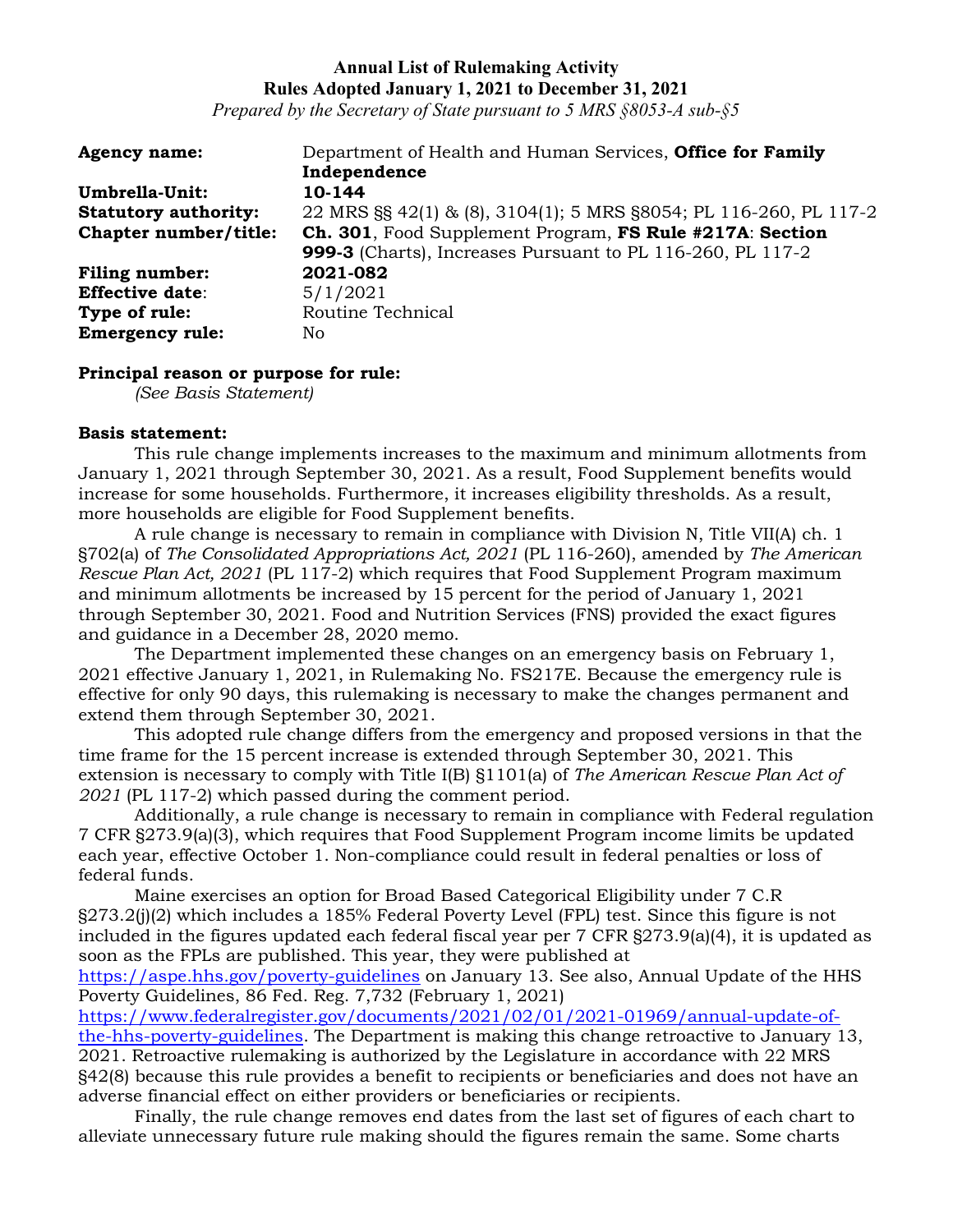*Prepared by the Secretary of State pursuant to 5 MRS §8053-A sub-§5*

are, also, condensed to more clearly show where figures have been retained for an extended period of time.

#### **Fiscal impact of rule:**

Direct costs to the Department include the cost of rulemaking activity, and necessary technology changes such as changes to ACES (all of which are covered by the existing budget for such changes). State Funded Food Supplement benefits are estimated to cost an additional \$8,300.00 to \$75,000.00 for Federal Fiscal Year 2021. These same changes will result in an estimated additional \$2,619,000.00 to \$23,571,000.00 in federal funds flowing to Maine residents and grocers.

Increases in the income thresholds for eligibility may result in additional households being eligible for state or federally funded benefits. The number of households and amount of benefits cannot be determined. These potential increases will be absorbed by existing budgeting.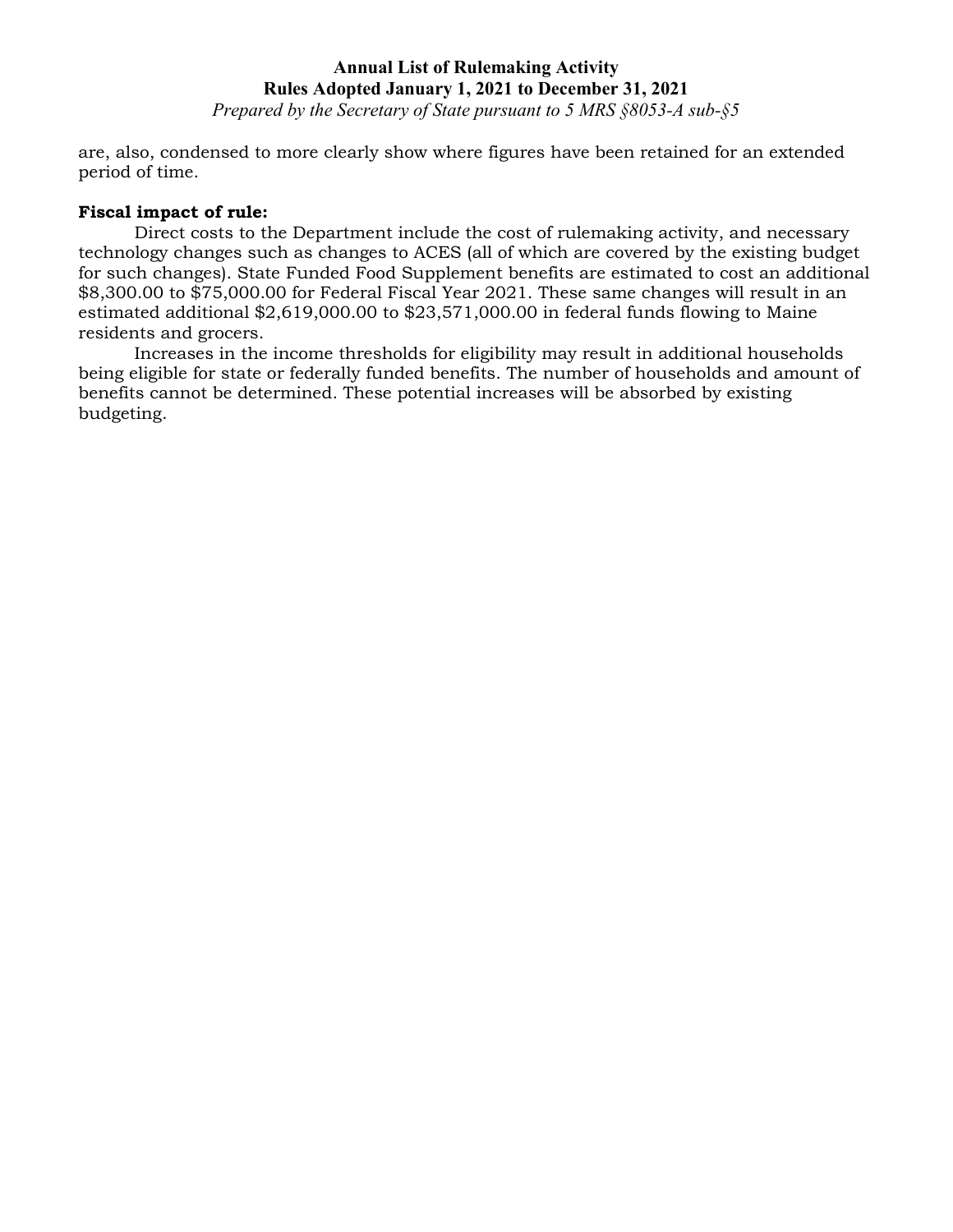*Prepared by the Secretary of State pursuant to 5 MRS §8053-A sub-§5*

| <b>Agency name:</b>         | Department of Health and Human Services, Office for Family |
|-----------------------------|------------------------------------------------------------|
|                             | Independence                                               |
| Umbrella-Unit:              | 10-144                                                     |
| <b>Statutory authority:</b> | 22 MRS §§ 42(1) and (8), 3104(1); PL 116-260               |
| Chapter number/title:       | Ch. 301, Food Supplement Program, FS Rule #219E            |
|                             | (Temporary Student Policy): Section 444-7, Households with |
|                             | Special Circumstances, Students                            |
| <b>Filing number:</b>       | 2021-093                                                   |
| <b>Effective date:</b>      | 5/19/2021                                                  |
| Type of rule:               | Routine Technical                                          |
| <b>Emergency rule:</b>      | No.                                                        |

#### **Principal reason or purpose for rule:**

*(See Basis Statement)*

#### **Basis statement:**

This rule implements expanded eligibility for post-secondary students from January 16, 2021 through any certification period begun during the COVID-19 Public Health Emergency (PHE) or within 30 days of the date the COVID-19 PHE is terminated. This temporary expansion of eligibility for students changes the previous restriction on student eligibility for Food Supplement Program benefits. 7 U.S.C. §2015(e) and 7 CFR§273.5. As a result, Food Supplement benefits will be available to more individuals.

A rule change is necessary to remain in compliance with *The Consolidated Appropriations Act, 2021* (PL 116-260) Division N, Title VII Nutrition and Agriculture Relief, Subtitle A Nutrition, Section 702(e) which requires that students who are enrolled at least half-time in an institution of higher education and are eligible for work study or with an expected family contribution of \$0 are not per se ineligible for Food Supplement Program benefits based on their student status. This expansion of eligibility is effective for any certification period in effect between January 16, 2021 and until 30 days after the COVID-19 Public Health Emergency (PHE) ends.

This rulemaking is distinct from 217A which was effective May 1 2021, though both arise from the same *Consolidated Appropriations Act, 2021*.

The Department implemented these changes on an emergency basis on February 18, 2021 effective January 16, 2020, in Rulemaking No. FS219E. Because the emergency rule is effective for only 90 days, this rulemaking is necessary to make the changes permanent.

The Consolidated Appropriations Act was enacted on December 27, 2020, requiring expanded student eligibility be implemented no later than January 16, 2021. Food and Nutrition Services (FNS) provided the final guidance in a February 2, 2021 memo. Accordingly, the Department is adopting this rule change to apply retroactively, effective January 16, 2021, to Food Supplement eligibility. Retroactive rulemaking is authorized by the Legislature in accordance with 22 MRS §42(8) because this rule provides a benefit to recipients or beneficiaries and does not have an adverse financial effect on either providers or beneficiaries or recipients.

Additionally, the Department regularly reviews rules for readability, consistency, and contemporaniousness. To these ends, the following changes are being made:

- 1) Formatting and enumeration are updated for ease of reference and consistency with other sections of this manual, and other Office for Family Independence manuals;
- 2) The list of exemptions to student ineligibility is reorganized to list them from the easiest to verify and apply to the most cumbersome;
- 3) Incorrect citations are corrected;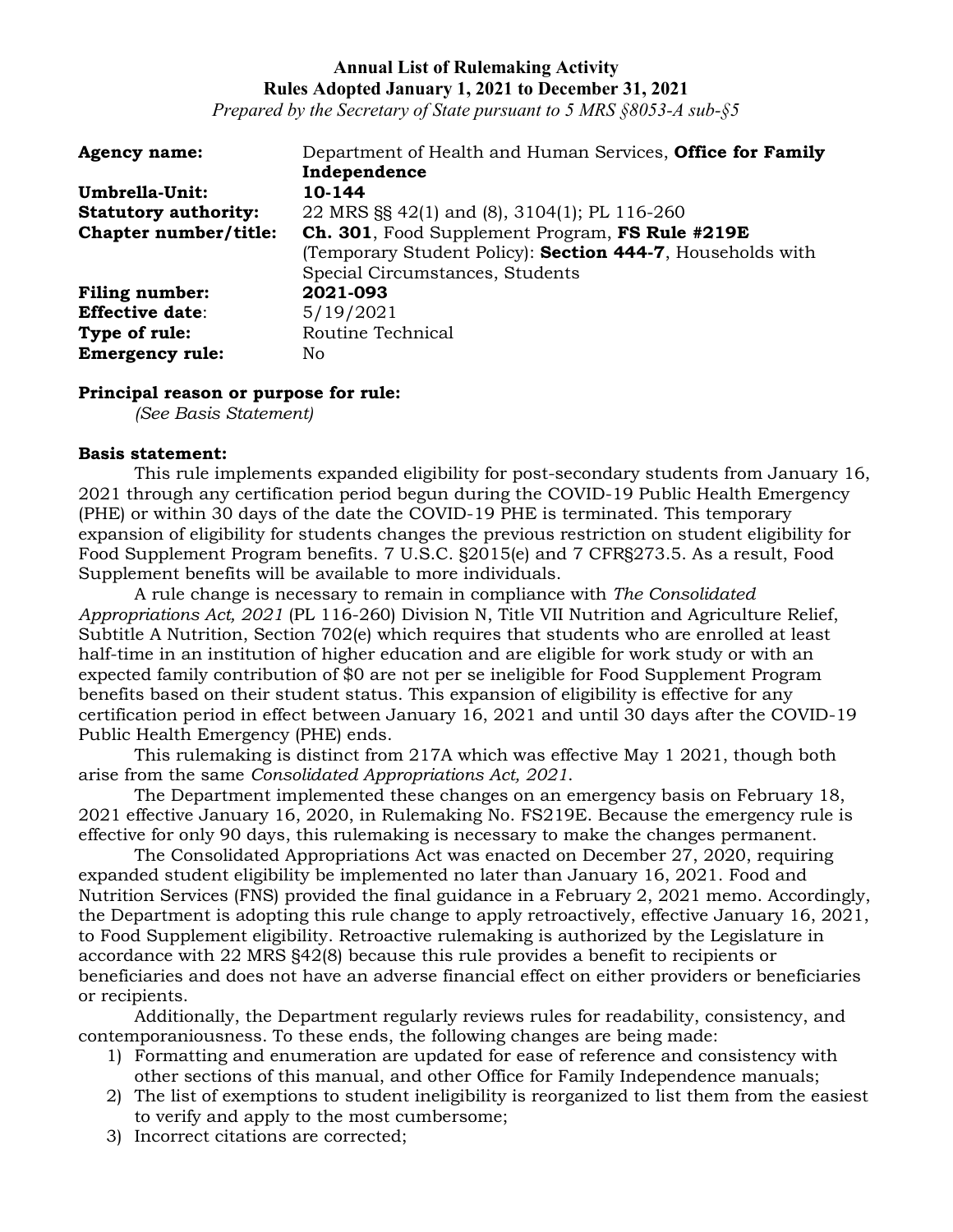*Prepared by the Secretary of State pursuant to 5 MRS §8053-A sub-§5*

- 4) Redundant conjunctions are removed;
- 5) Names of programs are updated or added as needed;
- 6) Gender specific pronouns are replaced with gender neutral ones;
- 7) The Subsection on treatment of income is dramatically reworded to read more like a list of requirements and less like an instruction manual for Department staff, and is updated to minimize redundancies; and
- 8) A detailed example that has caused some confusion about income and expense averaging strategies is removed, and the process for that averaging is consolidated to its own paragraph for emphasis.

This rule will not have an adverse impact on municipalities or small businesses.

# **Fiscal impact of rule:**

Direct costs to the Department include the cost of rulemaking activity, and necessary technology changes such as changes to ACES (all of which are covered by the existing budget for such changes). State Funded Food Supplement benefits are estimated to cost an additional \$24,552 per year. These same changes will result in an estimated additional \$2,316,816 per year in federal funds flowing to Maine residents and grocers.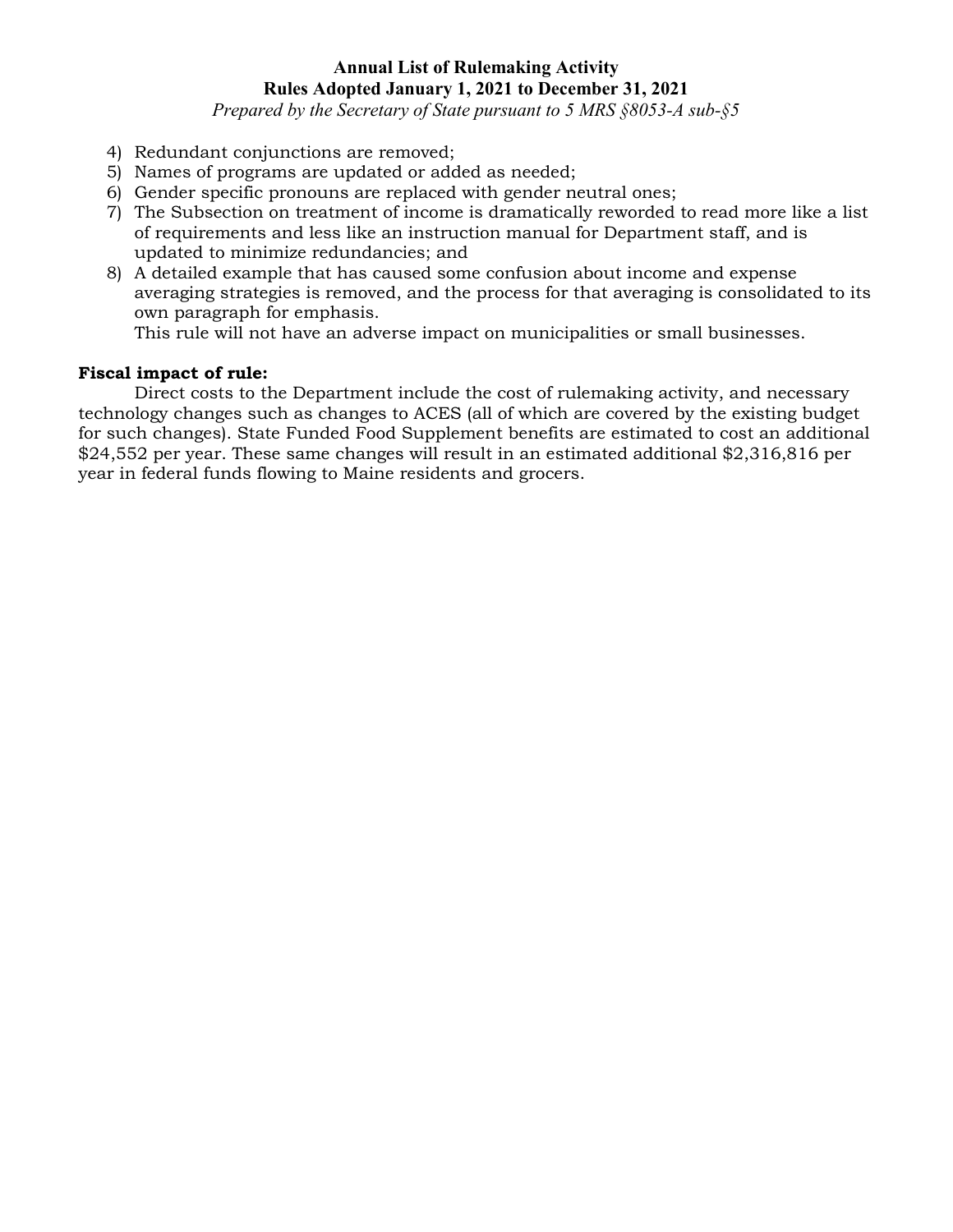*Prepared by the Secretary of State pursuant to 5 MRS §8053-A sub-§5*

| <b>Agency name:</b>         | Department of Health and Human Services, Office for Family        |
|-----------------------------|-------------------------------------------------------------------|
|                             | Independence                                                      |
| Umbrella-Unit:              | 10-144                                                            |
| <b>Statutory authority:</b> | 22 MRS §§ 42(1) and (8)                                           |
| Chapter number/title:       | <b>Ch. 301</b> , Food Supplement Program, FS Rule #218 Updates to |
|                             | Card Replacement and Benefit Use and Expungement Section          |
|                             | FS 777-7, Administrative Procedures, Electronic Benefit           |
|                             | Transfer (EBT)                                                    |
| <b>Filing number:</b>       | 2021-147                                                          |
| <b>Effective date:</b>      | 8/2/2021                                                          |
| Type of rule:               | Routine Technical                                                 |
| <b>Emergency rule:</b>      | No.                                                               |

#### **Principal reason or purpose for rule:**

*(See Basis Statement)*

#### **Basis statement:**

This rule change has three components: expungement, purchasing options and card replacement. None of these changes increase the administrative burden on the Department, or participants. The changes to purchasing and replacement will, in fact, reduce the burden.

A rule change is necessary to remain in compliance with 7 USC ch. 51 §2016(h)(12)(C) as amended by PL 115-334 §4006 and subsequent amendments to 7 CFR §274.2(i). Each has reduced the threshold for expungement of unused benefits to nine months after issuance or immediately (without notice) if the Department has verified that all household members are deceased. Expungement of benefits for households in which all members are deceased will be implemented upon adoption of this rule. Expungement of benefits for households that must be given notice will be implemented as soon as possible allowing for noticing requirements. The basic process of noticing and expungement continues. The notice will now be sent after 240 days rather than 90, and the expungement will take place after 274 days instead of 365. Expungement will take place more rapidly when the Department has verified that all household members are deceased and the benefits will be rendered inaccessible immediately upon verification.

Additionally, purchasing power is extended to online purchases including delivery or curbside pick-up when a physical point of sale "swipe" of the card is not the best option. The Department is modifying this section to reflect the ability of participants to use EBT accounts to purchase approved foods, seeds, and seedlings from online platforms. This contactless purchasing expands access and supports the overall safety and well-being of Food Supplement recipients especially at times when travel may be challenging or impossible, or there is a heightened risk of illness such as a national public health emergency. Initially, Maine will be participating as a demonstration project under 7 U.S.C. §2016(k)(4) with the intent of full participation under paragraph 1 of the same.

Changes are also being made to card replacement. The process of requesting replacement cards will be unchanged other than participants will be able to secure their third and fourth replacement cards with the same ease as the first and second in a 12-month period. Previously, three replacement cards in a 12-month period were determined "excessive". The Department is increasing that threshold to five cards in a 12-month period consistent with 7 CFR§274.6(b)(5). This increase improves access to benefits for individuals and reduces the administrative burden on the Department and its vendor. This change is being made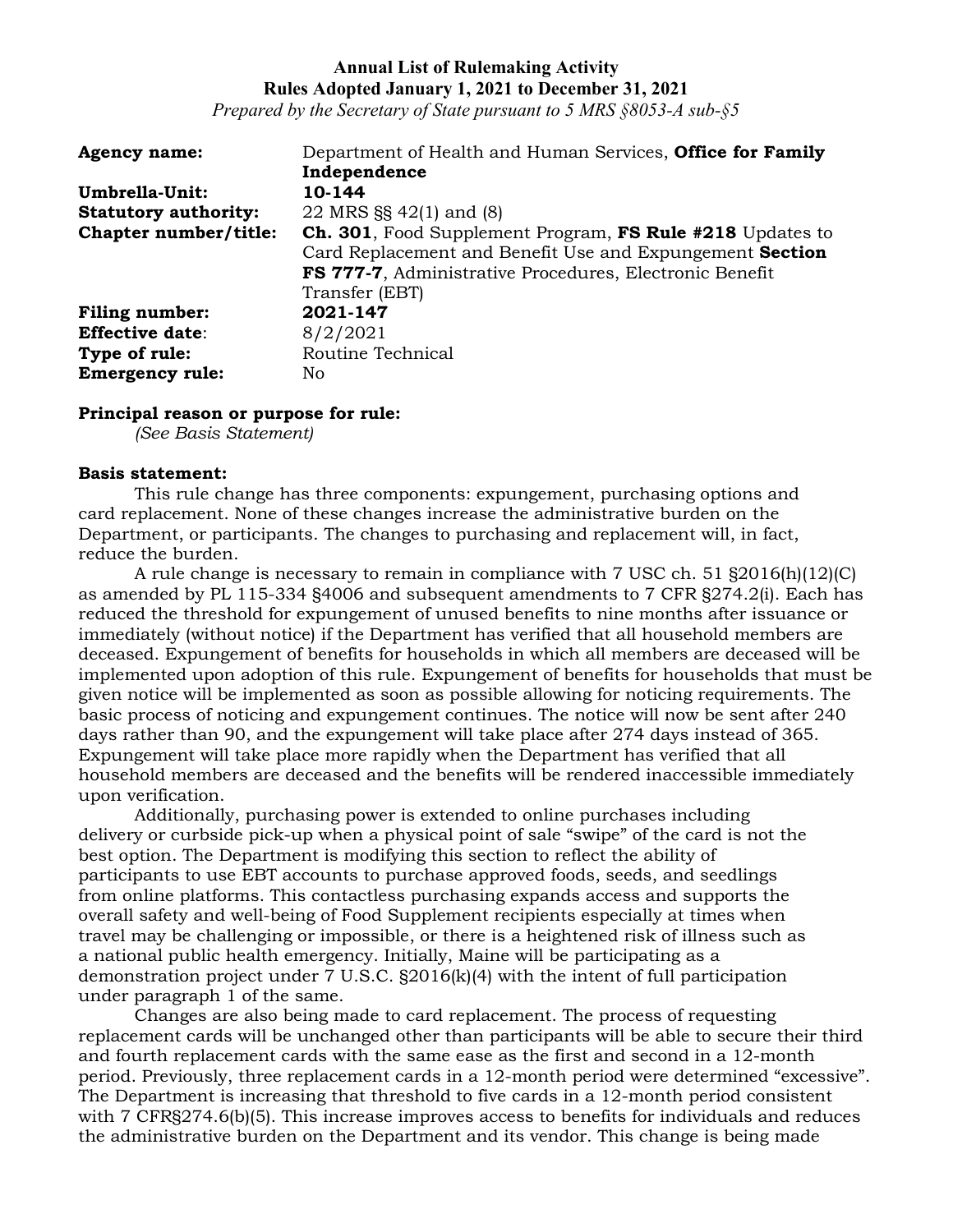*Prepared by the Secretary of State pursuant to 5 MRS §8053-A sub-§5*

retroactively to April 23, 2020 to coincide with the expiration of Food and Nutrition Service's Waiver number 2180009. Retroactive rulemaking is authorized by the Legislature in accordance with 22 MRS §42(8) because this rule provides a benefit to recipients or beneficiaries and does not have an adverse financial effect on either providers or beneficiaries or recipients.

No fees will be charged for any replacement cards. This rule change removes any reference to collecting a fee for card replacement consistent with current practice. The cost of implementing a fee collection procedure is anticipated to exceed any savings that would result from such collections. Additionally, references to contacting a local office are being generalized to contacting the Office for Family Independence (OFI). This change reflects the statewide processing and accessibility of OFI staff and removes a geographic burden for those requesting replacement cards.

Finally, the following stylistic and grammatical changes are being made to modernize the manual and enhance readability.

- 1) Minor corrections are being made to typographical errors.
- 2) Numbering and lettering of subsections, paragraphs, etc. is being added or standardized as part of an ongoing effort to standardize them not only within this manual but across OFI manuals and facilitate easier citations and cross references.
- 3) Several terms that had been used interchangeably are being consolidated to consistent terms with preference given to terms that are defined within the manual.
- 4) Whole numbers through ten are represented only by writing out the word. All other figures are represented, only, in numerical form. This change is part of an Office wide standardization effort to improve the flow of the manual by not representing each figure twice.
- 5) Some sentences are being modified to spell out responsibilities and responsible parties instead of reading like an instruction manual for Department staff.
- 6) Gender specific pronouns are being replaced with gender neutral ones as part of an Office wide effort toward inclusivity.
- 7) Redundant language is removed where possible to enhance the readability of the manual.

While no impact to businesses was referenced at the proposed stage of this rulemaking, the ability to purchase food, seeds and seedlings from retailers already able to process online orders as a result of this rule may decrease the amount of Food Supplement Benefits spent at other retailers. However, the increased benefit for participants to engage in contactless purchasing outweighs this setback.

Furthermore, expunging benefits three months sooner, may result in decreased spending power for seasonal workers who have their income averaged over a 12-month period but need to bank their benefits for use during the lean season. Such individuals may become more dependent on other sources of aid, such as General Assistance during this lean period. However, this change is federally mandated and the potential financial penalties for noncompliance outweigh any potential expense.

# **Fiscal impact of rule:**

Direct costs to the Department include the cost of rulemaking activity, and necessary technology changes such as changes to ACES and EPPIC (all of which are covered by the existing budget for such changes). Any impact to the cost of benefits would be minimal.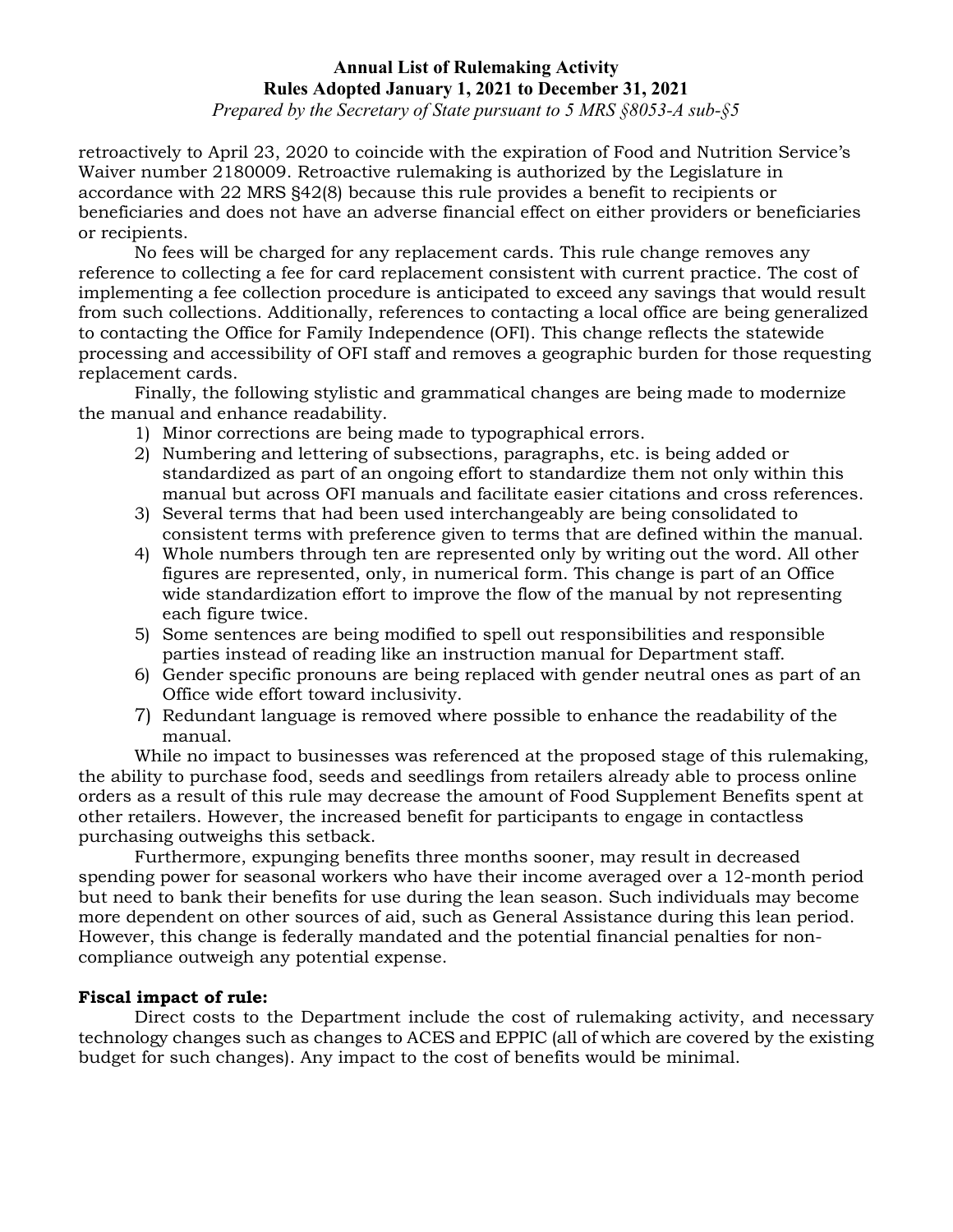*Prepared by the Secretary of State pursuant to 5 MRS §8053-A sub-§5*

| <b>Agency name:</b>         | Department of Health and Human Services, Office for Family       |
|-----------------------------|------------------------------------------------------------------|
|                             | Independence                                                     |
| Umbrella-Unit:              | 10-144                                                           |
| <b>Statutory authority:</b> | 22 MRS §§ 42(1) and (8)                                          |
| Chapter number/title:       | <b>Ch. 301</b> , Food Supplement Program, FS Rule #216 Interview |
|                             | Waivers, Sections FS 222-4, 444-5, 666-9 and 999-1               |
| <b>Filing number:</b>       | 2021-155                                                         |
| <b>Effective date:</b>      | 8/15/2021                                                        |
| Type of rule:               | Routine Technical                                                |
| <b>Emergency rule:</b>      | No.                                                              |

### **Principal reason or purpose for rule:**

*(See Basis Statement)*

### **Basis statement:**

This rule change aligns Maine's policy with practice approved under PL 116-159 and the Food and Nutrition Services (FNS) waiver serial number 2190019 approved on October 21, 2020.

PL 116-159 §4603(a)(1)(A)(iii) allows states to adjust interview requirements consistent with the adjustments provided in the Food and Nutrition Service's March 26, 2020, blanket approval for adjusting interview requirements. Consistent with FNS guidance at the time, on March 27, 2020 the State of Maine notified the Secretary of Agriculture of its determination to exercise the option to not require a household to complete an interview prior to application approval or recertification through June 30, 2021, provided the applicant's identity has been verified and all other mandatory verifications in 7 CFR§273.2(f)(1) have been completed. On April 30, 2021, FNS released a memo extending this option. Subsequently, the State of Maine notified FNS of its determination to adopt that extended time frame. This option was approved on May 26, 2021 and extended the interview waiver to the earlier of December 31, 2021, or the end of the month after the month in which the public health emergency (PHE) declaration related to COVID-19 is lifted by the U.S. Secretary of Health and Human Services.

Waiver 2190019 allows the Department to recertify households with no earned income, in which all adult members are elderly or disabled without conducting an interview. This process has been determined effective and efficient by both Maine's Department of Health and Human Services (DHHS), and the federal Food and Nutrition Services. The current waiver is set to expire May 31, 2022. At this time the Department plans to seek an extension.

References to "appearing for" or "attending" an interview are changed to "complete" to reflect the fact that when interviews are conducted, they may not be in person. This change is consistent with Maine's approved state plan and current practice.

This rule change reduces the administrative burden on Department staff and increases access to Food Supplement benefits for some of Maine's most vulnerable residents. It improves food security for these individuals and decreases the likelihood that these particularly vulnerable residents would come into a DHHS office during a public health crisis.

The Department is adopting this rule with a retroactive application to December 1, 2020. Retroactive rulemaking is authorized by the Legislature in accordance with 22 MRS §42(8) because this rule provides a benefit to recipients or beneficiaries and does not have an adverse financial effect on either providers or beneficiaries or recipients.

The following additional changes are being made to modernize the manual and enhance readability.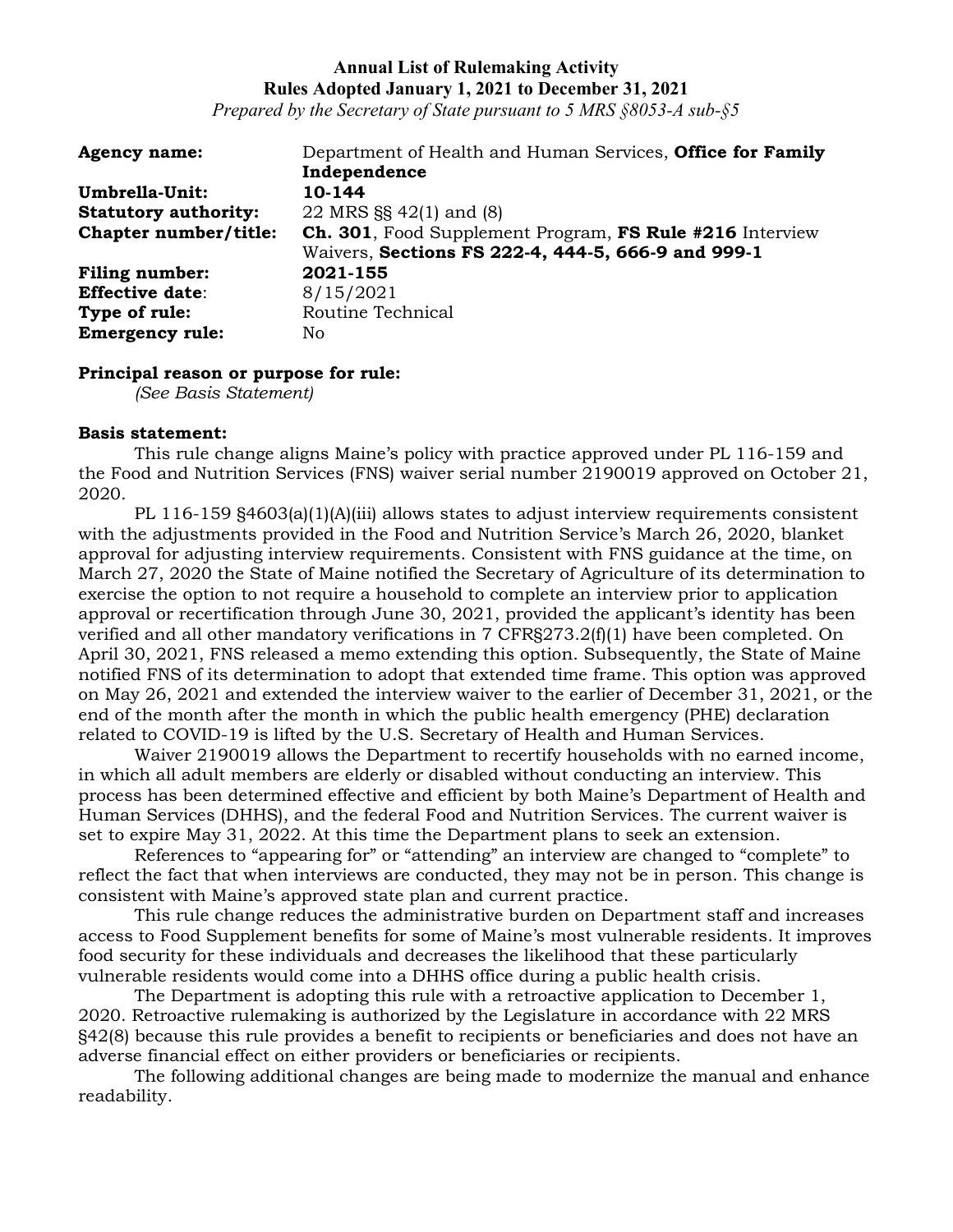*Prepared by the Secretary of State pursuant to 5 MRS §8053-A sub-§5*

- 1) References to "recertification" and "redetermination" are clarified to either "recertification form" when referring to the document, or "eligibility review" when referring to the overall process.
- 2) Minor corrections are made to typographical errors.
- 3) Numbering and lettering of Subsections, Paragraphs, etc. is added or standardized as part of an ongoing effort to standardize them not only within this manual but across OFI manuals and facilitate easier citations and cross references.
- 4) Several terms that had been used interchangeably are consolidated to consistent terms with preference given to terms that are defined within the manual. E.g. "client" and "participant" have been stricken and replaced with one or more of the following terms— "household" when referring to a group defined as such in FS 111-1, "applicant" when referring to an individual defined as such in FS 999-1 as amended by this rulemaking, "recipient" when referring to an individual collecting a benefit, or "resident" when referring to someone who lives in a particular facility. The use of each of these terms has also been reviewed to ensure the correct meaning is conveyed in each instance. Likewise, the term "individual" has been replaced with one of the defined terms when a more precise term is appropriate.
- 5) FS 222-4 is updated to eliminate the option for Department staff to require a face to face interview for Food Supplement applications and annual eligibility reviews.
- 6) Whole numbers through ten are represented only by writing out the word. All other figures are represented, only, in numerical form. This change is part of an Office wide standardization effort to improve the flow of the manual by not representing each figure twice.
- 7) In FS 222-4(3), language is added specifying that the Department shall notify the household of its rights and responsibilities annually even if no interview is conducted.
- 8) In FS 222-4(4), references to issue resolutions are changed to clarifying questionable information. This change shifts the language to a term defined within the manual and provides greater clarity.
- 9) Wording changes are made throughout to active voice when possible to aid in readability and to phrase the manual as objective standards, not an instruction manual for OFI workers.
- 10)In FS 444-2 references to drug addiction or alcoholic rehabilitation are updated to Substance Use Disorder treatment.
- 11)In FS 444-2, a redundant reference to a work requirement exception was removed as it is addressed in FS 111-5.
- 12)Language is added to update the names of Departments and Agencies referenced.
- 13)Gender specific pronouns are replaced with gender neutral ones as part of an Office wide effort toward inclusivity.
- 14)A requirement that the household provide necessary verifications is added to Section FS 666-9(1) for clarity.
- 15)Clarification is added throughout Section FS 666-9 that the Department may make a determination that the household is ineligible or still eligible, and, for what benefit level, rather than implying that following the process will always result in continued eligibility.
- 16)Redundant language is removed where possible to enhance the readability of the manual.
- 17)Several terms in Section FS 999-1 are removed or reworded based on how or if they are used elsewhere in the manual.
	- a) "Alcohol & Drug Centers" is changed to "Centers for the Treatment of Substance Use Disorders". The definition is modernized. Other terms that refer to these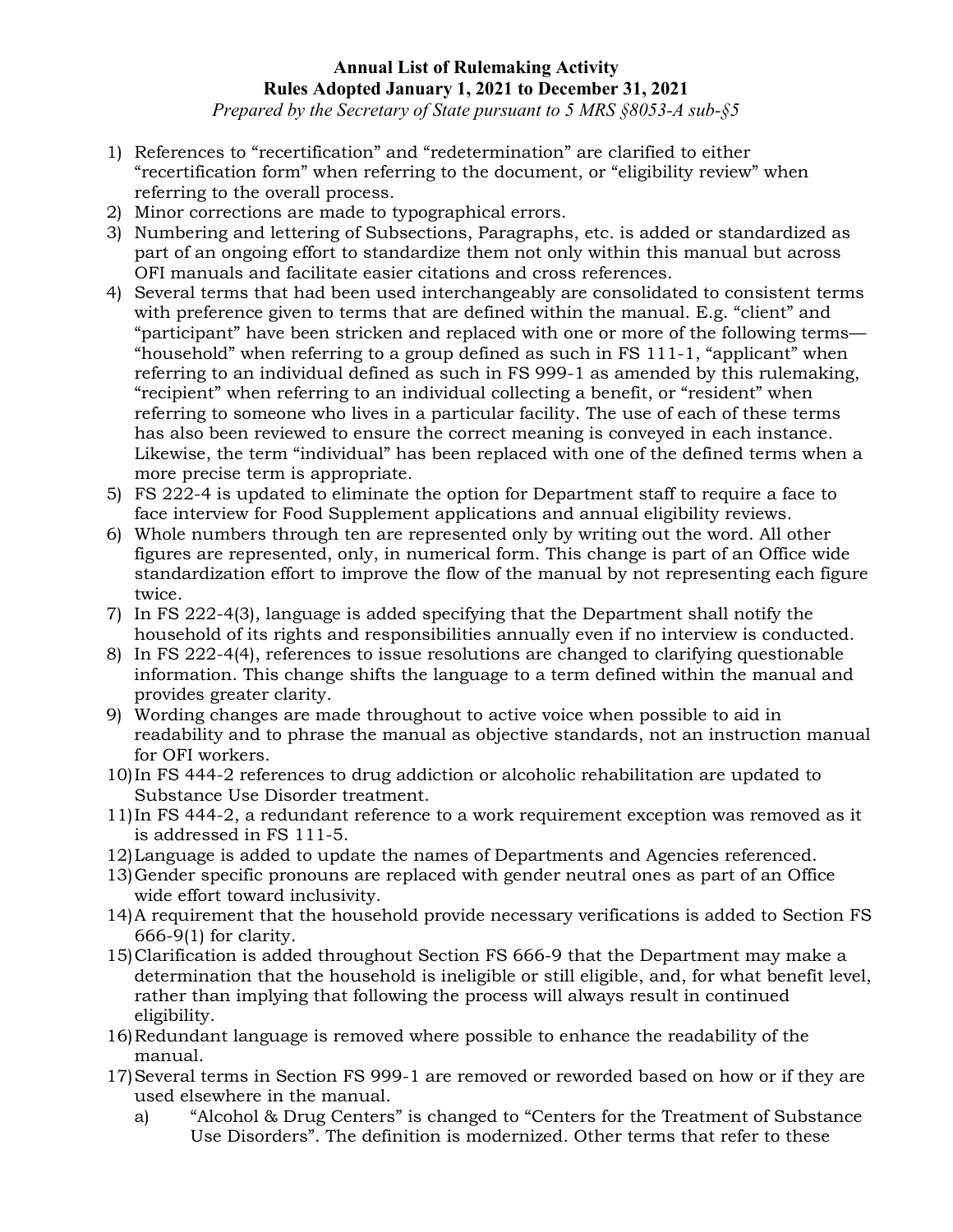*Prepared by the Secretary of State pursuant to 5 MRS §8053-A sub-§5*

centers, in portions of the chapter that have not been updated as of this rulemaking are added and reference this definition.

- b) "Case Name" is removed.
- c) In the definition of "Mass Changes" the outdated reference to AFDC is updated to TANF.
- d) "Mixed Funded Household" is removed.
- e) "Prospective Budgeting" is removed.
- f) "Shelter for Battered Persons" is added as an alternative to "Shelter for Battered Women and Children". "Battered Persons" is the preferred term, is consistent with federal regulations, and is gender neutral. However, not all instances have been updated in the manual through this rule change.
- g) The definitions for both "Shelter for Battered Persons" and "Shelter for the Homeless" are modernized.
- h) The definition of "Six-Month Report" is updated to reflect some of the terminology changes above and to allow for one during the certification period following the initial application.
- i) "Timely Notice" is removed. ("Advance Notice" is used consistently throughout the manual.)

18)The definition of "Applicant" is updated to clarify that it is the individual for whom benefits are requested, regardless of whether any benefits are actually issued.

19)A definition of "Assistance Group" is added.

The definition of "Documentation" is modified in two ways. First, to reflect not only documentation made by Department staff in the case record, but documentary verifications provided by individuals, as both uses of the term permeate other sections of the manual. Secondly, to expand documentation to not only include written documents, but electronic media such as audio recordings, digital photographs, and the like that are commonly provided as verification.

This adopted rule varies from the proposed as follows: The end date for the adjustment of interview requirements originally pursuant to PL 116-159 is extended beyond June 30, 2021 to the earlier of December 31, 2021, or the end of the month after the month in which the public health emergency (PHE) declaration related to COVID-19 is lifted by the U.S. Secretary of Health and Human Services; References to PL 116-159 were removed as the changes originally made under that authority have been extended; references to the household requesting an interview were clarified as such, where previously they simply said "requests one"; In Section 666-9(6)(A) the citation to "timely review" is clarified to "in 666-9(2)" from the more generic "above".

This rule will not have an adverse impact on municipalities or small businesses.

# **Fiscal impact of rule:**

Direct costs to the Department include the cost of rulemaking activity, and training (all of which are covered by the existing budget for such changes).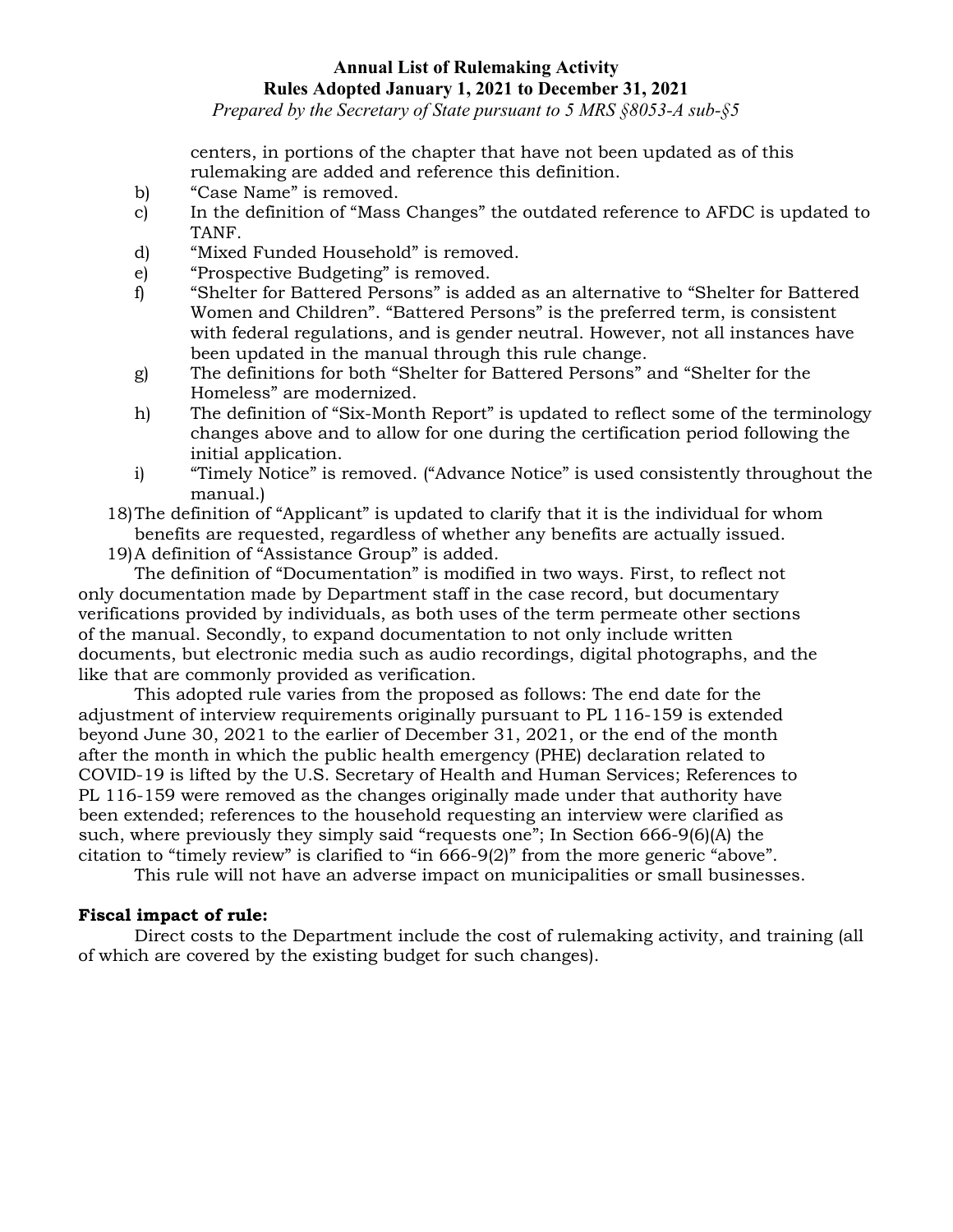*Prepared by the Secretary of State pursuant to 5 MRS §8053-A sub-§5*

| <b>Agency name:</b>         | Department of Health and Human Services, Office for Family      |
|-----------------------------|-----------------------------------------------------------------|
|                             | Independence                                                    |
| Umbrella-Unit:              | 10-156                                                          |
| <b>Statutory authority:</b> | 22 MRS §§ 42(1) & 7 CFR §273-24(f)                              |
| Chapter number/title:       | <b>Ch. 301</b> , Food Supplement Program, FS Rule #220A: ABA WD |
|                             | FFY 2022, Section 999-2: Geographic Exemptions from ABAWD       |
|                             | Work Requirements                                               |
| <b>Filing number:</b>       | 2021-156                                                        |
| <b>Effective date:</b>      | 10/1/2021                                                       |
| Type of rule:               | Routine Technical                                               |
| <b>Emergency rule:</b>      | No.                                                             |

#### **Principal reason or purpose for rule:**

*(See Basis Statement)*

#### **Basis statement:**

7 CFR 273.24 provides that no individual shall be eligible to participate in the Supplemental Nutrition Assistance Program (SNAP) as a member of any household if the individual received program benefits for more than 3 months during any 3-year period in which the individual was subject to but did not comply with the ABAWD work requirement.

7 CFR273.24(f) provides that, upon the request of the State agency, the Secretary may waive the applicability of the 3-month ABAWD time limit for any group of individuals in the State if the Secretary makes a determination that the geographic area in which the individuals reside has an unemployment rate of over 10 percent, or does not have a sufficient number of jobs to provide employment for the individuals.

This rule making implements ABAWD geographic state-wide waiver 2190025 approved April 28, 2021 pursuant to 7 CFR§273.24(f)(2) and Section 6(o) of the Food and Nutrition Act of 2008. This waiver excludes all Maine residents from ABAWD requirements, for the period October 1, 2021 through September 30, 2022. Reference to past exemptions under expired authority is removed.

The Department pursued and Food and Nutrition Services approved the waiver based on the Department of Labor Trigger Notice No. 2020-38, effective October 4, 2020, showing that, state-wide, Maine qualified for extended unemployment benefits.

This rule change enhances nutritional stability and consistency for thousands of Maine households at a time of financial and health uncertainty.

This rule will not have an adverse impact on municipalities or small businesses.

#### **Fiscal impact of rule:**

More than 98% of ABAWDs receiving Food Supplement benefits in Maine receive federally funded benefits. Federal Food Supplement benefits are paid directly to merchants and do not pass through State budgets, so this will not have a direct cost to the Department.

Direct costs to the Department include the cost of rulemaking activity, and necessary technology changes such as changes to ACES (all of which are covered by the existing budget for such changes). State-funded Food Supplement benefits will have an increase of not more than \$109,512 which will be absorbed with current General Fund budgeting.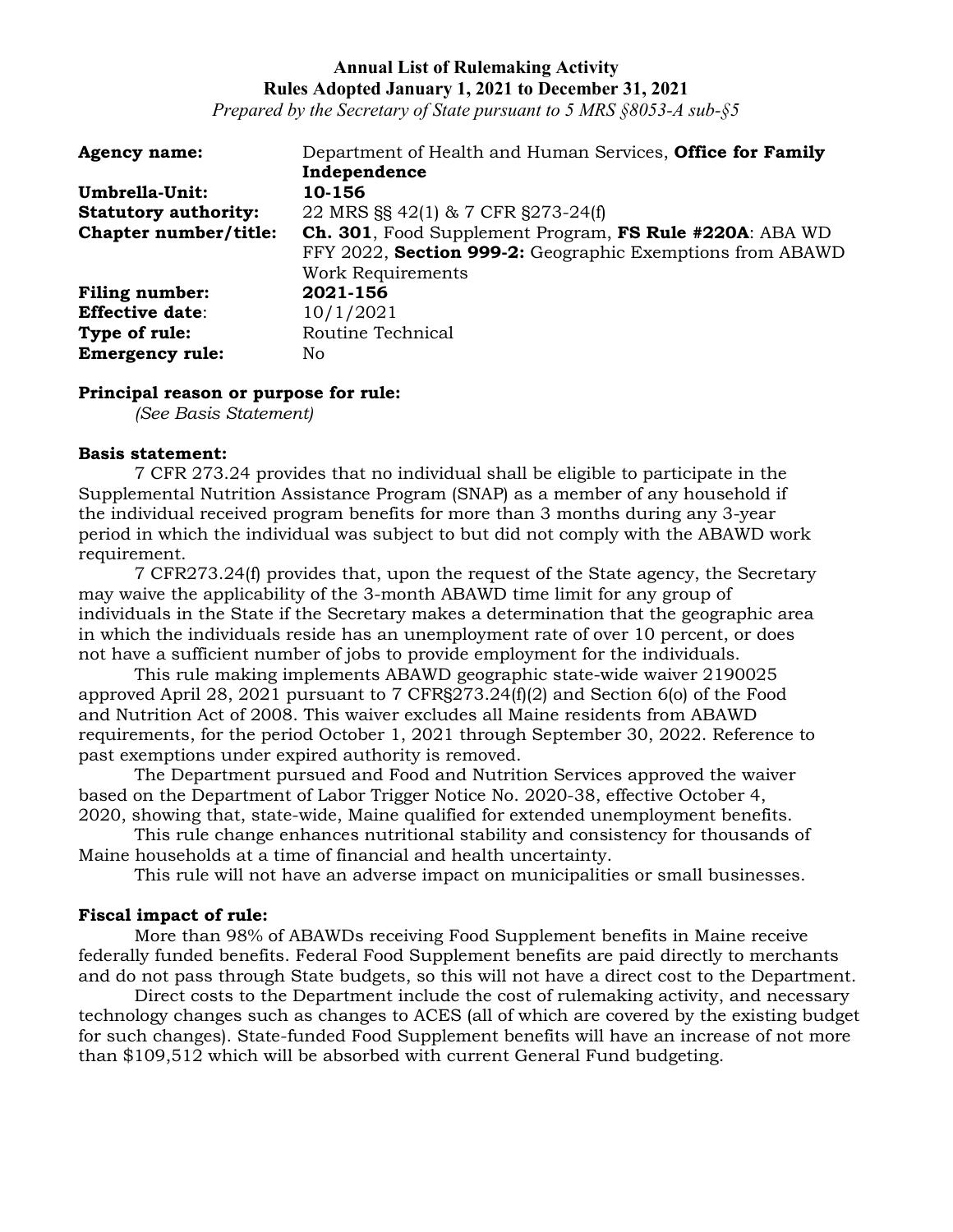*Prepared by the Secretary of State pursuant to 5 MRS §8053-A sub-§5*

| <b>Agency name:</b>         | Department of Health and Human Services, Office for Family |
|-----------------------------|------------------------------------------------------------|
|                             | Independence                                               |
| Umbrella-Unit:              | 10-144                                                     |
| <b>Statutory authority:</b> | 22 MRS §§ 42(1), 3104; 5 MRS §8054; 7 CFR §273-9(d)        |
| Chapter number/title:       | Ch. 301, Food Supplement Program: FS Rule #222E,           |
|                             | Section 999-3, Charts                                      |
| <b>Filing number:</b>       | 2021-199                                                   |
| <b>Effective date:</b>      | 10/1/2021                                                  |
| Type of rule:               | Routine Technical                                          |
| <b>Emergency rule:</b>      | Yes                                                        |

#### **Principal reason or purpose for rule:**

*(See Basis Statement)*

#### **Basis statement:**

This emergency rule implements updates to: maximum and minimum allotments; the standard, homeless and maximum shelter deductions; and asset limits for the Food Supplement program as of October 1, 2021. As a result, Food Supplement benefits will change for some households.

An emergency rule change is necessary to remain in compliance with Federal regulation 7 CFR §273.9(d). 7 CFR §273.9 requires that Food Supplement Program income and asset limits, maximum and minimum allotments, standard deductions, maximum shelter deductions, homeless shelter deductions, standard utility allowances (SUAs) and income change reporting thresholds be updated each year, effective October 1. This year, the United States Department of Agriculture (USDA) COLA Memo FY2022 provided more generous income limits, maximum and minimum allotments, standard deductions, maximum shelter deduction, homeless shelter deduction, asset limits, and income change reporting thresholds. Each state agency is charged with determining standard utility allowances and having those approved by USDA. The utility allowance values were calculated to increase using The Consumer Price Index published by the Bureau of Labor Statistics of the Department of Labor, and were submitted to and approved by USDA.

Pursuant to 5 MRS §8054, the Department finds that emergency rulemaking is necessary for the health, safety, and general welfare in order to ensure that Food Supplement benefits are issued appropriately, accurately, and in a timely fashion consistent with federal law.

# **Findings of Emergency**

The USDA memoranda providing these figures were not provided in a timeframe that would allow the Department to comply with the non-emergency rulemaking process and still implement by the required date of October 1, 2020. Therefore, pursuant to 5 MRS §8054, the Department finds that emergency rulemaking is necessary to remain in compliance with Federal regulation 7 CFR §273.9(d), which requires annual calculation of federal poverty levels, the standard deduction and SUAs. Non-compliance could result in federal penalties or loss of federal funds necessary to administer the Food Supplement Program which supports the health and general welfare of more than 200,000 Maine residents receiving Food Supplement (including more than 75,000 children and more than 30,000 over the age of 60) and the owners and employees of the businesses where these benefits are spent. Furthermore, this year's changes all serve to increase the Food Supplement benefit amount for recipient households. Delaying these increases would pose a threat to the health and welfare of recipients who depend on these benefits to purchase nutrient rich foods that can help them achieve and maintain good health and reduce their risk of chronic disease throughout all stages of life.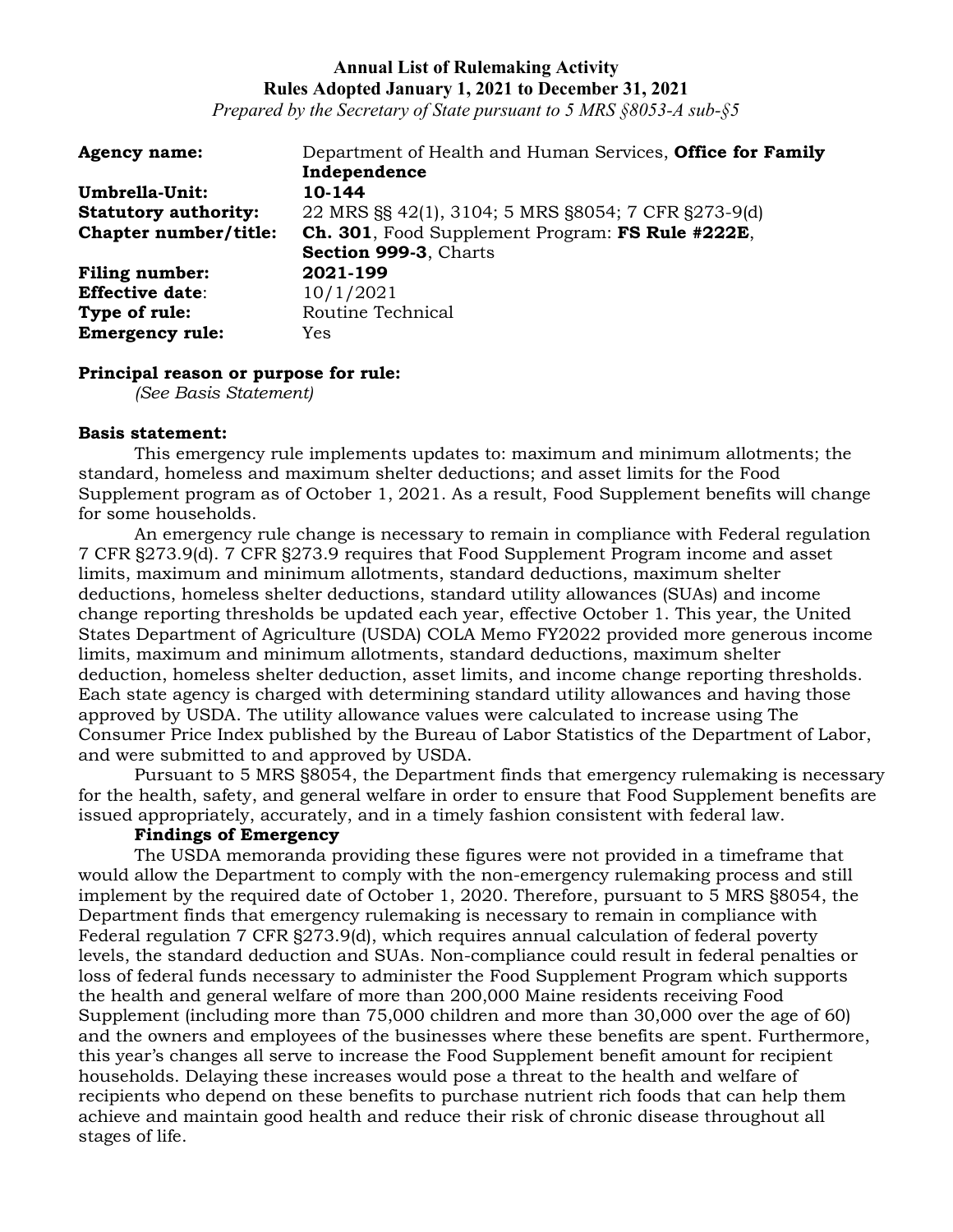*Prepared by the Secretary of State pursuant to 5 MRS §8053-A sub-§5*

This rule will not have an adverse impact on municipalities or small businesses.

### **Fiscal impact of rule:**

Direct costs to the Department include the cost of rulemaking activity, and necessary technology changes such as changes to ACES (Pall of which are covered by the existing budget for such changes). State Funded Food Supplement benefits are estimated to cost an additional \$748,242 for Federal Fiscal Year 2022. These same changes will result in an estimated additional \$99,027,204 in federal funds flowing to Maine residents and grocers. The increase in federally funded benefits will reduce (by an indeterminate amount) the amount of TANF block grant funded food benefits issued pursuant to 22 MRS §3762(3)(B)(7-E).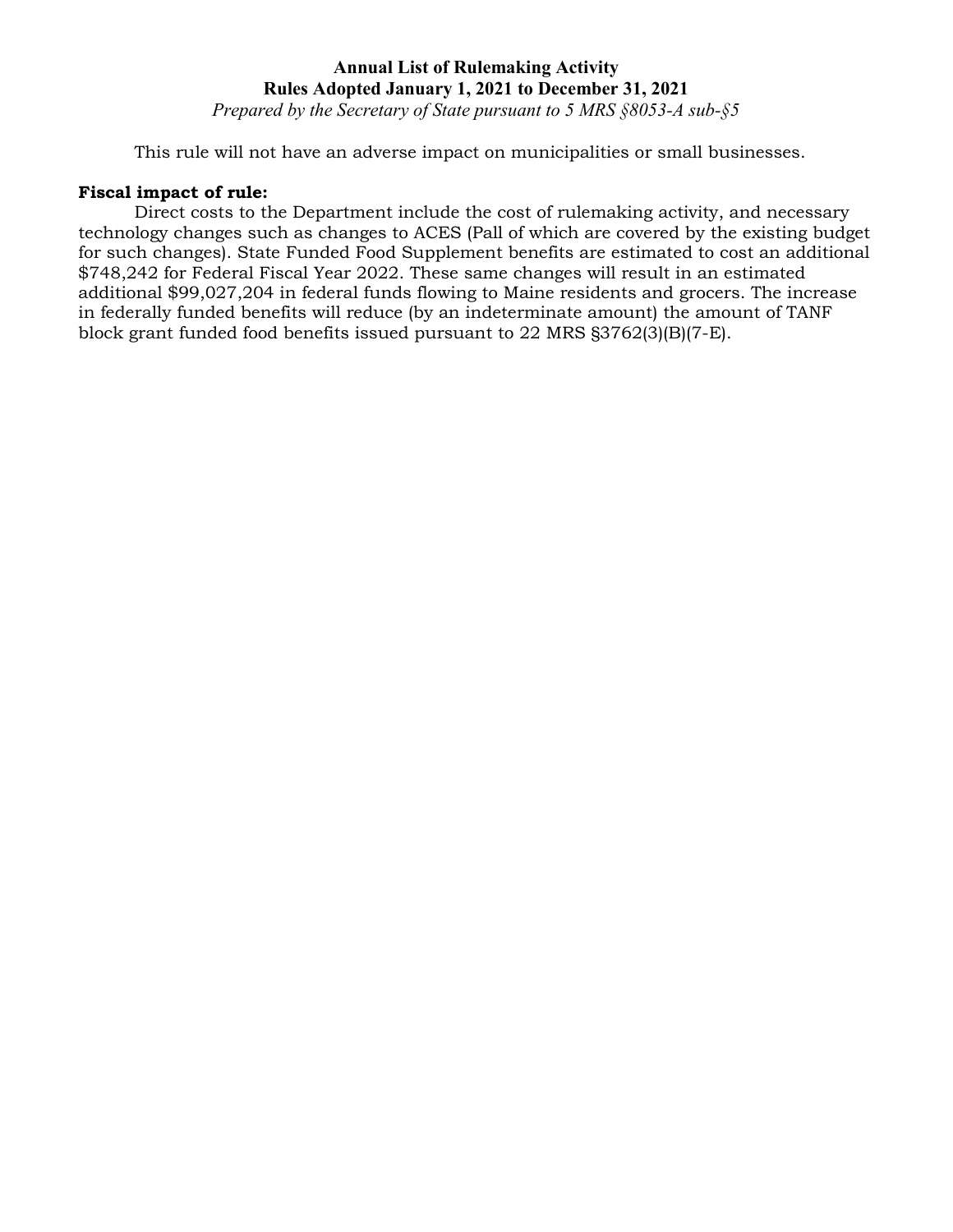*Prepared by the Secretary of State pursuant to 5 MRS §8053-A sub-§5*

| <b>Agency name:</b>         | Department of Health and Human Services, Office for Family              |
|-----------------------------|-------------------------------------------------------------------------|
|                             | Independence                                                            |
| Umbrella-Unit:              | 10-144                                                                  |
| <b>Statutory authority:</b> | 22 MRS $\S$ 42(1) and (8), 3104(13), (17)                               |
| Chapter number/title:       | <b>Ch. 301</b> , Supplemental Nutrition Assistance Program (SNAP) Rules |
|                             | (formerly Food Supplement Program), SNAP Rule #212A: 2021               |
|                             | Omnibus rule change (many sections)                                     |
| <b>Filing number:</b>       | 2021-256                                                                |
| <b>Effective date:</b>      | 12/30/2021                                                              |
| Type of rule:               | Routine Technical                                                       |
| <b>Emergency rule:</b>      | No                                                                      |

#### **Principal reason or purpose for rule:**

*(See Basis Statement)*

#### **Basis statement:**

This rule change implements many changes required by state statute or federal regulation. It aligns Maine policy with various federal waivers and options. It makes nonsubstantive changes to improve the readability and inclusivity of the manual, reduce the use of stigma inducing language, and update the names of programs such as WIOA and TANF. It corrects various citations.

The Department is changing the terms "Food Supplement" and "Food Supplement Program" to "Supplemental Nutrition Assistance Program" and, by extension, their associated abbreviations to "SNAP". This change is consistent with the terminology used in federal law and regulation as well as signage and other materials seen throughout the state and nation. Furthermore, PL 2021 ch. 398 part OO made this change throughout Maine's revised statutes. This change is reflected in the name of the chapter itself and all uses of the terms and abbreviations in sections included in this rulemaking (unless they refer only to a time prior to the statutory change). The "FS" is removed from all section numbers.

The Department is using person first language wherever feasible and replacing terms intended to convey the same meaning with "Substance Use Disorder". These changes are consistent with PL 2017 ch. 407 part B, PL 2021 ch. 348, and generally accepted best practices. There are occasional exceptions to this effort where it was determined best to keep the language consistent with the relevant federal statute.

The Department is converting some phrases to active voice and simplifying the representation of numbers as part of an ongoing, office-wide effort at standardization and clarity.

The Department is adding clarity to Section 111-1 related to standards and process for determining separate household status.

This rule change aligns the chapter with the approved waiver submitted under the requirements of 22 MRS §3104(17) (as amended by PL 2019 ch. 492 §1). This waiver allows residents of state or county correctional facilities to submit an application for SNAP up to 30 days prior to release, and for the filing date of the application to be the date of release.

The Department is removing references to an application needing to be dated. This change aligns the chapter with  $7 \text{ CFR } $273.2(c)(1)(iii)$ .

The Department is amending the chapter to eliminate disqualifications based on noncompliance with child support orders. This policy was in place as part of a state option authorized under 7 CFR §273.11(q). The Department is choosing to no longer exercise that option. This change is effective December 1, 2021. Retroactive rulemaking is permissible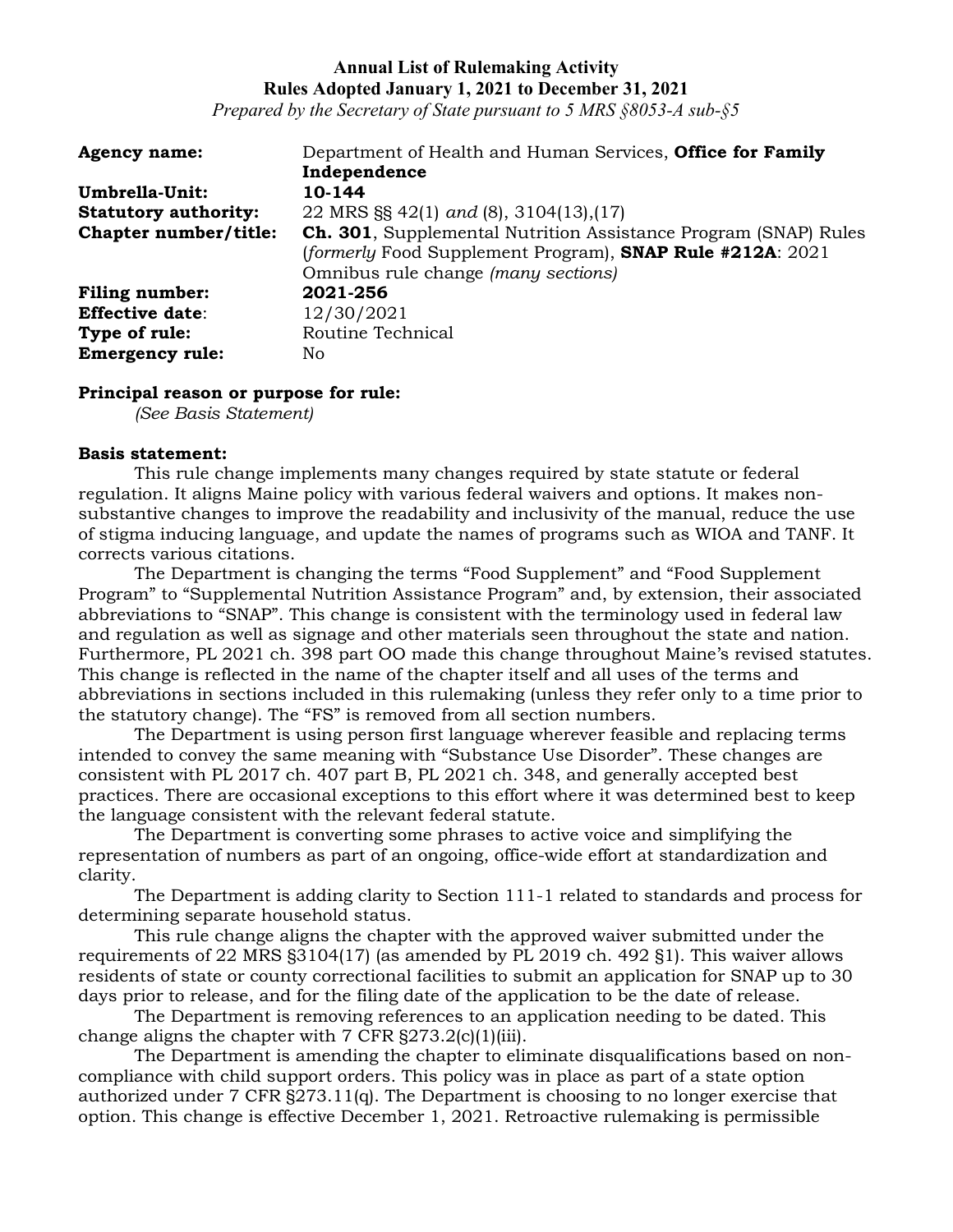*Prepared by the Secretary of State pursuant to 5 MRS §8053-A sub-§5*

under 22 MRS §42(8) as the change affords this benefit to more residents of the State of Maine and does not adversely impact applicants, participants, beneficiaries, or providers.

The Department is aligning the disqualification periods for Quality Control noncompliance with those found in 7 CFR §273.2(d)(2).

The Department is clarifying, in Section 222-5, that a "reasonable opportunity" to resolve discrepancies is 10 days.

The Department is amending the chapter to eliminate the asset limit for all households effective January 1, 2022. This change is required by PL 2021 ch. 115 and improves access for residents with low income.

The Department is removing language from Section 333-1 excluding the assets of ineligible students, non-citizens, alien sponsors as it is redundant to language in 444-4.

The Department is making a number of changes to the sections on assets. This rule change updates the asset and income lists to reflect new technologies such as non-fungible assets and crypto-currency. It further amends the language related to assets and income excluded by federal statute to reflect the fact that new statutes may be passed excluding certain resources not on the existing list. These resources are often of a temporary nature, such as those created through various legislation associated with COVID-19. To add and remove them from the chapter each time there is a federal law change would be an unnecessary administrative burden and duplicative of action already taken by Congress. Additionally, the acceptable verifications of a good faith effort to sell real property are updated to conform with 7 CFR §273.8(e)(8).

The Department is aligning the look back period for certain felonies with the one required by 7 CFR §273.11(s)(3).

The Department is limiting comparable disqualifications related to disqualifications from other means tested programs to instances where the individual has been found by a court or administrative hearing to have committed an intentional program violation (IPV) or has signed an IPV waiver. Maine is one of only 13 U.S. states or territories to apply comparable sanctions for non-compliance with other program's requirements. This change aligns Maine with the majority of other SNAP agencies. This policy was in place as part of a state option authorized under 7 CFR §273.11(k). Under that same authority, the Department is choosing to less fully exercise that option.

The Department is amending the work requirement for post-secondary students to allow for weekly hours to be averaged over the month. This change aligns this requirement with other work requirements in the chapter while remaining consistent with 7 CFR §273.5(b)(5).

A more detailed description of the Resource Guide for Families is added to Section 444-5.

The Department is updating Section 555-6 to more clearly and accurately describe the budgeting process. Accordingly, the budgeting worksheet in Section 555-7 that is redundant to the budgeting process outlined in 555-6 without adding clarity is eliminated. The Department is clarifying that, if there is an interruption in or delay of benefits as a result of household action or inaction, benefits for the month the situation is resolved will be prorated to the date of compliance. This change is required as part of Maine's reinstatement waiver approved August 16, 2021 and guidance provided in Food and Nutrition Services memo index number 88-04.

The Department is cleaning up language in Section 666-6 that was applicable prior to the statewide conversion to simplified reporting. This language is no longer relevant and could reduce the clarity of the current requirements.

The Department is clarifying the reporting requirement related to household income exceeding 130% of the federal poverty level. This change is necessary to align the chapter with the requirements at 7 CFR  $\S 273.12(a)(5)(v)$ .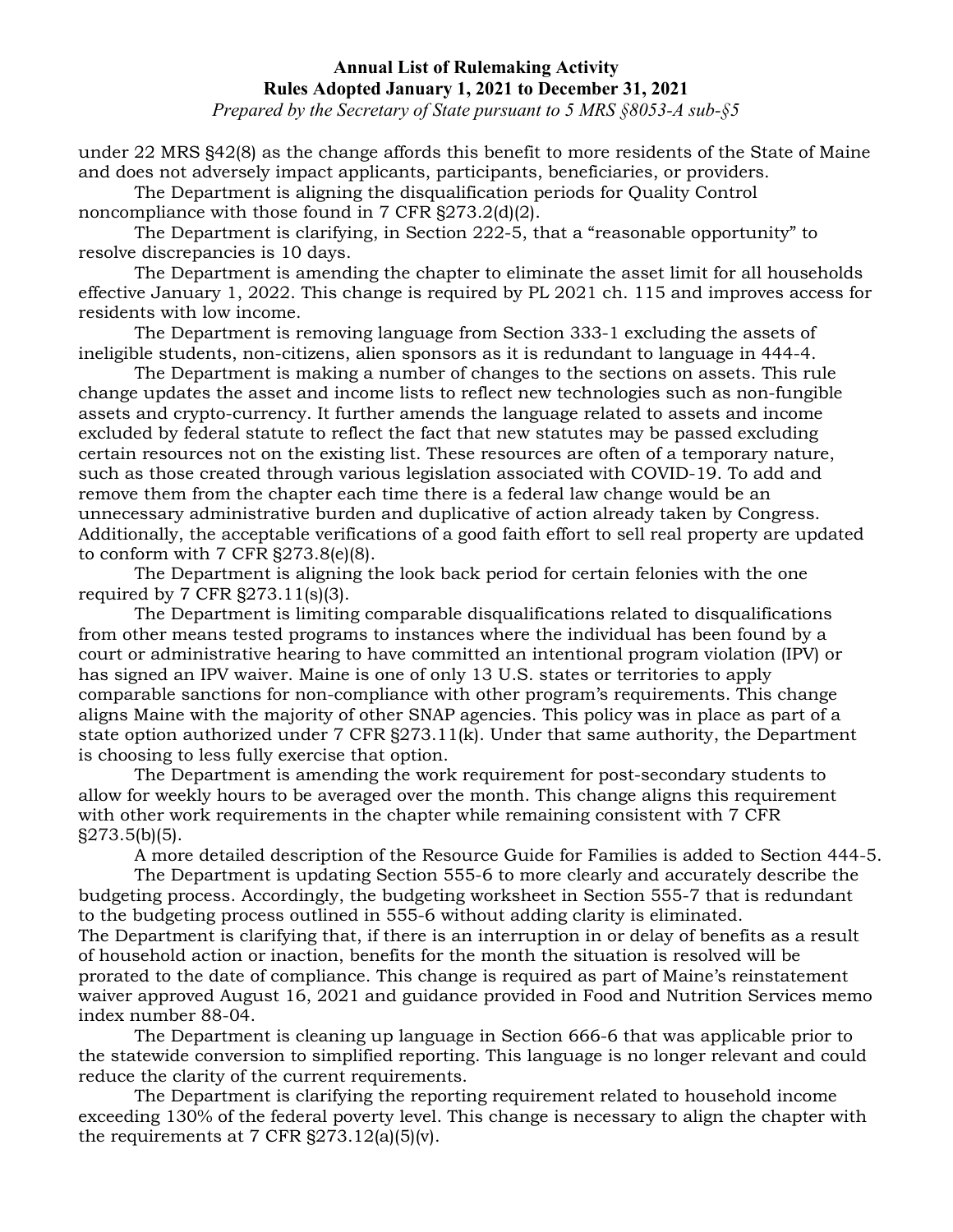*Prepared by the Secretary of State pursuant to 5 MRS §8053-A sub-§5*

The Department is clarifying the verification requirements at annual eligibility review. This change is necessary to align the chapter with the requirements at 7 CFR §273.2(f)(8). They improve access for households and reduce the administrative burden for the Department.

The Department is delaying the changes to the expungement deadline adopted as part of Food Supplement Rule Making #218A from September 1, 2021 to September 1, 2022. This change is necessary to comply with changes to 7 CFR part 274 detailed in the Federal Register Vol. 86 No. 143. These changes at the state and federal level are necessary as the national EBT vendor could not make the technology changes necessary to implement the change prior to the original deadline while, at the same time, making the changes necessary to support the various COVID-19 related initiatives.

The Department is adding a definition of public institution to add clarity to the application process in certain circumstances.

The Department is implementing various budgeting figures as required by 7 CFR §273.9(d). It requires that SNAP income and asset limits, maximum and minimum allotments, standard deductions, maximum shelter deductions, homeless shelter deductions, standard utility allowances (SUAs) and income change reporting thresholds be updated each year, effective October 1. This year, the United States Department of Agriculture (USDA) COLA Memo FY2021 provided more generous income limits, maximum and minimum allotments, standard deductions, maximum shelter deduction, homeless shelter deduction, asset limits, and income change reporting thresholds. Each state agency is charged with determining standard utility allowances and having those approved by USDA. The utility allowance values were calculated to increase using The Consumer Price Index published by the Bureau of Labor Statistics of the Department of Labor, and were submitted to and approved by USDA. These updates were made in Food Supplement Emergency Rulemaking #222E. This rulemaking continues these changes beyond December 30, 2021.

As proposed, Section 444-8(6) of this rulemaking would have eliminated the \$0 benefit starting March 1, 2022 and implemented over a 12-month period. Upon further review, the Department recognizes that these households benefit from SNAP Employment and Training supports. Therefore, the \$0 benefit will be retained.

A typographical error in the proposed rulemaking would have the Federal Fiscal Year (FFY) 2021 and 2022 figures in Chart 8 overlap. This error has been corrected by updating the end date of the FFY 2021 figures to September 30, 2021.

The proration of benefits when a household regains eligibility during the certification period will result in a minor decrease in the amount of benefits issued. In balance, these rule changes would be beneficial to both participants and small businesses where they spend their benefits. To the extent that the proration of reinstated benefits may have a minor impact on small businesses, there is no additional administrative burden for the business. The alternative would be to not have the reinstatement waiver which would result in a greater decrease in individual's benefits and their spending power at small businesses.

#### **Fiscal impact of rule:**

Direct costs to the Department include the cost of rulemaking activity which is covered by the existing budget for such changes. Most changes will result in reduced administrative costs.

The impact to SNAP benefits as a result of accepting applications from incarcerated individuals would be a minor increase in the prorated benefit amount for month of release. The impact of not applying comparable disqualifications would be another minor increase in the total benefits issued. Federal SNAP benefits are paid directly to merchants and do not pass through State budgets, so this would not have a direct cost to the Department. State-funded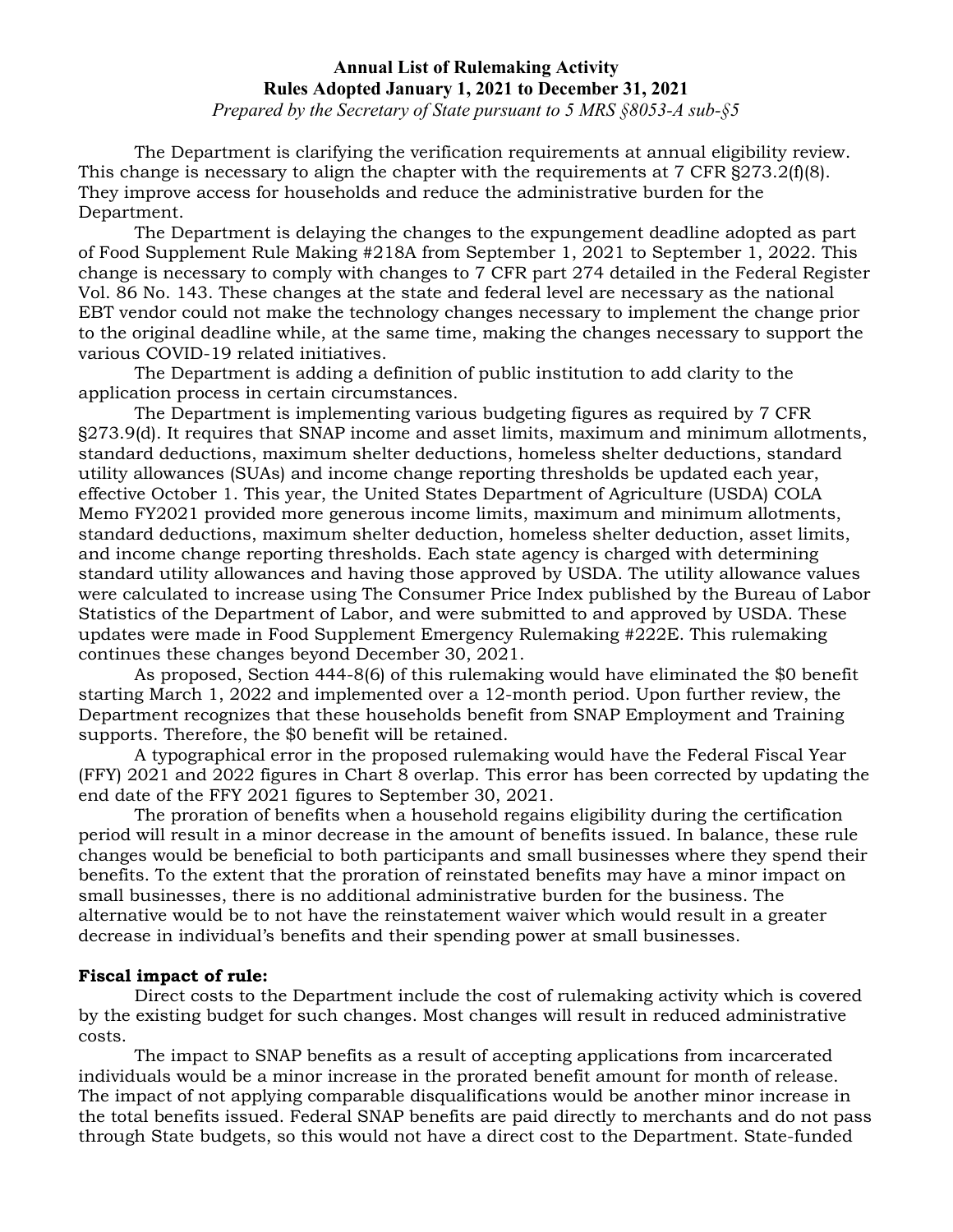*Prepared by the Secretary of State pursuant to 5 MRS §8053-A sub-§5*

SNAP benefits would have a minor increase which would be absorbed with current General Fund budgeting.

Increased issuance as a result of the annually adjusted figures would be significant. State Funded SNAP benefits are estimated to cost an additional \$748,242 for Federal Fiscal Year 2022. These same changes will result in an estimated additional \$99,027,204 in federal funds flowing to Maine residents and grocers. The increase in federally funded benefits will reduce (by an indeterminate amount) the amount of TANF block grant funded food benefits issued pursuant to 22 MRS §3762(3)(B)(7-E).

The proration of benefits when a household regains eligibility during the certification period would be a minor decrease in the amount of benefit issued. Again, the vast majority of the impact would be on federally funded benefits which pass directly to merchants. In balance, these rule changes would serve as a benefit for both participants and small businesses where they spend their benefits. To the extent that the proration of reinstated benefits may have a minor impact on small businesses, there is no additional administrative burden for the business. The alternative would be to not have the reinstatement waiver which would result in a greater decrease in individual's benefits and their spending power at small businesses.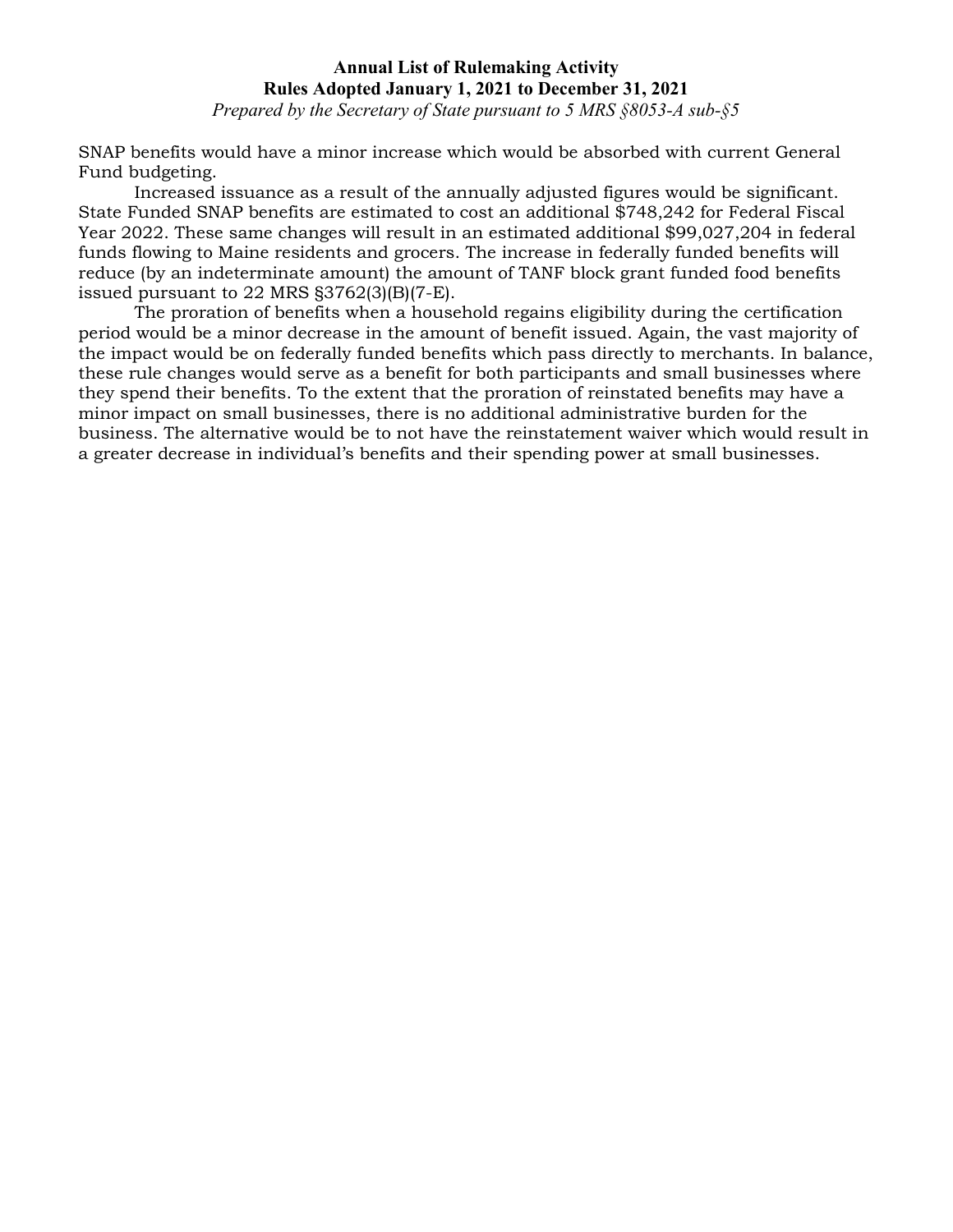*Prepared by the Secretary of State pursuant to 5 MRS §8053-A sub-§5*

| <b>Agency name:</b>         | Department of Health and Human Services, Office for               |
|-----------------------------|-------------------------------------------------------------------|
|                             | <b>Family Independence</b>                                        |
| Umbrella-Unit:              | 10-144                                                            |
| <b>Statutory authority:</b> | 22 MRS §§ 42(1), 3762(3)(A) and (18)                              |
| Chapter number/title:       | <b>Ch. 331</b> , Maine Public Assistance Manual (TANF - Temporary |
|                             | Assistance for Needy Families), TANF Rule #117A, FFY 2022         |
|                             | COLA, application process updates, and Post TANF services         |
|                             | budgeting updates: Introduction and General Definitions;          |
|                             | ch. I, Eligibility Process; ch. V, Post TANF Benefits; ch. IX,    |
|                             | Alternative Aid Assistance Program; <b>Appendices</b>             |
| <b>Filing number:</b>       | 2021-191                                                          |
| <b>Effective date:</b>      | 10/1/2021                                                         |
| Type of rule:               | Routine Technical                                                 |
| <b>Emergency rule:</b>      | No.                                                               |

#### **Principal reason or purpose for rule:**

*(See Basis Statement)*

#### **Basis statement:**

This rule is promulgated to comply with Maine statute 22 MRS §3769-C(1)(D), which requires the Department to increase the Temporary Assistance for Needy Families (TANF) maximum benefit on an annual basis by the amount of the cost of living allowance as determined by the Social Security Administration. The statute also requires the Department to make a related increase to the standard of need, provided the funds are available.

The Department is updating the introductory text to simplify language, pertaining to the receipt of assistance that is counted toward the 60-month lifetime limit.

Additionally, the TANF and MaineCare application processes are being disentangled. The TANF manual specified that all applications for TANF benefits were to be treated as an application for MaineCare. 22 MRS §3790(3-A) as amended by HP 1261 – LD 1774 §6 newly requires the Department of Health and Human Services to accept referrals from an educational institution or program that is part of the University of Maine System; the Maine Community College System; Jobs for Maine's Graduates; an adult education program; or the career centers as an application for the Parents as Scholars Program with limited conditions. This newly required process conflicted with Maine's Medicaid State Plan. As such, the Department removed reference to treating the Public Assistance application as a MaineCare application from this chapter.

The previous requirement for Applicants and Participants to appear in-person for interviews and orientation meetings created an unnecessary burden for them, and an administrative burden for the Department and the Department's contractors. While these inperson meetings may expedite the application process for those able to visit an office inperson, the requirement for most slowed or reduced access. Furthermore, at times of community transmission of illnesses or diseases such as Corona virus or Influenza, or hazardous traveling conditions due to weather, these in-person requirements can pose a risk to the health of Applicants, Participants and staff. These in-person interactions have not been proven to increase program integrity. As such, these requirements were recently reduced in rules TANF C19E, and TANF 114A. Recognizing the benefits of these adjustments, and not having experienced a demonstrable detriment, the Department removed all remaining inperson requirements from the manual.

To strengthen program integrity and reduce confusion, the Department is adding language to ch. V(A) clarifying those children who are eligible for Transitional Child Care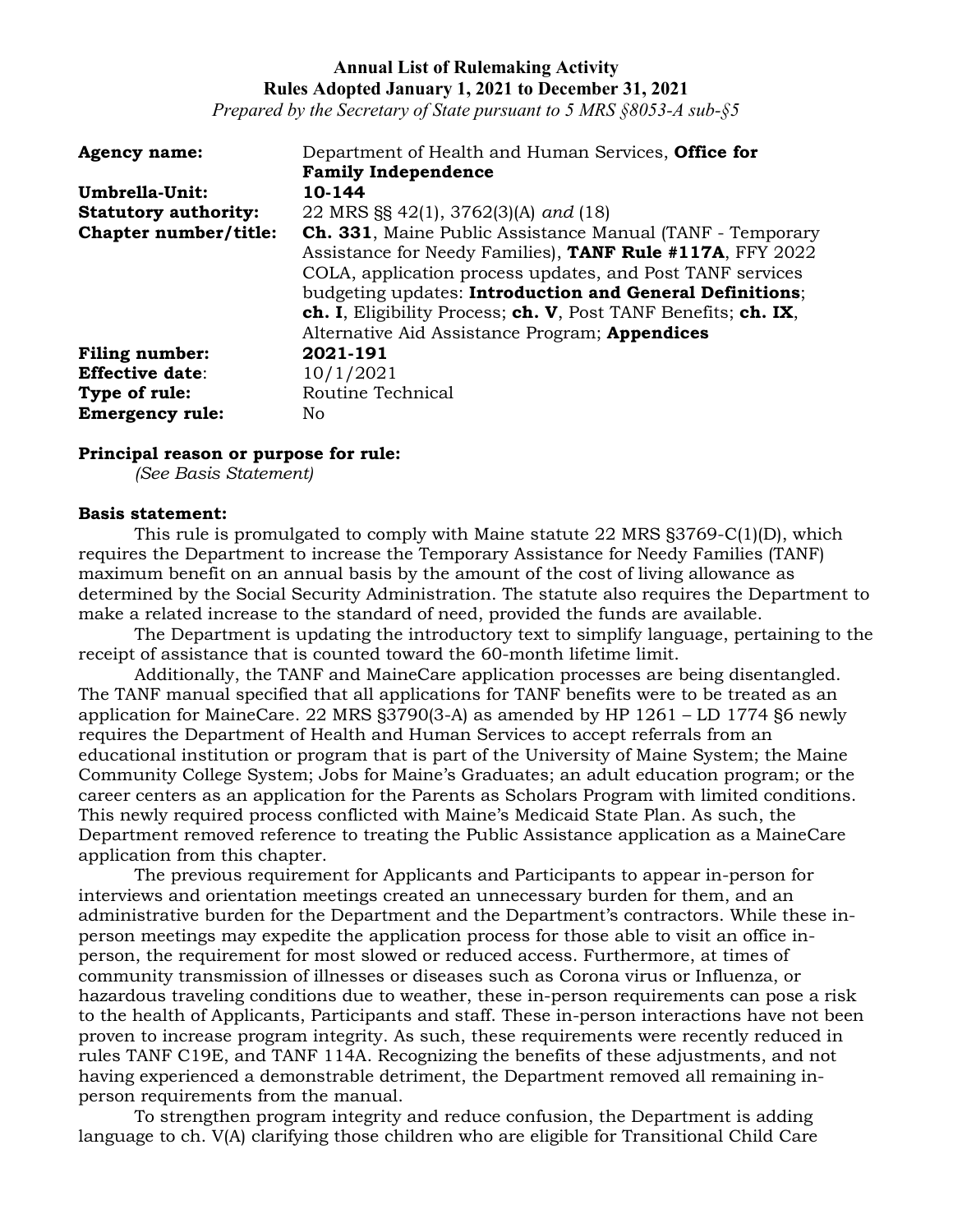*Prepared by the Secretary of State pursuant to 5 MRS §8053-A sub-§5*

(TCC), and the reporting requirements for child care providers receiving TCC payments. The Department is clarifying language regarding TCC overpayment responsibility and recovery procedures as well.

Furthermore, the mileage reimbursement rate for Transitional Transportation Participants is updated to align with the MSEA rate at

<https://www.maine.gov/osc/travel/mileage-other-info> and the rate used by other OFI supports such as the Additional Support for People in Retraining and Employment (ASPIRE), Food Supplement Employment and Training (FSET), and Higher Opportunity for Pathways to Employment (HOPE) programs.

Similarly, in compliance with 22 MRS §3762(8)(C), the Chart of Parent Fees and Subsidy Payments is updated based on Federal Poverty Level (FPL) figures published in the Annual Update of the Health and Human Services (HHS) Poverty Guidelines, 86 Fed. Reg. 7,732 (February 1, 2021) [https://www.federalregister.gov/documents/2021/02/01/2021-](https://www.federalregister.gov/documents/2021/02/01/2021-01969/annual-update-of-the-hhs-poverty-guidelines) [01969/annual-update-of-the-hhs-poverty-guidelines.](https://www.federalregister.gov/documents/2021/02/01/2021-01969/annual-update-of-the-hhs-poverty-guidelines) The Department is adopting this provision with a retroactive application to February 1, 2021. Retroactive rulemaking is authorized by the Legislature in accordance with 22 MRS §42(8) because this rule provides a benefit to recipients or beneficiaries and does not have an adverse financial effect on either providers or beneficiaries or recipients.

A clarification of good cause as it pertains to cooperation with child support requirements is being added to ch. I(D)(2)(iii).

The Department is updating the text describing the legal foundation for the Alternative Aid program to reflect the current authority and requirement to administer said program.

The Department is updating and adding various cross references for clarity.

The Department is updating the Table of Contents as a result of all proposed changes. Finally, various changes are being made to formatting, punctuation, and word choice, that do not alter the meaning of the text, but enhance readability and inclusivity.

This rule will not have an impact on municipalities.

Transitional Child Care (TCC) provides a subsidy to eligible families to assist in paying for child care. In fiscal year 2019, it is estimated that over 650 small child care provider businesses received one or more Transitional Child Care payments. The vast majority of providers receiving payments were in-home providers. Overpayments occur for a variety of reasons, including child care provider error, specified relative error, and agency error. The updated language clarifies the reporting responsibilities of specified relatives as well as the child care providers. It also clarifies which party is responsible for the recoupment of an overpayment.

This rule adds reporting requirements for certain changes in enrollment. The Department does not anticipate that this rule would result in any additional recordkeeping or other administrative requirements or costs.

In ch. V(A)(5) the word "issue" has been updated to "divert" as result of public comment received to clarify the intent and circumstance of a TCC benefit paid directly to a child care provider.

This rule will not have an adverse impact on municipalities. It will have an impact on small businesses.

# **Fiscal impact of rule:**

Direct costs to the Department include the cost of rulemaking activity, updating staff training and resources, and necessary technology changes such as changes to the Automated Client Eligibility System (ACES) (all of which are covered by the existing budget for such changes). The increased TANF benefit amounts would result in an anticipated additional expenditure of \$316,485 per year from the Federal TANF Block Grant for federally funded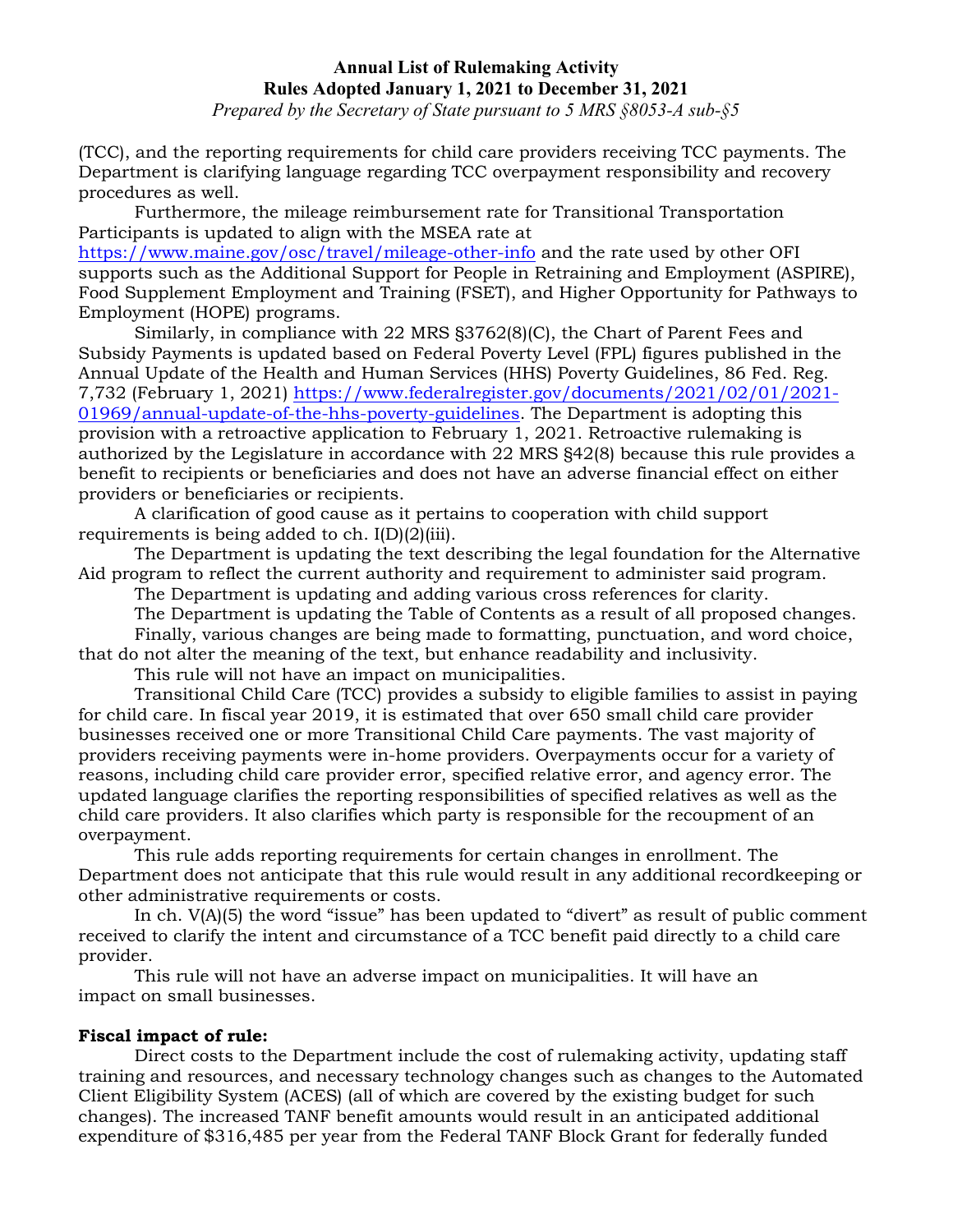*Prepared by the Secretary of State pursuant to 5 MRS §8053-A sub-§5*

benefits and \$42,322 per year in State General Funds for state funded benefits. Increased mileage reimbursement is anticipated to result in an addition expenditure of \$25,062 per year from the Federal TANF Block Grant. As a result of the updated income eligibility guidelines for Transitional Child Care there is an anticipated increase to TANF Block Grant expenditures, but this increase is minimal and unable to be determined for currently enrolled households. Additional households may also become eligible, but that number cannot be predicted. All of these expenditures would primarily be realized as income for Maine businesses where they are spent.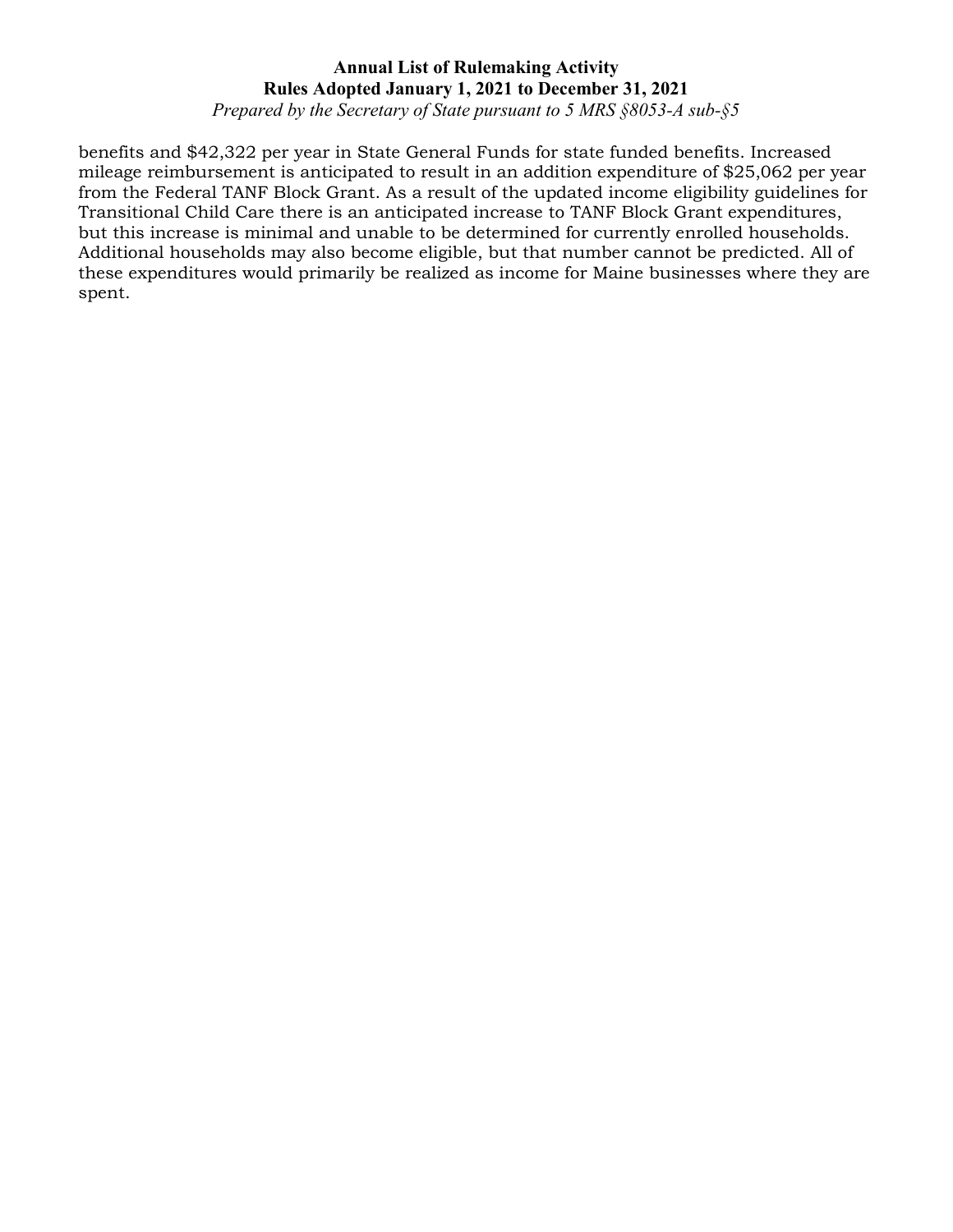*Prepared by the Secretary of State pursuant to 5 MRS §8053-A sub-§5*

| <b>Agency name:</b>         | Department of Health and Human Services, Office for Family            |
|-----------------------------|-----------------------------------------------------------------------|
|                             | Independence                                                          |
| Umbrella-Unit:              | 10-144                                                                |
| <b>Statutory authority:</b> | 22 MRS §§ 42 (1), and 3173-G; 42 U.S.C. §1396r-1; 22 MRS §42(8)       |
| Chapter number/title:       | <b>Ch. 332, MaineCare Rule #MC295 – Updates to parts 9, (Special)</b> |
|                             | Limited Benefit Groups, and 18, Presumptive Eligibility Determined    |
|                             | By Hospitals.                                                         |
| <b>Filing number:</b>       | 2021-092                                                              |
| <b>Effective date:</b>      | 5/10/2021                                                             |
| Type of rule:               | Routine Technical                                                     |
| <b>Emergency rule:</b>      | No                                                                    |

#### **Principal reason or purpose for rule:**

*(See Basis Statement)*

#### **Basis statement:**

The Department is making various substantive and technical changes in Part 9, as well as in Part 18 of the MaineCare Eligibility Manual, 10-144 CMR ch. 332. The primary substantive changes are regarding the presumptive eligibility determination process. The rule implements the legislature's requirement that presumptive eligibility determinations be permitted for the limited family planning benefit group. It also reduces the penalties associated with performance standards and clarifies requirements for hospital presumptive eligibility determinations. Additionally, the Department regularly reviews policies to ensure clarity and conformity with state and federal Medicaid requirements. The Department is adding clarification to other sections of Parts 9 and 18 of this Manual to clarify eligibility criteria and processes. None of these clarifications make substantive changes to existing eligibility criteria or processes in a way that diminishes beneficiaries' rights. Indeed, it could be that more beneficiaries are determined eligible for MaineCare services as a result of the new presumptive eligibility process for the limited family planning benefit group (Part 9, Sec. 4).

Within Part 9, Section 1, the Department is making the following changes. References to "HIV/AIDS Waiver" is changed to "Benefit for People living with HIV/AIDS" to align this manual section with the MaineCare Benefits Manual, 10-144 CMR ch. 101 ch. X. Language is added to specify that this benefit is also referred to as the Special Benefit Waiver or SBW. This term is the one used in mailings to applicants and participants and is the name by which they know the program. For clarity, and to lend consistency throughout this Part, the information in the first paragraph is reorganized to first provide a description of the program and discuss eligibility later. Changes also include specifying which type of coverage was being referenced at each step, specifying that action was being taken on benefits not the individual, and removing unnecessary words. For emphasis, the exception allowing an individual to have SBW and DEL so long as DEL is supplementing Part D is moved to its own sentence. The Department is making changes in Subsection 1(A) specifying that this requirement only applies to individuals who qualify for SSI-Related MaineCare based on disability (not age), and reorganizing the paragraph to start with the requirement and then move into ways the requirement can be met. The Assets Subsection is moved before the Income Subsection for consistency with other Parts of the manual and the flow of the eligibility determination process. Language is added to Subsection 1(C) specifying that SSI-Related budgeting procedures (in Part 7) apply. To improve specificity, the due date of premiums is added to the first paragraph of Subsection 2. Subsection  $2(A)(1)$  is amended to clarify that multiple month payments should be made in advance of the due date. In the Example in Subsection 2(A)(1), the figures are updated to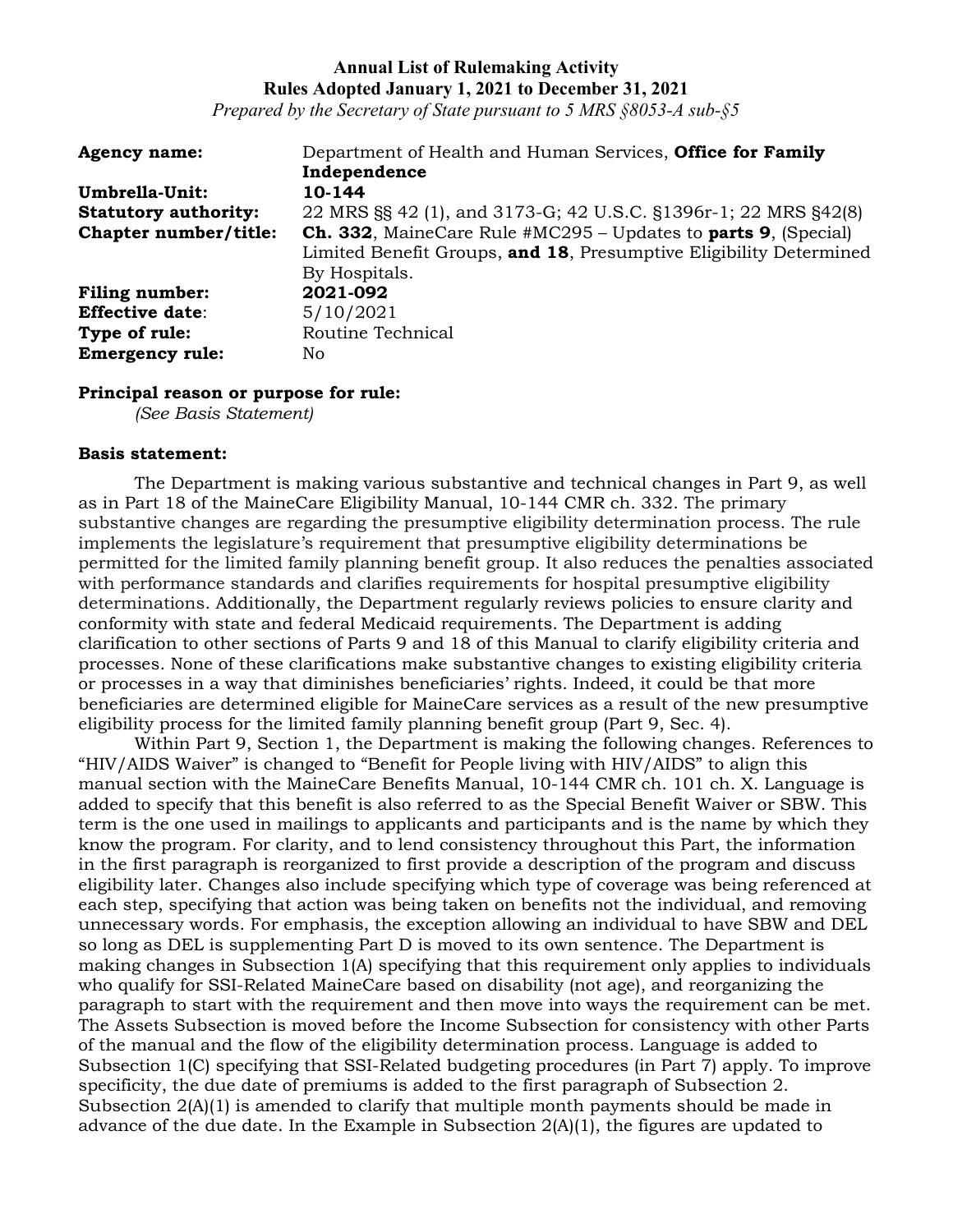*Prepared by the Secretary of State pursuant to 5 MRS §8053-A sub-§5*

current premium amounts. Subsection  $2(A)(2)$  is amended to clarify that notice will be sent to the individual, allowing for e-noticing or mail as opposed to handing it to them. The last paragraph of Subsection 2(A)(3) is amended to clarify that the date in question is the last day of the grace period. Subsection  $2(B)(2)(b)$  is amended to allow for a person other than a relative to be responsible for an individual's premium payments. Subsection 3(A) is amended to clarify that continuous coverage shall only be granted pending a hearing decision if the request for hearing is received during the Adverse Action Notice Period.

In part 9, section 2, the Department is making the following change to clarify that there are, in fact, two distinct Breast and Cervical Cancer programs. A sentence is added to the end of the first paragraph referencing the program available under 10-144 CMR Ch. 708.

In part 9 section 4, the Department is adding language to comply with 22 MRS §3173-G. Specifically, the rule sets forth the conditions for a provider to make a presumptive eligibility determination for the limited family planning coverage group, the process for making such a determination, the duration of the presumptive decision, and the process for securing ongoing eligibility. On September 22, 2020, the Centers for Medicare and Medicaid Services (CMS) approved a State Plan Amendment (SPA) authorizing these changes in the MaineCare program, effective October 1, 2020. Pursuant to 22 MRS §42(8), these changes shall be applied retroactive to October 1, 2020. The changes benefit both providers and MaineCare beneficiaries.

Other changes are part of a standardization of practice across all OFI rules. Enumeration and lettering of subsections, paragraphs, etc. is updated as part of a general effort to make these systems consistent throughout OFI rules and as necessary to accommodate the addition and deletion of material. Cross references are updated where information had been moved as part of a prior rule making. Changes include use of gender inclusive pronouns. Other grammatical and typographical errors are corrected. Redundant terms are removed. References to MaineCare coverage that does not limit its coverage to a specific system or condition are consistently changed to "full MaineCare". This term is familiar to applicants and participants as it is used in mailings to them. The Department finds that this term is less cumbersome and confusing than alternatives such as "Categorically Needy or Medically Needy coverage" and more accurate than some instances where one type of coverage was referenced and the other, inadvertently, left out.

Furthermore, this rulemaking makes changes in Part 18 of the Manual regarding requirements for hospitals to utilize Hospital Presumptive Eligibility, per Maine's SPA that was approved by CMS on October 28, 2020. The changes clarify the Hospital Presumptive Eligibility process and impose an 80% performance standard and a process for enforcing same.

As a result of comments, Part 9, §1(1)(A) is further amended to allow eligibility for the Special Benefits Waiver coverage group for individuals complying with any treatment regimen determined by their licensed healthcare professional.

This rule will not have an adverse impact on municipalities or small businesses.

#### **Fiscal impact of rule:**

This rule could increase costs to the Department of Health and Human Services as new individuals could apply for and receive MaineCare eligibility via the presumptive eligibility determinations. As it is unknown how many individuals would become eligible who would not have applied for eligibility without the presumptive eligibility determination from the provider, no fiscal estimate of these costs can be provided at this time. These additional costs would largely be seen as revenue for providers within the state.

Direct costs to the Department include the cost of rulemaking activity, necessary technology changes such as changes to ACES, and training and other outreach to the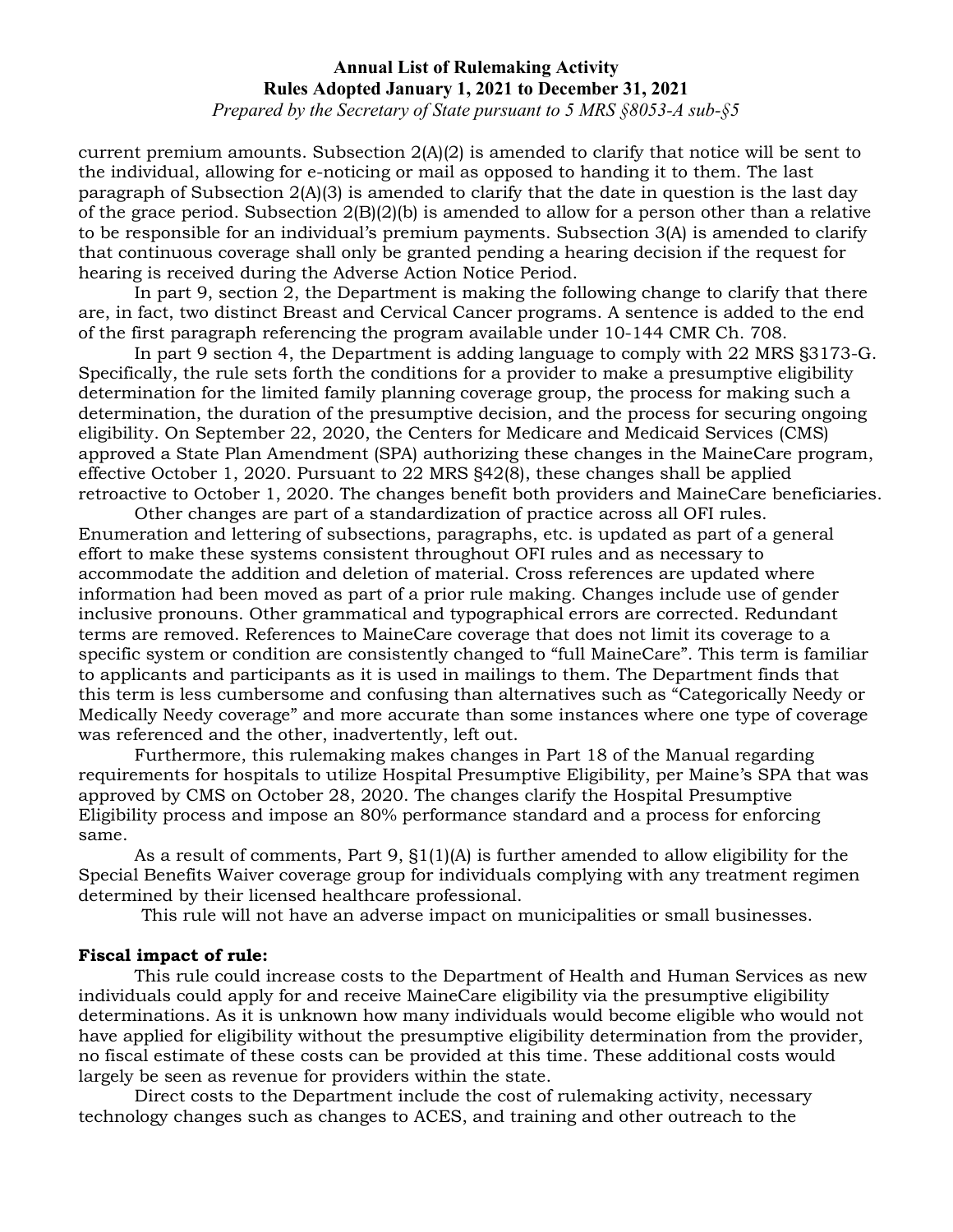*Prepared by the Secretary of State pursuant to 5 MRS §8053-A sub-§5*

providers making the presumptive eligibility determinations (all of which are covered by the existing budget for such changes).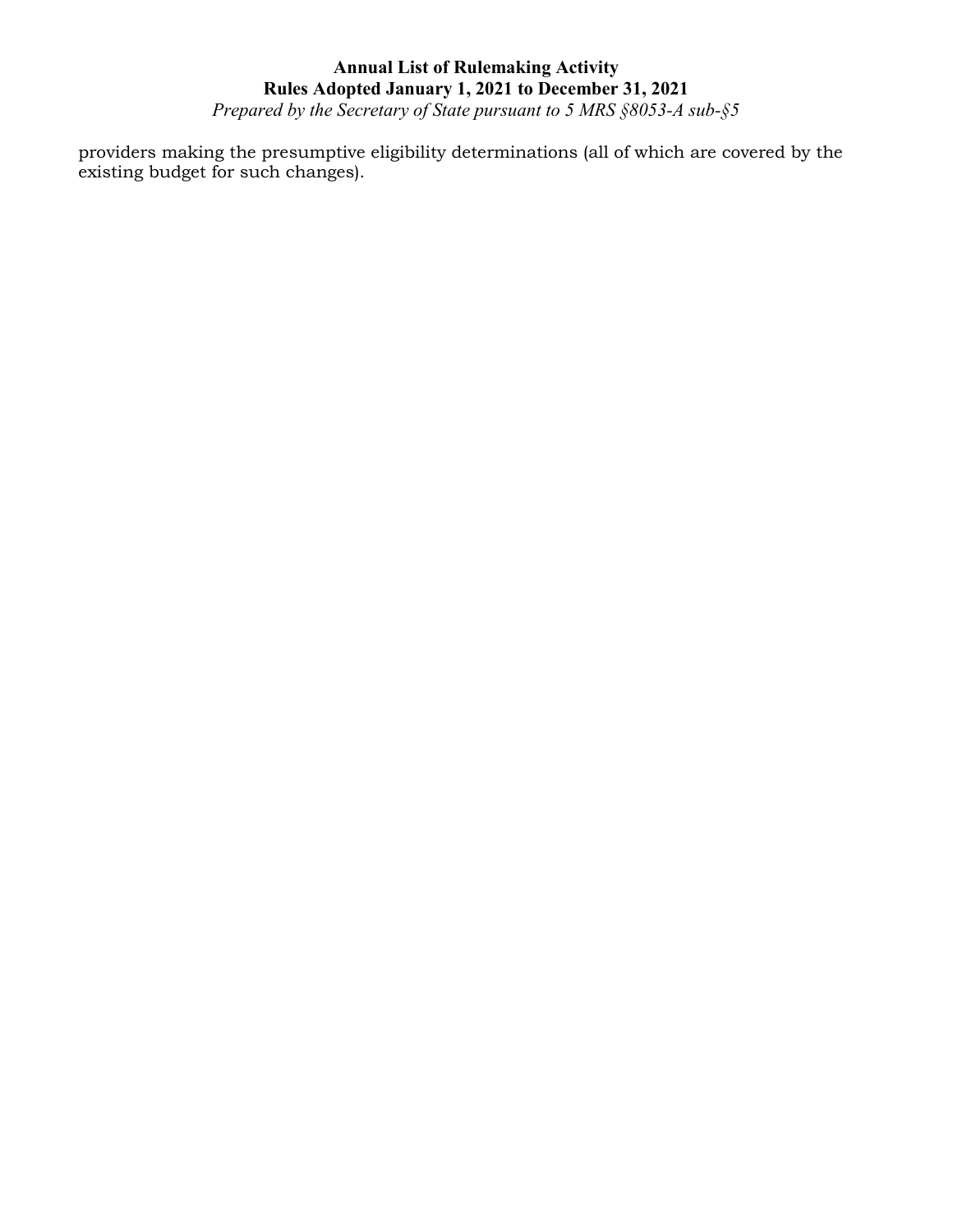*Prepared by the Secretary of State pursuant to 5 MRS §8053-A sub-§5*

| <b>Agency name:</b>         | Department of Health and Human Services, Office of MaineCare          |
|-----------------------------|-----------------------------------------------------------------------|
|                             | <b>Services - Division of Policy</b>                                  |
| Umbrella-Unit:              | 10-144                                                                |
| <b>Statutory authority:</b> | 22 MRS, §§ 42(1); 19-A MRS §2302; Federal Regulation                  |
|                             | 45 CFR §307.11                                                        |
| Chapter number/title:       | <b>Ch. 351</b> , Maine Child Support Enforcement Manual: ch. 2,       |
|                             | Definitions; ch. 5, Limitation of Debt; Bar Against Collection (19-A) |
|                             | MRS §2302); SSI                                                       |
| <b>Filing number:</b>       | 2021-213                                                              |
| <b>Effective date:</b>      | 10/17/2021                                                            |
| Type of rule:               | Routine Technical                                                     |
| <b>Emergency rule:</b>      | No.                                                                   |

### **Principal reason or purpose for rule:**

To meet mandatory federal requirements to comply with technical corrections to amended 45 CFR §307.11

#### **Basis statement:**

The adoption of these rules meets mandatory federal requirements by implementing technical corrections made to 45 CFR §307.11. Adopted rule 5(1) adds Social Security Retirement (SSR) benefits when referring to concurrent Supplemental Security Income (SSI) and Social Security Disability Insurance (SSDI) in the rule to prevent garnishment or income withholding of SSI payments and either SSDI or SSR benefits. Adopted rule 2 adds definitions for SSR, SSI and SSDI to ch. 2.

#### **Fiscal impact of rule:**

There will be no financial impact of this amended rule.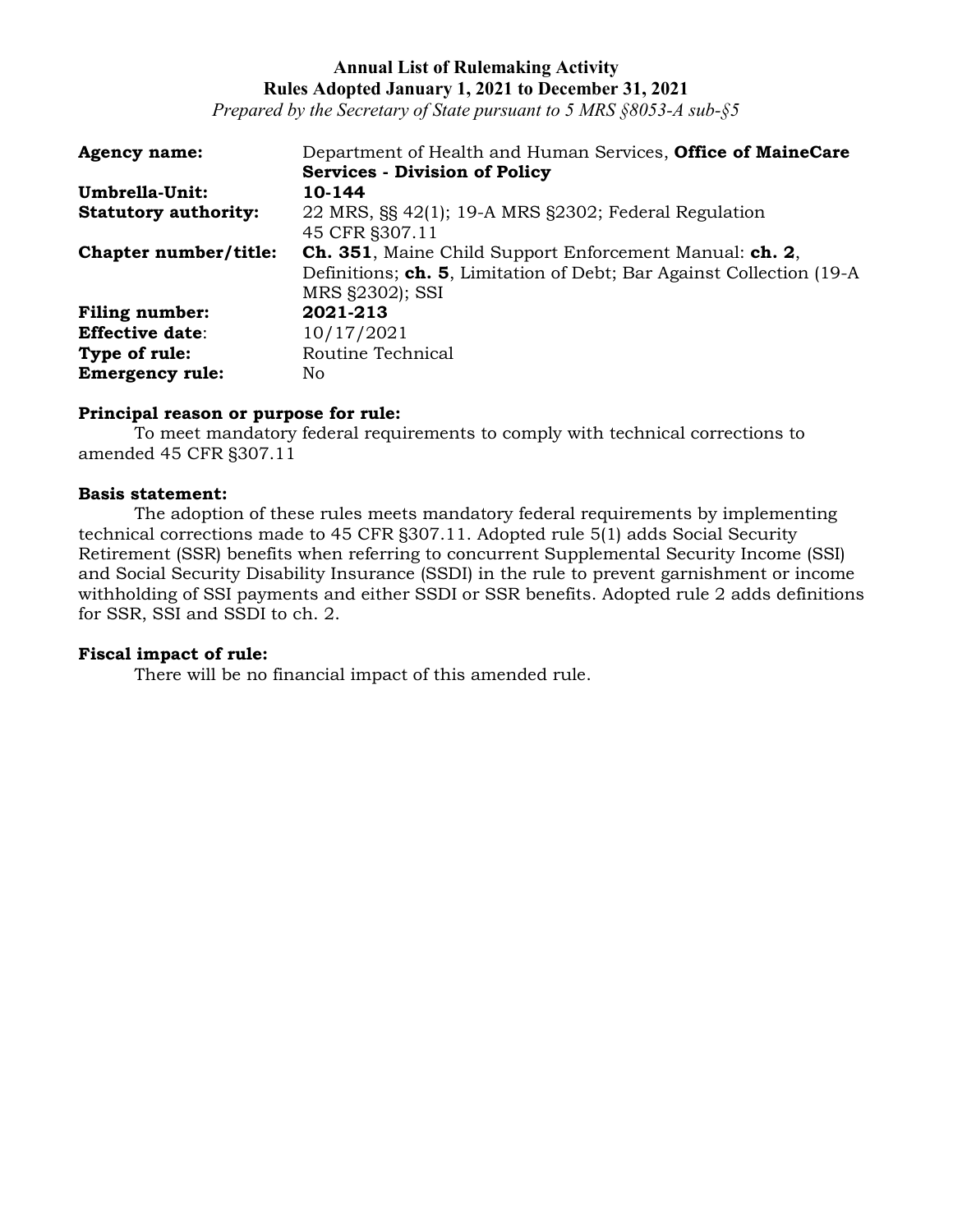*Prepared by the Secretary of State pursuant to 5 MRS §8053-A sub-§5*

| <b>Agency name:</b>         | Department of Health and Human Services, Office for  |
|-----------------------------|------------------------------------------------------|
|                             | <b>Family Independence</b>                           |
| Umbrella-Unit:              | 10-144                                               |
| <b>Statutory authority:</b> | 22 MRS $\S$ 42(1) and 3762(3)(A) and (18)            |
| Chapter number/title:       | Ch. 607, APRIRE-TANF Program: ASPIRE Rule #28A, TANF |
|                             | Earnings Disregard Extensions                        |
| <b>Filing number:</b>       | 2021-114                                             |
| <b>Effective date:</b>      | 6/1/2021                                             |
| Type of rule:               | Routine Technical                                    |
| <b>Emergency rule:</b>      | No.                                                  |

### **Principal reason or purpose for rule:**

*(See Basis Statement)*

### **Basis statement:**

This rule change aligns ASPIRE Program rules with changes to the Maine Public Assistance Manual that require the Department to consider receipt of the TANF earnings "Step" disregard as a condition for extended eligibility when a family has received TANF past the federal and state lifetime limit of 60 months. This extension is required in 22 MRS  $\S 3762(18)$  and 10-144 CMR ch. 331 chapter I(J)(3)(g)(i).

The addition of the TANF Earnings Disregard Extension will result in more Maine families receiving TANF/PaS and for a longer duration without a benefit reduction due to increased earnings.

This rule will not have an adverse impact on municipalities or small businesses.

# **Fiscal impact of rule:**

The \$15.7 million annual fiscal impact to Maine's federal TANF block grant was reflected in the Maine Public Assistance Manual (TANF) Rule #114A – Changes to Household and Budgeting rule. Of this total, \$2.4 million per year is anticipated for the additional supports participants will be eligible for during the extended time they are receiving TANF benefits.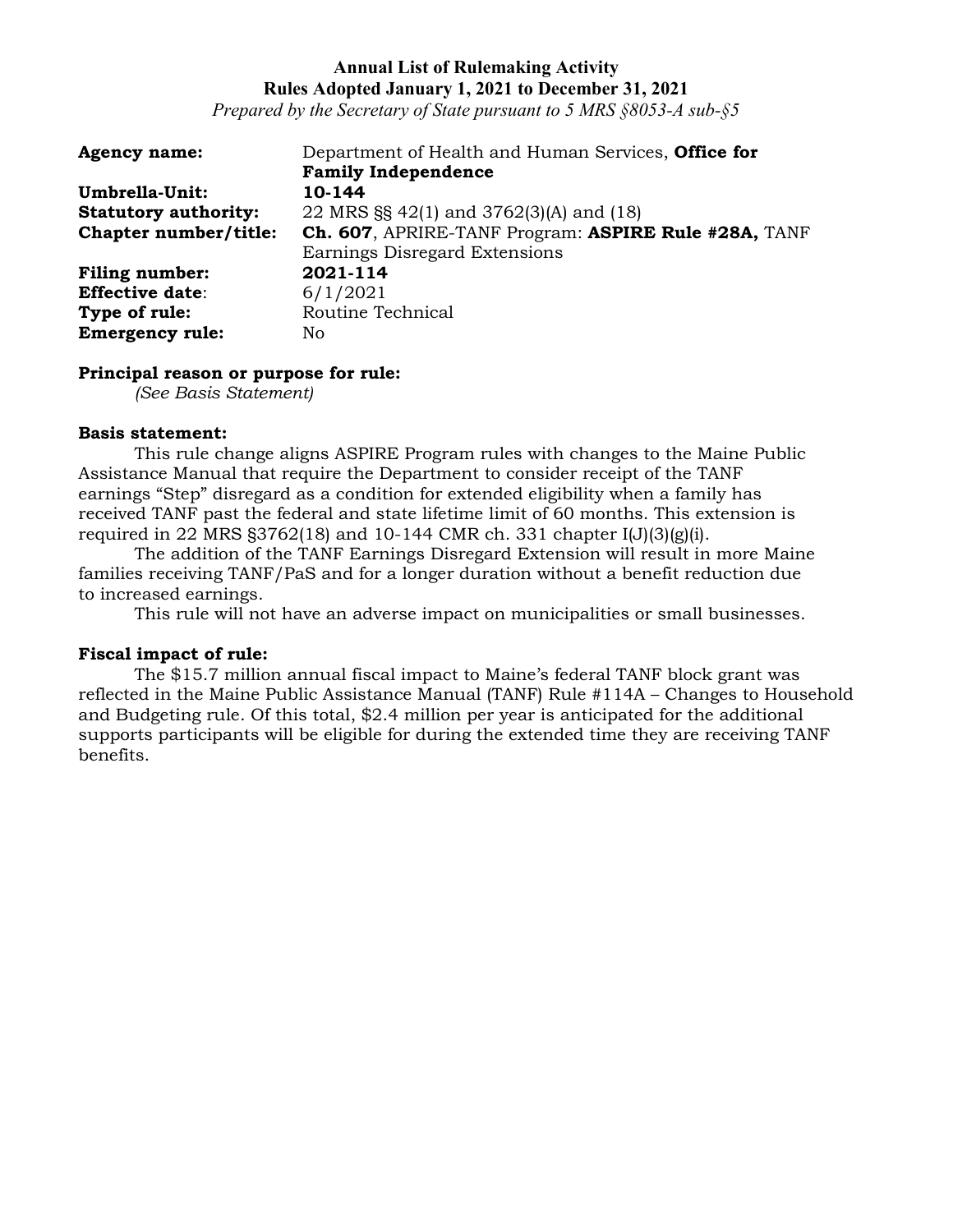*Prepared by the Secretary of State pursuant to 5 MRS §8053-A sub-§5*

| <b>Agency name:</b>         | Department of Health and Human Services, Office for Family      |
|-----------------------------|-----------------------------------------------------------------|
|                             | Independence                                                    |
| Umbrella-Unit:              | 10-144                                                          |
| <b>Statutory authority:</b> | 22 MRS $\S$ 42(1) and (8)                                       |
| Chapter number/title:       | <b>Ch. 609</b> , Food Supplement-Employment and Training (FSET) |
|                             | Program Rules, FSET Rule #5 - Bachelors Programs Approved       |
| <b>Filing number:</b>       | 2021-086                                                        |
| <b>Effective date:</b>      | 5/1/2021                                                        |
| Type of rule:               | Routine Technical                                               |
| <b>Emergency rule:</b>      | No.                                                             |

### **Principal reason or purpose for rule:**

Maine Department of Health and Human Services recently renewed its formal partnership with the Maine Department of Labor's Competitive Skills Scholarship Program (CSSP) to include the CSSP program in its array of FSET services. This rulemaking proposes to expand Maine's FSET post-secondary educational opportunities for FSET participants to include some 4-year degree programs that lead to high wage, in demand occupations, as defined by the Maine Department of Labor at 12-597, Chapter 2, Rule Governing the Competitive Skills Scholarship Program. The inclusion of these programs is consistent with the state plan amendment submitted to Food and Nutrition Services on October 23, 2020 and approved on November 13, 2020.

Retroactive rulemaking is authorized by the Legislature in accordance with 22 MRS §42(8) because this rule provides a benefit to recipients or beneficiaries and does not have an adverse financial effect on either providers or beneficiaries or recipients.

### **Basis statement:**

Maine Department of Health and Human Services recently renewed its formal partnership with the Maine Department of Labor's Competitive Skills Scholarship Program (CSSP) to include the CSSP program in its array of FSET services. Effective October 1, 2020, this rulemaking expands Maine's FSET post-secondary educational opportunities for FSET participants to include some 4-year degree programs that lead to high wage, in demand occupations, as defined by the Maine Department of Labor at 12-597, Chapter 2, Rule Governing the Competitive Skills Scholarship Program. The inclusion of these programs is consistent with the state plan amendment submitted to Food and Nutrition Services on October 23, 2020 and approved on November 13, 2020.

Additionally, this rule change allows co-enrolled FSET and CSSP participants to most efficiently participate in educational programming. The rulemaking also clarifies that participants may be co-enrolled with more than one FSET provider only when the providers are delivering different components of services, as defined in the rule. As a result of comments, this rule change further clarifies that in the case of more than one provider offering the same component of service, the participant may select the provider of their choice.

In partnering with the CSSP program, Maine DHHS staff will utilize the expertise of the Maine Department of Labor to identify which occupations are high wage, in demand occupations, and support the degrees needed accordingly through its FSET program.

Finally, effective March 8, 2021, this rulemaking strikes language disallowing reimbursement for on the job training or work experience. This change aligns Maine's policy with new federal rules adding subsidized employment as an allowable component.

Retroactive rulemaking is authorized by the Legislature in accordance with 22 MRS §42(8) because this rule provides a benefit to recipients or beneficiaries and does not have an adverse financial effect on either providers or beneficiaries or recipients.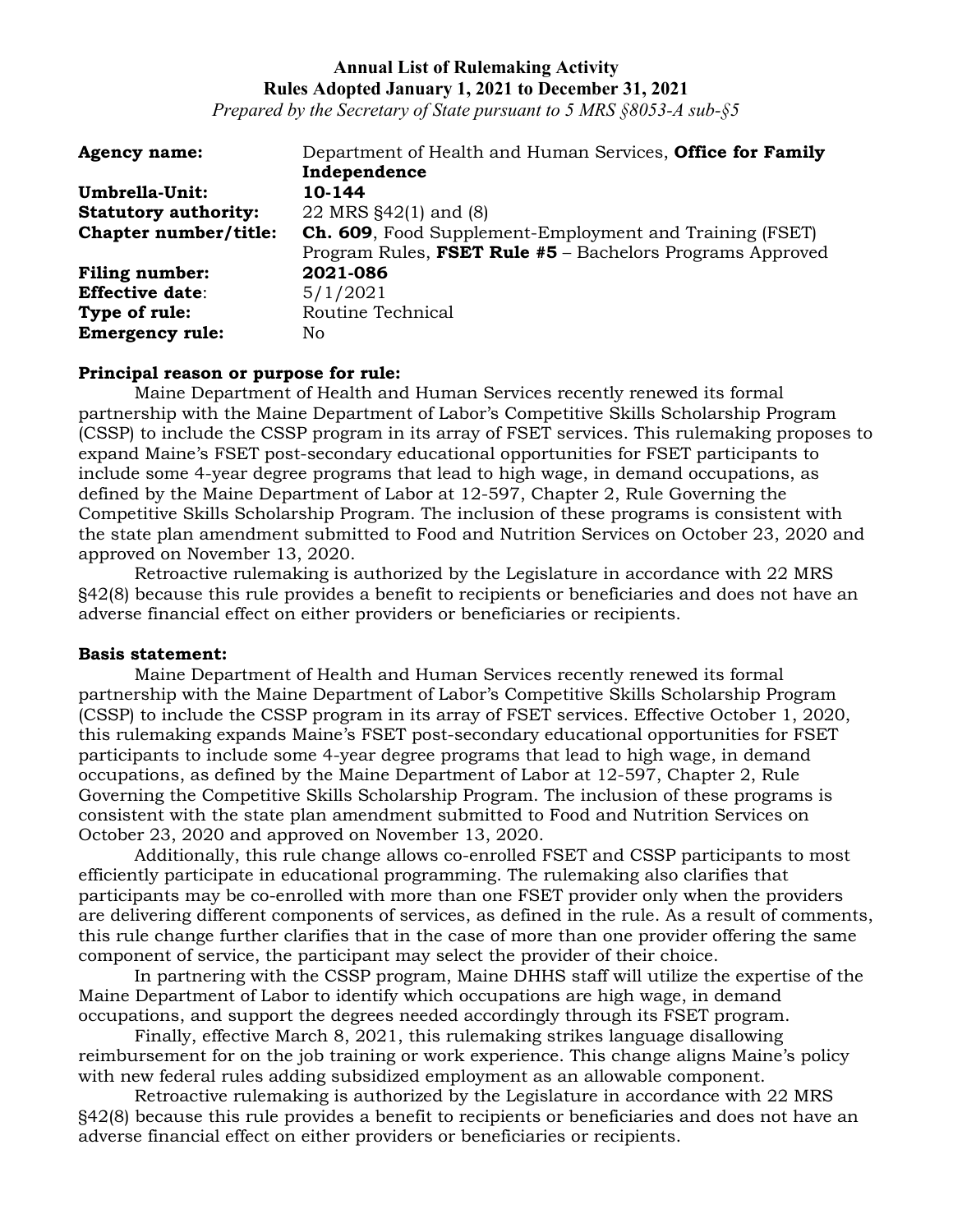*Prepared by the Secretary of State pursuant to 5 MRS §8053-A sub-§5*

This amendment is expected to be annually cost neutral, as the same number of participants will be served, and providers will be held to the established budgets and caps for services and participant reimbursements in their contracts or Memorandum of Understanding as previously approved.

This rule will not have an adverse impact on municipalities or small businesses.

### **Fiscal impact of rule:**

This amendment is expected to be annually cost neutral, as the same number of participants will be served, and providers will be held to the established budgets and caps for services and participant reimbursements in their contracts or Memorandum of Understanding as previously approved.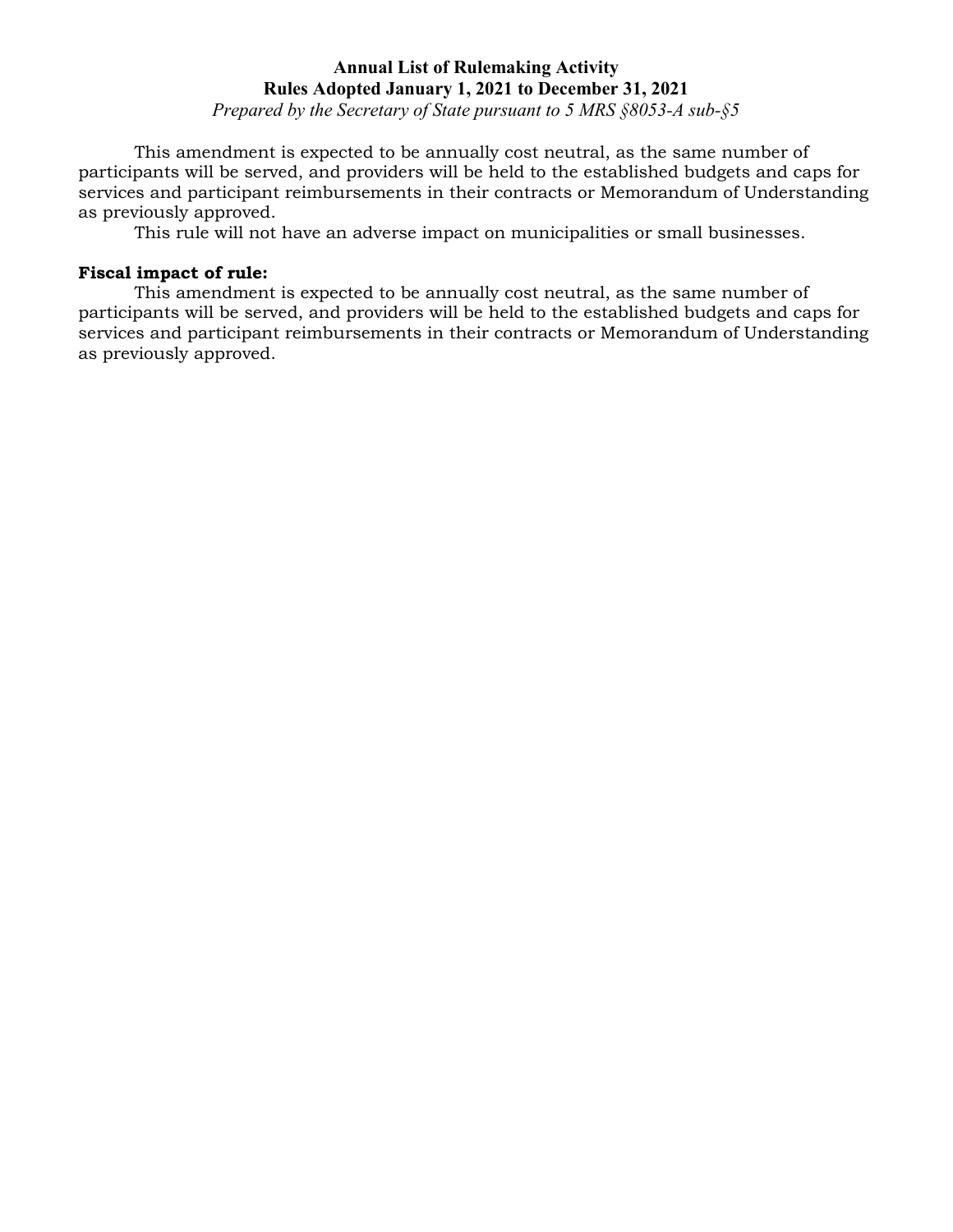*Prepared by the Secretary of State pursuant to 5 MRS §8053-A sub-§5*

| <b>Agency name:</b>         | Department of Health and Human Services, Maine Center for               |
|-----------------------------|-------------------------------------------------------------------------|
|                             | Disease Control and Prevention - Data, Research and Vital               |
|                             | <b>Statistics</b> (jointly with 90-590, Maine Health Data Organization) |
| Umbrella-Unit:              | 10-144                                                                  |
| <b>Statutory authority:</b> | PL 2021 ch. 423; 22 MRS SS 1406-A, 2706 sub-S2-A, 8715-A                |
| Chapter number/title:       | <b>Ch. 730</b> (New), Interagency Reporting of Cancer Registry and      |
|                             | Vital Statistics Data                                                   |
| <b>Filing number:</b>       | 2021-247                                                                |
| <b>Effective date:</b>      | 12/14/2021                                                              |
| Type of rule:               | Routine Technical                                                       |
| <b>Emergency rule:</b>      | No                                                                      |

#### **Principal reason or purpose for rule:**

*(See Basis Statement)*

#### **Basis statement:**

The Maine Health Data Organization is authorized by statute to collect health care data. PL 2021 ch. 423, *An Act to Improve Health Care Data Analysis*, requires the Maine Health Data Organization and the Department of Health and Human Services to adopt a joint rule to require the reporting to the MHDO of data from the cancer-incidence registry established pursuant to 22 MRS §1404 and data related to the registration of vital statistics pursuant to 22 MRS §2701. This new rule meets the requirement as defined above.

The integration of the cancer registry and vital statistics data information into the MHDO data sets will enhance the data analysis in the State of Maine, specific to cancer research.

The provisions of this new rule include: identification of the agencies involved and the reporting requirements; establishment of requirements for the content, format, method, and reporting periods for the data; data integration; and confidentiality.

### **Fiscal impact of rule:**

There is no fiscal impact on state municipalities, counties or small businesses.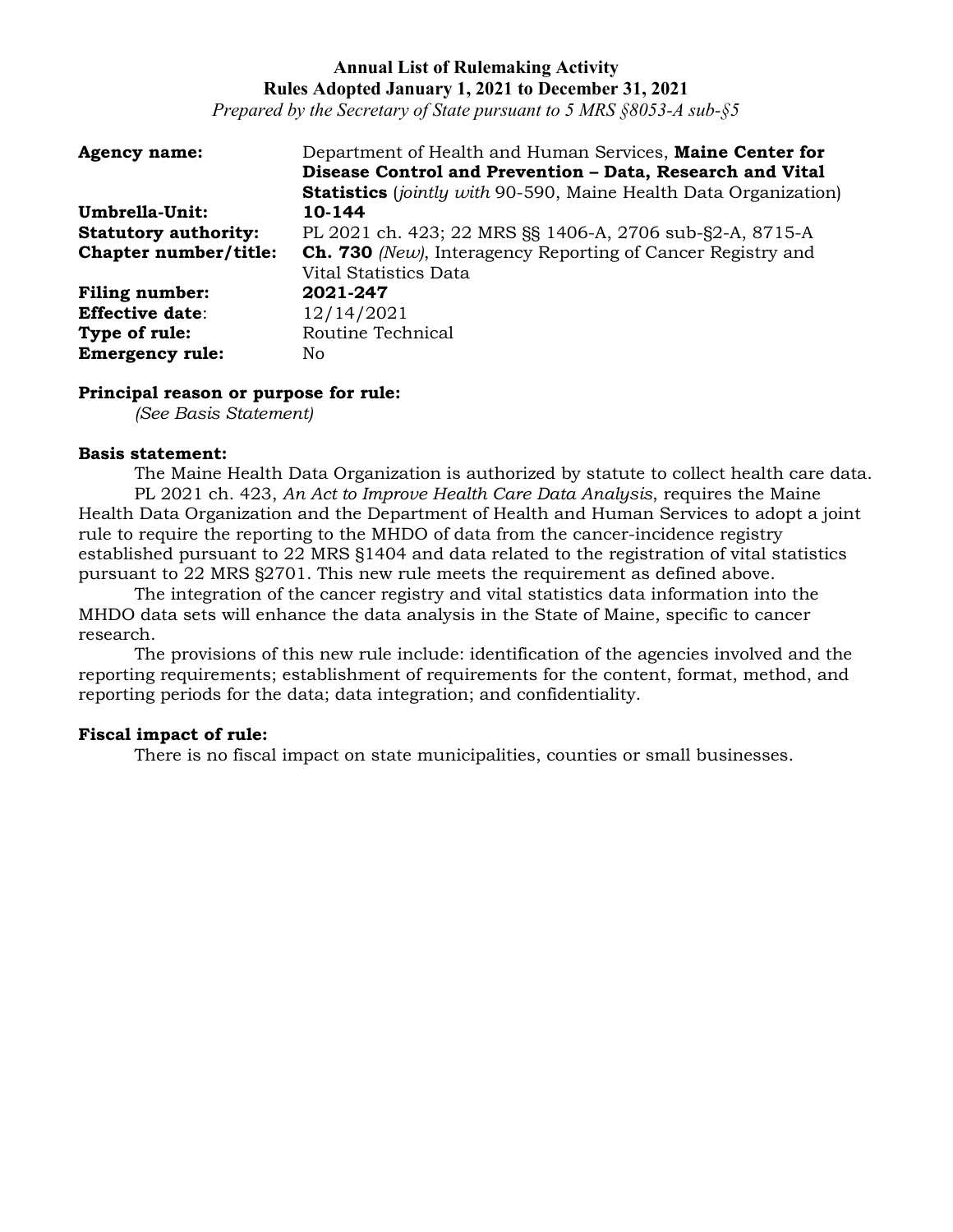*Prepared by the Secretary of State pursuant to 5 MRS §8053-A sub-§5*

| <b>Agency name:</b>         | Department of Health and Human Services, Office of Child and       |
|-----------------------------|--------------------------------------------------------------------|
|                             | <b>Family Services</b>                                             |
| Umbrella-Unit:              | 10-148                                                             |
| <b>Statutory authority:</b> | 22 MRS §§ 42(8), 3174-Z, 4062; 5 MRS §8073                         |
| Chapter number/title:       | <b>Ch. 21.</b> Rules for the Provision of Payments for Residential |
|                             | Programs Serving Children                                          |
| <b>Filing number:</b>       | 2021-001                                                           |
| <b>Effective date:</b>      | 1/6/2021                                                           |
| Type of rule:               | Major Substantive                                                  |
| <b>Emergency rule:</b>      | <b>Yes</b>                                                         |

### **Principal reason or purpose for rule:**

Pursuant to 5 MRS §8073, the Department finds that emergency rulemaking is necessary to implement this change as soon as possible to ensure that Maine's PNMIs have sufficient resources to meet the challenges stemming from the current surge of the ongoing COVID-19 coronavirus, and to continue to provide services for hundreds of children in Maine. Without this rate increase, Maine's children's residential PNMI providers may soon lack the financial resources to sustain operations, putting Maine children at risk. Emergency procedures are needed to establish this rate immediately because children's residential PNMI providers are already facing extreme, unanticipated financial threats to their continued operation.

### **Basis statement:**

Coronaviruses are a large family of viruses that are common in people and many different species of animals, including camels, cattle, cats, and bats. Rarely, animal coronaviruses can infect people and then spread between people. Late in 2019, a new such virus appeared, initially on the Chinese mainland, but rapidly spreading elsewhere. This virus, typically referred to as "Novel Coronavirus," but officially named "SARS-CoV-2," has led to the development in humans of a new disease, "coronavirus disease 2019," typically referred to as "COVID-19." On March 11, 2020, the World Health Organization declared COVID-19 a worldwide pandemic.

Although Governor Janet Mills declared a state of civil emergency by proclamation pursuant to 37-B MRS §742(1)(A) as early as March 15, 2020, and has continually renewed that declaration ever since, over the past month, Maine's Centers for Disease Control and Prevention (CDC) has reported rates of COVID-19 infection as well as resulting hospitalizations and deaths resulting from COVID-19 at levels many times higher than at any other point during the civil emergency. This surge affects communities across the state.

Pursuant to 10-144 CMR ch. 101 (the *MaineCare Benefits Manual*) ch. II and III section 97 ("Private Non-Medical Institutions", or "PNMI", Services), PNMIs provide Medicaid services to various populations in Maine. Here, section 97 Appendix D governs the PNMIs providing residential treatment to children statewide. However, Medicaid does not reimburse for room and board, thus the state makes payments to PNMI providers to cover some of these costs.

The current surge of COVID-19 infections has created a number of challenges for PNMIs providing residential treatment to children statewide. PNMIs have been deemed an essential service as they are providing care and treatment for hundreds of children across the state. In the face of these challenges, several providers have recently shut down, resulting in a loss of residential care beds for Maine children.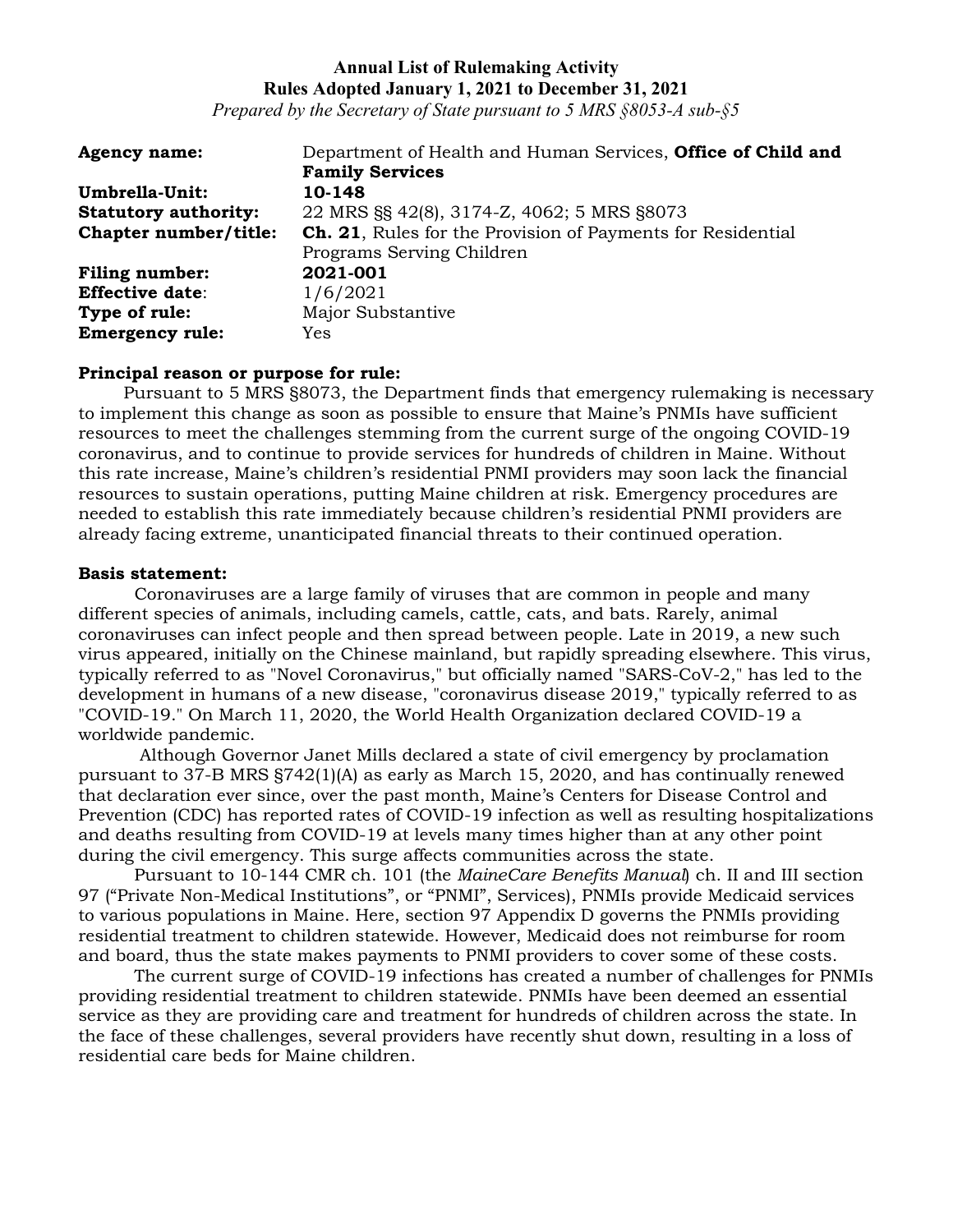*Prepared by the Secretary of State pursuant to 5 MRS §8053-A sub-§5*

Specifically, challenges include:

- The need to assure adequate staffing levels for children who need to be separated from the normal milieu due to suspected or confirmed COVID-19 infection.
- The need to assure adequate staffing levels if members of a provider's staff are absent due to suspected or confirmed COVID-19 infection.
- The cost of Personal Protective Equipment (PPE) to ensure the safety of staff and children.
- The cost to increase the frequency and intensity of cleaning within the program and ensure areas are regularly sanitized.
- The need to assure adequate staffing to complete regular screening of children and staff for COVID-19 symptoms throughout the day.
- The need to furnish adequate employee compensation necessary to hire and retain qualified staff. Other industries deemed essential during the current pandemic have increased pay for their staff to compensate for the risk of exposure to COVID-19.
- School closures and virtual schooling have resulted in increased need for staffing. Prior to the pandemic children left the residential setting to receive educational services elsewhere, allowing providers to decrease staffing during this time. Due to the pandemic most children in residential are completing school virtually and residential providers are required to maintain staff not previously required in order to supervise schooling.

This emergency rule temporarily increases the Standard Room and Board Rate under 10-148 CMR ch. 21. The current rate for providers governed by this rule is \$54.45 per occupied bed day. This rate is not in the rule. In this emergency rulemaking, the Department increases the standard Room and Board Rate by \$26.55 to \$81.00 per occupied bed day, effective January 1, 2021 and continuing until March 31, 2021. The Department is making the rate increase retroactive to January 1, 2021. This retroactive application is authorized by 22 MRS §42(8), as it provides a financial benefit to the providers.

Pursuant to 5 MRS §8073, the Department finds that emergency rulemaking is necessary to implement this change as soon as possible to ensure that Maine's PNMIs providing residential programs serving children have sufficient resources to meet the challenges stemming from the COVID-19 coronavirus, and to continue to provide services for hundreds of children in Maine. In the face of the current surge and its effect on PNMIs operations, without this rate increase, Maine's PNMI providers may soon lack the financial resources to sustain operations, putting Maine children at risk. Emergency procedures are needed to establish this rate immediately because children's PNMI providers are already facing extreme, unanticipated financial threats to their continued operation as a result of the current COVID-19 situation, detailed above.

Emergency major substantive rules are effective for up to one year, pursuant to 5 MRS §8072. Moving forward, the Office of Child and Family Services (OCFS) is collaborating with MaineCare on a rate study for children's residential care. The study is considering both the MaineCare portions of the service, as well as the room and board rate covered by this rule, 10-148 CMR ch. 21. It is anticipated that in early 2021 MaineCare's contracted provider will complete the rate study and OCFS plans to update the rate permanently through nonemergency, major substantive rulemaking pursuant to 5 MRS §8071 once the rate study is complete.

## **Fiscal impact of rule:**

\$720,000.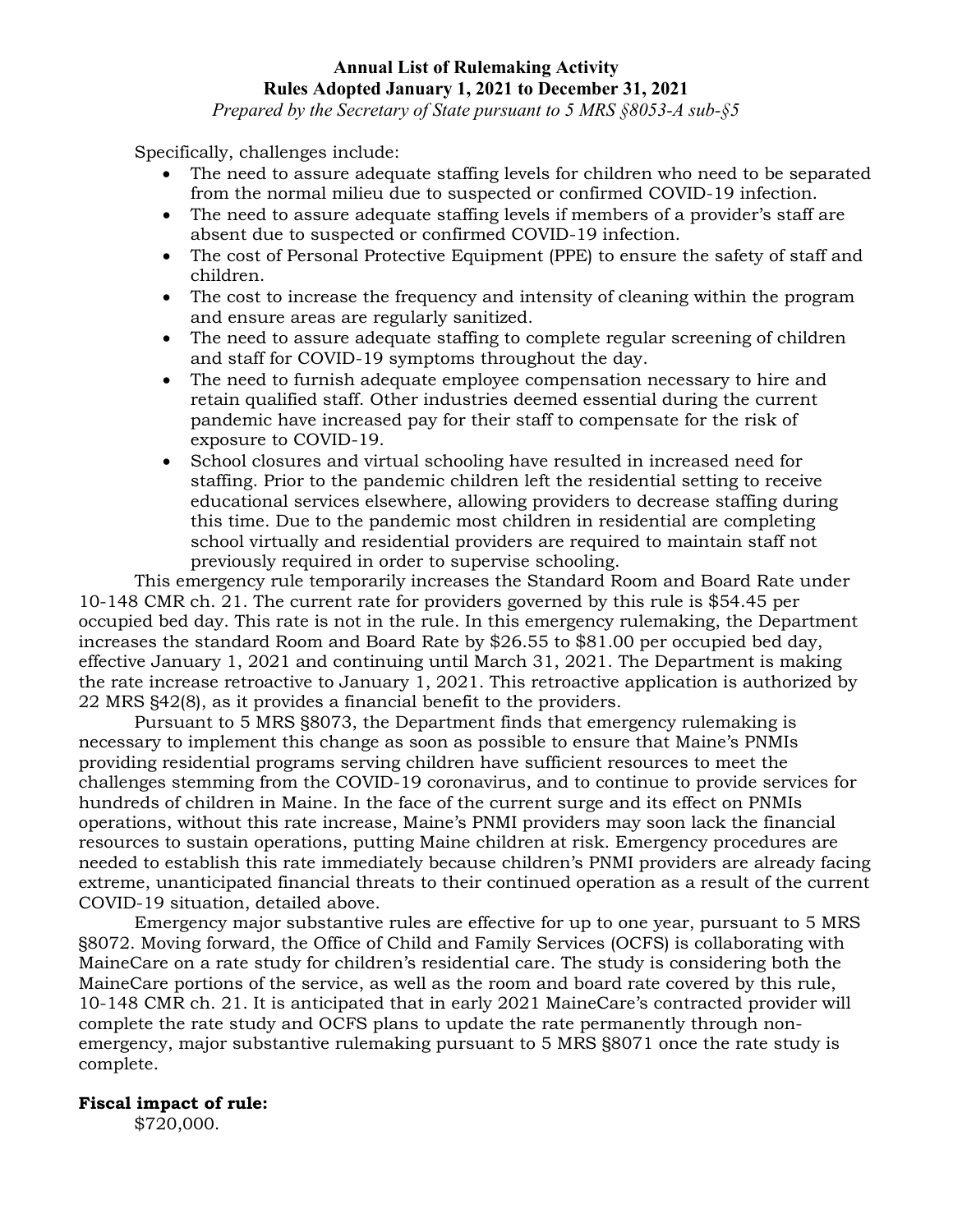*Prepared by the Secretary of State pursuant to 5 MRS §8053-A sub-§5*

| <b>Agency name:</b>         | Department of Health and Human Services, <b>Office of Child</b>          |
|-----------------------------|--------------------------------------------------------------------------|
|                             | and Family Services                                                      |
| Umbrella-Unit:              | 10-148                                                                   |
| <b>Statutory authority:</b> | 22 MRS §§ 7702-B, 7703, 7704, 7707, 7802, 8301, 8301-A, 8302-A,          |
|                             | 8303-A                                                                   |
| Chapter number/title:       | <b>Ch. 32</b> (Repeal and replace), Child Care Facility Licensing Rule – |
|                             | Child Care Centers, Nursery Schools, Small Child Care facilities,        |
|                             | Other Programs. Also repeals <b>Ch. 36</b> , Rules for the Licensing of  |
|                             | Nursery Schools                                                          |
| <b>Filing number:</b>       | 2021-188, 189                                                            |
| <b>Effective date:</b>      | 9/27/2021                                                                |
| Type of rule:               | Routine Technical                                                        |
| <b>Emergency rule:</b>      | No.                                                                      |

### **Principal reason or purpose for rule:**

*(See Basis Statement)*

### **Basis statement:**

The Department of Health and Human Services (the "Department") proposed rulemaking to repeal 10-148 CMR ch. 32 *Rules for the Licensing of Child Care Facilities* and 10-148 CMR ch. 36 *Rules for the Licensing of Nursery Schools* to replace the two rules with 10-148 CMR ch. 32 *Child Care Facility Licensing Rule - Child Care Centers, Nursery Schools, Small Child Care Facilities, Other Programs* on June 30, 2021. A public hearing using the zoom platform was held on July 20, 2021 and written comments were accepted through July 30, 2021.

The Department has determined that adoption of this rule, 10-148 CMR ch. 32 *Child Care Facility Licensing Rule - Child Care Centers, Nursery Schools, Small Child Care Facilities, Other Programs* is necessary to fully comply with the federal requirements of the 2014 reauthorization of the Child Care and Development Block Grant (CCDBG), which provides significant funding annually to improve access to and quality of child care in Maine. Maine currently has an approved waiver for specific requirements that will expire on September 30, 2021. The new provisions in the proposed rule are required to remain in compliance with CCDBG and must be operationalized prior to the expiration of the waiver. These provisions require compliance with 10-148 CMR ch. 34 *Child Care Provider (Child Care Facilities and Family Child Providers) Background Check Licensing Rule*, require specific health and safety training for staff, require emergency preparedness plans, require immunization records for all children, and require all monitoring reports to be posted to a public website for three years. Additionally, the proposed rule includes provisions necessary to meet the health and safety needs of children who are served in child care facilities. The rule updates the current regulations and merges and consolidates requirements of the current rules in order to streamline requirements and processes.

Significant changes to the rule include;

- Reframing the order and language of the rule to describe provider licensing responsibilities more clearly;
- Removing obsolete definitions, while adding and clarifying other definitions necessary for the rule;
- Adding that the Department will post all inspection reports to a website available to the public for a period of three years;
- Streamlining and clarifying requirements for license applications;
- Eliminating requirements for personal references;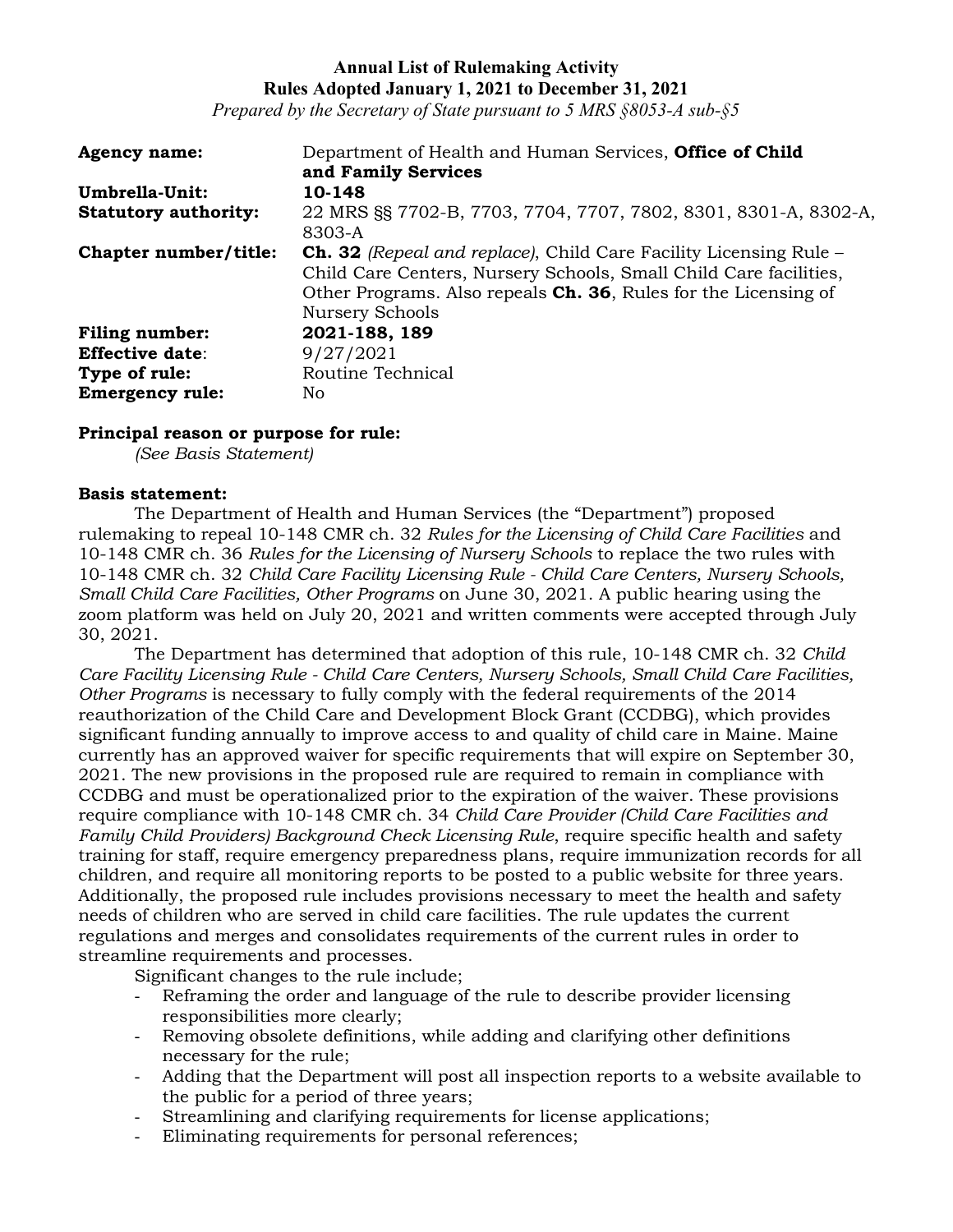*Prepared by the Secretary of State pursuant to 5 MRS §8053-A sub-§5*

- Requiring an applicant to complete pre-licensure health and safety training;
- Adding the requirement for compliance with 10-148 CMR ch. 34 Child Care Provider Background Check Licensing Rule, which was effective Sept. 25, 2020;
- Adding additional requirements for the staff manual;
- Expanding written policy requirements for handling suspected instances of child abuse and neglect;
- Adding a requirement to register with Maine's Quality Rating Improvement System;
- Adding clarifying language regarding the waiver process;
- Clarifying inspection and investigation procedures;
- Adding language to the rule for transparency to reflect current practice of requiring a Plan of Action or issuance of a Directed Plan of Action;
- Unifying record-keeping requirements and including additional requirements in the program manual and policies;
- Increasing personnel record retention and child records to three years;
- Adding the requirement for record of immunization for all children;
- Clarifying and adding requirements for notifications and reports to the Department including adverse drinking water results;
- Adding provisions to supervision;
- Broadening staff qualifications and requirements;
- Specifying orientation and ongoing training requirements;
- Adding safe sleep provisions;
- Adding a requirement for registration with Maine's Professional Development Network;
- Adding additional constructive methods of guidance;
- Clarifying prohibited detrimental practices;
- Merging Rights of Children;
- Requiring written instructions regarding child abuse and neglect reporting;
- Requiring the Child Protective Intake hotline number be posted;
- Adding requirement that all children have a current record of immunization on file, removing specific exemptions from immunization requirements, per PL 2019 ch. 154 §11 (eff. Sept. 1, 2021);
- For Nursery Schools only, every 2 years each licensee, administrator and other staff members of the Nursery School who provide care for children must be declared free from communicable disease by a licensed physician, nurse practitioner or physician assistant. Pursuant to 22 MRS §8402, effective September 1, 2021, there will no longer be exemptions from this requirement based on religious or philosophical beliefs;
- Adding requirement for facilities serving 13 or more Children to have a separate first aid kit and manual in each classroom;
- Adding a requirement to test drinking water for lead and other specified contaminants;
- Adding requirement to notify parents when on a bottled water agreement;
- Adding requirements related to the indoor physical environment to include the requirement for shock absorbing material, requirements regarding power equipment, requirements regarding purses, bags, medications and other belongings;
- Adding time requirements for outdoor play and limits for television, videos, and hand-held electronic devices;
- Adding a requirement for a carbon monoxide detector;
- Decreasing minimum indoor temperature requirement to 65° Fahrenheit;
- Increasing requirements for outdoor play areas including specific criteria for fencing, use of helmets, and energy absorbing material in fall zones;
- Adding requirements for exceeding maximum group size in outdoor areas;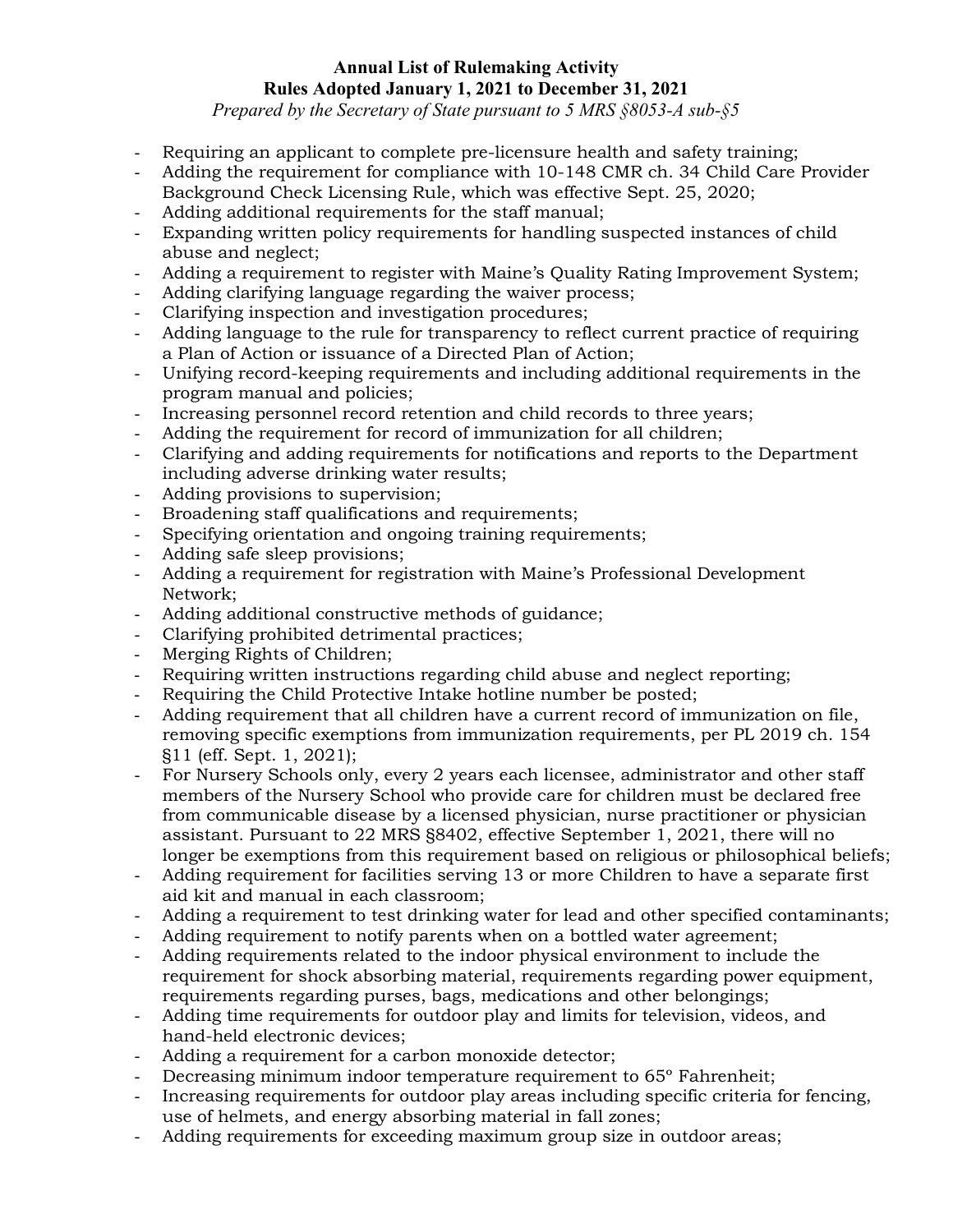*Prepared by the Secretary of State pursuant to 5 MRS §8053-A sub-§5*

- Adding requirements for bathing facilities;
- Specifying and adding requirements for emergency preparedness plans;
- Clarifying requirements for swimming and wading settings and adding requirements for hot tubs;
- Adding more healthy meal and snack requirements and limiting consumption of juice;
- Adding a requirement for documentation of allergy plan;
- Adding safety precautions in kitchen facilities;
- Adding disqualifying driving offenses prohibiting provider transport of children;
- Decreasing restrictions to first floor;
- Limiting use of infant equipment to 30 consecutive minutes;
- Adding requirements regarding feeding and storage of breast milk;
- Prohibiting the practice of swaddling;
- Adding requirements for nighttime care; and
- Increasing transparency and clarifying enforcement authority and process.

## **Fiscal impact of rule:**

The expected impact will vary depending upon the provider. Providers may have cost associated with compliance with outdoor play areas, safe sleep, water testing, and required training.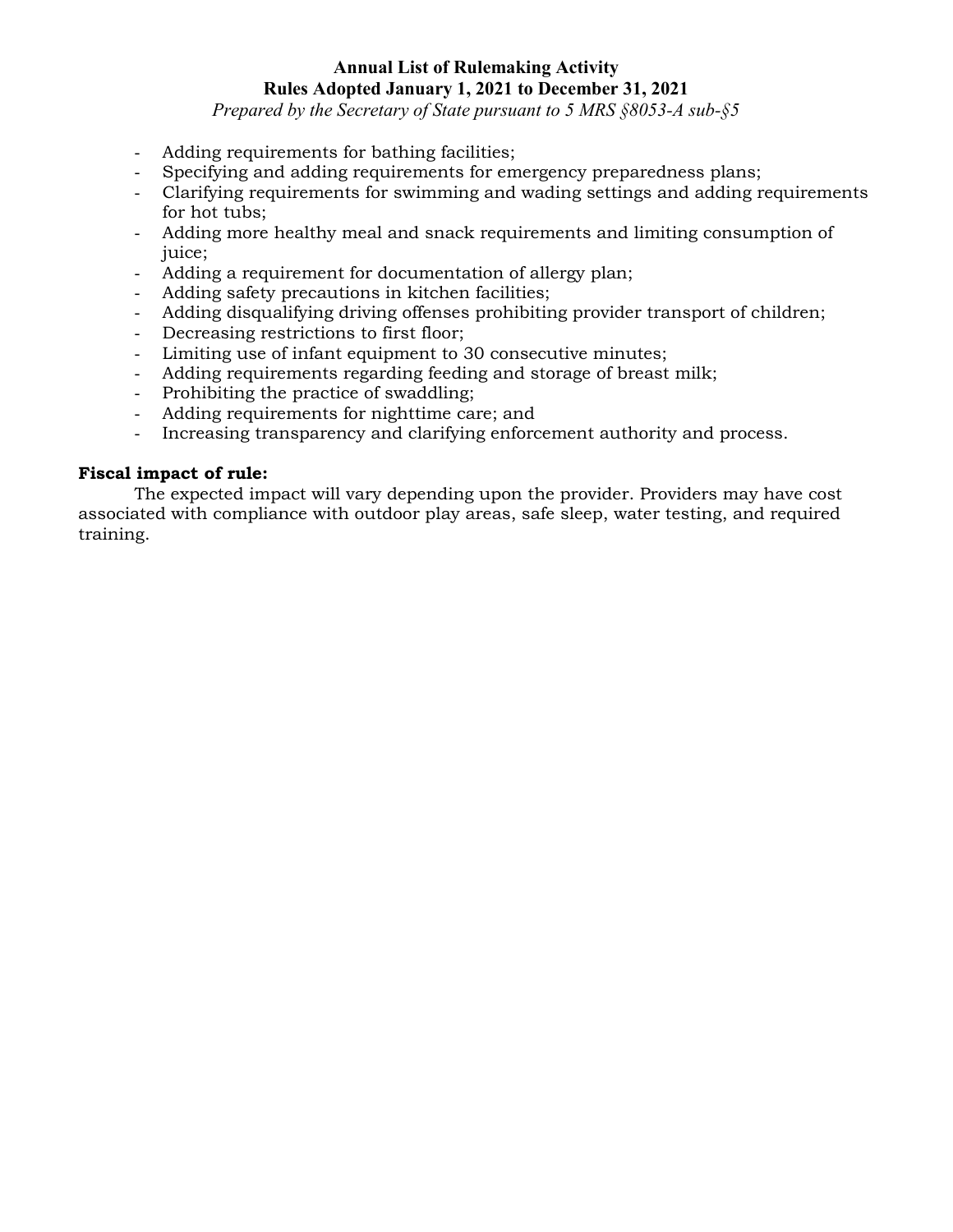*Prepared by the Secretary of State pursuant to 5 MRS §8053-A sub-§5*

| <b>Agency name:</b>         | Department of Health and Human Services, Office of Child       |
|-----------------------------|----------------------------------------------------------------|
|                             | and Family Services                                            |
| Umbrella-Unit:              | 10-148                                                         |
| <b>Statutory authority:</b> | 5 MRS §§ 8054, 8073; 22 MRS §§ 7702-B11), 7703(6), 7704,       |
|                             | 77073), 7802(7), 8301(8), 8302-A(2), 8303-A(1)                 |
| Chapter number/title:       | <b>Ch. 33</b> (Repeal and replace), Family Child Care Provider |
|                             | Licensing Rule                                                 |
| <b>Filing number:</b>       | 2021-112                                                       |
| <b>Effective date:</b>      | 5/27/2021                                                      |
| Type of rule:               | Major Substantive                                              |
| <b>Emergency rule:</b>      | Yes                                                            |

#### **Principal reason or purpose for rule:**

*(See Basis Statement)*

#### **Basis statement:**

The Department has determined that immediate adoption of this rule is necessary to avoid an immediate threat to public health, safety, and general welfare. The Department's findings of emergency are as follows: Without this emergency major substantive rule, the provisionally adopted major substantive rule provisions would have no legal effect until they are reviewed and approved by the Maine Legislature. These provisions are integral to the rule as a whole, such that the rule could not function nor be enforceable unless they have legal effect. The lack of a functional, enforceable rule for the licensing of family child care providers presents an immediate threat to the health, safety, and general welfare of Maine children. Moreover, as indicated below, these provisions provide necessary protection for children and toddlers. These major substantive provisions are both necessary for the primary health and safety of the children in family child care and are required by Maine law to be included in this rule. 22 MRS §8302-A(2). Finally, emergency adoption of the major substantive provisions of this rule is necessary to fully comply with the federal requirements of the 2014 reauthorization of the Child Care and Development Block Grant (CCDBG), which provides significant funding annually to improve access to and quality of child care in Maine.

The Emergency Major Substantive rule adopted in this rulemaking is identical to the 10-148 CMR ch. 33 rule the Department adopted on May 20, 2021. The emergency major substantive provisions in this rule, that are effective May 20, 2021, address the following: applicant qualifications; requirements of provider handbook, staff manual, and child abuse/neglect policies; fees; record management and retention; certain reporting requirements; staff-child ratios, supervision, and qualifications; provider and staff training; child guidance; rights of children and parents; health and medical care; environment and safety; swimming and wading; food and kitchen; infant/ toddler care; nighttime care; and certain enforcement provisions.

Specific changes from the former Family Child Care Provider Licensing Rule, 10-144 CMR ch. 33, that are adopted on an emergency basis in this rulemaking include: requiring compliance with comprehensive background checks pursuant 10-148 CMR ch. 34 (Emergency Rule, effective 9-25-20), adding requirements for provider handbook and staff manual, increasing record retention from two years to three years, updating immunization requirements, clarifying and adding requirements for notifications to the Department, adding staff qualifications and requirements, specifying orientation and ongoing training requirements, adding a requirement for registration with Maine's Professional Development Network, adding a requirement to register with Maine's Quality Rating Improvement System, adding child and parent rights, adding time requirements for active outdoor play, reducing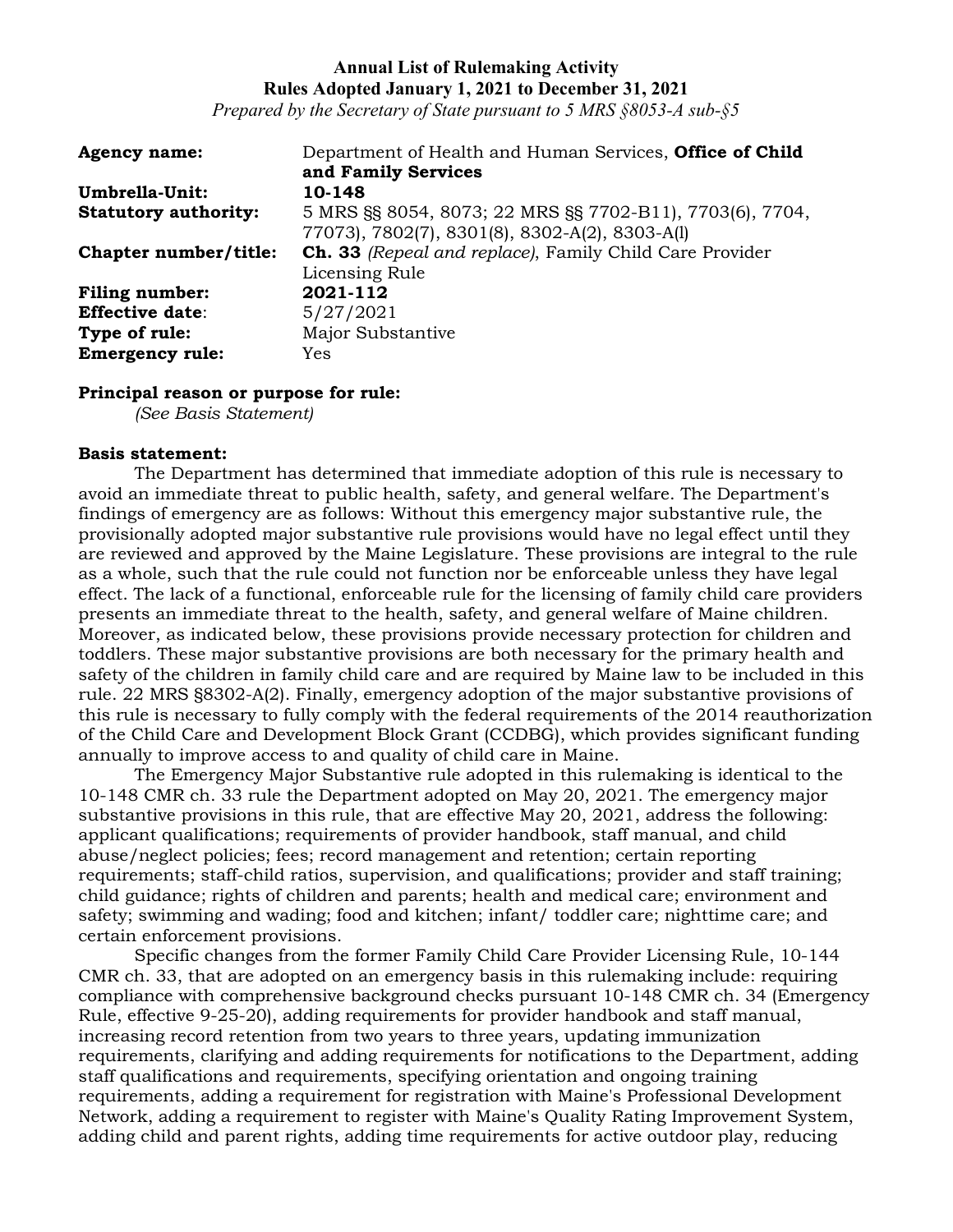*Prepared by the Secretary of State pursuant to 5 MRS §8053-A sub-§5*

screen time, adding a requirement for a carbon monoxide detector, changing temperature requirements, adding swimming requirements, adding healthy meal and snack requirements, adding disqualifying driving offenses prohibiting provider transport of children, prohibiting swaddling, modifying requirements for nighttime care, and increasing transparency with additional parental notification.

### **Fiscal impact of rule:**

The Department does not anticipate any fiscal impact as the changes are cost neutral.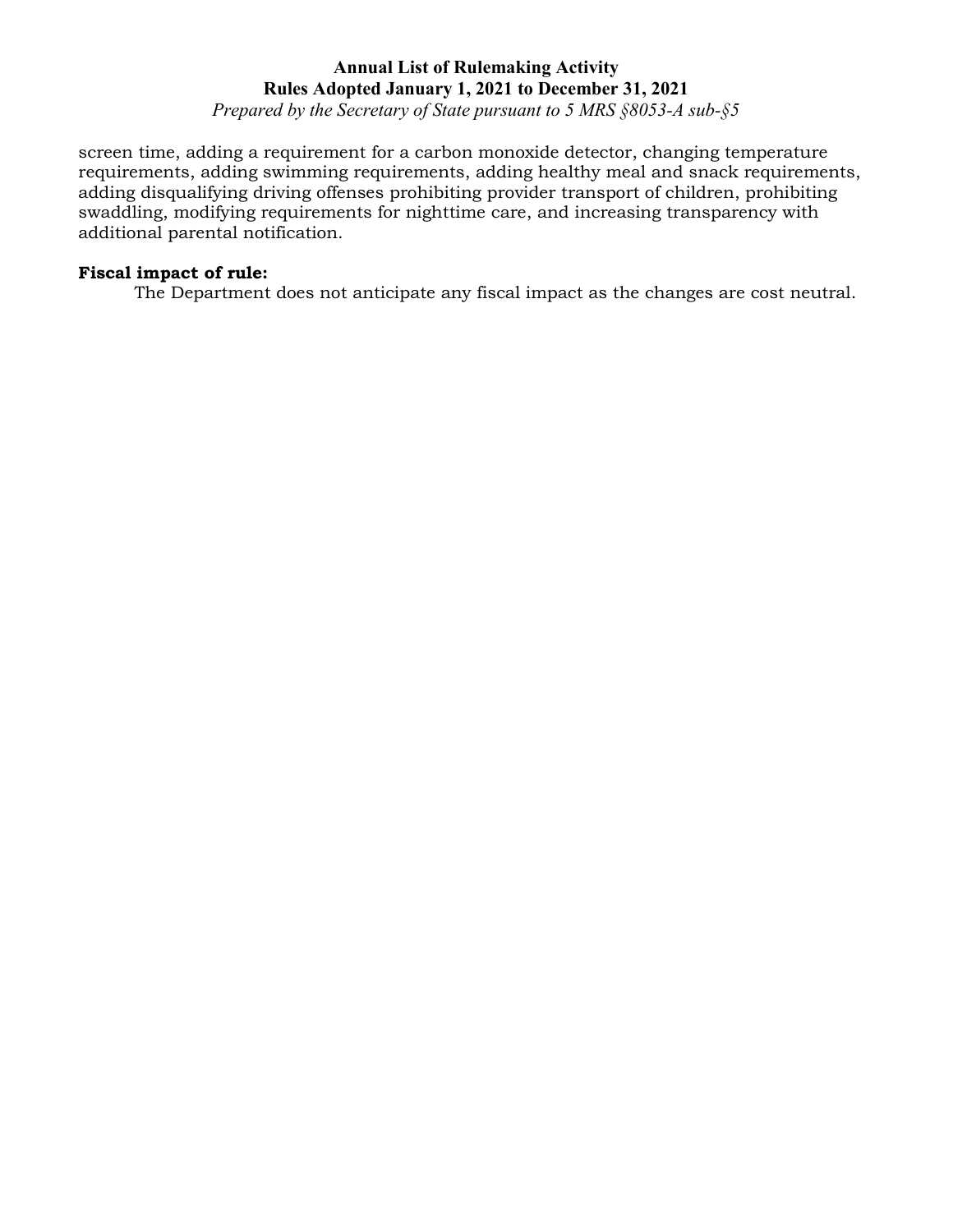*Prepared by the Secretary of State pursuant to 5 MRS §8053-A sub-§5*

| <b>Agency name:</b>         | Department of Health and Human Services, <b>Office of Child</b>       |
|-----------------------------|-----------------------------------------------------------------------|
|                             | and Family Services                                                   |
| Umbrella-Unit:              | 10-148                                                                |
| <b>Statutory authority:</b> | 22 MRS §§ 42,7801,7802, 8102; 22-A MRS §205(2); 34-B MRS<br>$$1203-A$ |
| Chapter number/title:       | <b>Ch. 35</b> (Repeal and replace), Children's Residential Care       |
|                             | Facilities Licensing Rule (replaces ch. 36)                           |
| <b>Filing number:</b>       | 2021-243, 244                                                         |
| <b>Effective date:</b>      | 12/12/2021                                                            |
| Type of rule:               | Routine Technical                                                     |
| <b>Emergency rule:</b>      | No                                                                    |

#### **Principal reason or purpose for rule:**

*(See Basis Statement)*

#### **Basis statement:**

The Department of Health and Human Services (the "Department") proposed rulemaking to repeal the current Children's Residential Care Facilities Licensing Rule, 10-144 CMR ch. 36, and to replace it with 10-148 CMR ch. 35: Children's Residential Care Facilities Licensing Rule on September 22, 2021. There was no public hearing for this proposed rule. The Department accepted written comments through October 22, 2021.

The Department has determined that adoption of this rule, 10-148 MR ch. 35 Children's Residential Care Facilities Licensing Rule, is necessary to fully comply with the requirements of the federal Family First Prevention Services Act (FFPSA) of 2018 which requires states to focus resources on prevention services and early intervention to strengthen families, keep children safe, and reduce the need for foster care. FFPSA also improves the wellbeing of children who are in foster care by reducing placement of children in congregate care settings. The Department believes that the new requirements adopted in this rulemaking to comply with FFPSA will afford greater health and safety protection for children and young adults receiving services in a children's residential care facility.

For children who require treatment in a residential care facility, FFPSA established standards for Qualified Residential Treatment Programs (QRTP). In order for states to receive Title IV-E federal financial support for children in state care placed in a residential care facility, the facility must meet QRTP standards. This rule requires most children's residential care facilities to comply with QRTP standards, and all that serve children in state care. QRTP requirements incorporated into the rule are described in the list of specific changes to the current rule, below.

FFPSA also requires states to conduct comprehensive background checks on any adult working in a children's residential care facility. These new comprehensive background check requirements include pre-employment fingerprinting with a search of the Federal Bureau of Investigation (FBI) and State Bureau of Identification (SBI). Furthermore, FFPSA stipulates which crimes disqualify an individual from working at a children's residential care facility either for the individual's lifetime or for five years, depending on the crime. Additionally, FFPSA requires checks of the child abuse and neglect registry for each state in which prospective hires have resided during the preceding five years. This rulemaking incorporates the comprehensive background check requirements of FFPSA into the licensing rule. Additionally, the Department includes checks of professional registries and Adult Protective Services records in the adopted rule.

This rule adoption also updates and clarifies language to reflect current practice and adds requirements to afford greater health and safety protection for residents receiving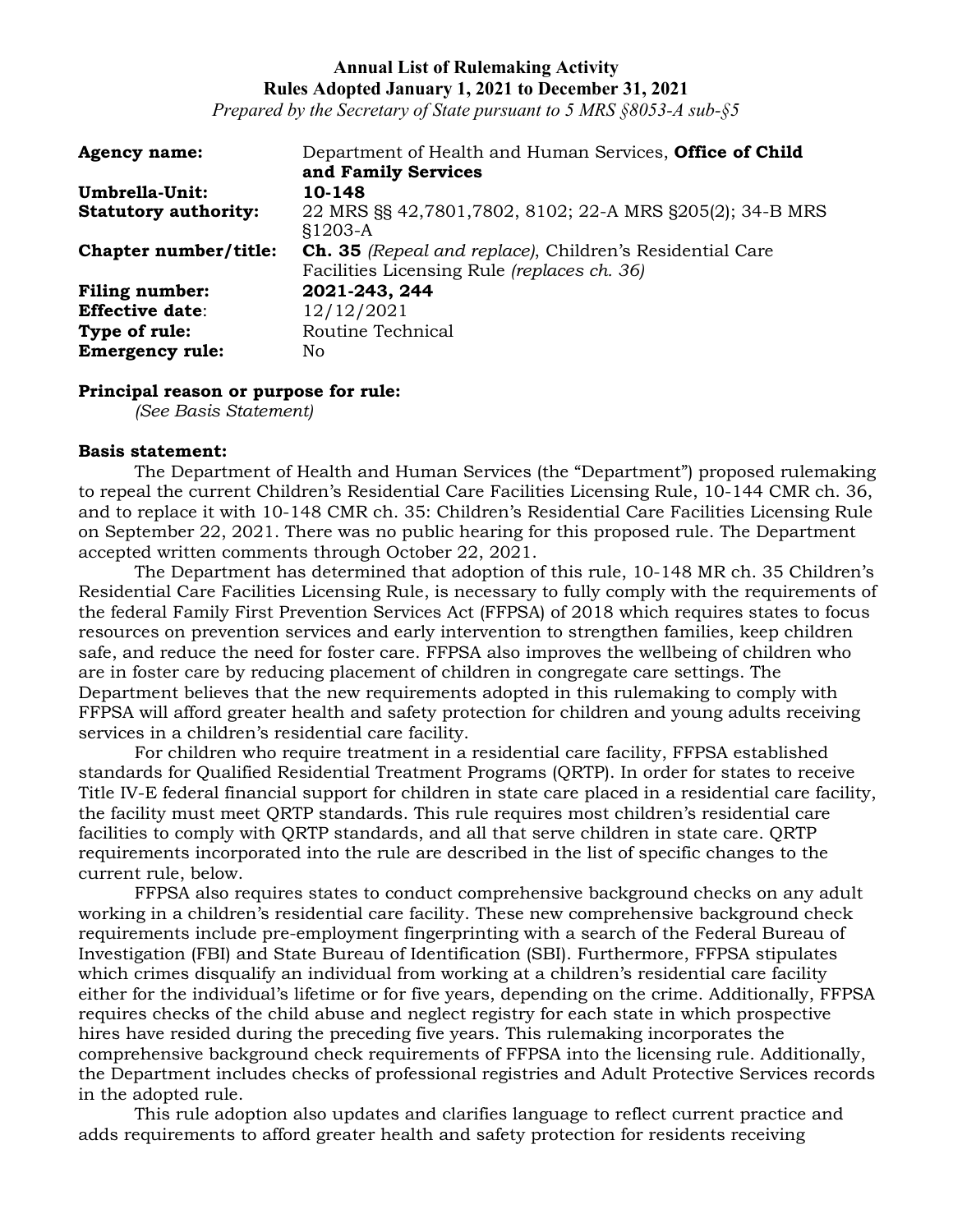*Prepared by the Secretary of State pursuant to 5 MRS §8053-A sub-§5*

services. The Department has adopted these changes based on program knowledge and expertise, and review of current practice as compared to the current rule. Moreover, the Office of Child and Family Services consulted with other offices within the Department of Health and Human Services to assure that this rule development aligned with Department goals and other Department policies.

Significant specific changes to the current rule include:

- Specifying exemptions or modifications applicable to specific service types (i.e., crisis services and therapeutic boarding schools) throughout the rule;
- Removing, adding, clarifying, and updating definitions;
- Adding the requirement for participation in quality assurance reviews conducted by Children's Behavioral Health Services within the Office of Child and Family Services;
- Adding and clarifying requirements for licensure application;
- Adding requirement for accreditation for consideration as a Qualified Residential Treatment Program and adding requirement for accreditation reports to be submitted to the Department in section;
- Requiring a trauma informed treatment model for consideration as a Qualified Residential Treatment Program;
- Requiring a unique license for each physical site;
- Adding a policy requirement for aftercare;
- Adding requirement that providers must follow Rights of Recipients of Mental Health Services (14-193 CMR ch. 1) for residents 18-21 years old;
- Specified requirement for providers to comply with requests for records;
- Adding requirement for staff to sign a statement regarding adult abuse and neglect;
- Removing requirement for medical examination for staff;
- Adding parental/guardian participation as appropriate and required for a Qualified Residential Treatment Program and requiring an aftercare plan to be in the resident record;
- Clarifying reporting requirement for all facilities;
- Changing reporting requirement from next business day to 72 hours to align with updated OCFS policy and clarified reporting requirements for adult residents 18-21 years old;
- Adding additional requirements to the comprehensive assessment and removing requirement for physician consultation regarding medication during comprehensive assessment;
- Removing requirement for crisis units to do a full comprehensive assessment;
- Modifying service plan review requirements to include a 30-day internal review;
- Modifying the review frequency of crisis plan from after every use to each service plan review or sooner if needed;
- Adding additional discharge requirements to include documenting resident's progress and family involvement;
- Incorporating new post-discharge requirements for Qualified Residential Treatment Programs;
- Clarifying and consolidating the requirements to meet physical health needs of residents;
- Adding requirement for first aid kits to be in each facility vehicle;
- Adding requirement for medication to be secured at all times;
- Clarifying language and reorganizing the behavior management section of rule;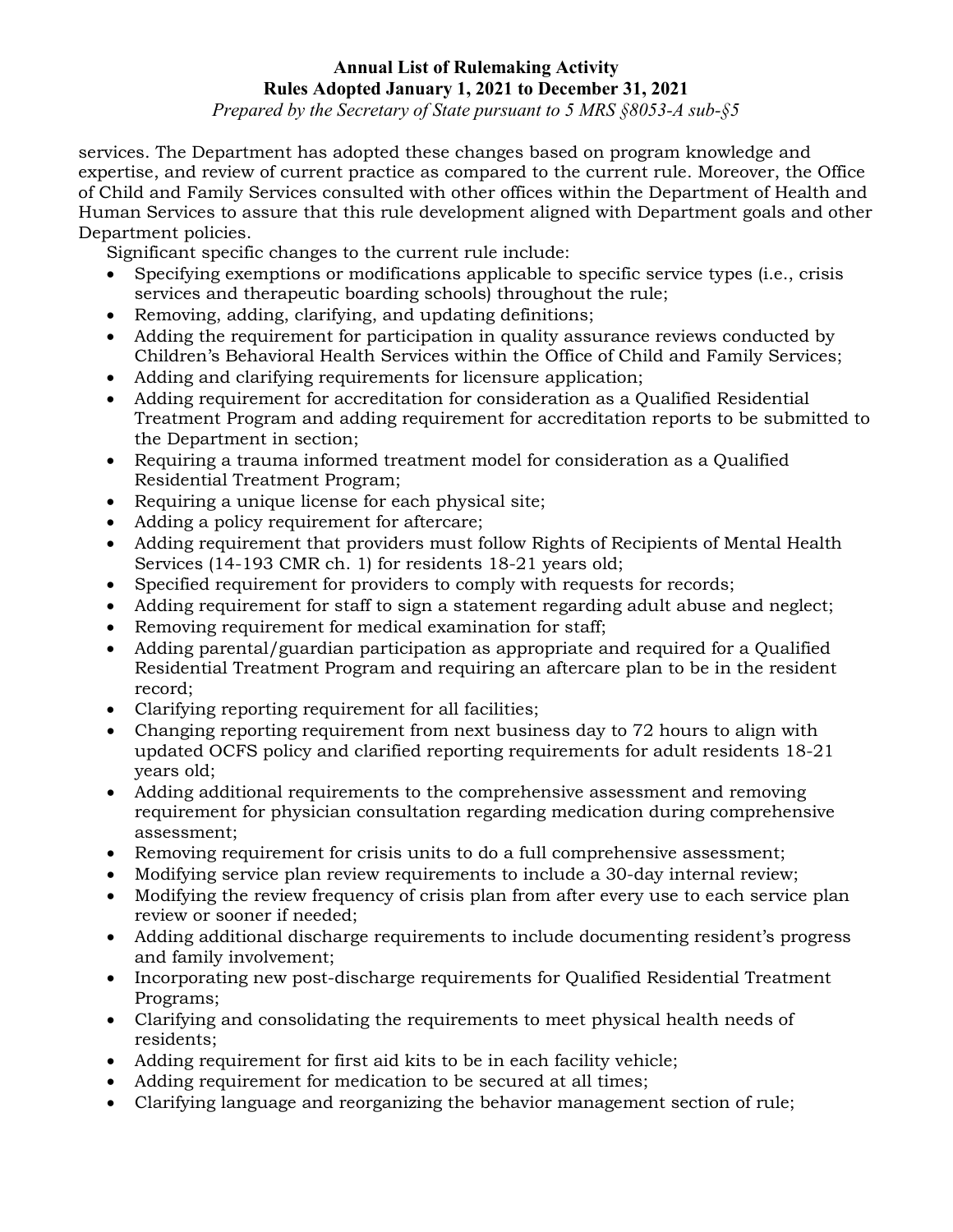*Prepared by the Secretary of State pursuant to 5 MRS §8053-A sub-§5*

- Removing requirements regarding isolation, including assessment of benefit of isolation and need for approval by supervisor;
- Clarifying and updating language regarding restraint;
- Clarifying previously allowed practice of standing in or near the doorway while engaging in approved de-escalation techniques as the only form of seclusion allowed;
- Requiring all non-clinical staff providing direct care and supervision of residents to be certified as Behavioral Health Professionals (BHP), for facilities designated as a Qualified Residential Treatment Program;
- Expanding and elaborating requirements for staff, including clarifying the requirement that good judgement means respecting professional boundaries;
- Updating and clarifying staff supervision requirements;
- Removing specific requirements for staff evaluations;
- Adding requirements for comprehensive background checks and including specific disqualifying conditions aligning with Family First Prevention Services Act;
- Including professional registries and Adult Protective Services in background check requirements;
- Adding disqualifying driving offenses that prohibit a staff member from transporting residents;
- Updating staff training requirements;
- Adding requirement to screen for indications of human trafficking;
- Clarifying requirement for seatbelts and child safety seats;
- Adding requirements for Qualified Residential Treatment Programs to have both a licensed clinician and registered nurse available 24 hours a day/ 7 days a week;
- Eliminating requirement for six-month clinical review;
- Adding specialized service requirements for facilities providing Intellectual and/or Developmental Disabilities Treatment Programs;
- Adding requirements for assessment and staff supervision;
- Expanding allowable credentials for a clinician to include clinical conditional LCSW, LCPC, and LMFT with two years behavioral health field work with children in Level 2 facilities;
- Adding ancillary service to include BCBA in Level 2 facilities;
- Clarifying language regarding enforcement to reflect current practice; and
- Adding requirement to notify guardians of current and prospective residents of licensing action.

# **Fiscal impact of rule:**

Services provided to children in Children's Residential Care Facilities are funded by a variety of means including MaineCare, federal Title IV-E funds, and State general funds. A recent rate study was conducted which incorporated the expected costs associated with each of the new provisions proposed in this rule and resulted in rate increases for services provided in Children's Residential Care Facilities. As approved in PL 2021 ch. 29 and 398, the estimated fiscal impact of this rule is \$5.8m General Fund, \$10.3m Federal Expenditures Fund, and \$1m Other Special Revenue Funds.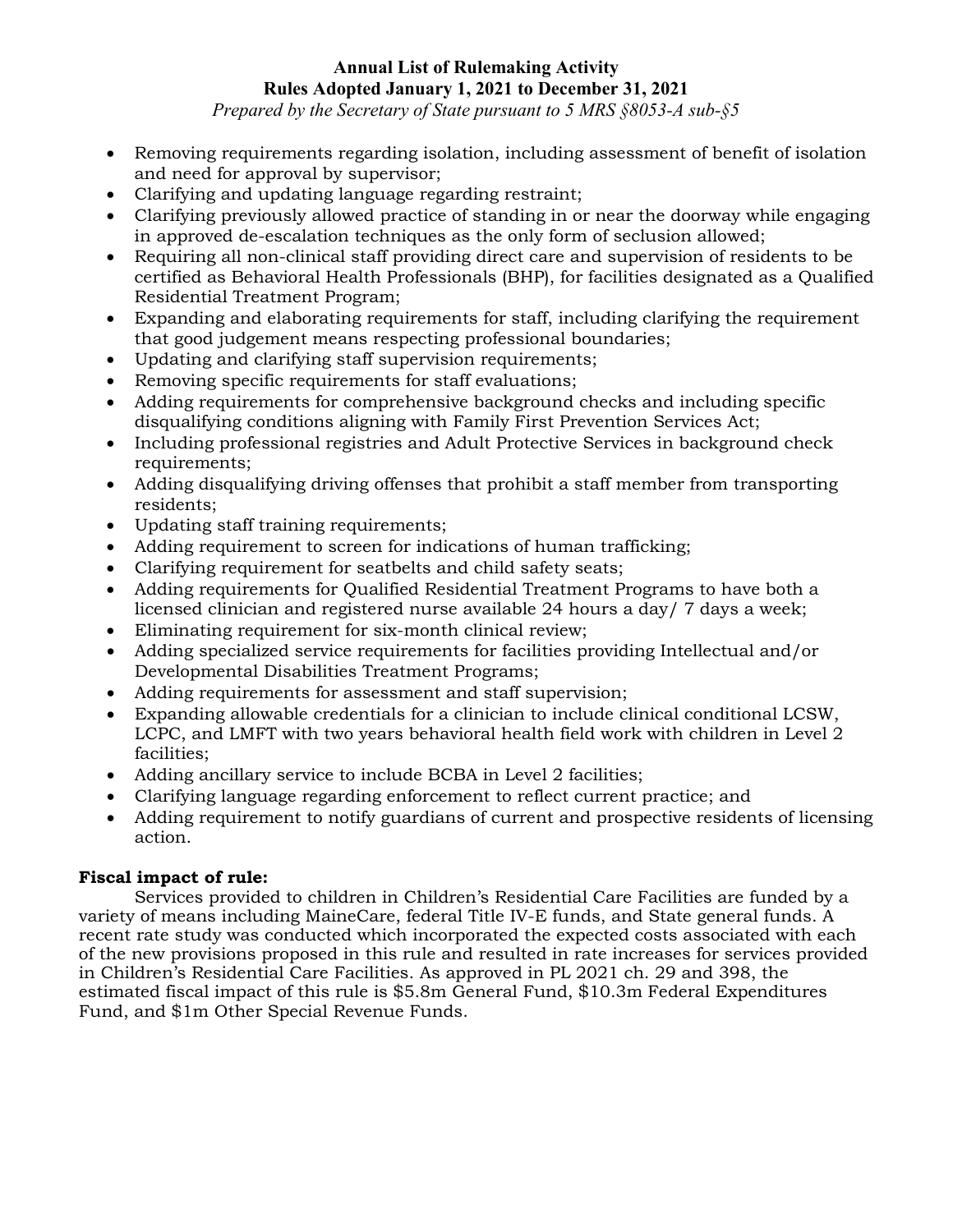*Prepared by the Secretary of State pursuant to 5 MRS §8053-A sub-§5*

| <b>Agency name:</b>         | Department of Health and Human Services, <b>Office of Aging</b>      |
|-----------------------------|----------------------------------------------------------------------|
|                             | and Disability Services                                              |
| Umbrella-Unit:              | 10-149                                                               |
| <b>Statutory authority:</b> | 22 MRS §§ 42, 3493                                                   |
| Chapter number/title:       | <b>Ch. 5 §16</b> (Repeal), Adult Protective Services: Administration |
| <b>Filing number:</b>       | 2021-041                                                             |
| <b>Effective date:</b>      | 2/27/2021                                                            |
| Type of rule:               | Routine Technical                                                    |
| <b>Emergency rule:</b>      | No.                                                                  |

#### **Principal reason or purpose for rule:**

*(See Basis Statement)*

#### **Basis statement:**

The Department is repealing 10-149 CMR ch. 5 §16 – :Adult Protective Services: Administration", because its description of Adult Protective Services (APS) case records management practices, including retention, transfer, maintenance, and case reviews, is outdated and no longer applicable. Section 16, effective October 6, 2007, was part of the *Office of Elder Services Policy Manual*. The Office of Elder Services and the Office of Adults with Cognitive and Physical Disabilities Services merged in 2012, and the Office of Aging and Disability Services was established. As a unit within the Office of Aging and Disability Services, APS follows the record retention policies established by the Department of Health and Human Services as well as the Maine Secretary of State. APS files are currently maintained electronically in a system known as Evergreen. The repeal of Section 16 therefore will assure that reporters, victims, Department staff, and the public do not have inaccurate information regarding the Department's APS file management practices.

### **Fiscal impact of rule:**

There is no cost to municipalities or counties associated with this rule.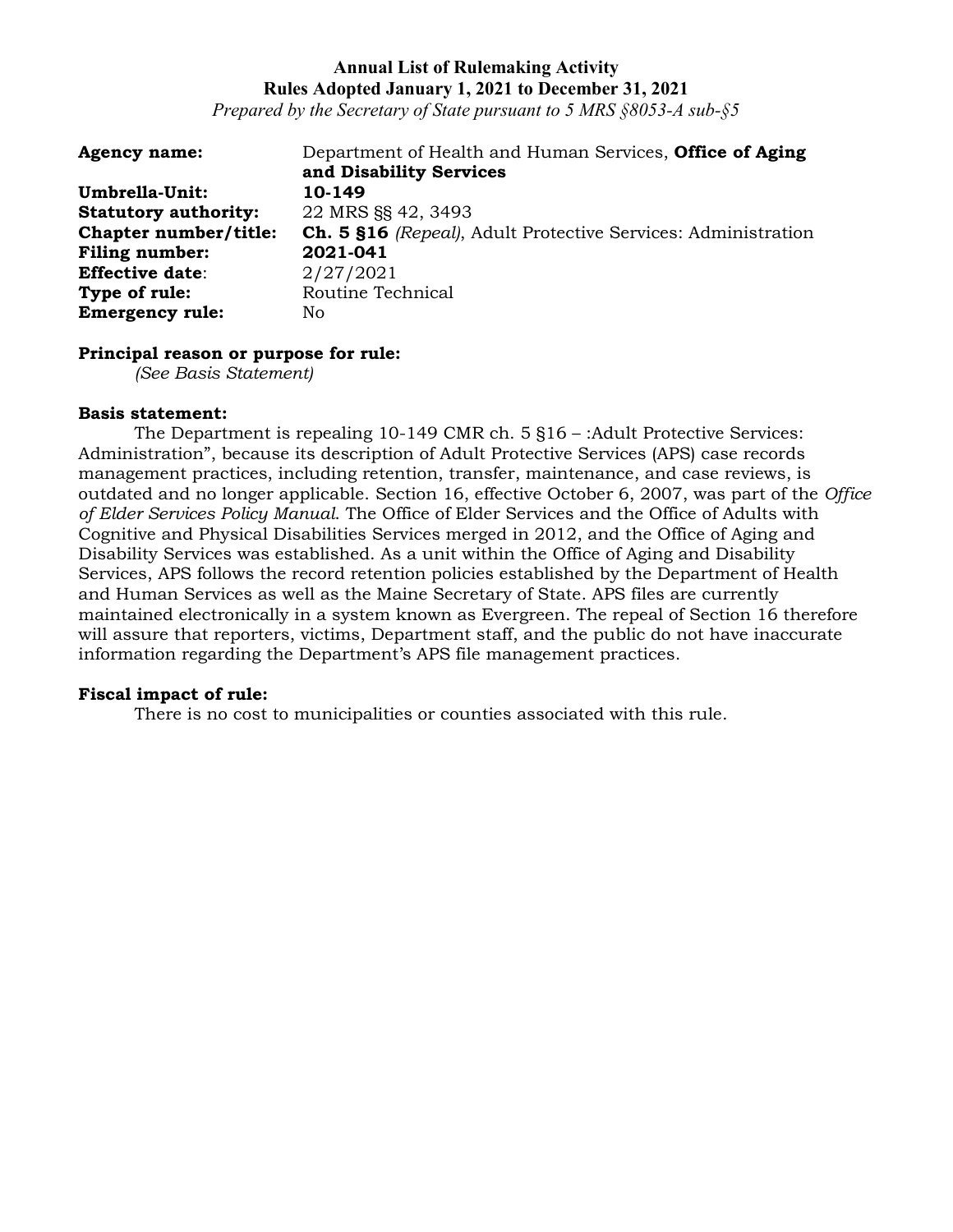*Prepared by the Secretary of State pursuant to 5 MRS §8053-A sub-§5*

| <b>Agency name:</b>         | Department of Health and Human Services, Office of Aging and |
|-----------------------------|--------------------------------------------------------------|
|                             | <b>Disability Services (2)</b>                               |
| Umbrella-Unit:              | 14-197                                                       |
| <b>Statutory authority:</b> | 22 MRS §§ 42(1), 3089(3); 34-B MRS §5206(8)                  |
| Chapter number/title:       | Ch. 6 (New), Crisis Prevention and Intervention Services     |
| <b>Filing number:</b>       | 2021-121                                                     |
| <b>Effective date:</b>      | 7/1/2021                                                     |
| Type of rule:               | Major Substantive                                            |
| <b>Emergency rule:</b>      | No.                                                          |

### **Principal reason or purpose for rule:**

PL 2019 ch. 290 §1 directed the Department to adopt major substantive rules to implement 34-B MRS §5206. Section 5206 authorizes crisis services for persons with intellectual disabilities or Autism Spectrum Disorder. The rule also describes the Department's crisis services available for persons with an acquired brain injury pursuant to 22 MRS §3088.

#### **Basis statement:**

The Maine Legislature, pursuant to PL 2019 ch. 290 §1, directed the Department of Health and Human Services to adopt rules to implement 34-B MRS §5206 - Crisis and Respite Services, and designated such rules as major substantive rules. In order to comply with the Legislature's mandate, the Department is adopting this *Crisis Prevention and Intervention Services (CPIS)* rule to provide guidance on the Department's crisis services for persons with intellectual disabilities or Autism Spectrum Disorder authorized by 34-B MRS §5206. This rule also describes crisis services available to persons with acquired brain injuries pursuant to 22 MRS §3088.

The Department's crisis services support and promote the safety and well-being of adults with intellectual disabilities, acquired brain injuries, or Autism Spectrum Disorder who are in crisis, when such personal crises could lead to the loss of their home, program, or employment. CPIS shall be offered in the person's home, program, or workplace when feasible unless otherwise provided in the person's service plan or CPIS in the home have proven to be unsuccessful. Out of-home CPIS may be available in Residential Stabilization Units maintained by or on behalf of the Department. To deploy CPIS to persons in crisis, the Department shall provide intake services, crisis case management services, crisis stabilization units and emergency transitional housing, and post-crisis services. The Department will offer training on CPIS, maintain data, and undertake deidentified reporting for planning and budgeting purposes. The Department will also maintain a statewide respite system for planned and unplanned respite for persons with intellectual disabilities or Autism Spectrum Disorder and their families.

OADS drafted this rule utilizing the following resources: existing crisis services for persons with intellectual disabilities, acquired brain injuries, or Autism Spectrum Disorder who are in crisis; stakeholder input; the Department's knowledge of and experience with administering crisis services; and the administration's guidance and vision for crisis services for these populations.

The Department held a virtual public hearing on October 14, 2020. No comments were submitted during the comment period or during the public hearing.

The Department provisionally adopted this major substantive rule on December 22, 2020. The Legislature approved the provisionally-adopted rule without amendment by Resolves 2021 ch. 12, which was approved by the Governor on May 5, 2021. This rulemaking will not impose any costs on municipal or county government or on small businesses.